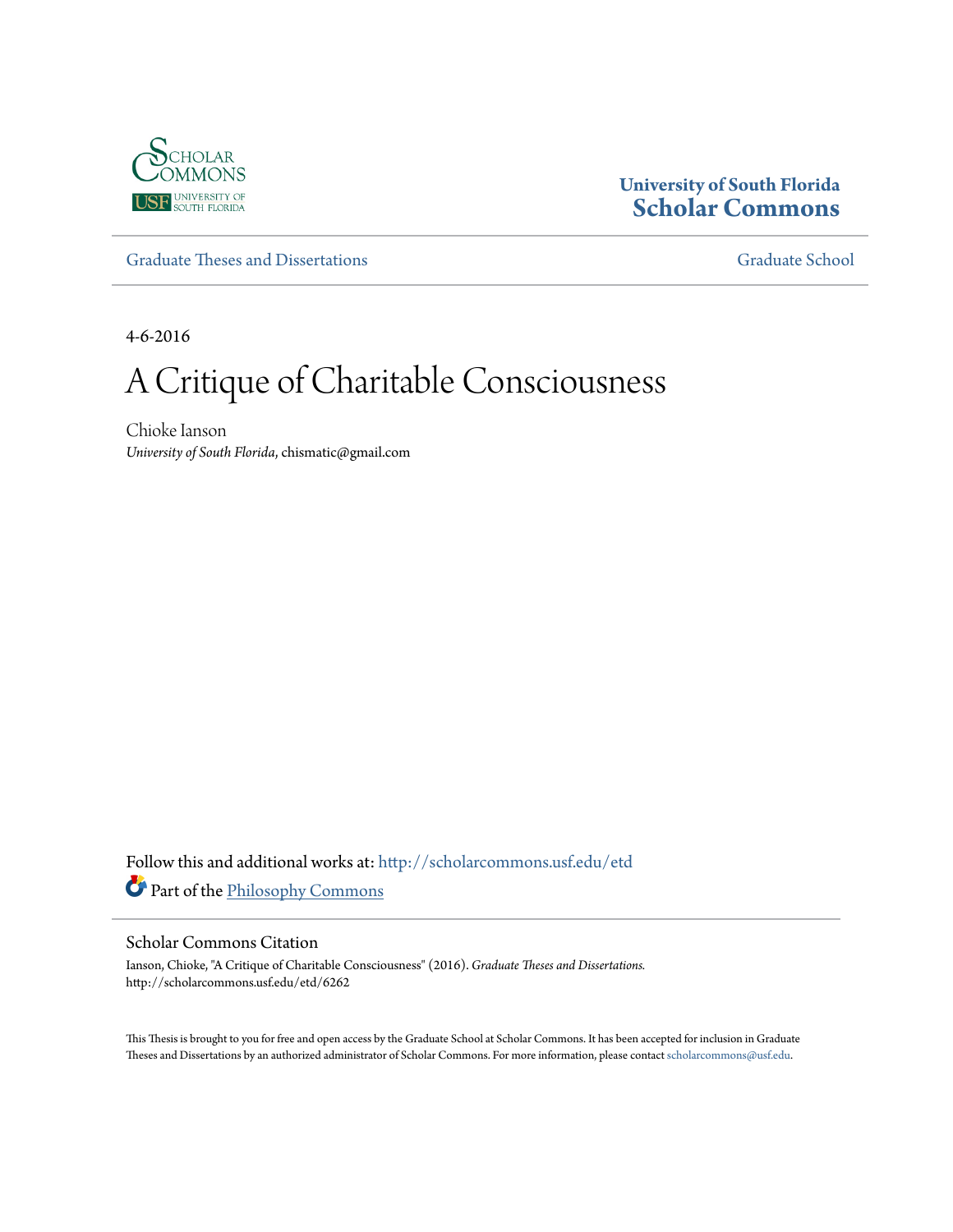A Critique of Charitable Consciousness

by

### Chioke I'Anson

A dissertation submitted in partial fulfillment of the requirements for the degree of Doctor of Philosophy Department of Philosophy College of Arts and Sciences University of South Florida

Major Professor: Steven Turner, Ph.D. Charles Guignon, Ph.D. Joanne B. Waugh, Ph.D. Edward Kissi, Ph.D.

> Date of Approval: March 21, 2016

Keywords: Hegel, Humanitarianism, Antigone, Ideology

Copyright © 2016, Chioke I'Anson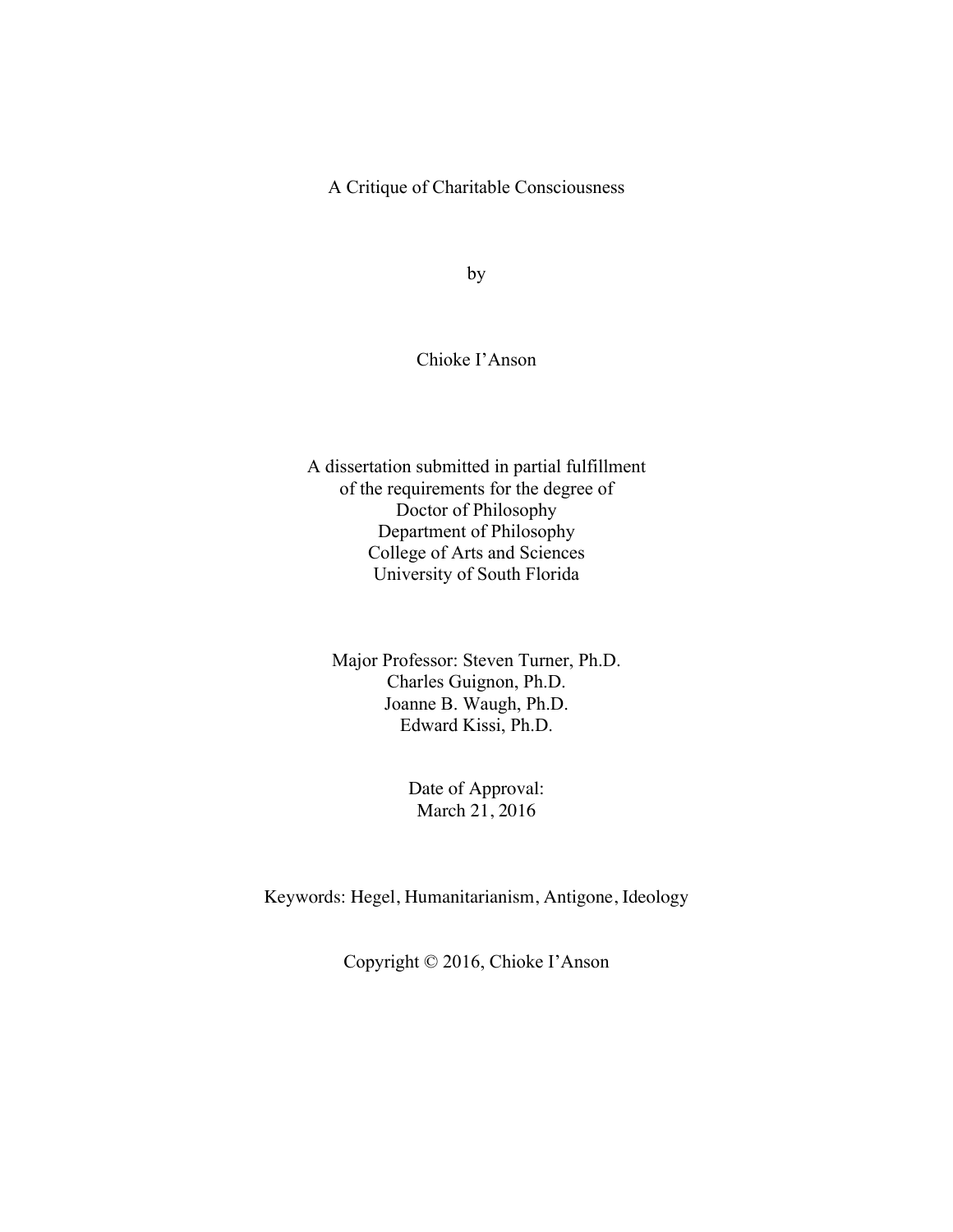## **TABLE OF CONTENTS**

| Chapter One: A Brief History of Humanitarian Practices and Ideologies in the West |  |
|-----------------------------------------------------------------------------------|--|
|                                                                                   |  |
|                                                                                   |  |
|                                                                                   |  |
|                                                                                   |  |
|                                                                                   |  |
|                                                                                   |  |
|                                                                                   |  |
|                                                                                   |  |
|                                                                                   |  |
|                                                                                   |  |
|                                                                                   |  |
|                                                                                   |  |
|                                                                                   |  |
|                                                                                   |  |
|                                                                                   |  |
|                                                                                   |  |
|                                                                                   |  |
|                                                                                   |  |
|                                                                                   |  |
|                                                                                   |  |
|                                                                                   |  |
|                                                                                   |  |
|                                                                                   |  |
|                                                                                   |  |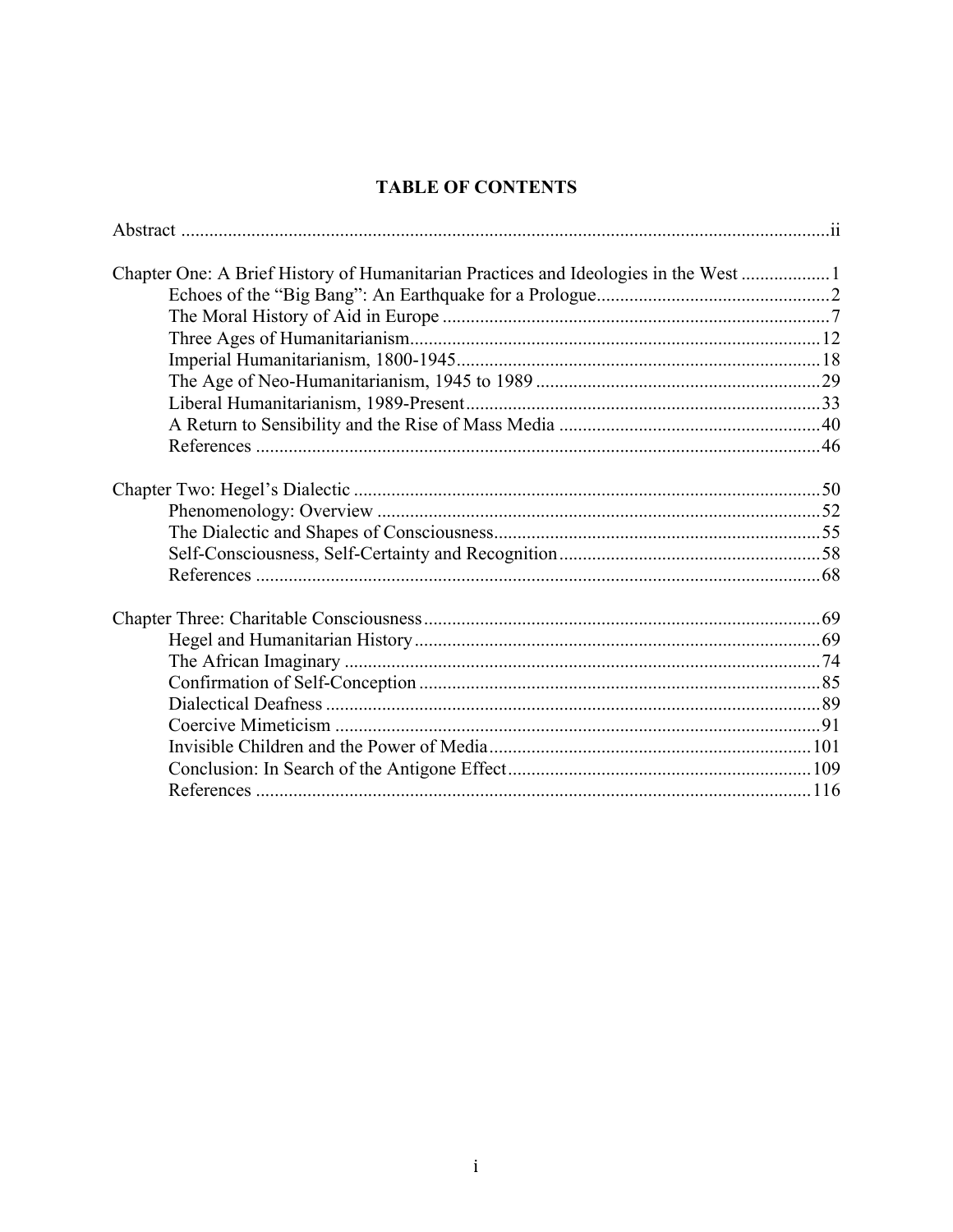### **ABSTRACT**

Despite a legion of criticisms from frustrated and reflective practitioners of humanitarian aid working in Africa and elsewhere, the fundamental problems surrounding NGO aid work persist; a critical mass of westerners are insufficiently receptive to these voices. I will demonstrate that this lack of receptivity is due to a set of implicit and explicit ideological commitments that comprise what I call 'Charitable Consciousness.' In this project I will describe the history of humanitarianism in the west, the Hegelian perspective with which to understand this history, and nature and structure of Charitable Consciousness. I will uncover the consequences of inhabiting this ideology and close with suggestions on how to confront and transform this perspective so as to encourage more productive aid work in the Global South.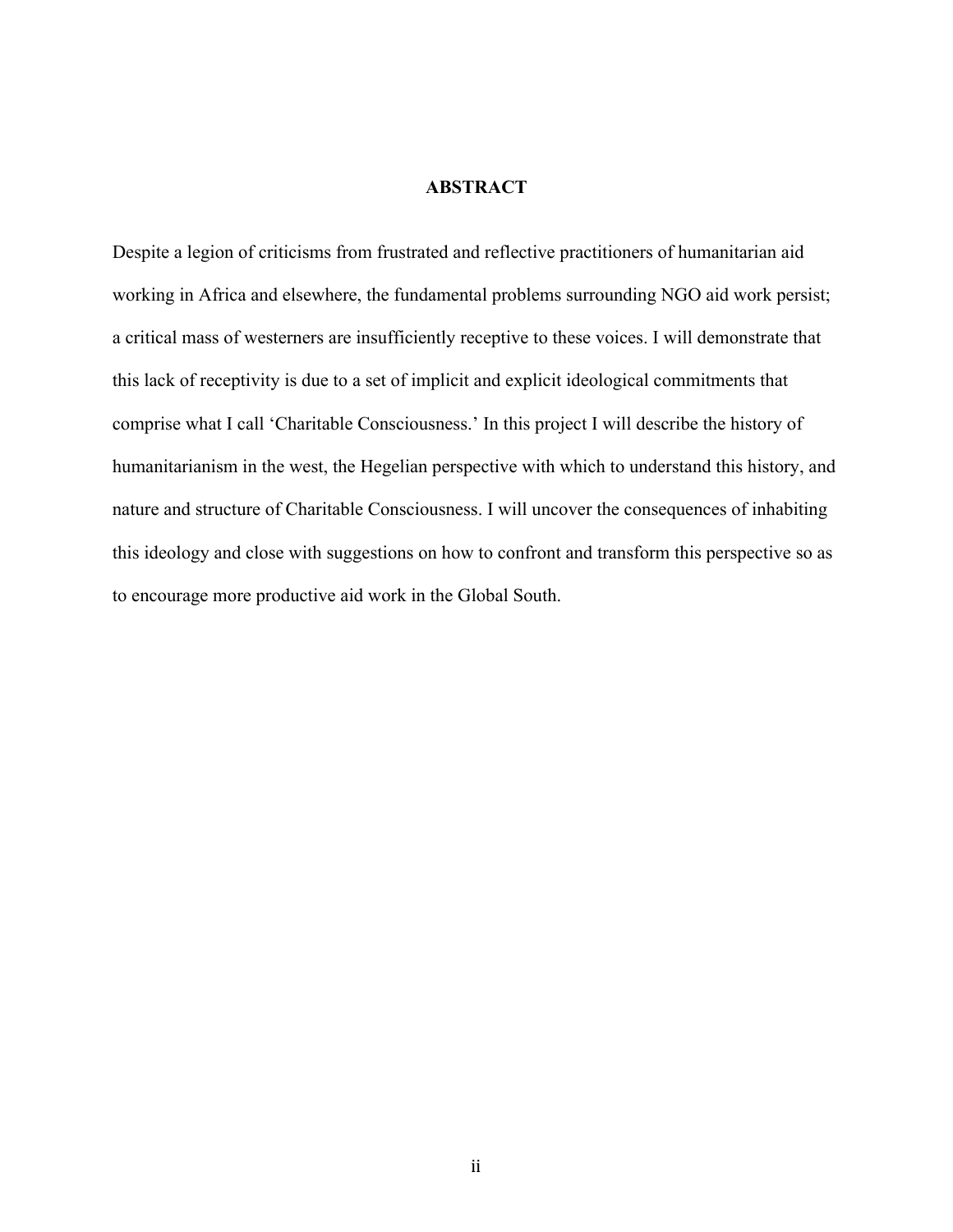### **CHAPTER ONE:**

# **A BRIEF HISTORY OF HUMANITARIAN PRACTICES AND IDEOLOGIES IN THE WEST**

The purpose of this chapter is to offer a history of the development of humanitarian action in the west, with the concurrent evolution of one of humanitarianism's essential modern elements, mass media. The first task is to trace Europe's ideological transition from a quiet acceptance of pain and suffering in which the plight of others was not itself a siren call to aid, to the general belief that the desire to stop the suffering of others was a self evident tenet of human nature. Having established the conditions for this new European ethos, I will review Michael Barnett's text on the history of humanitarianism *Empire of Humanity*. I'll explore his "three ages" of humanitarianism, noting, among other things, his comparison of western humanitarianism with European colonialism. Thereafter, we will look more closely at the role that the utilization of mass media played over the course of humanitarian development in the twentieth century. We will observe how, in the wake of the Great War, humanitarian organizations such as the Red Cross became increasingly strategic, drawing on psychological research to craft the content and timing of their appeals to the general public for support. Once humanitarianism became media savvy, it is contended, it became a mass phenomenon.<sup>1</sup> In the

 $\frac{1}{1}$ <sup>1</sup> Kevin Rozario. ""Delicious Horrors": Mass Culture, the Red Cross, and the Appeal of Modern American Humanitarianism." *American Quarterly* 55.3 (2003): 417-55. Web.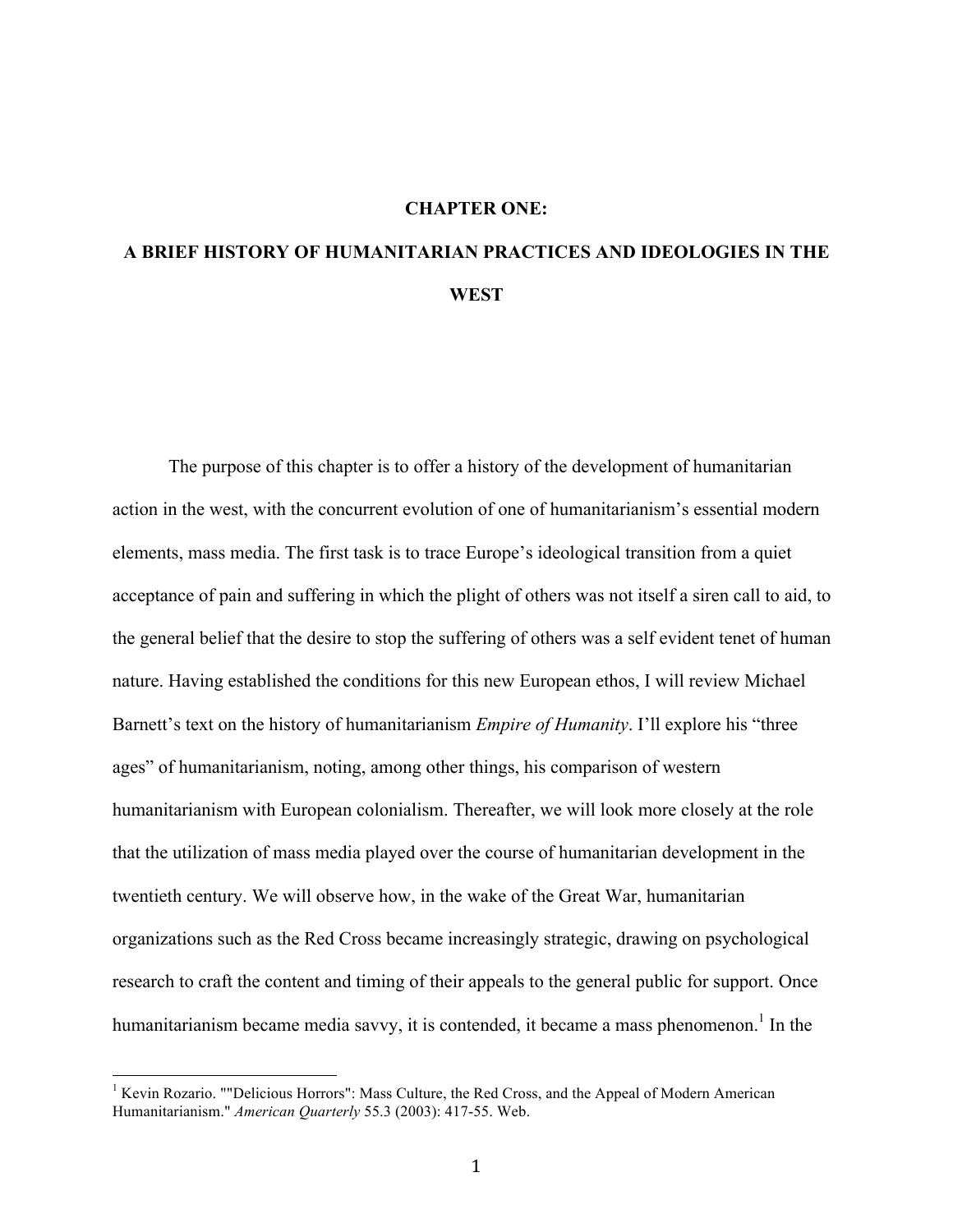course of this evolution, however, humanitarianism became partly constituted by pressures of mass media that fundamentally changed the way that it was conceived and practiced.

The telling of this history will provide the necessary context for an understanding of the development-focused, western, small scale, International Non-Governmental Organizations whose ideological construction is the focus of this work. Modern organizations traffic in very old narratives, often unaware of the history to which they are linked. We must see the ways in which these narratives have helped constitute and cement the naive ideology of "white saviorism" that continues to trouble development aid.

### **Echoes of the "Big Bang": An Earthquake for a Prologue**

In 1755, the port city of Lisbon, Portugal and its surrounding areas suffered an earthquake whose strength is widely speculated to be between 8 and 9 on the Richter Scale.<sup>2</sup> The seismic event shook the city on the clear morning of November 1, All Saints Day, as a considerable multitude of residents worshipped within the hallowed walls of some of Europe's most expansive churches, possibly less than 100 miles from the quake's epicenter.<sup>3</sup> This unfortunate timing ensured that the quake, which rattled off in a series of three tremors, would shake the figurative foundations of theology as vigorously as it shook the real foundations of Lisbon's cathedrals.

By the end of the 7-10 minute quake, most of these cathedrals had fallen atop their parishioners. In the densely packed residential districts, whose buildings rose as high as seven stories, families fled to staircases and city streets, only to be covered in rubble or washed in dust. When the rumbling stopped, survivors who were not trapped beneath debris made their way to

 $\frac{1}{2}$ <sup>2</sup> Edward Paice. *Wrath of God: The Great Lisbon Earthquake of 1755*. London: Quercus, 2010. Web. 72

<sup>&</sup>lt;sup>3</sup> J. M. Martínez Solares and A. López Arroyo. "The great historical 1755 earthquake. Effects and damage in Spain." *Journal of Seismology* 8.2 (2004): 275-94. Web.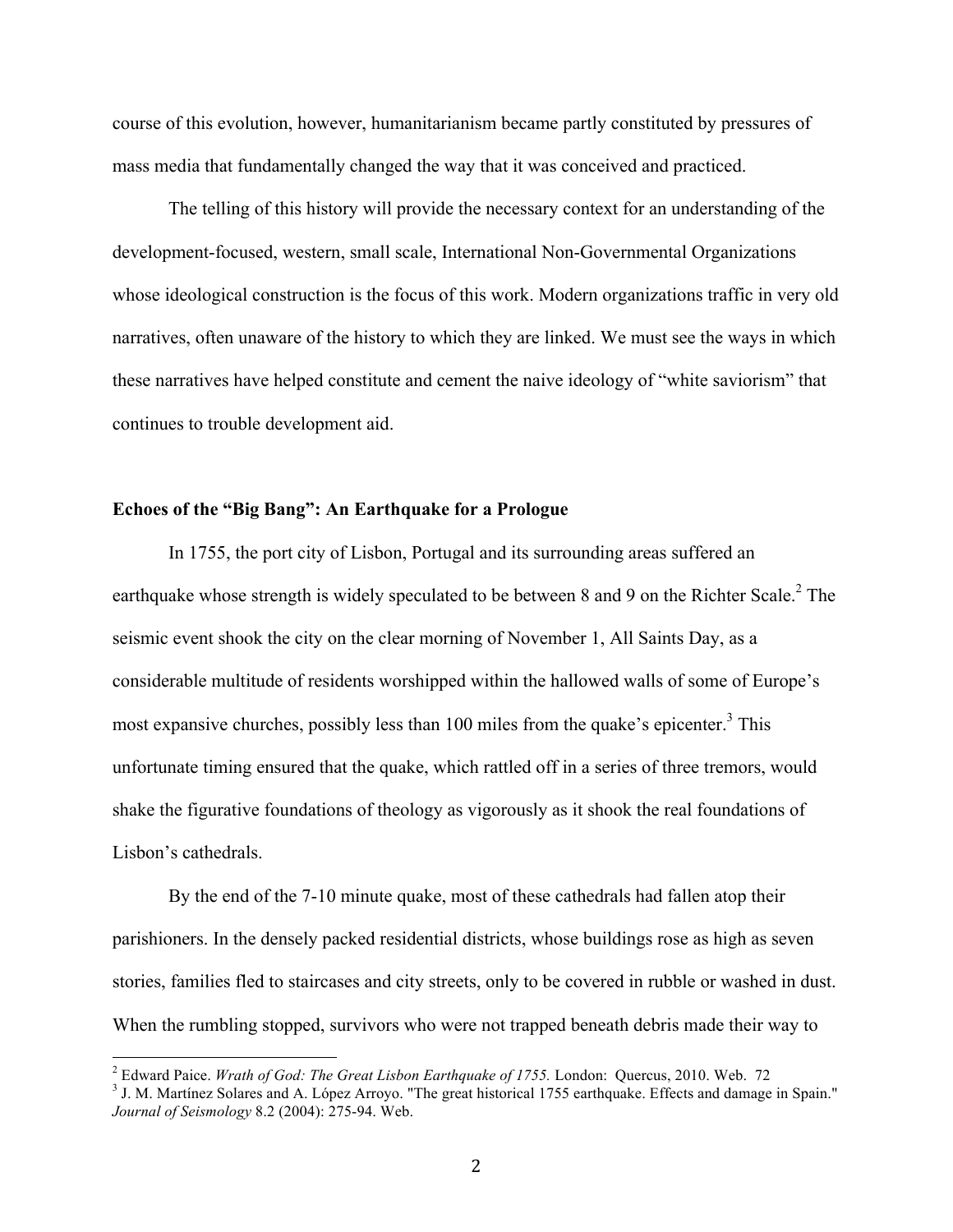open spaces, in search of their loved ones. One such open space was down at the ports, where many gathered to book passage on vessels leaving the city. As they waited, or searched for others, they wept and cried to God for forgiveness with a fervor that deeply unsettled merchants and other visitors from more religiously moderate nations.<sup>4</sup> Other residents searched the wreckage for family members and friends. In doing so, they proved quite vulnerable to further harm; an aftershock hit an hour after the first quake, bringing down any buildings that had previously been weakened but still stood.

The shaking earth and dusty air, which darkened the day itself, were not the only elements to visit their terror upon Lisbon. Just a few miles from Lisbon at the mouth of the Tagus river, residents of neighboring Oeiras watched in astonishment as the water receded by more than a mile from the shore. Closer to Lisbon, the water receded nearly five miles, enough to reveal old shipwrecks on the river floor.<sup>5</sup> This flabbergasting ebb was followed by a horrifying flow. The fort that oversaw entry into the Tagus was hit by a 40 foot wave traveling at more than 400 miles an hour.<sup>6</sup> The terrifying surge traveled up the river to Lisbon. There, the wave was half as large but just as damaging as it rushed over the hundreds waiting at the docks up into the city. Some vessels that had boarded and were heading out to sea were themselves thrown back upon the land. Many were destroyed. An entire pier on which there were hundreds of people was now gone without a trace. One account described the bay as a "confused forest of tangled masts and a horrible cemetery of floating corpses."<sup>7</sup>

 $\frac{1}{4}$ <sup>4</sup>Paice, 81. Protestants in this era had learned to be quite wary of Catholics who were consumed by fervor, as clergy had a habit of blaming calamity on those they saw as heretical or insufficiently pious.

<sup>&</sup>lt;sup>5</sup> M. A. Viana-Baptista, et al. "Tsunami propagation along tagus Estuary (Lisbon, Portugal) preliminary results." *Science of Tsunami Hazards* 24.5 (2006): p. 329. Web.

 $6$  Paice, 97.

 $<sup>7</sup>$  Paice, 99.</sup>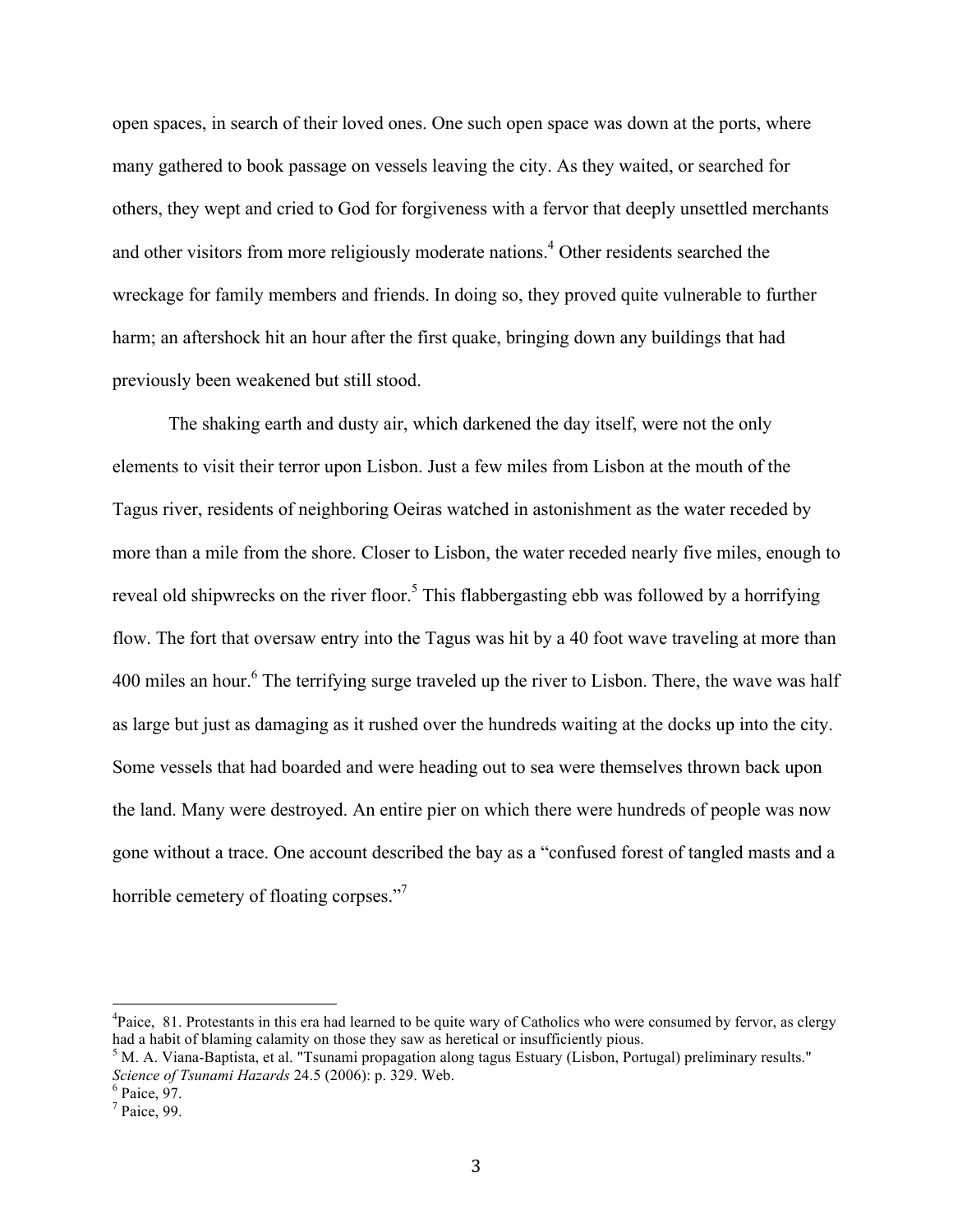The water, which crashed into the city and receded many times, was limited in its destruction only by the varying elevation of the city of Lisbon itself. However, the areas that were too high to be covered in waves were soon engulfed by fire. The original quake had knocked over candles and cooking fires, starting small blazes that few bothered to check given the greater immediate danger. But a strong wind swept through the city, fanning the flames into a blaze that would burn for days after the initial quake. All told, the quakes, aftershocks, fires and flooding transformed Lisbon into a half living city in ruin. Death tolls varied wildly in the aftermath, from 10,000 to 100,000.<sup>8</sup> While the specific numbers remain unclear, the significance of the event for European history is easily measured in the new public and scientific discourses that followed. Two lines of influence are easily seen in science and theology.

By the time the earthquake struck in 1755, there was already a growing body of literature focused on determining the natural causes of earthquakes. Contemporary theories varied quite a bit, from chemical reactions to electrical disturbances in the atmosphere.<sup>9</sup> Soon after the dust had settled on the Iberian Peninsula, authorities began collecting unprecedented amounts of data to aid in reflection on the phenomenon. With the help of the King of Portugal, who had appointed the Marquês de Pombal as head of emergency management, the Royal Society distributed questionnaires to town parishes. Before the end of the year, they had published a large body of eyewitness testimony. Many years after, they heard papers from intellectuals around Europe. Several thinkers made contributions to the understanding of quakes, including Immanuel Kant, who correctly identified that since the cause of the tsunami must have been the quake itself, the quake therefore originated at the ocean floor close to Portugal.10 Most significant among the

 <sup>8</sup> Pereira, Alvaro S. "*The Opportunity of a Disaster: The Economic Impact of the Lisbon Earthquake*." *Journal of Economic History* 69.2 (2009): 466-499 Web.<br><sup>9</sup> Paice, 217

<sup>&</sup>lt;sup>10</sup> Paice, 218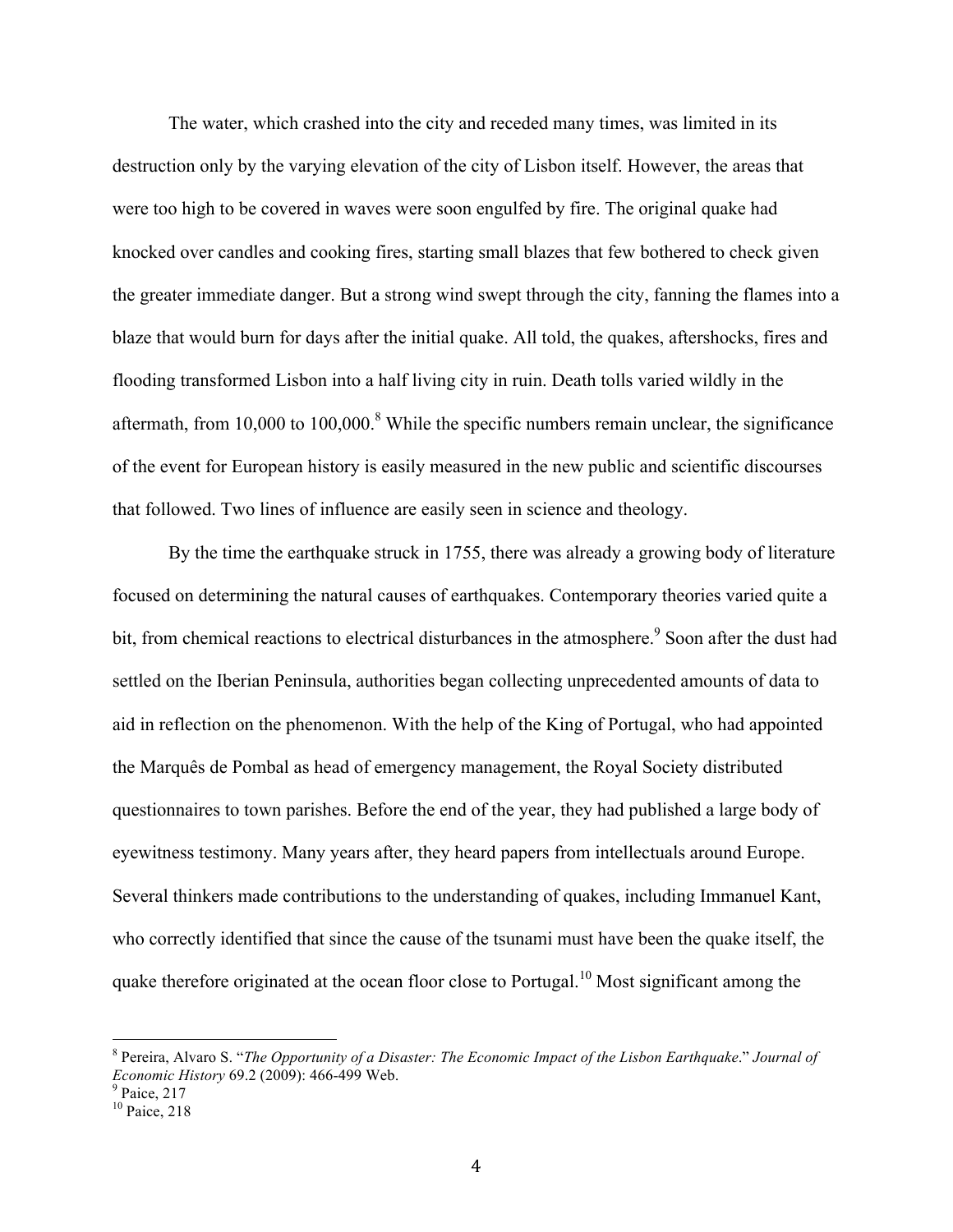scientific voices of the time, however was Cambridge astronomer and reverend, John Michell. His 1760 paper posited that

a small quantity of vapour, almost instantly generated at some considerable depth, below the surface of the earth will produce a vibratory motion, so a very large quantity, (whether it be generated almost instantly, or in any small portion of time) will produce a wave-like motion $11$ 

Michell's conjectures were the first step in fault theory. His work is seen today as the birth of modern seismology.

With the exception of Michell, Scientific understanding in the 18th century was, for the most part, not yet separated from religious understanding; most saw acts of nature as reflections of God's will. The task of science was simply to determine the processes and mechanisms of His expression. In this regard, the scientific minds of the day were not very different from their theological and philosophical contemporaries. For members of the clergy and other intellectuals, as well as for the European population at large, the earthquake was grounds for determining not the mechanisms of God's action but the message of God's wrath. Gottfried Leibniz had already posed an influential answer to this question in 1710. His *Théodicée* posited that the turmoil seen in the world was in fact, when taken with all that is good and beautiful, an indication of the world's perfection. *This* world was the best of all possible because it expressed a maximum of both order *and* diversity. Theological expressions such as this, which accounted for the "evil" in the world in a way that maintained God's perfection, found little purchase with Voltaire, whose *Candide* lashed out against Leibnizian optimism against the backdrop of the Lisbon quake.<sup>12</sup>

<sup>&</sup>lt;sup>11</sup> John Michell. "Conjectures concerning the Cause, and Observations upon the Phenomena of Earthquakes."<br>*Philosophical Transactions* 51 (1759): 566-634. Web.

<sup>&</sup>lt;sup>12</sup> To be sure, Voltaire also railed against Rousseau, who wrote to him in 1756 to offer a rebuttal to two poems that Voltaire wrote immediately after the quake. Rousseau sought to locate the misfortunes of humankind solely in human action, saying: "I do not see how one can search for the source of moral evil anywhere but in man's freedom and perfection—which are also his corruption. As for our physical pains: if sensate and impassible matter is, as I think, a contradiction in terms, then pains are inevitable in any world of which man forms a part—and the question then becomes not 'why is man not perfectly happy' but 'why does he exist at all?' Moreover, I think I have shown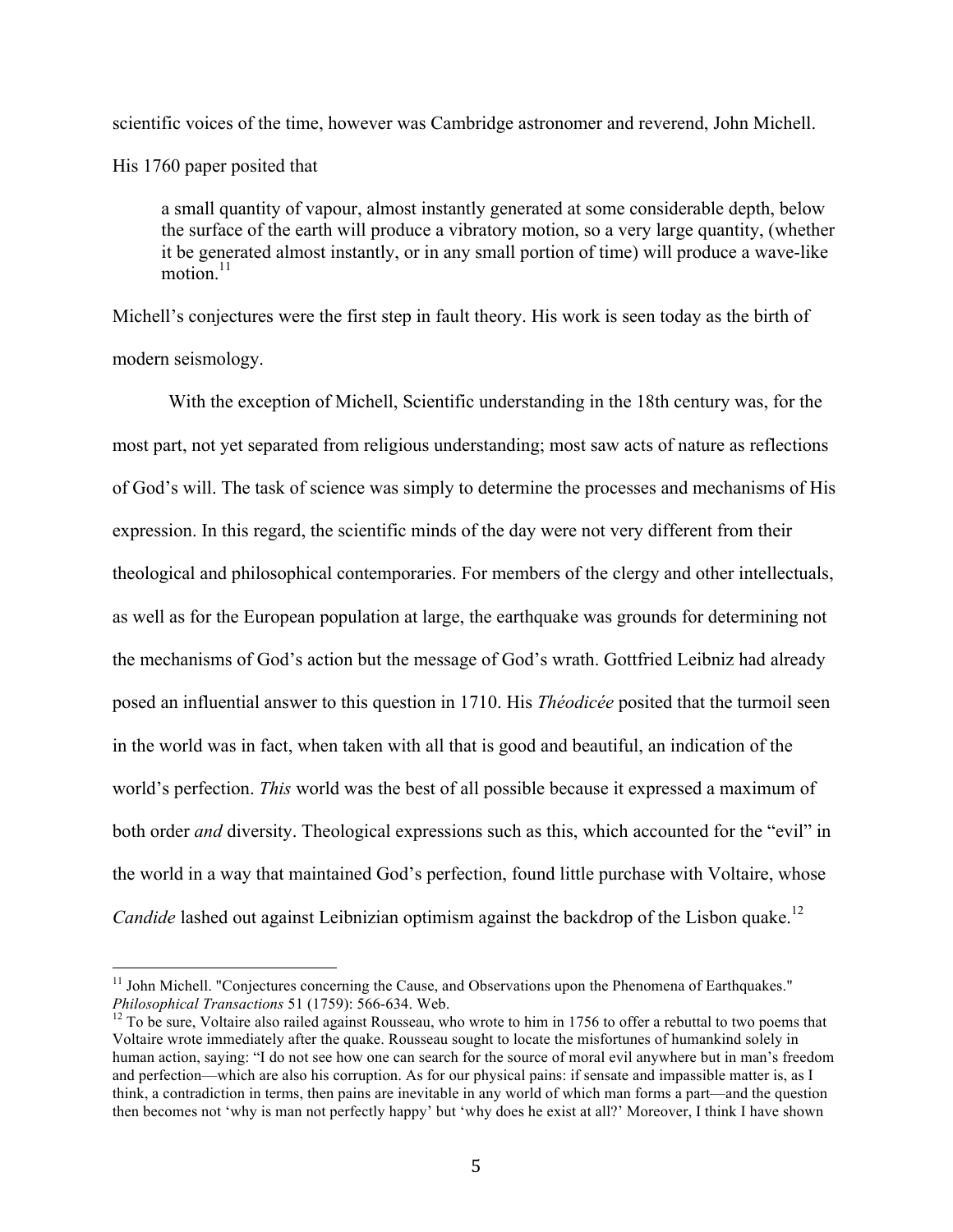Voltaire's work was as scandalous as it was widely read, but even the less learned Europeans of the day experienced great dissonance, as most believed in concert with Leibniz that "moral and natural evil were linked."<sup>13</sup> For many, the sheer magnitude of the Lisbon quake remained difficult to reconcile with a demonstrative theodicy in which God punishes those who deserve punishment. Few could agree that Lisbon was so full of sin that it merited destruction on the level that it suffered. Less progressive clergy, such as the prominent Jesuit Gabriel Malagrid, continued to advocate quite simply that God's ways were too mysterious to comprehend. But for many, "The Lisbon earthquake was the birth of the modern impulse to disconnect moral and natural evils."1415

While most discussions of the response to the Lisbon quake focus on its catalyzing effect on science and moral reflection, there is another response worth noting. Less than a month after the quake, King George II requested permission from the houses of Parliament to send to Lisbon money and supplies, all of which would be paid for by the King himself. The request was unanimously and enthusiastically approved.16 The Prime Minister and Duke of Newcastle met with merchants from Lisbon to determine what the city needed most. Together, they arranged for large quantities of beef, butter, and wheat to be shipped down, in addition to more than £50,000

that most of our physical pains, except for death—which is hardly painful, except for the preparations that precede it—are also our own work. Without leaving your Lisbon subject, concede, for example, that it was hardly nature who assembled there twenty-thousand houses of six or seven stories. If the residents of this large city had been more evenly dispersed and less densely housed, the losses would have been fewer or perhaps none at all." Rousseau condemned humankind though he did not have, he said, strong theological commitments. Voltaire saw only the grossest fatalism. Rousseau to Voltaire, 18 August 1756, from J.A. Leigh, ed., *Correspondance complète de Jean* 

<sup>&</sup>lt;sup>13</sup> Susan Neiman, "Leibniz's Theodicy: Are There Aftershocks?" Leibniz's Theodicy: Reception and Relevance. Conference Presentation held in Lisbon Portugal.

<sup>&</sup>lt;sup>15</sup> Malagrida, as it turns out, was quite disruptive to the reconstruction of Lisbon. Portugal suffered aftershocks for many months afterward, which he took as a sign that repentance was more important than rebuilding. He preached this message incessantly, until the Marquês had him executed. KARL FUCHS. "The great earthquakes of Lisbon 1755 and Aceh 2004 shook the world. Seismologists' societal responsibility." 14.02 (2006): 207-19. Web. <sup>16</sup> Paice, 151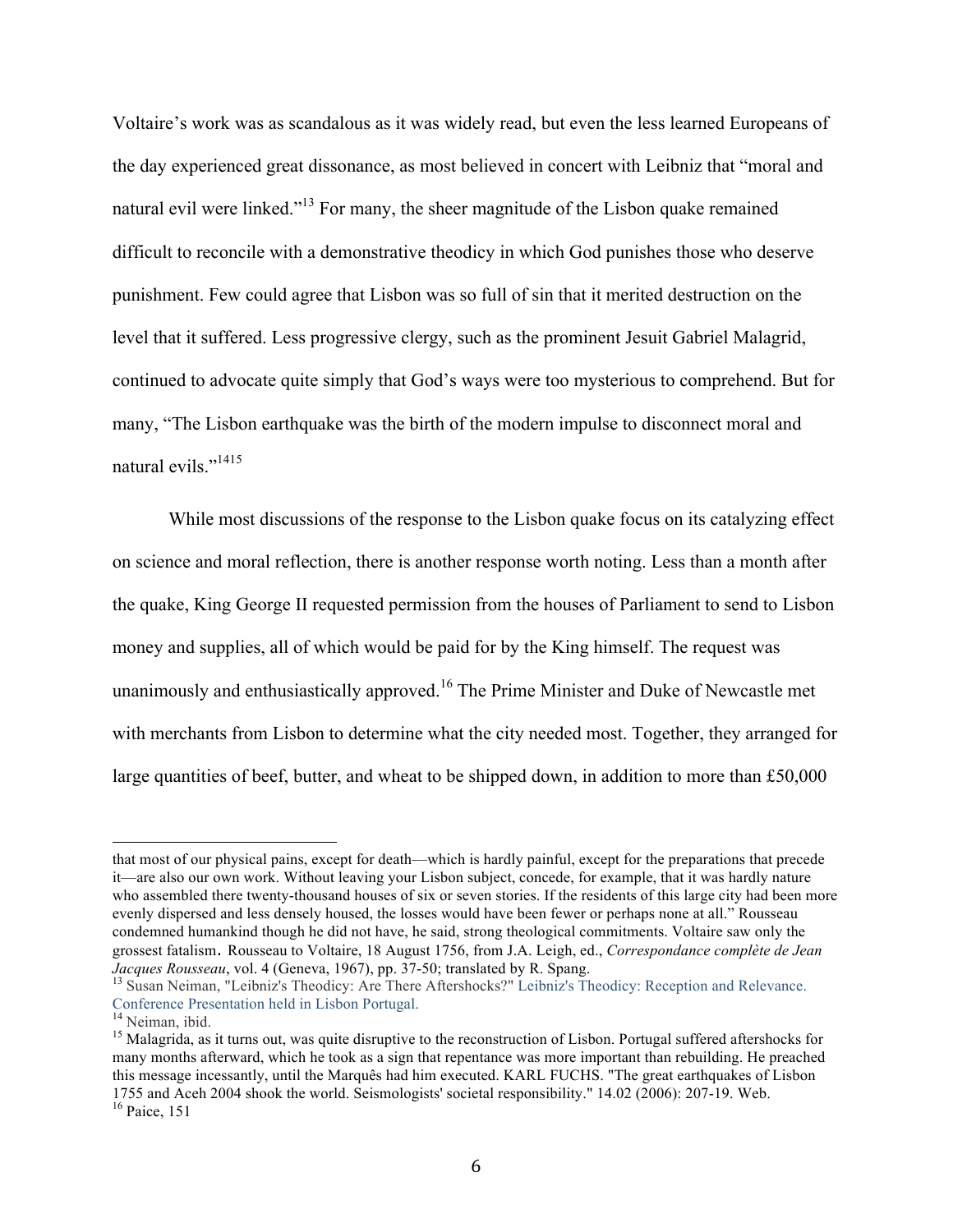in cash. All told, England put more than £100,000 of relief on boats to Portugal. Spain also offered monetary assistance, in addition to waiving taxes on necessary goods that pass through its ports. Hamburg sent lumber for building. Even France, with whom Portugal had significant political tension, offered aid. These offers of assistance, taken with the quick responses of the King of Portugal and the Marquês de Pombal constitute the most extensive emergency relief effort in European history. This action of sending aid might make intuitive sense to modern readers, appearing to be a show of basic decency, but the possibility of such action was relatively new, a sign of a new ethos in Europe, one that, by most accounts, carried no such influence just a hundred years earlier.<sup>17</sup>

### **The Moral History of Aid in Europe**

Scholar of humanitarianism Michael Barnett, whose history of humanitarianism is the subject of the next section, says that the humanitarian impulse came about in a kind of "big bang." That began in the  $18<sup>th</sup>$  century. This is not to say that themes of charity or compassion were absent in daily life prior to the 1700s, but, as we will see, the feeling of sympathy that could translate into massive social and political organization across nations developed rather ploddingly in European philosophy and literature. To illustrate this, we will look closely at the rise of "The Man of Feeling" in the English intellectual tradition and its relationship to historical concepts of sympathy and pain. For the most part, our investigation will be centered on Anglo-American developments in reflection and later, humanitarian action.<sup>18</sup> Barnett says that

<sup>&</sup>lt;sup>17</sup> One can also make a case that geopolitics commitments and economic self interest played a role in the distribution of aid, but we will see in the course of this study that, while these things are often present where there is humanitarian activity, humanitarian activity cannot be *reduced* to these phenomena.<br><sup>18</sup> This choice of focus will ultimately help us connect with the various organizations in question in the last chapter

of this work. It also enables us to focus on humanitarian activity in former British colonies. This early commitment to Anglo-American history, however, is not positioned so as to exclude African perspectives, which will also be addressed.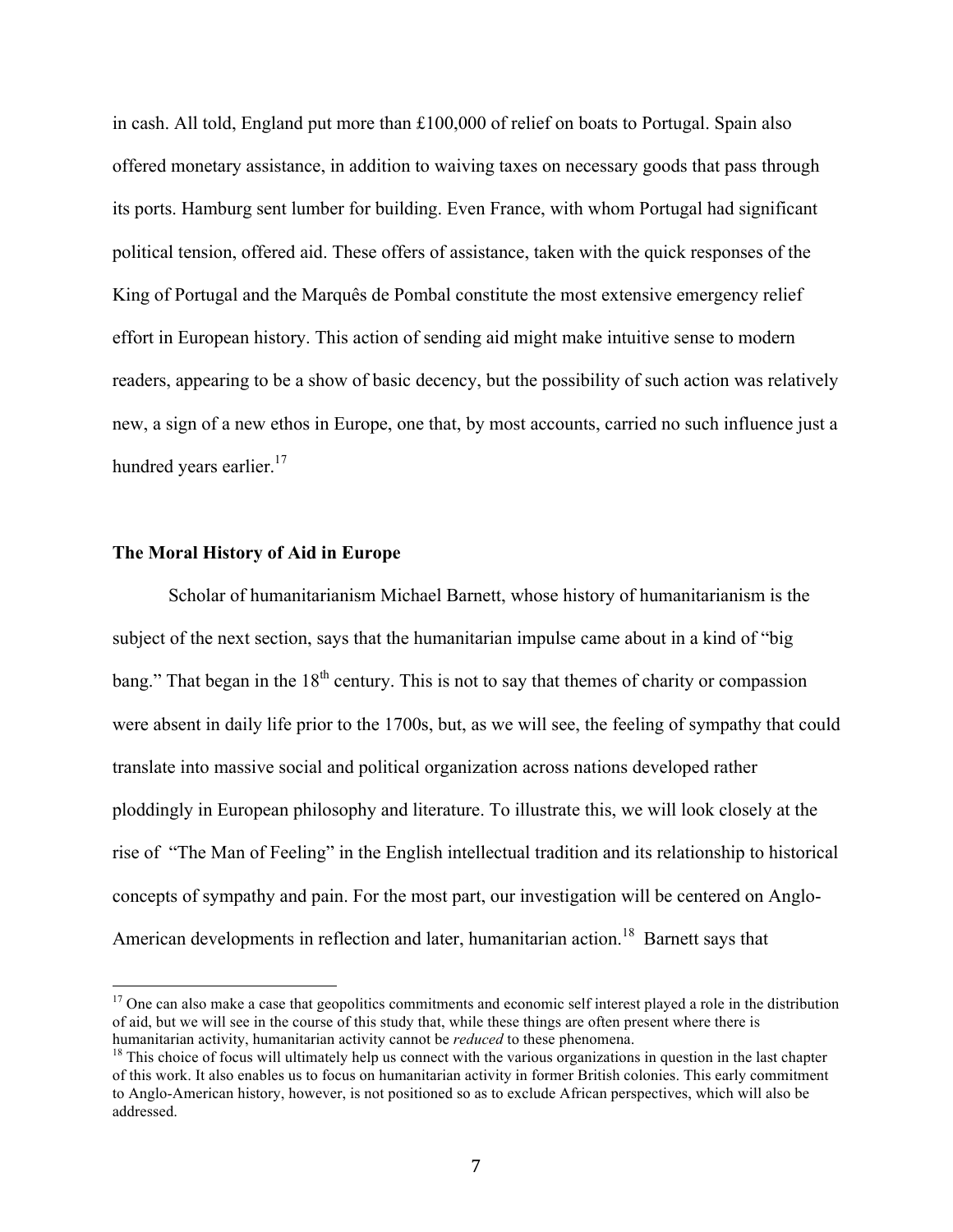humanitarianism itself had a founding moment, after which it became possible to think of there being a responsibility to help alleviate the suffering of distant others. He calls this founding moment the "Humanitarian Big Bang," the "revolution in moral sentiments" that set the groundwork for all modern expressions of humanitarianism in the west.

The primary ideological formation that precipitates the possibility of unanimous vote in support of sending aid for a foreign power is "The Man of Feeling." This figure was the subject of a body of literature that grew exponentially over the course of the eighteenth century. This literature was focused on "The identification of virtue with acts of benevolence and still more with the feelings of universal good-will which inspire and accompany these acts."<sup>19</sup> This figure found his home in the cult of sensibility. R.S. Crane, whose lecture on the man of feeling in 1934 remains the most influential statement on the subject, says the figure is a triumph of a strain of thought that, while present throughout the ages, had never been popular until toward the middle of the eighteenth century, around the dawn of Enlightenment thought. The major proponents of sensibility were the Latitudinarians, a group of Anglican clergy active in the seventeenth and eighteenth centuries.

The Latitudinarians de-emphasized the clerical power by minimizing the importance of doctrine. They instead focused on the health of the human soul, while attempting to overturn what they saw as the cynical theological perspectives of their contemporaries, the Puritans. "Latitude-men" like Joseph Glanvill saw in the Puritans a description of God as an arbitrary and hateful deity, one that designed that humankind suffer. Further, this religious perspective saw the works of humankind to be essentially worthless, having no weight at all when compared to naked faith in Jesus Christ.<sup>20</sup> In contradiction to this, Latitudinarians held that the most important aspect

<sup>&</sup>lt;sup>19</sup> R. S. Crane. "Suggestions Toward A Genealogy of the "Man of Feeling"." *ELH* 1.3 (1934): 205-30. Web. <sup>20</sup> Crane, 209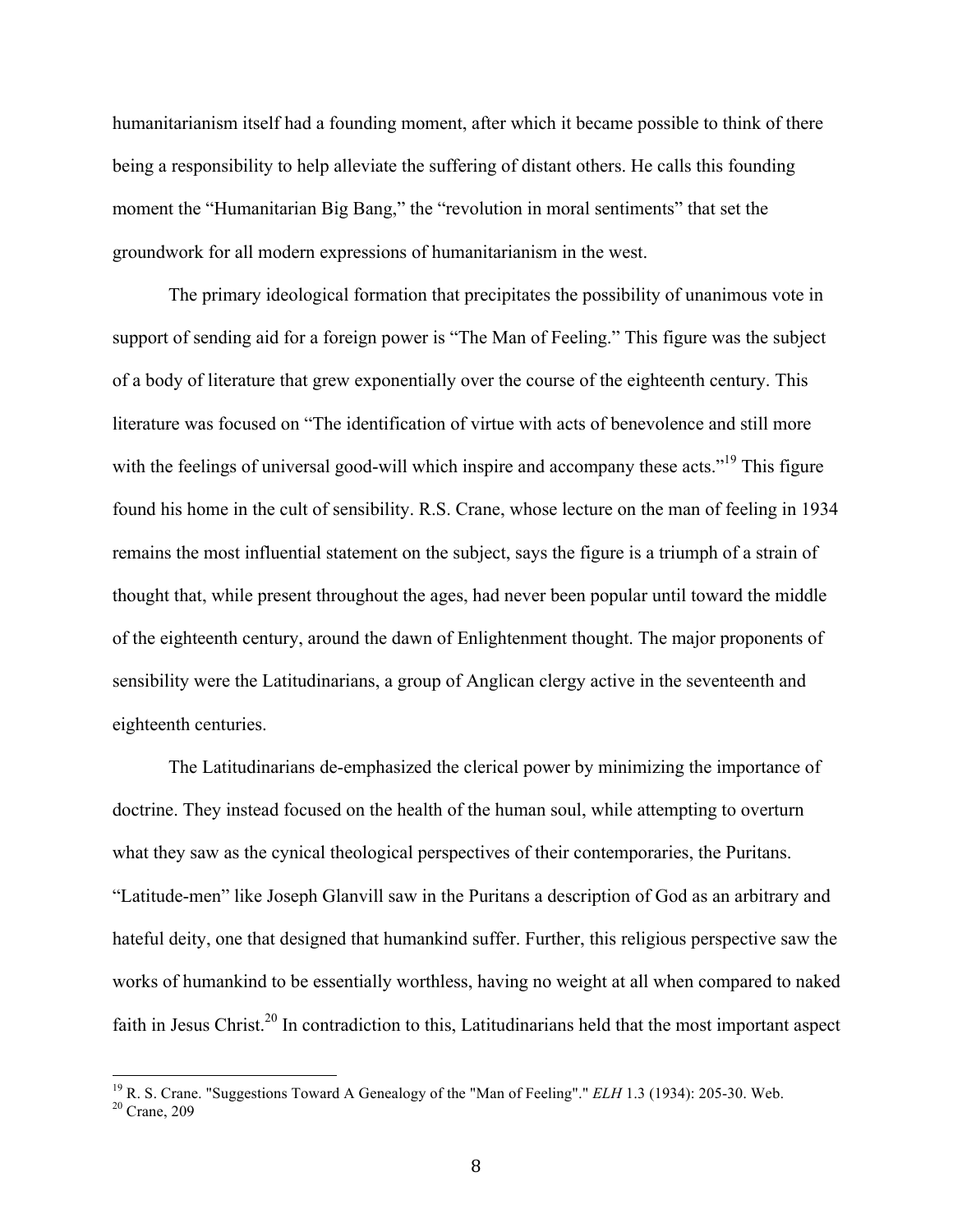of Christianity was not its metaphysical truths, but the practical consequences of its moral teachings. On this account, works were vitally important, as they were expressions of moral goodness. The ideal Christian was not one who feared God and followed doctrine, but one who is kind to other human beings just as Jesus was kind to his followers. They also asserted that it was not important to follow or honor church doctrine which did not encourage these tenets. Sermons throughout the latter half of the seventeenth century serviced this point, with many adding that mutual kindness and care are not simply qualities that God requires that we choose to cultivate, but a part of the human nature that God has instilled within human beings.<sup>21</sup>

What is novel in Latitudinarian teachings, Crane holds, is that their vision of charity is not simply the performance of a favorable and supererogatory moral action, but the natural outcome of a particular *feeling* in the heart of the actor. This emphasis on feeling was in open revolt to Hobbesian cynicism and the tradition of Stoicism, a philosophy still very much en vogue in the late seventeenth century. That feeling of benevolence is expressed largely as *sympathy*, a concept that, by the eighteenth century, had substantially altered in meaning from its original usage.<sup>22</sup> It is the construction of sympathy that gives us a clear indication of the content of the man of feeling, his place in the cult of sensibility, and the origins of the humanitarian impulse.

The sympathy of the man of feeling, says Andrew Cunningham, is *psychological*. This conception of sympathy is unique to the era of Enlightenment. Before that time, "'sympathy' usually referred not to a coming together of mental states, but to a coming together of physical

 $21$  Crane, 211

 $^{22}$  Its original use in English referred just to any kind of affinity that a thing may have with another thing. One example is "sympathy powder," a kind of folk remedy that can heal a person simply by being applied to a handkerchief that is also stained with that person's blood.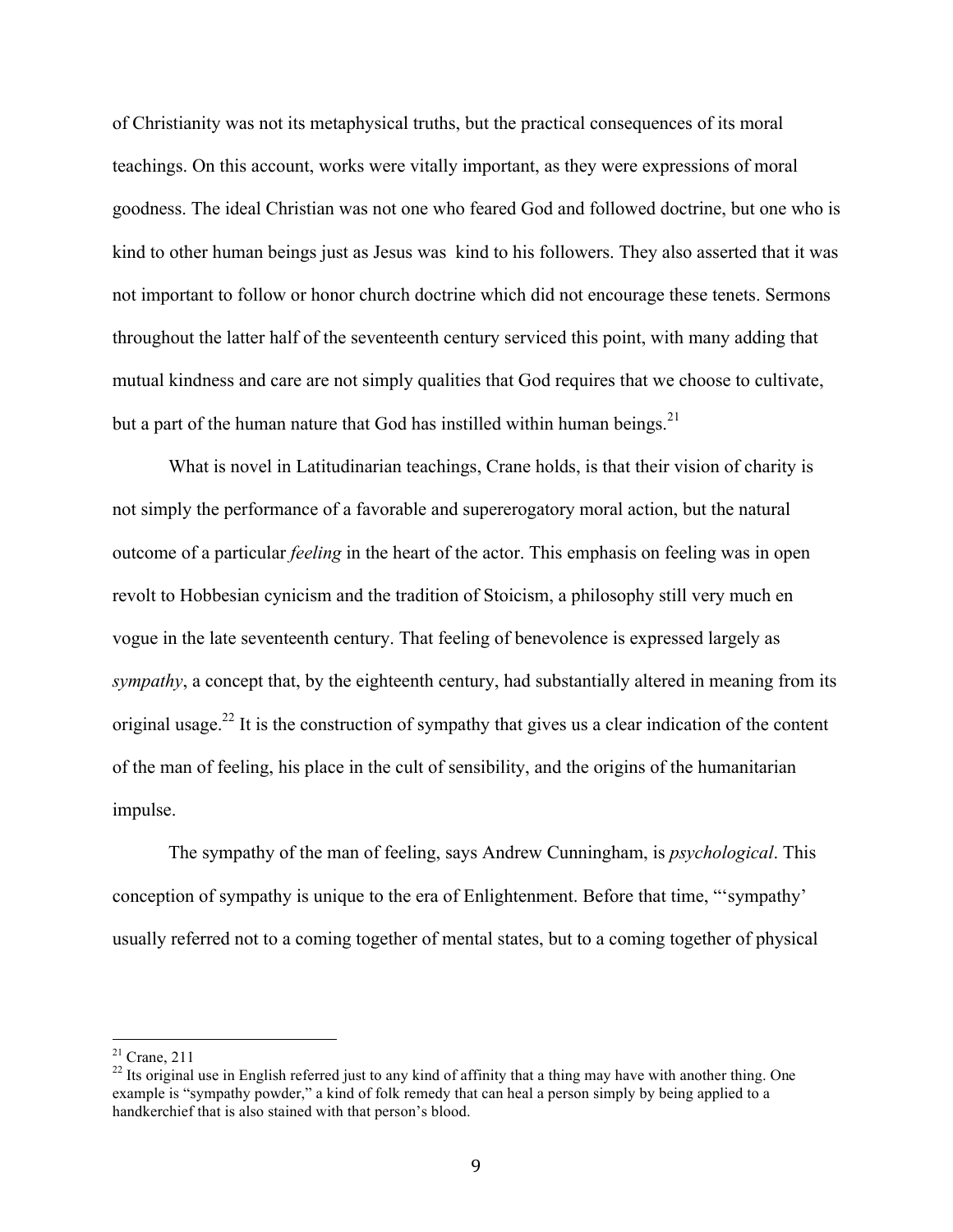objects,"23 a tendency that Cunningham traces from Aristotle up through the Renaissance. In the works of Chrysippus, the neo-Platonists, Pliny the Elder and others, sympathy denotes physical attraction or affinity, similar to a juvenile conception of attraction. Sympathy and antipathy, on this account, are most akin to attraction and repulsion, but with a wider scheme of applicability than most modern scientists would give them; to by sympathetic was to interact in some way that involves physical proximity. Sympathy was literally a "coming together" of different objects. This notion gradually fell out of favor as other explanations of natural phenomena found more purchase in scientific communities. However, it did not fade away entirely. By the Enlightenment, sympathy became a different kind of "coming together"; the metaphorical proximity of "mental states."<sup>24</sup>

This new sympathy expressed the ways in which our own feelings join with the feelings of others, especially when they experienced pain. Take this excerpt of a sermon from prominent seventeenth century mathematician Isaac Barrow:

Even the stories of calamities, that in ages long since past have happened to persons nowise related to us, yea, the fabulous reports of tragic events, do (even against the bent of our wills, and all resistance of reason) melt our hearts with compassion, and draw tears from our eyes: and thereby evidently signify that general sympathy which naturally intercedes between all men, since we can neither see, nor hear of, nor imagine another's grief, without being afflicted ourselves. $25$ 

Words such as this are joined by very similar expressions in the eighteenth century, from the likes of the Third Earl of Shaftesbury, David Hume and later Adam Smith. In all of these expressions, sympathy or fellow feeling is understood as an aspect of human nature, a quality with which we are born. Karen Halttunen cautions us to see not an awakening to the realities of human nature, but a kind of normative revision of societal impulses and tendencies in Europe in

 $23$  Andrew S. Cunningham. "Was Eighteenth-Century Sentimentalism Unprecedented?" 6.3 (1998): 381. Web.  $24$  Cunningham, 383

 $^{25}$  Quoted in Cunningham, 386. Barrow, it is argued, is hard to distinguish from a Latitudinarian and a Cambridge Platonist--a member of a philosophical group that echoed the Latitudinarians from a more secular perspective.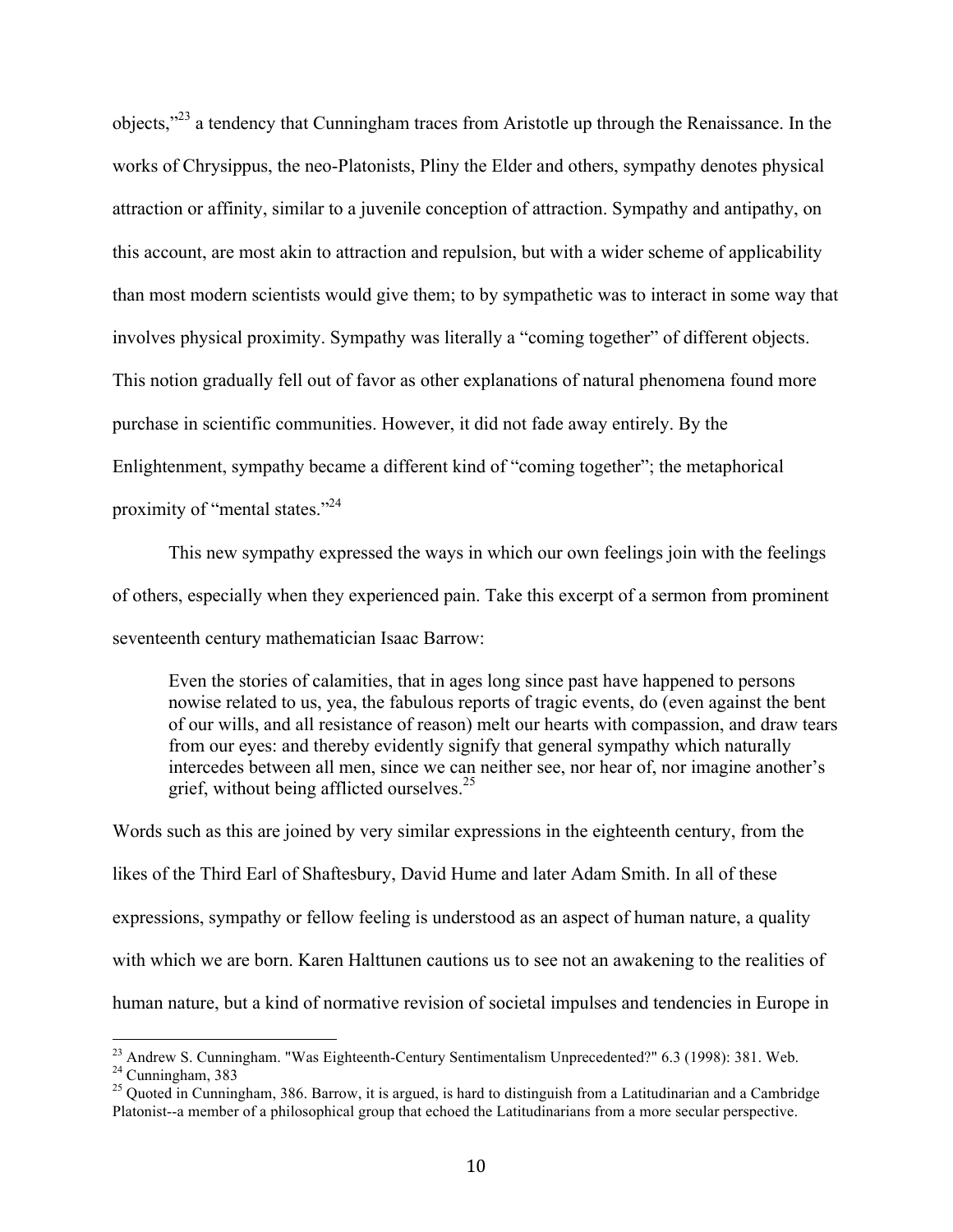the aftermath of all consuming tribulations like the Thirty Years War. These writings were the work of moral philosophers who inspired a cult of sentimentalism that "steadily broadened the arena within which humanitarian feelings were encouraged to operate...<sup>26</sup> This broadening of the scope of who can be an object of sympathy is part of a larger "civilizing process,"<sup>27</sup> which has also changed our perspective on pain itself.

The rise of the cult of sensibility in literature and philosophy over the seventeenth and eighteenth centuries coincided with advances in medicine that helped replace older European conceptions of the necessity or usefulness of physical pain. Much earlier conceptions of pain from the Christian tradition held that great bodily discomfort was desirable because it could bring one closer to God.<sup>28</sup> In medicine this perspective was secularized to the simple thesis that the experience of pain was crucial to the healing of the body.<sup>29</sup> However, "By the 1750's, the man of feeling had truly entered the operating room. And with him came the development of anesthetics."<sup>30</sup>

The development of more viable means of anesthesia helped to create a kind of distance from pain that was already becoming the default social stance of the British middle class.

 <sup>26</sup> Karen Halttunen. "Humanitarianism and the Pornography of Pain in Anglo-American Culture." *The American* 

<sup>&</sup>lt;sup>27</sup> The "Civilizing Process," which Hegel understands as a process of Spirit, is immensely complicated and its full conceptualization is not completely relevant for our purposes. However, one can come to approach the phenomenon with the help of Norbert Elias, who writes: "...which specific changes in the way people are bonded to each other mould their personality in a "civilizing" manner? The most general answer to this question too, an answer based on what was said earlier about the changes in western society. is very simple. From the earliest period of the history of the Occident to the present, social functions have become more and more differ-entiated under the pressure of competition. The more differentiated they become, the larger grows the number of functions and thus of people on whom the individual constantly depends in all his actions, from the simplest and most commonplace to the more complex and uncommon. As more and more people must attune their conduct to char of ochers, the web of actions must be organized more and more strictly and accurately, if each individual action is to fulfill its social function. Individuals are compelled to regulate their conduct in an increasingly differentiated, more even and more stable manner." Norbert Elias. *The Civilizing Process: Sociogenetic and Psychogenetic Investigations.* Tran. Edmund

<sup>&</sup>lt;sup>28</sup> For a compelling discussion of this idea, see the section on Saint Catherine in David B. Morris. *The Culture of Pain.* Berkeley: University of California Press, 1993. Web. <sup>29</sup> Halttunen, 309

<sup>30</sup>Steven Bruhm. "Aesthetics and Anesthetics at the Revolution." *Studies in Romanticism* 32.3 (1993): 399-424. Web. 403.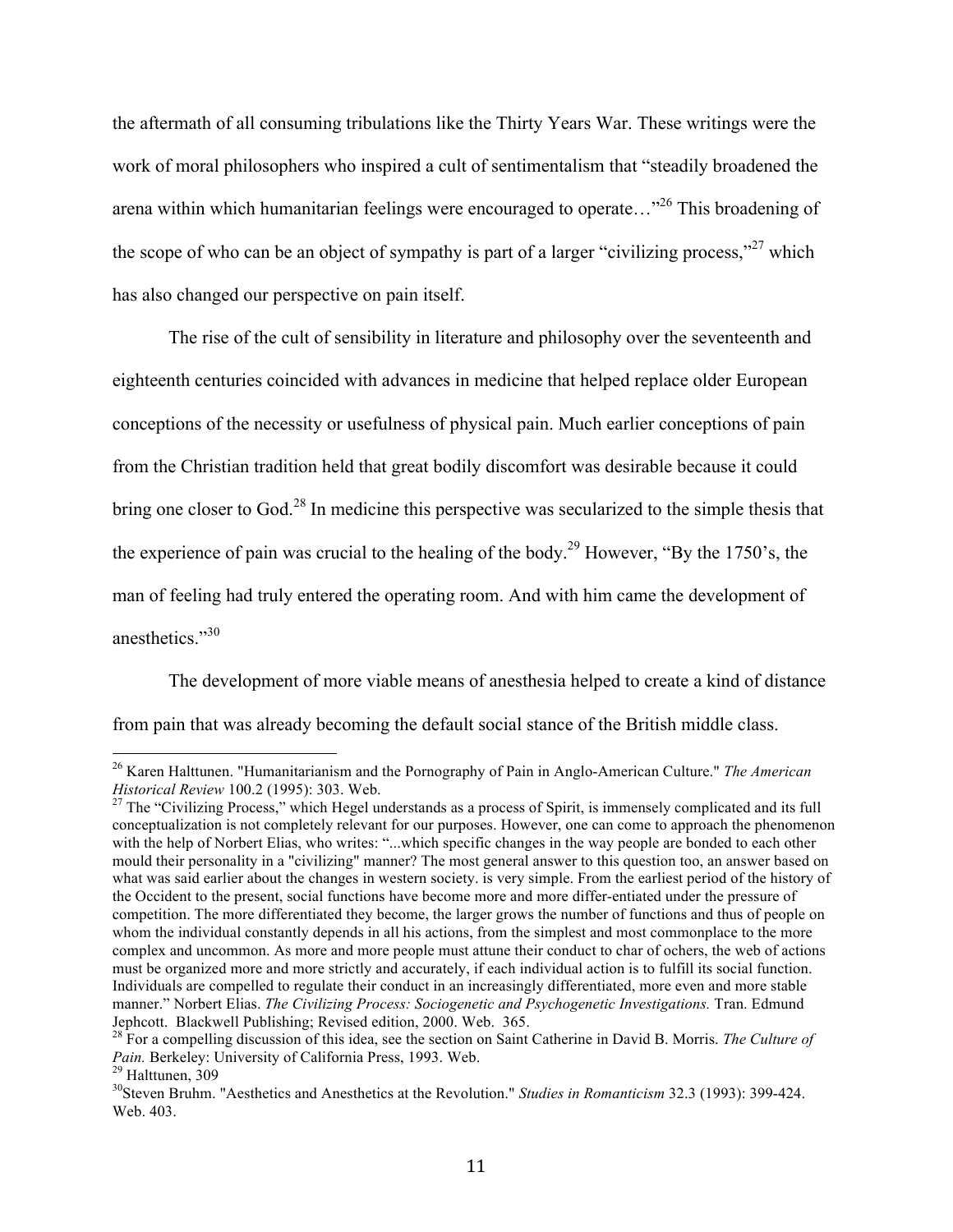Through advancements such as nitrous oxide, or "laughing gas", pain ceased being a thing that the patient had to experience and therefore something that the doctor no longer had to inflict in the course of treatment. It became possible to be averse to pain, rather than accept its inevitability. This general aversion was coupled with sympathy in the literature of sensibility, where it continued to develop into the very end of the eighteenth century, where pain became "loathsome and revolting, a source of moral horror."31

The cult of sensibility, through works literature and philosophy, medical advancement, and public and private discussion in England and beyond took the form of a discourse that itself continued to transform many years after the King of England sent £100,000 of supplies and money to Portugal. This discourse interacted with and helped frame and influence other events. I would like to examine some of the terms of this interaction, but first I would like to fill out the historical events in question, those depicting the rise and evolution of humanitarianism from Lisbon earthquake relief, to abolitionism, to the standalone institutions of humanitarianism that endure today.

### **Three Ages of Humanitarianism**

Michael Barnett's *Empire of Humanity* is the only book length treatment of the history of humanitarianism in the west by a single author. While not flawless, it is useful to the process mapping out the major developments and challenges of European and American humanitarian activity. The following critical review of his work will focus on the transition of humanitarianism out of the cult of sensibility, the relationship between humanitarianism and colonization, and the modern developments of humanitarianism that set the background for my

 $31$  Halttunen, 311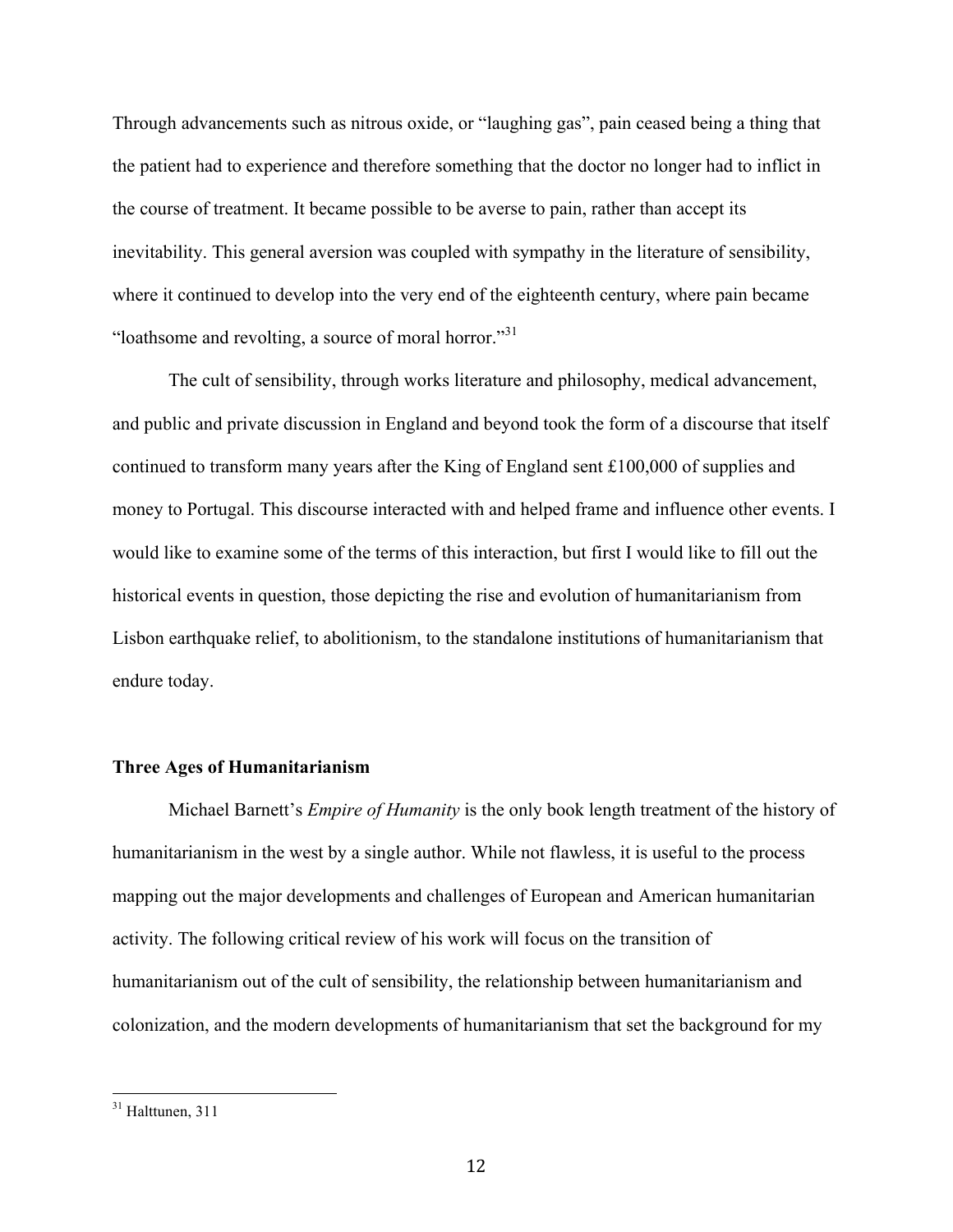own analysis of modern small scale development NGOs operating internationally. We will begin with a brief overview.

Historian Michael Barnett says that the term "humanitarianism", with its general meaning of organizing and acting on behalf of others, is two centuries old. It came into prominence at the turn of the nineteenth century on the heels of the humanitarian "big bang," as discussed in the previous section. From that time, Barnett says, humanitarianism has developed three main features. The first is "compassion across boundaries."32 This does not necessarily preclude domestic activity, but humanitarians from very early on seemed willing to go beyond their sovereign borders. The second feature is "transcendental significance," an admittedly esoteric formulation that is intended to indicate the willingness of humanitarians to make appeals to things greater to themselves, even when they do not make use of religious language. This transcendent principle might simply be the normative formulation of 'global community' or nineteenth century philosopher Emmerich de Vattel's *humanité,*<sup>33</sup> a conceptualization of sympathy for all human beings. The last feature of humanitarianism is its attachment to Enlightenment era conceptions of governance. Humanitarianism carries the basic assumption that "it is possible to engineer progress."34 Humanitarian activity, then, is not simply the activity of individuals who are committed to compassion in their private lives. It is instead a concerted effort at constructing institutions from which to organize activity that fulfils the humanitarian ideal.

In enumerating these elements of humanitarianism, Barnett departs immediately from the attributions that many humanitarian organizations themselves give to the concept. The International Committee of the Red Cross, for example, stresses that the care of distant others

 $\frac{32}{32}$  Barnett, 19

<sup>&</sup>lt;sup>33</sup> Barnett, 50

 $34$  Barnett, 21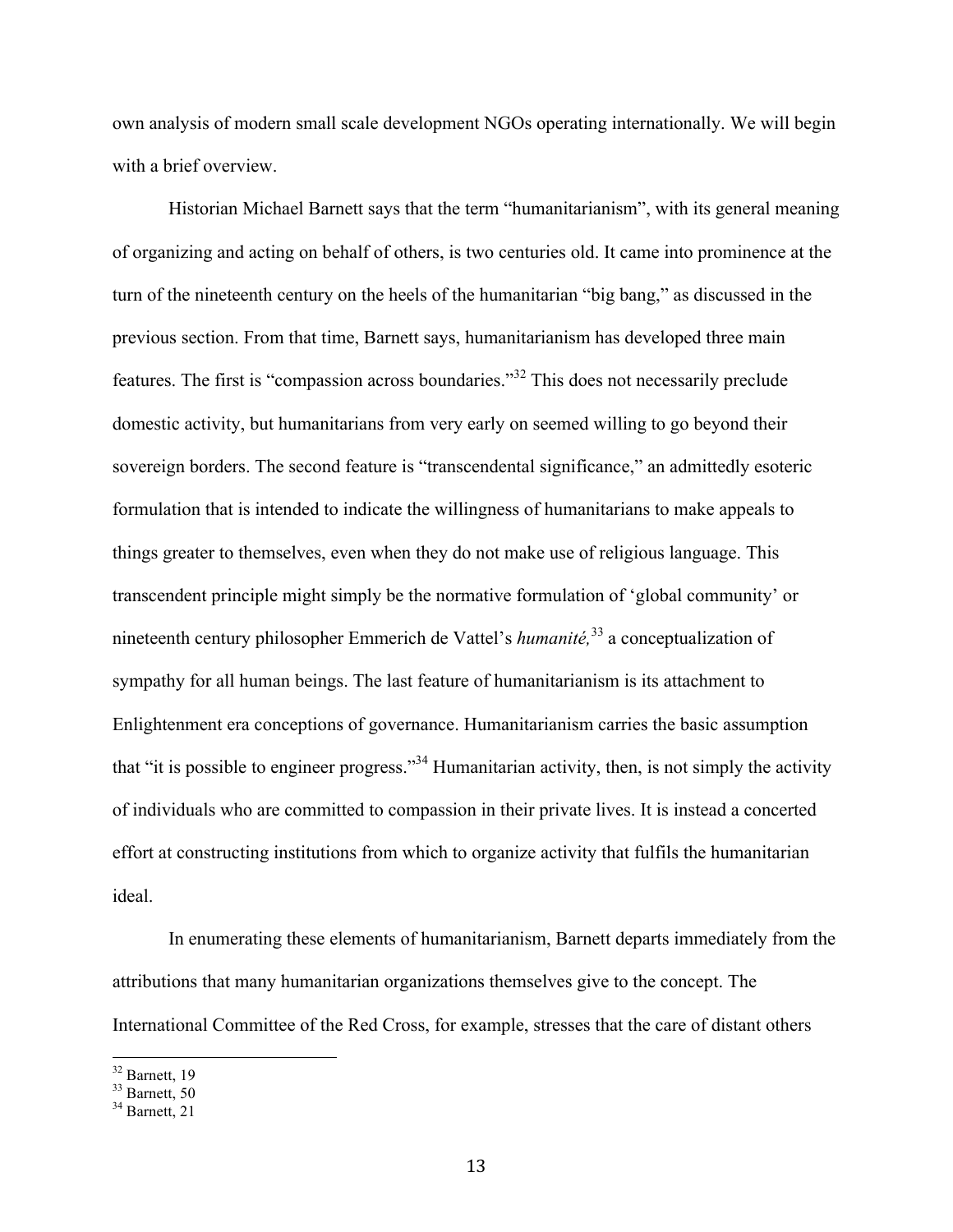should be undertaken in ways that are impartial with regard to taking sides in political conflict, neutral in terms of armed conflict, and independent in operation from parties that have an interest in how the conflict ends. For Barnett, it is not clear that these stated ideals are as achievable as past humanitarians have assumed, certainly not enough to be the fundamental elements of humanitarian activity. However, he does recognize that neutrality, impartiality and independence are principles with which humanitarian organizations often struggle.

One of the reasons for this struggle is quite simply that there are different kinds of humanitarian organizations that can't reliably be said to be bound by the principles that supposedly ground the ICRC.<sup>35</sup> Sometimes, political or logistical realities make it difficult for humanitarians to stick to their established principles. Barnett says that, "we live in a world of humanitarianisms, not humanitarianism."<sup>36</sup> A distinction that he makes on this score is that between *emergency* humanitarianism and *alchemical* humanitarianism. The emergency branch "works on symptoms," engaging in relief efforts in the wake of natural and political disasters. The alchemical branch, by contrast, "adds the ambition of removing the root causes of suffering." This is the branch that is concerned with development humanitarianism. Barnett says that these two branches were fairly distinct from one another until the 1990s, when the they began to interact on the ground in ways that raised serious questions about their mutual operation and whether it had been as distinct as they previously believed.

There are other tensions that Barnett mentions. In fact, he thinks that the tensions of humanitarianism are crucial to understanding humanitarianism and its history. In addition to the reality of different *humanitarianisms*, he articulates five more tensions. First, 1) humanitarianism is shaped by its contingent historical context. With this, Barnett offers the connected thesis that

 $35$  The ICRC is a prime example. The organization has publicly broken with its claims of neutrality nine times in its history.

 $36$  Barnett, 10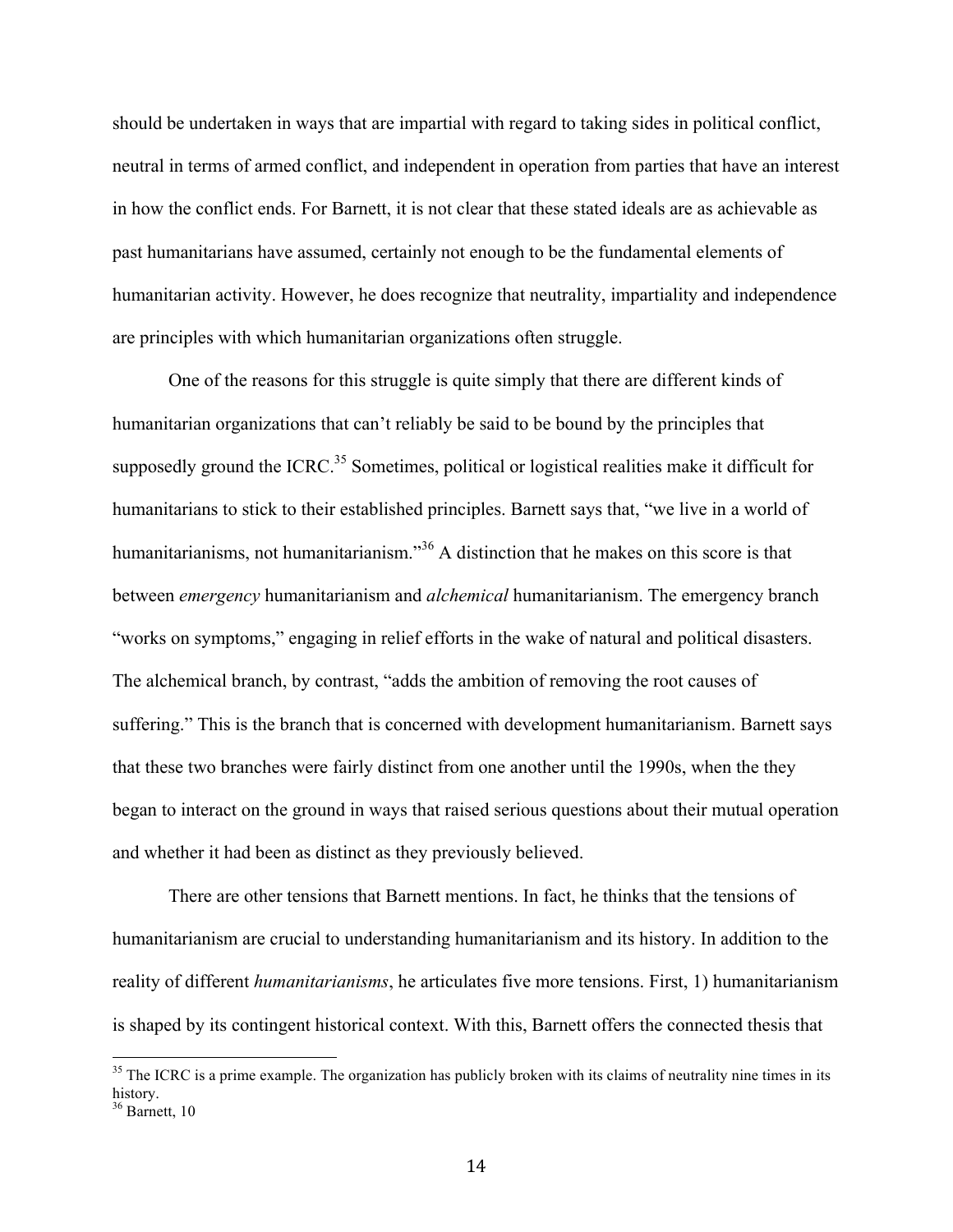2) "humanitarian ethics are simultaneously universal and circumstantial."<sup>37</sup> By this, he means that humanitarian actors have to recognize the degree to which the modern ethical categories that define their work are not transhistorical or timeless.

Next Barnett points out a fundamental paradox at the core of humanitarian action, which is that 3) its interventions, no matter how benevolent, are also acts of control. These interventions tend to embody some form of paternalism, using power in a way that has grown increasingly precarious as states have become more involved in humanitarian intervention through the ages of humanitarianism. In keeping with this paradox, we can see how 4) "Humanitarian intervention both undermines and advances moral progress."<sup>38</sup> Part of the tension here rests largely on the contingency of western ideas about the meaning of moral progress. The fundamental assumptions that ground some judgments are not always explicit for those who support humanitarian missions. Or, when they are explicit, they are accompanied by commitments that look less desirable or noble in the light of history. Principles that in the past were expressed as universally good are revealed over time to be Eurocentric, only of local benefit. Yet this deeply flawed framework can often lead to western initiatives that even those who exist on the margins of western discourses would recognize as a good thing.<sup>39</sup>

The last point Barnett raises about humanitarianism is 5) while humanitarianism is directed toward the needs of others, it also services the needs of the humanitarians. Here Barnett nods to the diversity of motivations for humanitarian action. Aid workers are often driven by a

 $37$  Barnett, 11

<sup>&</sup>lt;sup>38</sup> Barnett, 12

<sup>&</sup>lt;sup>39</sup> The reasons for this recognition, however, cannot properly be understood without a review of the deliberation processes of aid beneficiaries and those who are close to them. This we will accomplish in chapter 4 when we investigate the encounter that Ugandans have with Westerners and other outsiders who have come to the region to offer various forms of assistance. It must also be noted that Barnett does not think it possible to study or participate in humanitarianism without having some notion of progress. For Barnett himself, it comes down to the "social relations of care," in which the notion of community is expanded by an increased willingness to help those in need, especially when they lie outside of the older, constricted notion of community.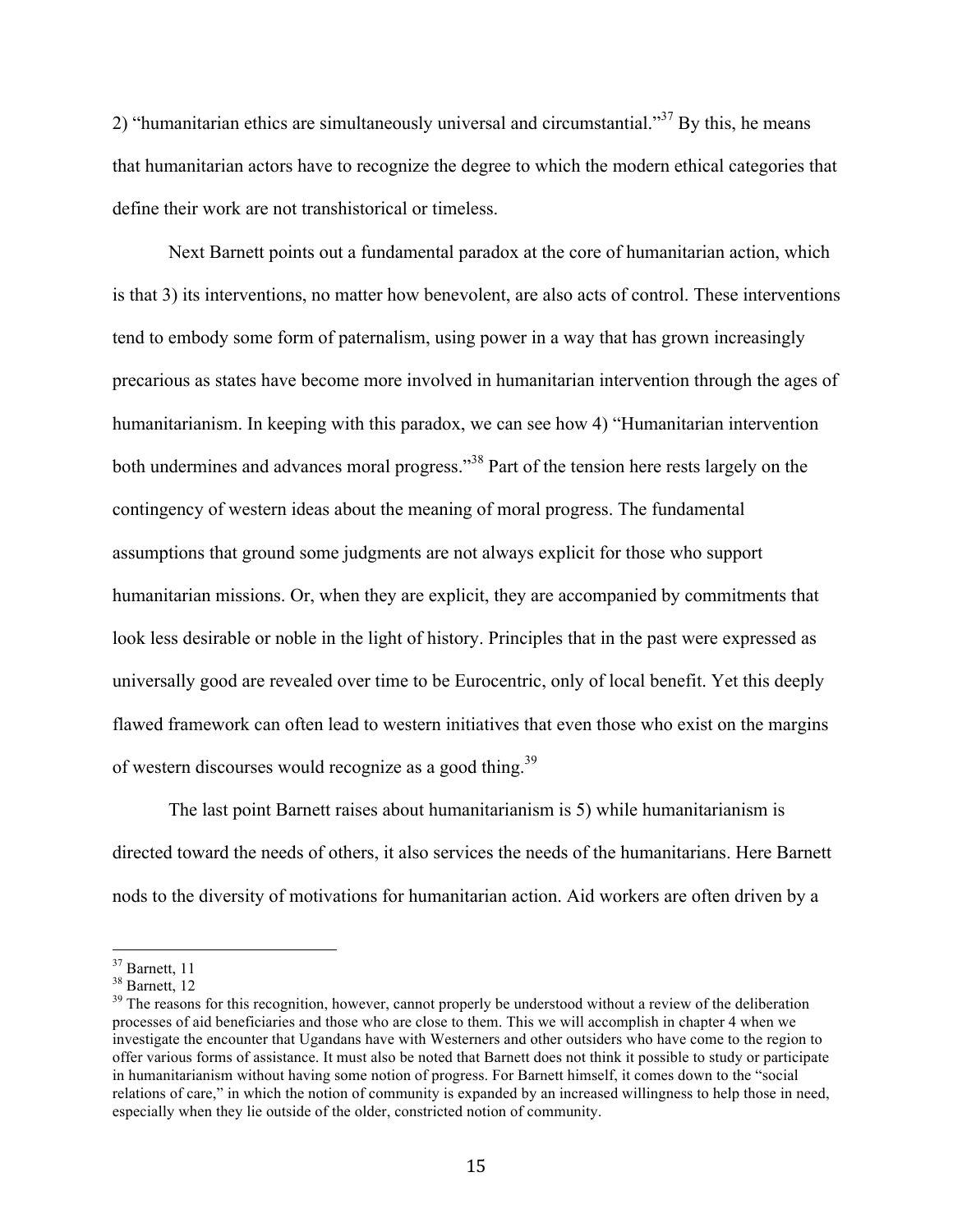desire to do good and help others, but "some are motivated by a feeling of power and superiority, some by guilt and … some by a desire to demonstrate their goodness to themselves and to others<sup>"40</sup>

Many critical readers will see very little that is objectionable or revolutionary in Barnett's list of the fundamental tensions of humanitarianism. Much of what he says would be true of any historical phenomenon. But these seemingly self-evident points, I think, give us some indication as to Barnett's frustration with the humanitarians that he takes to be his primary audience. Humanitarians often get their history wrong, he says, offering up more of an etiology that fully justifies their present action than a nuanced look at the complicated past motivations which reveal the difficulty of fully justifying their present action.<sup>41</sup> So, while it certainly is the case that these tensions are important to remember in the course of our study, we must also know that our need to reference them so explicitly is itself a testament to the ideological commitments of many who are involved with western humanitarian aid.

Barnet separates humanitarianism in the west into three ages, which are defined by the social, political and economic climates that circumscribe them. The first stage, "imperial humanitarianism," emerges from the "humanitarian big bang" and lasts until the end of WWII. It is characterized by the rise of humanitarian social movements and self-described humanitarian activity that, at first, happened largely outside of state channels (though the anti-slavery movement is an exception.). With the onset of the Great War, states came to have more direct involvement, though many humanitarians are explicitly motivated by colonial ideas about the civilizing process which present day humanitarians are at pains to avoid.

 $40$  Barnett, 15

<sup>&</sup>lt;sup>41</sup> Part of Barnett's motivation for writing this history was his own encounter with what he eventually came to recognize as an incorrect history of humanitarianism, largely inspired by ICRC, which saw Henry Dunant's book *Memory of Solferino* as the first inspiration for humanitarianism in Europe.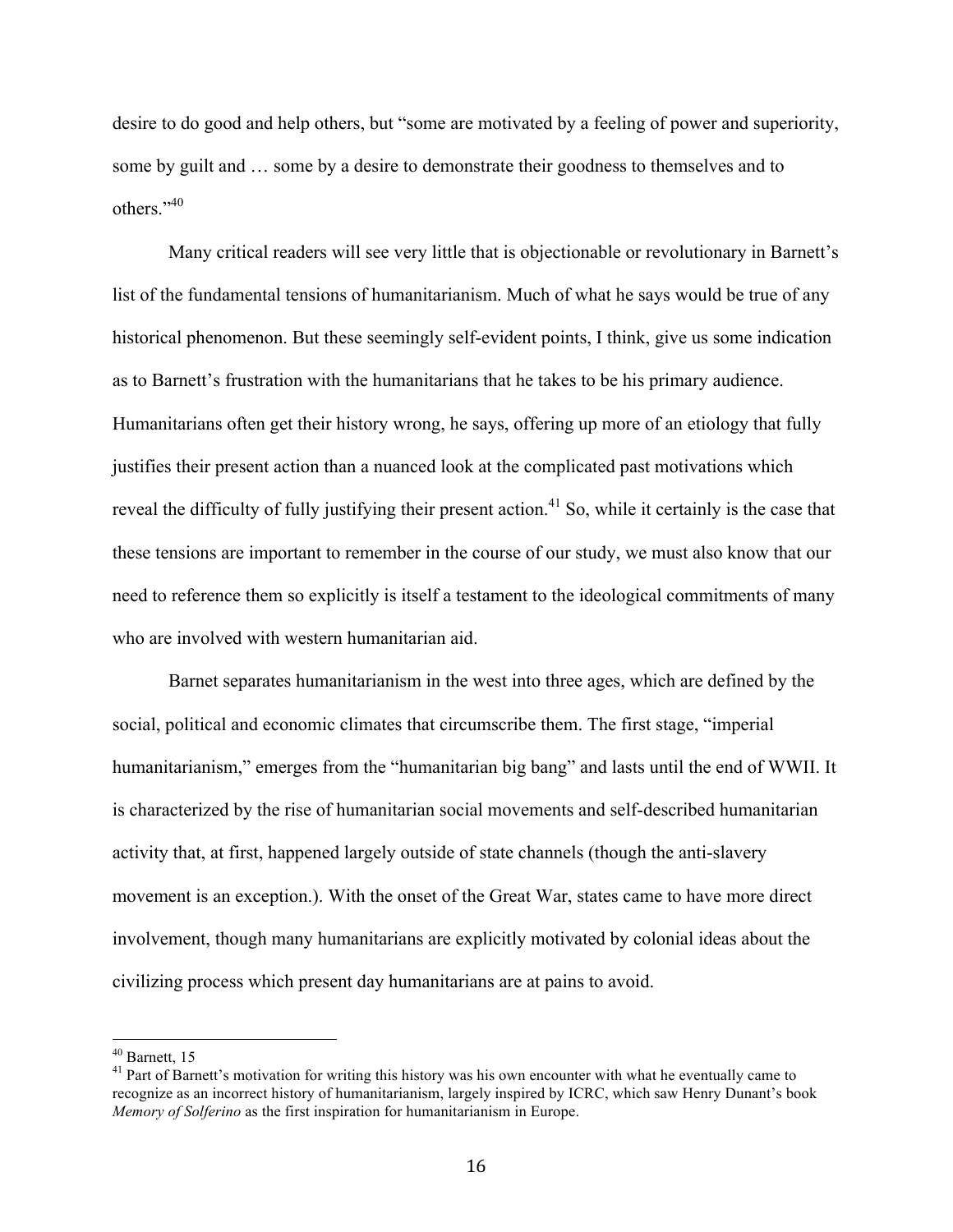The second age, neo-humanitarianism, lasts from 1945 until the end of the cold war, and is here identified with the fall of the Berlin Wall. Neo-humanitarianism fills the "vacuum" of need left in the wake of decolonization efforts, which provide another point of entry and control for former colonial powers. Humanitarian organizations in this period find themselves manipulated by superpowers into acting on behalf of state interests. This in turn motivated humanitarian organizations to claim and establish political neutrality - a difficult prospect which continues to be of principal importance for humanitarian organizations such as the Red Cross. The Neo-humanitarian age sees the rise of the role of international banking in the supposed creation of a more peaceful world. Massive financial interests and combined state interests in the form of the United Nations help transition humanitarian activity from relief or emergency work to development work, a significant shift for humanitarians and those with whom they work.

The age of Liberal Humanitarianism starts in 1989 and continues into the present day. It comes out of a kind of "identity crisis" of humanitarianism that dominated the discourse in the late1980s. The primary feature of this age, of course, is its emphasis on liberalism, its focus on human rights and its awareness of the mechanisms of globalization. In the age of liberal humanitarianism, humanitarian organizations focus on funding through deft usage of mass media and the lessons of psychology--institutions from which they have been learning for nearly a century.

Within each proscribed stage of this history are events and transitional moments that are important for our understanding of charitable consciousness. The modern ideological perspectives present in the field of humanitarian aid are not aberrations in the context of humanitarian history. Rather, they are the Hegelian *truth* of this history, endpoints of humanitarian developments over time, which destroy, carry forward and revise the perspectives

17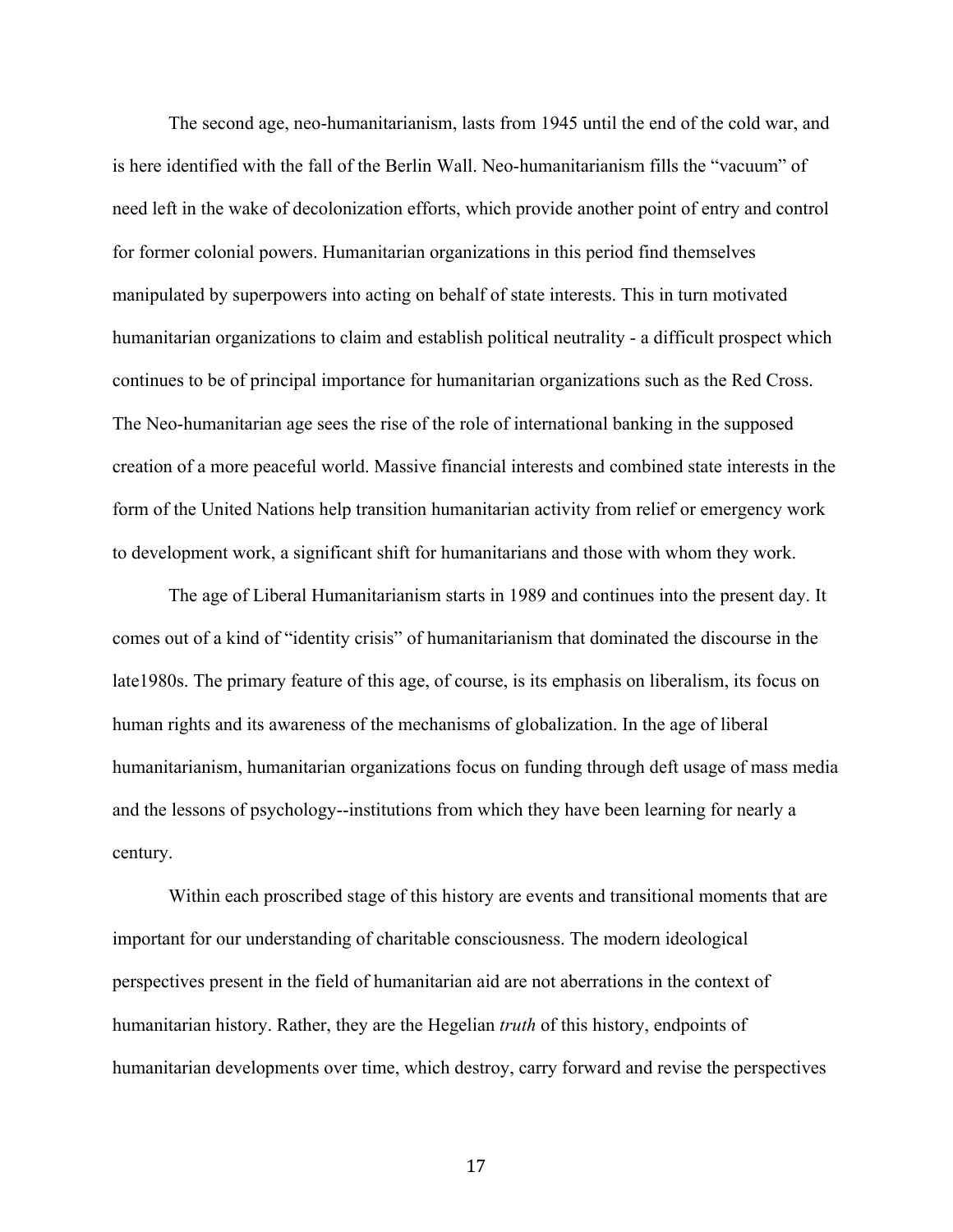and practices from which they are descended. This review of Barnett's ages, then, are not only an establishment of the context of this study, but a description of key moments for the ideology that I have set out to describe and criticize.

### **Imperial Humanitarianism, 1800-1945**

Following what he describes as the humanitarian big bang, Barnett identifies the antislavery movement of Britain as the first major humanitarian program in Europe. The movement itself is notable because the sentiments that fueled it extended well back into the early period of the big bang itself. As Christopher Brown notes,

Slave Traders in Britain encountered public disapproval early in the eighteenth century, decades before the emergence of those cultural movements often credited for engendering antislavery sentiment, decades before the height of the Evangelical revival, or the apex of the European Enlightenment, or the emergence of a cult of sensibility.<sup>42</sup>

These cultural forces, however, did help turn this *sentiment*, with its clarified arguments against slavery, into a *movement,* whose members utilized particular tactics in order to gain support for their cause. These abolitionists, once active, undertook to fight for the rights of non-British, non European subjects, a seemingly clear example of humanitarian compassion.

Beginning in the late eighteenth century, under the slogan of "Am I Not a Man and a Brother?", those active in the anti-slavery movement authored and distributed pamphlets detailing their views. The most powerful tracts were often written by those with firsthand experience of the institution.<sup>43</sup> Often, arguments against slavery sought to establish British complicity with the practice, which was frequently discussed as an American practice and problem, though the British were also heavily involved in the trade. Abolitionists like William

 <sup>42</sup> Christopher Brown. *Moral Capital: Foundations of British Abolitionism* . The University of North Carolina Press; 1 edition, 2006. Web.. 37

 $43$  Brown, 43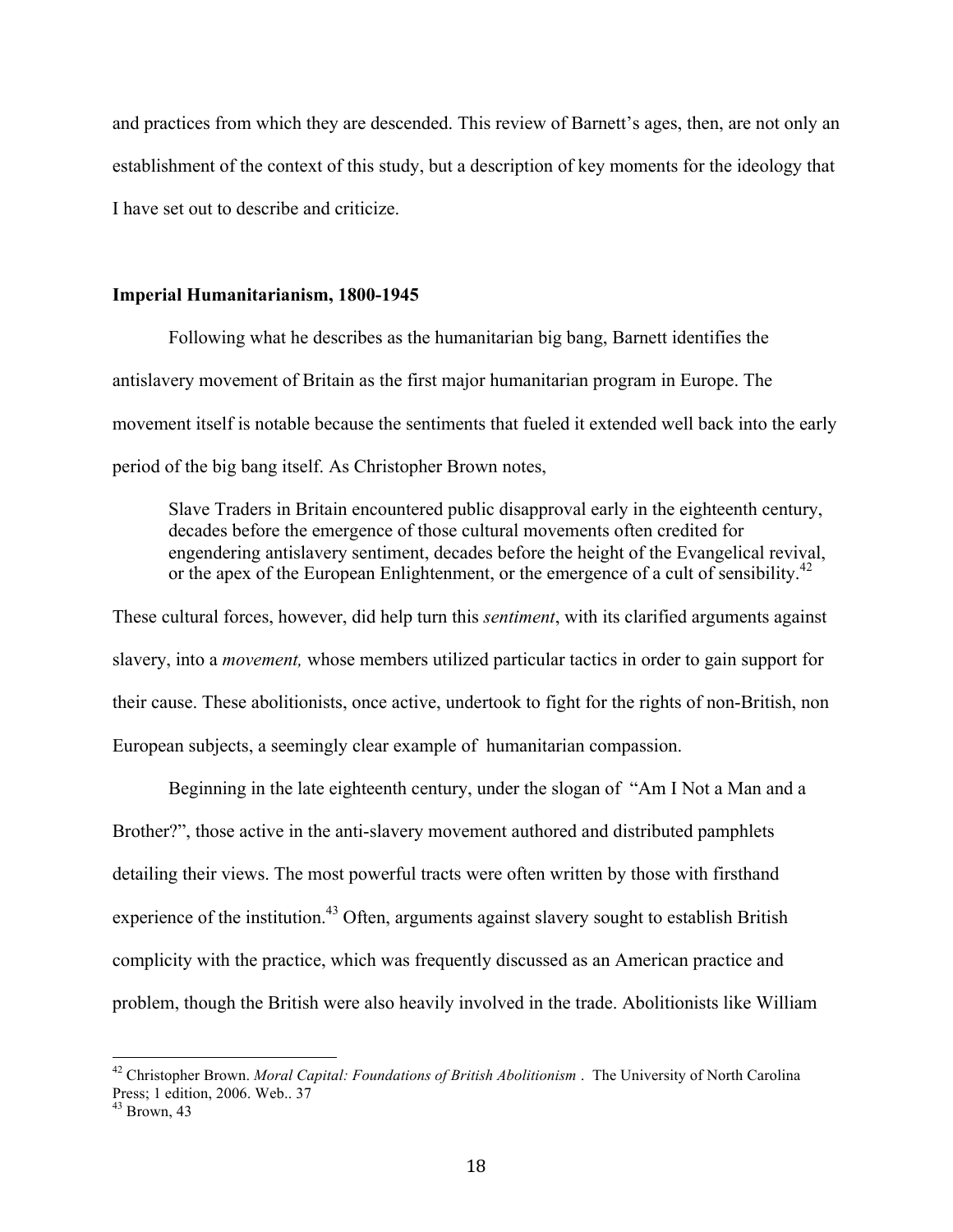Wilberforce would evoke the British Naval practice of impressment to get the public to empathize with the enslaved. Others challenged religious authority directly for not being more vocal about a morally repugnant institution. However, more effective than the words of those who were witness to slavery and moralists who sought support through philosophical argument, were the accounts of those who had been under the literal yoke of slavery.

Activists routinely funded tours of ex-slaves, who traveled Britain telling of their troubles--people like Henry "Box" Brown, who famously stowed away in a very small shipping crate to attain his freedom. Box Brown created a moving panorama called "A Mirror of Slavery." He premiered the work in Boston, but moved it and himself to Britain after the passage of the fugitive slave act in 1850.<sup>44</sup> The panorama, a series of images painted on a long sheet of fabric and bound in a kind of moving scroll, was usually accompanied by a lecture or music. As a form of entertainment, it was the moving picture of its day, drawing large crowds who were dazzled by the newness of a "moving" image and its ability to captivate audiences.<sup>45</sup> Even when they were not at the forefront of emerging mass media, the anti-slavery movement put together evocative displays, like those that "showcased slavery's brutality and its weapons of discipline, including thumbscrews, whips, and manacles."<sup>46</sup>

The anti-slavery movement in Britain and America was expansive, inventive and active for a very long period of time. Its activities contributed to the abolition of the transatlantic trade and, eventually, slavery itself within their combined territories. This does not mean, stresses Barnett, that the movement was wholly altruistic or unproblematic. For many abolitionists, the desire to free slaves or secure the common humanity of Africans was a tertiary motivation. As

 <sup>44</sup> Henry Box Brown. . *Narrative of the Life of Henry Box Brown, Written by Himself.* Digital ed. Chapel Hill: University of North Carolina at Chapel Hill, 1999. Web.

<sup>45</sup> T. A. Goddu. "Anti-Slavery's Panoramic Perspective." *MELUS: Multi-Ethnic Literature of the United States* 39.2 (2014): 12-41. Web.<br><sup>46</sup> Barnett, 58-59.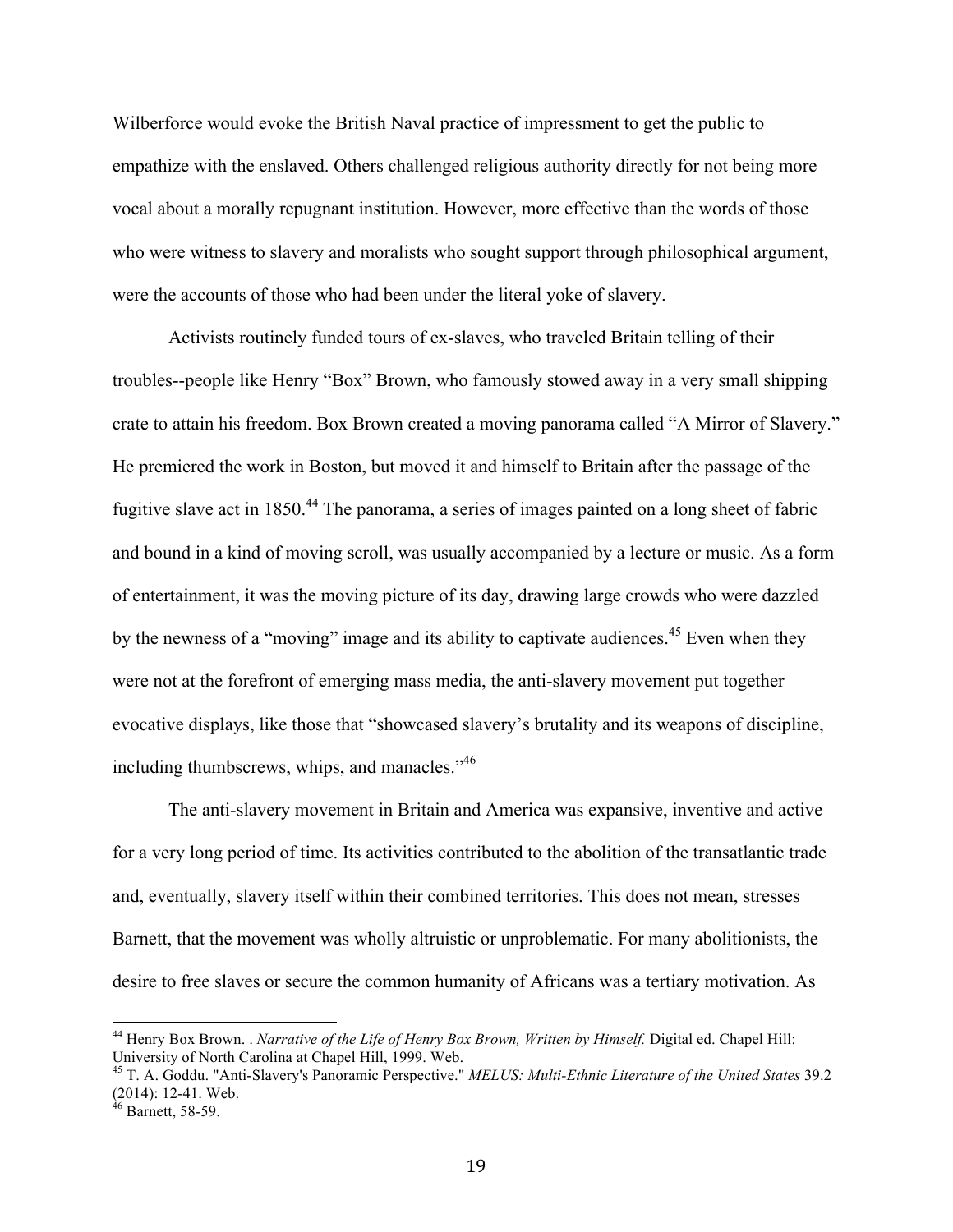Brown notes, "Often activists took up the issue of slavery less because they cared about Africans than because they regretted its impact on society, on the empire, on public moral, or on the collective sense of self."47 Many in an era awash in sentimentalism wanted to put off the moral guilt they had come to feel in the face of their nation's sanction of the slave trade. Even religious figures attacked slavery only when it was in line with other aims. Brown's study of British and American Evangelicals in the late eighteenth century reveals a long history of indifference to slavery. Most evangelicals of the time "aimed to save souls, not change laws."48 It was only when they learned that slaveholders, especially in the Caribbean colonies, were largely indifferent to the spiritual welfare of their captives, that they began to advocate for abolition.<sup>49</sup> Put simply, they took to abolition after realizing that they *had to* in order to expand the power and influence of the Evangelical movement.<sup>50</sup> Also, taking up the now popular project of ending slavery was a way for them to broach the bigger subject of moral reform. "Because few in Britain participated in the slave trade, vilifying the practice would prove less threatening than asking the public to reconsider how they spend their Sunday afternoons."<sup>51</sup>

Whatever the stimulus, by the beginning of the nineteenth century, the anti-slavery movement was large and influential. The efforts of evangelicals including the influential William Wilberforce were proving effective, and even after the British role in the transatlantic trade was curtailed, there was still work to be done. This work was that of the conversion of enslaved and freed Africans to Christianity and the general improvement of the lot of all who were, or would

 <sup>47</sup> Brown, *Moral Capital*. 26. 48 Brown, 339.

<sup>&</sup>lt;sup>49</sup> Key here is the experience of James Ramsay in St. Kitts in 1781. He reported to an influential evangelical family that Caribbean Elites luxuriated in tyranny and vice, disregarded the human dignity of the enslaved, and suffered heathens to remain in spiritual darkness." Brown, 351.

<sup>&</sup>lt;sup>50</sup> Interestingly, the eventual penetration of other forms of protestantism into slave quarters on the islands was the result of the same revelation. Anglicans, Methodists and Baptists took notice of the struggles of evangelicals and redoubled their efforts at conversion. This path of conversion harmed the cause of abolition, however, because slaves, particularly methodists, were discovered to be more subservient to their slaveholders. Brown, 356 <sup>51</sup> Brown, 386.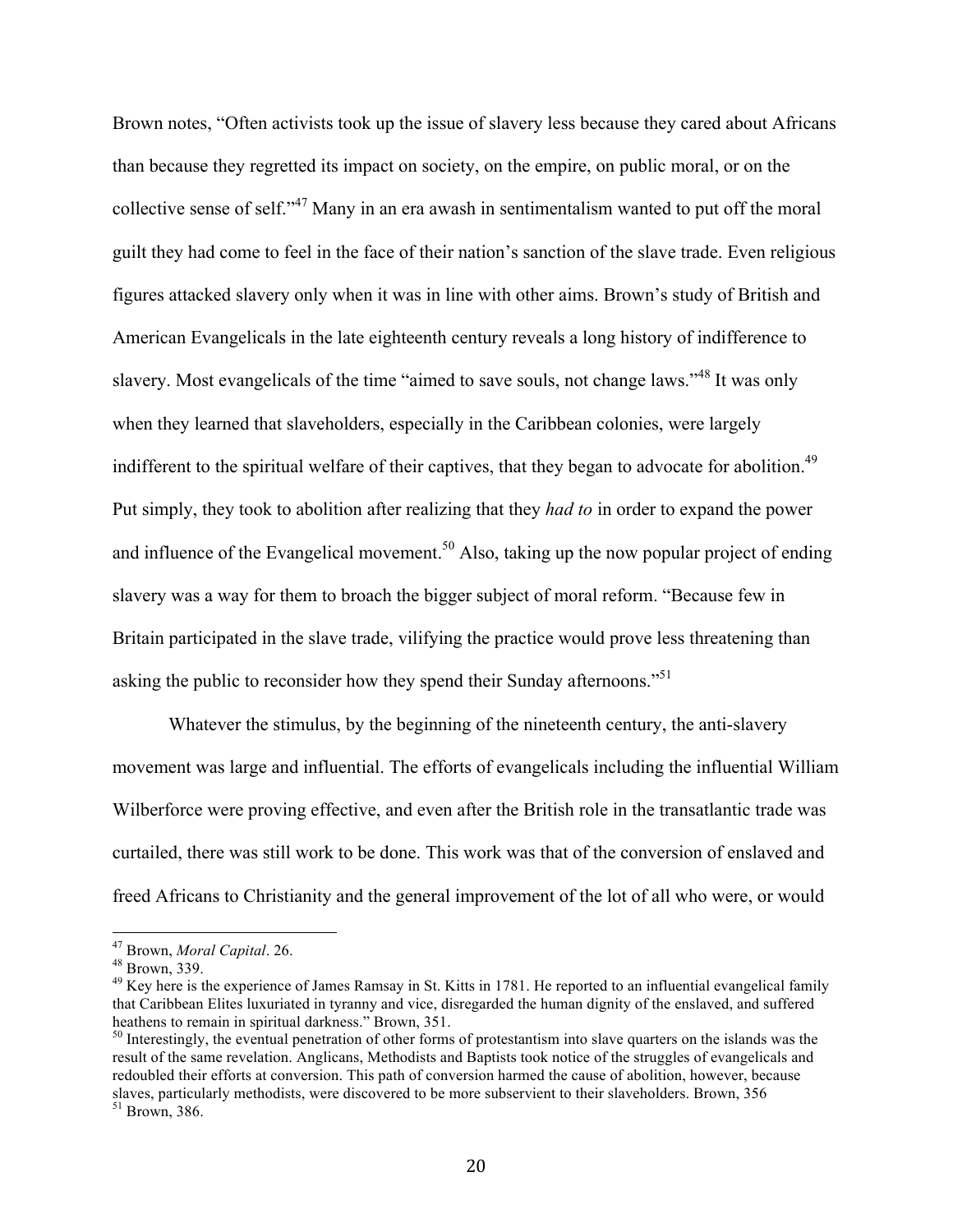be, subject to European rule. This included the native inhabitants of British colonies in Australia, New Zealand, and regions of Africa. The idea was that Britain needed to atone for its sins, and its atonement took the form of "benevolent colonialism" with regard to colonial territories.

Here, Barnett explores the connection between early nineteenth century colonialism and humanitarianism, claiming that "the humanitarians of the period of Imperial Humanitarianism should not so quickly be condemned, and the humanitarians of the period of Liberal Humanitarianism should not be so quickly excused."<sup>52</sup> He suggests that the widespread moral condemnation of colonial activity in the present age has, more or less, covered over a history of complicated deliberation in the hearts and minds of the colonizers of the nineteenth century, and it is in these deliberations that we see just how close the humanitarian elements of colonization are to contemporary humanitarianism. This is a sentiment echoed by Olúfémi Táíwò, who claims that, imperfect though they were, colonial missionaries of the early nineteenth century were concerned largely with the fates and even the personhood of native people.<sup>53</sup>

This imperfect concern, of course, was an expansion of the paternalism already present in the anti-slavery movement. Edmund Burke argued in 1783 that superior state powers like Britain should always exercise their power in a way that benefits the people that it rules. Britain "had a sacred duty to help civilized peoples prepare for sovereignty."<sup>54</sup> However, this was only possible if the emissaries of the empire were tolerant of cultural and religious differences. Burke's opinion on the need for religious tolerance largely fell on deaf ears, but his idea of colonization as a kind of trusteeship, the fulfillment of a responsibility to improve the world, carried forward

 <sup>52</sup> Barnett, 61

 $53$  Táíwò goes to so far as to claim that even African historians fail to differentiate between early missionaries and the colonial administrators that largely replaced them over the course of African colonial history. On his narrative, there was genuine, if flawed, concern for the fate of Africans, concern that was quickly dissolved as more greedy and unsympathetic forces replaced them in the latter third of the nineteenth century. See Olúfémi Táíwò. *How Colonialism Preempted Modernity in Africa.* Indianapolis: Indiana University Press, 2010. Web. <sup>54</sup> Barnett. 61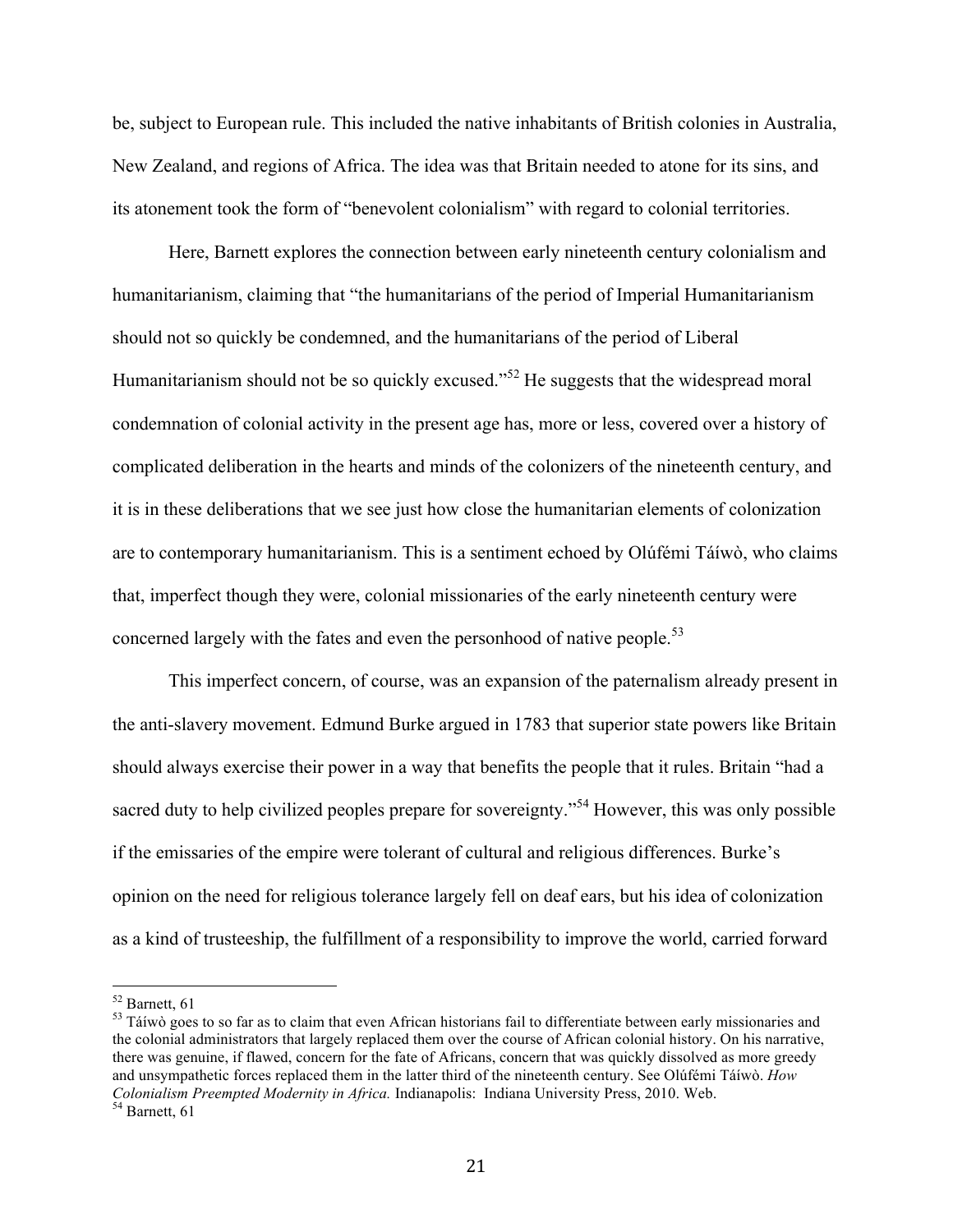in many forms. As Barnett says, "France had *la mission civilisatrice*, Britain had the white man's burden, and the United States had manifest destiny."55 Motivations for this perspective were buttressed by a developing science of humanity, which filled out the religion-inspired "great chain of being" with a typological hierarchy of race.<sup>56</sup> The net result was that both missionaries and colonialists agreed that the only way that Indians and Africans and Native Americans would become sufficiently mature--enough to rule over *themselves--*was through European intervention.

This is not to say, however, that missionaries easily got sanctioned by the state to carry out their missions. They lobbied Parliament for decades, but could not convince officials that the business of religion and government could be mixed. This changed in 1813 when missionaries made a moral argument linked to a practice in one of its colonies. The Indian practice of *sati*, the self immolation of the widow by her leaping atop the funeral pyre of her late husband, was universally reviled by colonialists. Missionaries argued that stopping such a practice was a humanitarian duty, and Christians were best suited to fulfill that duty.<sup>57</sup> Parliament agreed, and

 $55$ Barnett, 62

<sup>56</sup> See Michael Blanton. "The Idiom of Race: A Critique of Presentism" in Les Back and John Solomos, eds. *Theories of Race and Racism: A Reader (Routledge Student Readers)*. London: Routledge; 1 edition, 2000. Web.<br><sup>57</sup> It is well worth noting here some contemporary views on the practice of sati and the role that it played in bolstering missionaries' access to colonial spaces. In the nineteenth century and now, Western perspectives on the practice give us a glimpse into the problems of the colonialist stance. *Sati* was not a global Hindu practice (quite far from it, as there is some question as to whether it was practiced enough by the time the British encountered it to even count as an Indian tradition). Nor was it universally accepted as legitimate by natives of India. In fact, criticism of the practice within India is about as old as the practice itself. In other words, it was a morally questionable practice that was mostly not accepted in its country of origin. However, *sati* came to have a very different meaning when the British stepped forward to ban it. As Uma Narayan argues, the practice became a kind of emblem of "Indian Culture", something that even indians who disliked the practice would jump to defend, because they were in fact defending British encroachment into Indian cultural traditions. The British, however, did not see the practice as something that was morally contested within India itself. They saw it as a kind of universal indication of the uncivilized nature of India. In true colonial fashion, they flattened the world that they encountered, seeing a false universality that confirmed their assumptions about their own superiority. The assumption that western culture is dynamic and non-western culture is static can in fact lead to non-western images of their own culture as static in the same way, as sometimes indicated by revivals of problematic historical practices. (When conservative elements in India late in the nineteenth century sought to revive *sati*, they did so on the grounds that it was a true indian tradition, themselves unknowingly echoing historical British proclamations more so than Indian cultural history.) See Uma Narayan. *Dislocating Cultures: Identities, Traditions, and Third World Feminism (Thinking Gender).* New York: Routledge, 1997. Web. and Uma Narayan and Sandra Harding. *Decentering the Center: Philosophy for a*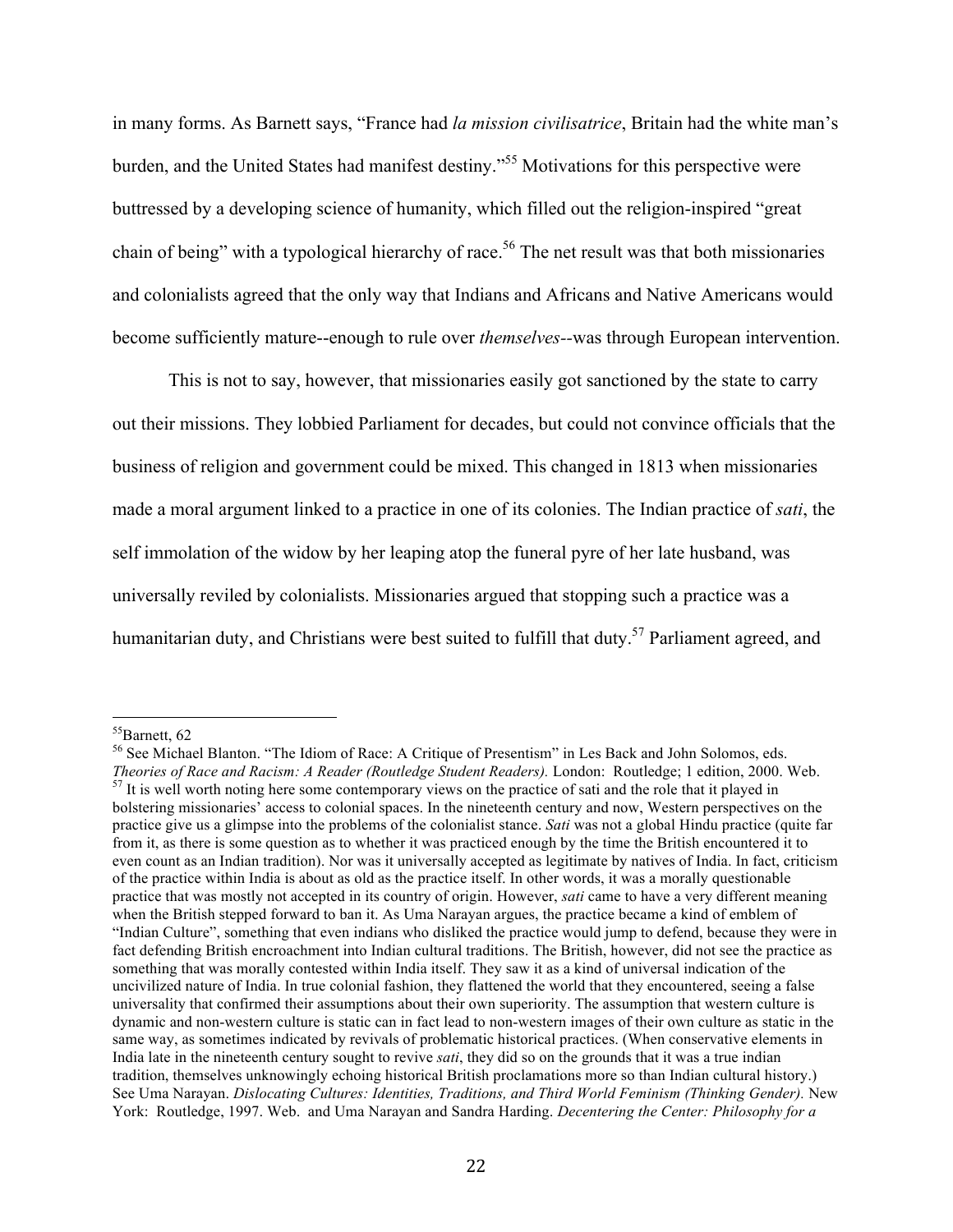offered its official sanction, which extended certain protections to missionaries out in the colonies, and overturned a thirty-year policy of non-interference.

 With the government providing sanctuary and security, missionaries entered places that they had previously been unable to reach. They spread Christian values, which in some cases pleased business interests, as Christianity from the British worldview made natives more compliant. Other capitalists were nonplussed, believing that this new approach would encourage native populations to demand equal treatment. Missionaries were often just as suspicious of business interests. Though they believed that the best way to spread civilization was through both "commerce and Christianity," they were often disappointed with the behavior of administrators and businessmen, who showed little interest in the depths of the native life and would spend their free time in hedonistic revel.

These tensions grew more serious over time. Even though the superiority of the Christian religion was a cornerstone of their evangelical faith, some missionaries, over the course of daily interaction with their target populations, became skeptical of their use of cultural values that they coupled with Christian values, though the two were not necessarily inclusive. They came to regard aspects of native culture with less distance and more sympathy. As Barnett says, "some missionaries wondered which features of local cultures should be condemned and which ones could coexist with Christianity; reevaluated in their own identities, goals and relationships to other cultures; and even began to doubt the value of proselytization."<sup>58</sup>

One event that cast clear doubt on the moral superiority of Europe and led to some soul searching among missionaries was the saga of King Leopold II of Belgium. In the 1880s, At the dawn of what became known as the "scramble for Africa", Leopold made a bid to annex the

<u>.</u>

*Multicultural, Postcolonial, and Feminist World.* Indiana University Press; Cloth First Published 1989 ed. edition, 2000. Web.

<sup>58</sup> Barnett, 69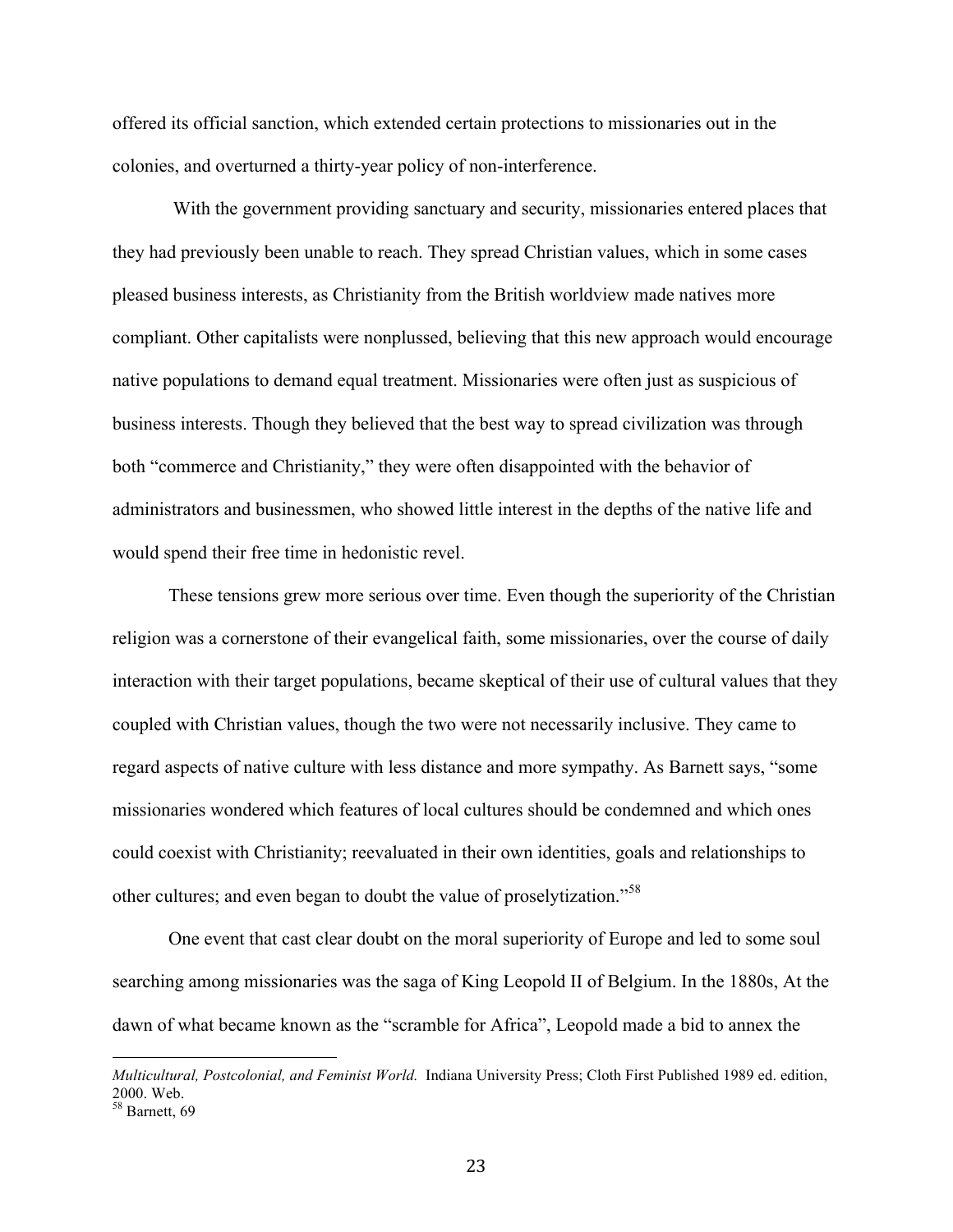Congo, a large section of the continent. He told European powers he would do it for the purposes of spreading Christianity and protecting the region from the encroachment of Islam. With their blessing, he set out to fulfill his true purpose, the forceful harvest of rubber from the Congolese jungle. At a time when other colonial powers were experimenting with ways to grow enough rubber to meet growing international demand, Leopold had discovered a way to quickly meet the needs of the market. He hired mercenaries and sent them into the villages of Congolese people. They kidnapped women and children, holding them hostage to force men to go increasingly deeper into the jungle to harvest. Villagers were not able to tend to their crops and any who strayed were brutally punished. In many cases entire villages were burned to the ground. By conservative estimates the death toll reached more than ten million over the course of a decade. One Swedish missionary, who set up a post in the Congo in time to witness an ultimately failed uprising, denounced the actions of Belgium in an explicit appeal to common humanity: "A man sows what he reaps. In reality, the state is the true source of these uprisings. It is strange that people who claim to be civilized think they can treat their fellow man—even though he is of a different color—any which way…"<sup>59</sup>

Just a couple years after a protracted public campaign finally led to Belgium removing Leopold from control of the Congo, missionaries met to discuss, among other things, the question of how to best preserve the dignity of the natives of the colonies. The attendees of the World Missionary Conference of 1910 had come to feel that they should be more respectful and wanted to find the best way to do this while also continuing to follow their mandate to minister to all nations. They also discussed their increasingly tenuous relationship with the state and business interests. They wanted a new commercial and Christian order, but found it profoundly

 <sup>59</sup> Adam Hochschild. *King Leopold's Ghost: A Story of Greed, Terror, and Heroism in Colonial Africa.* Houghton Mifflin,1999. Web. It must be said, though, that the leader of this rebellion, Nzansu, put up a very good fight. His rebels battled Leopold's forces for more than eight months.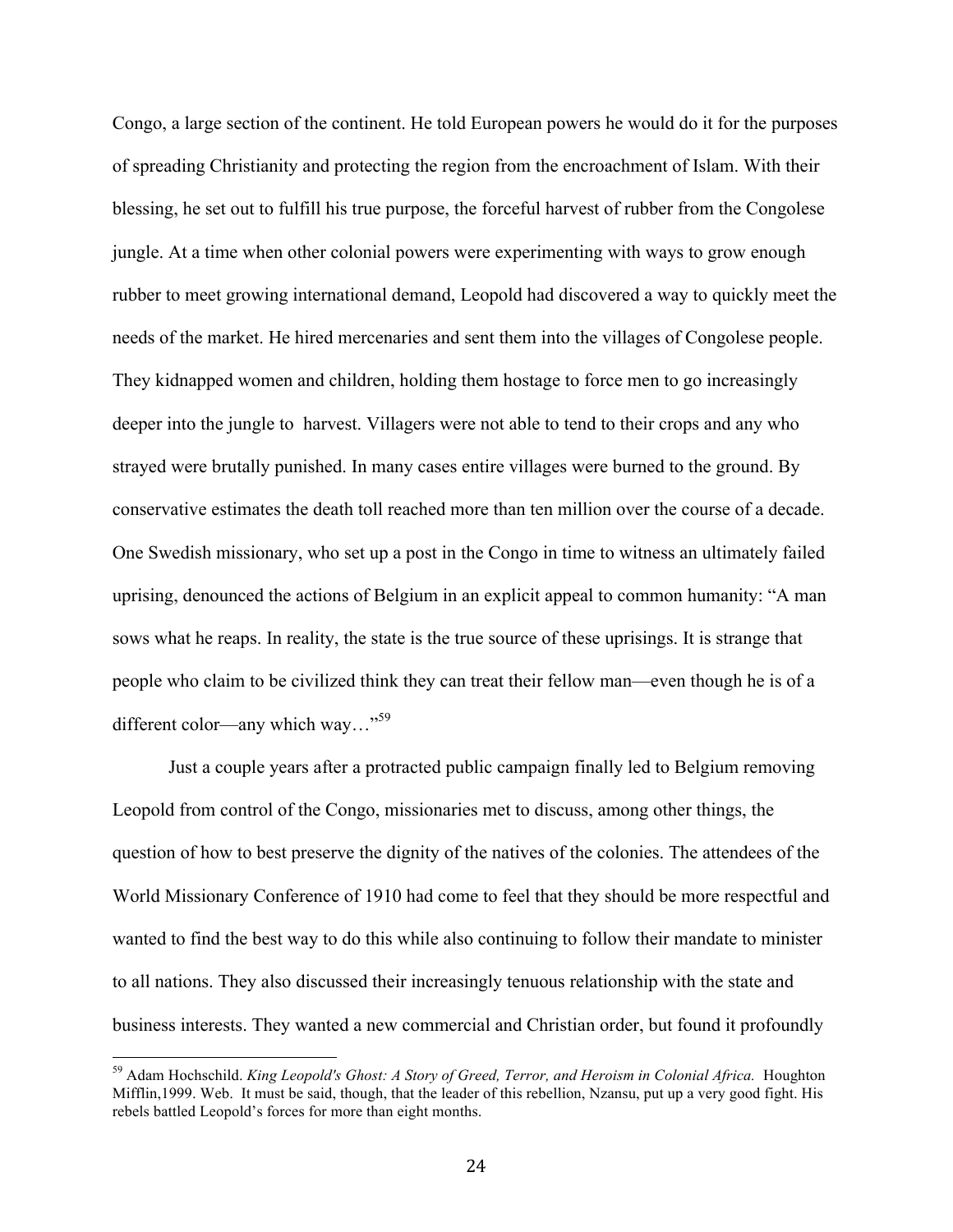difficult to accept the free trade of opiates and alcohol. Yet they still had to be as impartial as possible, lest they be kicked out of the territories they occupied by government consent. While they tried to determine how to address the paradoxes that confronted them, others found that the best way to deal was simply to jettison the kinds of commitments that evangelicals had.

A new generation of activist came on the scene--one inspired by explorers and journalists, who wrote about colonial territories without the lens of business interest or religious mandate. Some of these activists banded together in 1896 called the Liverpool Sect, which touted different ideas that aimed to counter the pernicious universality of British conception of what counted as civilized: relativism and human rights. This emphasis was one way in which they could defend both culture and commerce. They took a decisively anti-missionary stance, as evidenced by one of their members, John Holt: "We have plenty of people trying to get to heaven by looking after the men's souls in Africa, but very few who take a living interest in their bodily or material welfare--their political and other rights are the least thought of by any."<sup>60</sup> These new humanitarians slowly threatened to crowd out missionaries as the sole moral voices of what was good for the colonies. But by the second decade of the twentieth century, they found themselves dealing not with non-Europeans abroad, but those within Europe who would be touched by conflict.

The idea of the nobility of war had become passé by the time the Great War engulfed Europe. This was partly due to the writings of Henry Dunant, who witnessed the aftermath of the battle of Solferino in 1859. More than 300,000 soldiers fought in the conflict, which saw the armies of France and Sardinia pitted against Austria. Thousands died and tens of thousands were wounded. Dunant was struck by the sheer scale of suffering, as well as the lack of help, on the

 <sup>60</sup> Quoted in Kevin Grant. *A Civilised Savagery: Britain and the New Slaveries in Africa, 1884-1926.* Routledge; 1 edition, 2004. Web.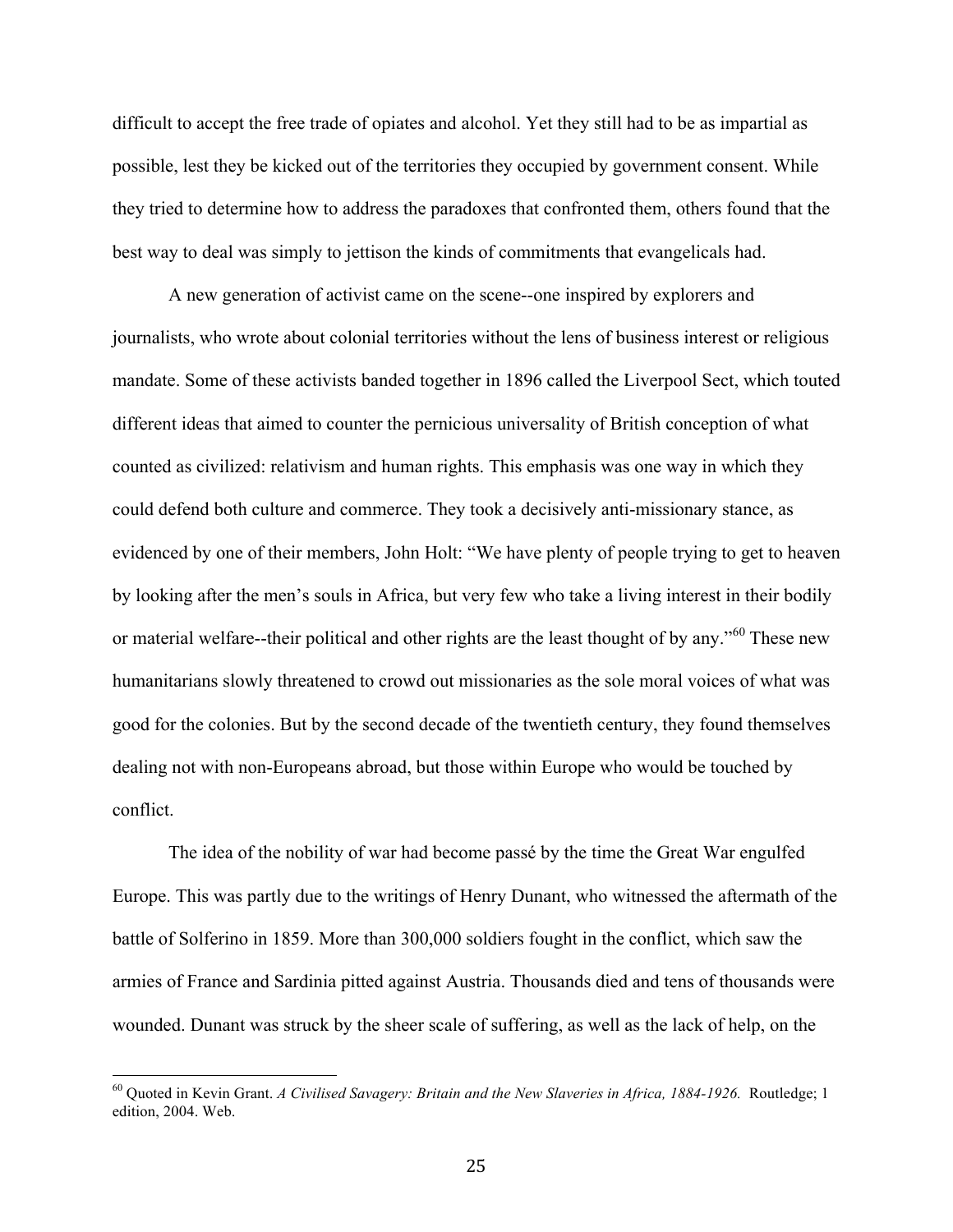battlefield. The severely wounded were left to die. On a tour of severely overtaxed French medical facilities, "it could be seen and realized how dearly bought and how abundantly paid for is that commodity which men pompously call Glory!"<sup>61</sup> Dunant described in heartbreaking detail the toll that war takes on the bodies and minds of all who must witness it and lamented the lack of a larger scale relief effort. He detailed his experience and his vision in *A Memory of Solferino,*  which the ICRC would later recognize as its founding document.

Dunant, himself an evangelical, thought the horror of war could be remedied by a corps of volunteers to who could tend to the wounded. An organization from his homeland, the Geneva Society of Public Utility, agreed. He joined the group and together they set about seeing if such a task could be made official. They took the idea to some European states and initially encountered a tepid reception, but, as the conflict in Solferino illustrated, warfare in Europe was changing. New weapons and tactics were making warfare more brutal; the public, was growing more and more skeptical of military offensives.<sup>62</sup> At the same time, states were transitioning from large mercenary forces to standing militaries, a practice that sometimes involved conscription. This practice, of course, fueled the ideology of pacifism. In light of this, some states saw the possible benefit of persuading even those not in the military to come to its aid, overriding pacifist voices. These volunteers would bring provisions to the wounded and those who cared for them. This corps would not be very close to the front lines, but they would be a kind of medical support for the rest of the military, a kind of supplement to its forces. Also, In the performance of this task, they would be protected.

Another attractive element of the proposal from the committee was the notion of the regulation of warfare, at least among Christian nations. It was an idea that had been gaining

 $^{61}$  Henry Dunant. *A Memory of Solferino*. Web ed. Geneva: International Committee of the Red Cross Web.  $^{62}$  Barnett. 80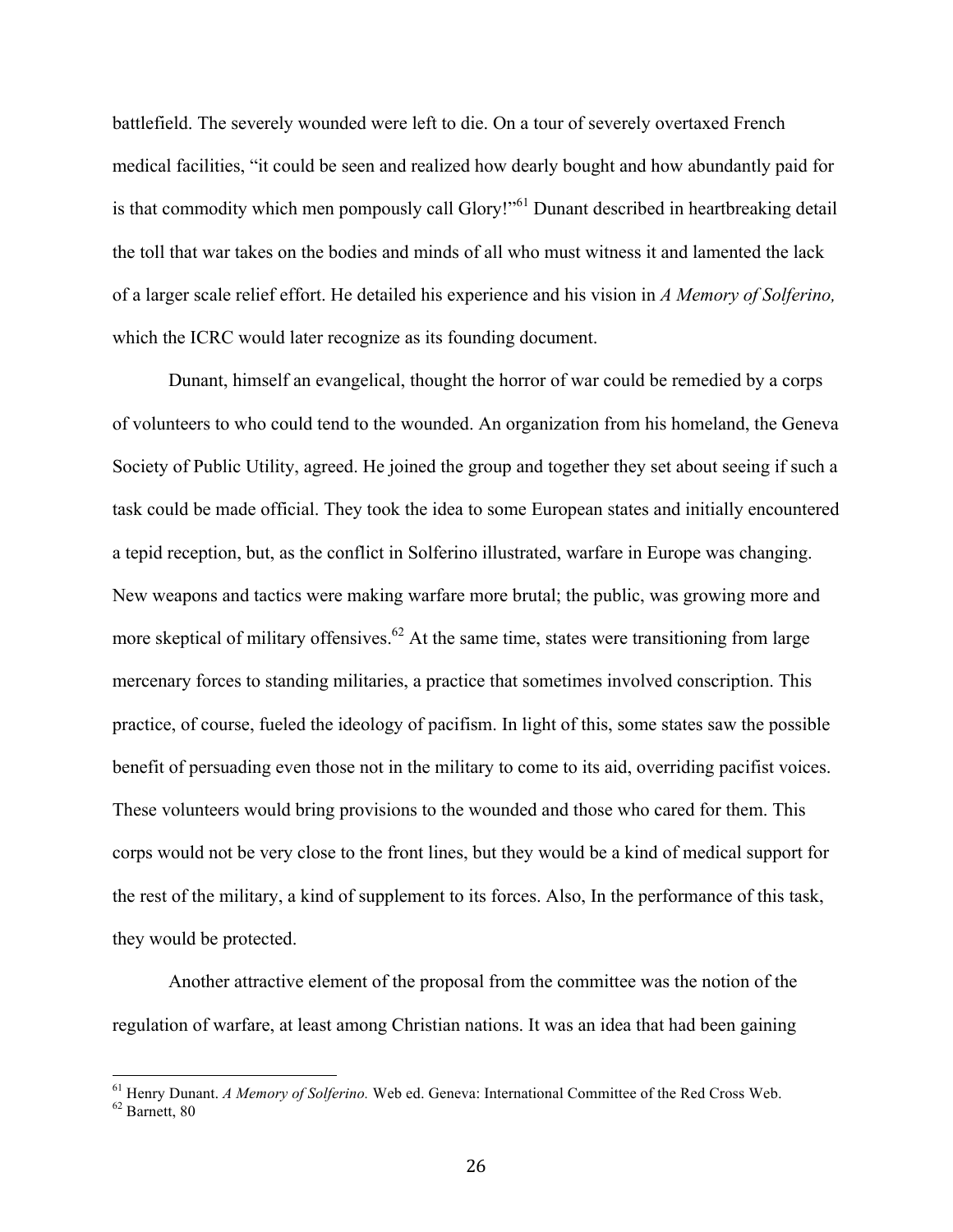traction since the enlightenment, with Kant, Rousseau and de Vattel all suggesting some form of agreement between warring parties that describes acceptable behavior on the battlefield as well as the treatment of captured enemy soldiers. It also outlined the treatment of the volunteer corps, who would be immune from harsh treatment by soldiers on either side of a conflict. To distinguish themselves from the military, they decided, they would mark themselves with a red cross.

By 1864 the Geneva conventions had been signed by twelve European states and the International Committee for the Relief of the Wounded, or, as it later came to be known, the Red Cross, was free to build its numbers in preparation for the horrors of war. The first major nongovernmental organization, it comprised several autonomous societies that worked independently of one another in different countries, though they were bound by the principle of neutrality--no Red Cross society was to show preferential treatment to any side on the battlefield.

It was a mandate that they were not able to fulfill at the outset. In their earliest outings, Red Cross volunteers tended to care only for the wounded of their home countries. In some cases, some relief agencies purposefully skipped over populations that it knew to be suffering.<sup>63</sup> Those who would extend a hand to the wounded of opposing nations were often accused of aiding the enemy. The weight of nationalism was too heavy to be overcome by the spirit of neutrality.

These tensions, however, were cunningly addressed by the British reformer Eglantyne Jebb. She spread leaflets arguing that relief provisions should be mindful, first and foremost, of children.64 In 1919, Jebb started the Save the Children Fund to address the great suffering that

 <sup>63</sup> Barnett, 83

 $64$  Jebb was arrested for spreading political tracts. In a fitting example of the spread of this new ideological perspective, she argued in court that her views were not political, but *humanitarian*.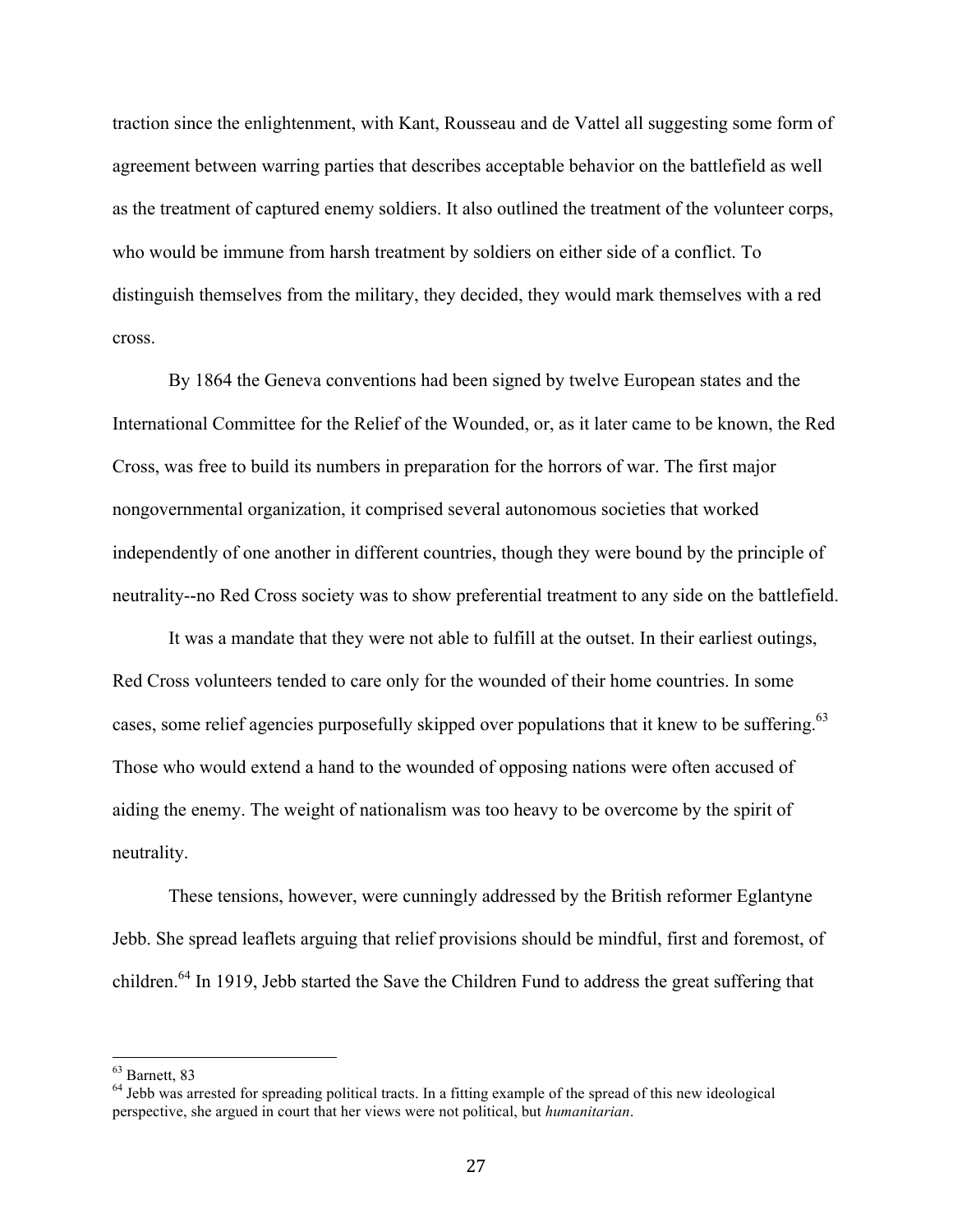swept Europe in the aftermath of the war. Crop yields were disrupted by conflict and retributory blockades prevent the movement of supplies.

The sheer scope of need in Europe during this period meant that NGOs needed to make adjustments of corresponding size. As Barnett says, "The severity and duration of the war meant that private voluntary agencies had to become bigger and develop the qualities of permanent organizations, with staff, rules, procedures, and headquarters." At the same time, with mounting public pressure, states became more involved in relief and were quick to see the political benefits of working with NGOs through the post war crisis. They also started their own, specifically state sponsored organizations, like the High Commissioner of Refugees, which was started by the League of Nations, and the International Relief Union. The defining feature of organizations with such a close relationship to the state is that their activity was quickly limited so as not to go against state interests. League of Nation member states, for example, did all they could to stop the expansion of the classification of the refugee, thereby restricting the number of people HCR had a mandate to assist.<sup>65</sup> Meanwhile, more state independent organizations like ICRC began to look beyond European borders to see whether it could be of service in the colonies.<sup>66</sup> Other organizations, like Save the Children, went as far as China in its quest to provide relief for children.

These increases in aid organization activity depended on a particular international order, one in which the citizens of European nations could move freely through the colonial apparatus, which was well practiced at securing the safety of missionaries, its first humanitarians. But this

 <sup>65</sup> Barnett, 89

<sup>&</sup>lt;sup>66</sup> This is not to say that there were no non-European branches of the Red Cross early on. The Sultan of the Ottoman Empire in 1865 sent notice that it was ready to sign on to the Geneva Conventions. Though, of course, its volunteer society couldn't use a cross and would instead adopt a crescent. Dunant and the rest of the committee didn't think that Muslims would be capable of sharing this vision. Though, later they would theorize that the Red Cross could be one way of bringing civilization to places that, while inferior to Christian nations, still had some measure of advancement. Barnett, 82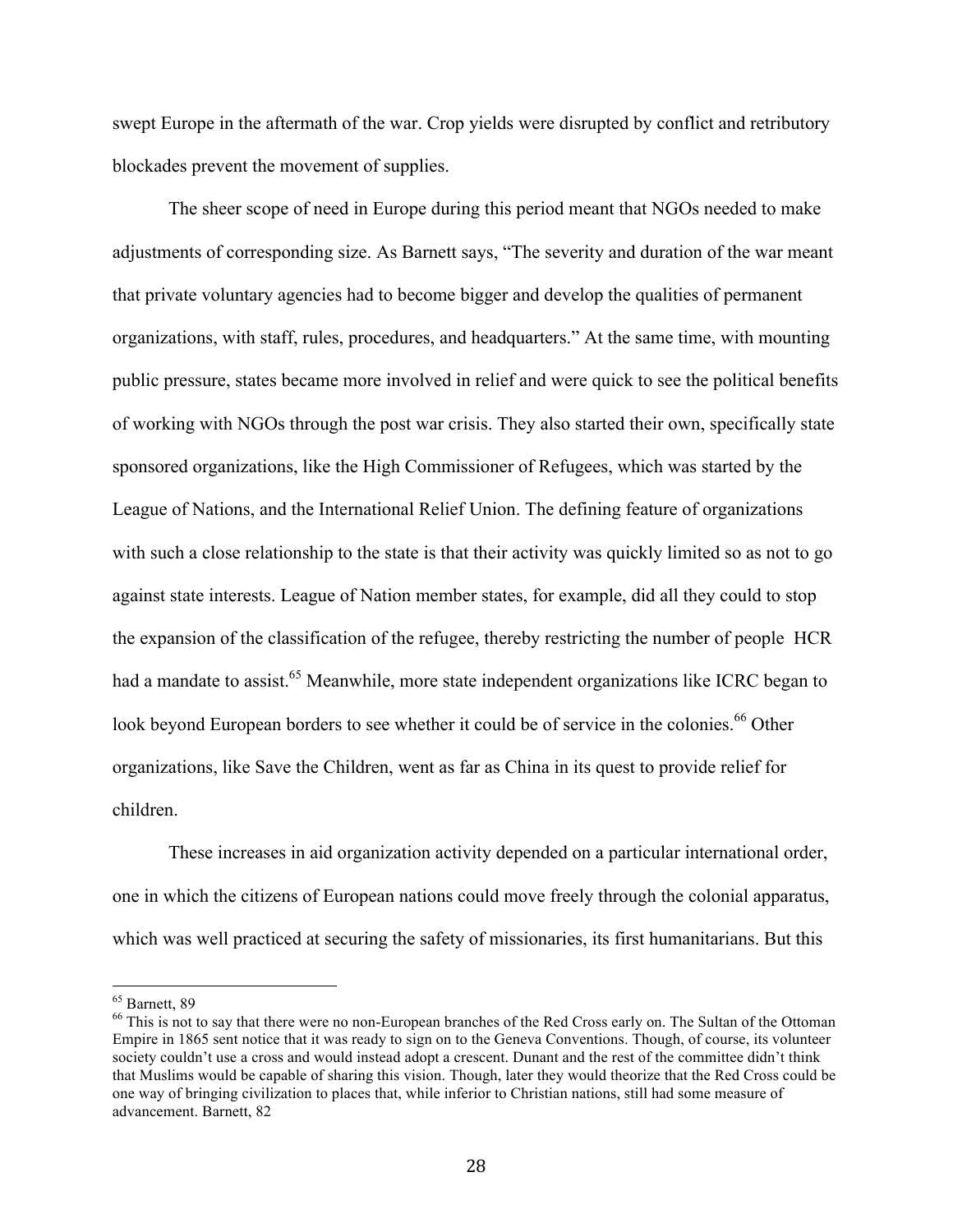colonial framework didn't quite survive the Second World War, and the resulting changes in the international order also forced humanitarianism into some important adjustments.

### **The Age of Neo-Humanitarianism, 1945 to 1989**

Several factors following the end of WWII changed the humanitarian landscape. Europe once again suffered unprecedented destruction, which weakened both its economy and its hold on its colonies. Colonial residents wasted little time taking advantage of this, and a string of liberation struggles were set off across world, most notably on the continent of Africa, with more than thirty countries achieving political independence by 1965. This march of decolonization, unfortunately, led to a new era of neo-colonialism in which former colonial masters maintained certain privileges through means other than direct rule.

Also, in the wake of the war, two new superpowers emerged. The United States and The Soviet Union were powered by opposing political and economic perspectives which incited a period of sustained hostility severely affecting several countries across the world. The war may have been "cold" for the powers that compelled it, but for many other countries and people, for more than five decades, it was simply war.

Decolonization and the cold war created two important conditions for humanitarianism: a fear of insecurity and a bigger world of perceived need. It was into this context that the United Nations was born. The goal of the organization was to preserve world peace, a task with which it would struggle in light of the Cold War, which began just a couple years after the founding of the UN itself. One of the ways that it determined it could preserve peace was to encourage the economic and social stability of states. This meant preserving international public health through

29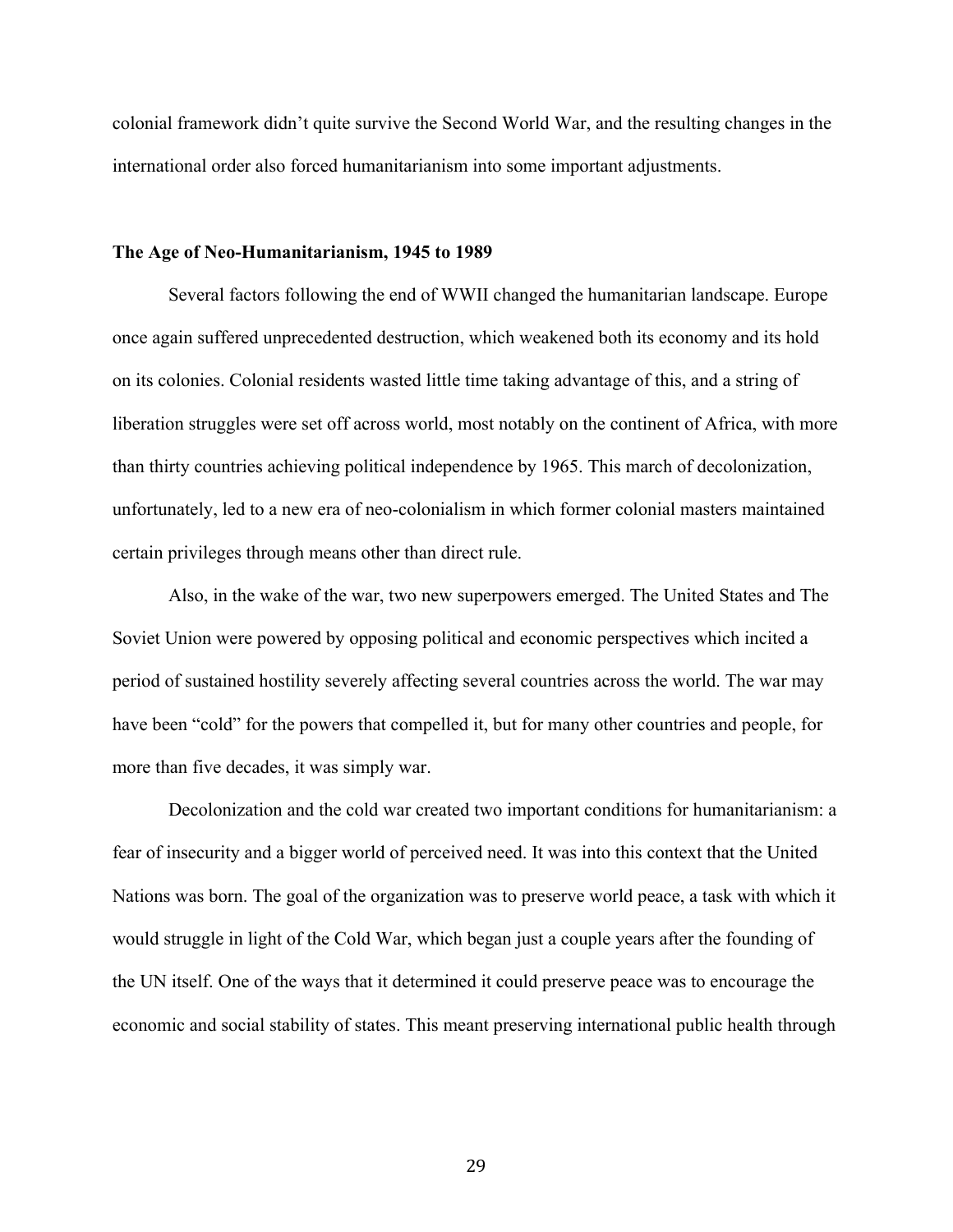the UN World Health Organization and encouraging food security through the Food and Agriculture Organization and, later, the World Food Program.

This concern for the preservation of peace was shared by the financial sector. By the time the United Nations had become an official entity, representatives from more than forty nations had already met in Bretton Woods, New Hampshire and agreed on the constitution and governance of an international monetary system. This agreement also saw the creation of two institutions: The International Monetary Fund and the International Bank for Reconstruction and Development, or, as it later came to be known, the World Bank. It is the name of this last organization that gives us insight into a new focus of humanitarian activity after WWII. If state sponsored and private organizations were to help prevent conflict in places across the world, it would not be enough to provide relief in the event of a disaster. They would have to step beyond *relief*, or as Barnett describes it, "emergency" humanitarianism. Instead, they would have to focus on what Barnett calls "alchemical" humanitarianism, or simply, *development*. Only development could ensure that a society could flourish and be resistant to political disruption.

The first target of these development plans was Europe. The Marshall Plan was a cash injection into the European economy to help it recover from the war. One of the Marshall Plan's architects, Walt Rostow, would later publish *The Process of Economic Growth: A Non-Communist Manifesto* in which he argued that economic growth comes in stages, beginning with "tradition society" and ending with "economic high consumption." His theory of modernization was quite influential in the West, though it would come to be criticized heavily by mostly nonwestern voices.<sup>67</sup>

The first recipients of development aid and relief, here understood as monetary support for economic recovery, were the ravaged countries of Europe in the aftermath of the war. While

 <sup>67</sup> Sarah Bradshaw. *Gender, Development and Disasters.* Northampton: Edward Elgar Pub, 2013. Web.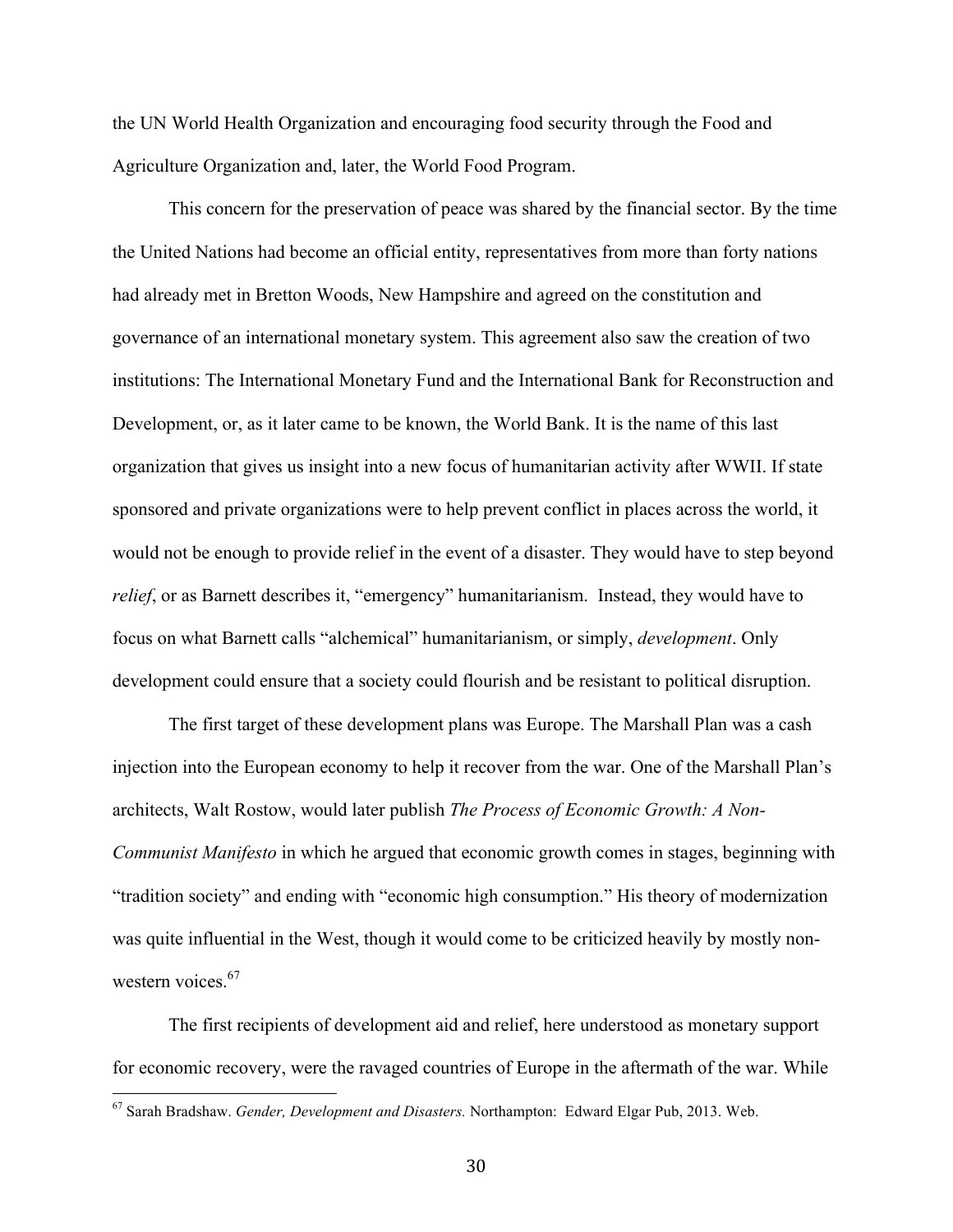the IMF and World Bank were not explicitly aid organizations, as Graham Hancock explains, their activity both in Europe and in the global south was inextricably linked with modernization theory. Its loans to what were then called third world nations were often contingent on the recipient nation making changes in its economic policy. The terms of these Structural Adjustment programs would become more severe over the years until the 1990s, when they would wreak havoc on developing nations.

Meanwhile, The American Red Cross, Catholic Relief Services (CRS), and the Cooperative for American Remittances to Europe (CARE) all mounted publically supported relief campaigns, with the monetary support of the United States government. Each of these organizations had a history of providing relief only to wartime allies. In keeping with the growing conception of humanity, CARE was among the first to break that pattern, though it had some internal struggles doing so.

It was not clear whether CARE would be successful at all. It is architect and co-founder, WWI veteran Arthur Ringland came up with the idea while working with the War Relief Control Board. He encountered a crowded field of relief organizations that were unsympathetic to having another player that would compete for funding, even one with the modest goal of sending packages from Americans to families in Europe. Some claimed that such packages were already being sent by the United Nations Relief and Rehabilitation Administration. Ringland disagreed. He felt that no agency was properly prioritizing who it was that should receive aid. In his view, most were simply supplying allies.

He eventually found support for CARE by getting officials from several agencies to agree to run the program together as a kind of co-op that could operate without fear of lost funding due to competition. Predictably, all of these voices in the mix made it difficult for the group to settle

31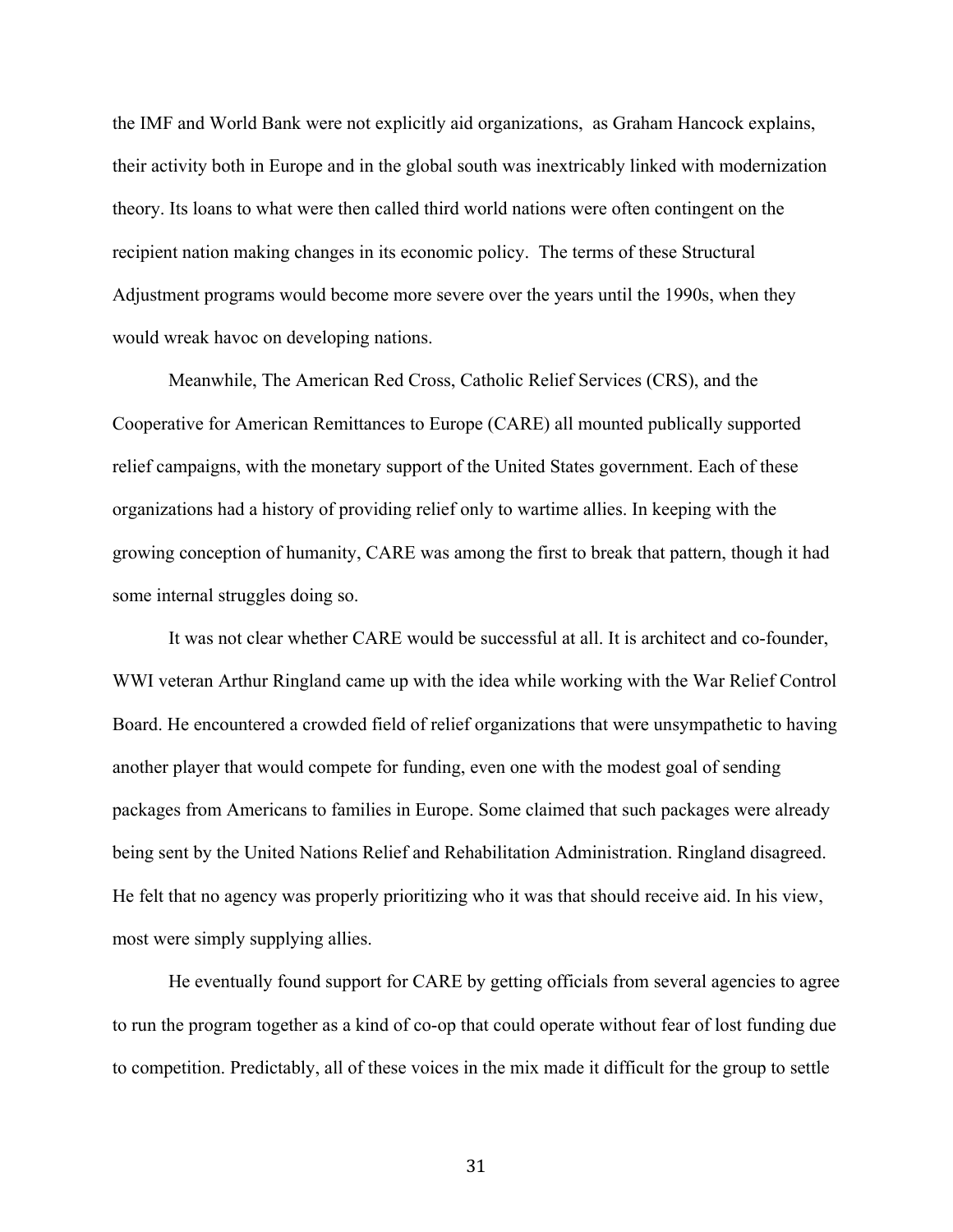on a core approach or even agree on the content of the care packages. CARE did not send its first package for many months after its formation. However, after a very successful advertisement campaign, in which it secured an endorsement from no less than President Hoover himself, they began to supply Europe.

These packages were paid for and sometimes packed by donors and volunteers. Donors were supposed to specify who was to receive the package that they paid for. However, many neglected to do this, opting instead to send blank checks. Sometimes donors would not even specify a recipient country. Those within CARE who shared Ringland's philosophy made sure to not issue media correctives on this practice; this allowed them to send packages to those it thought were the most needy, as opposed to those who had connections in the United States. Others in the organization were not comfortable with this. The issue came before the board, which took a vote as to whether to to send blank checks back to their senders. At first, the board elected to send the checks back. Weeks later, after a small period of organizational attrition however, they voted again. Ringland's team finally won out. Most remaining board members who also worked for religious organizations, like Catholic Relief Services, resigned in protest. This was actually beneficial to CARE, as it was now able to tout its apolitical nature more forcefully. Religion and politics, it seemed to the remaining board members, no longer had a strong hold on the CARE package. This claim to political or religious neutrality did not hold for many other organizations. For every organization like OxFam, which openly argued that even enemies of the state were deserving of relief when they suffered, other organizations carried through with de facto support of state powers.

In the war in Vietnam, for example, CRS worked more closely with the government than it initially let on. CRS, which was generously sponsored by the United States, had always

32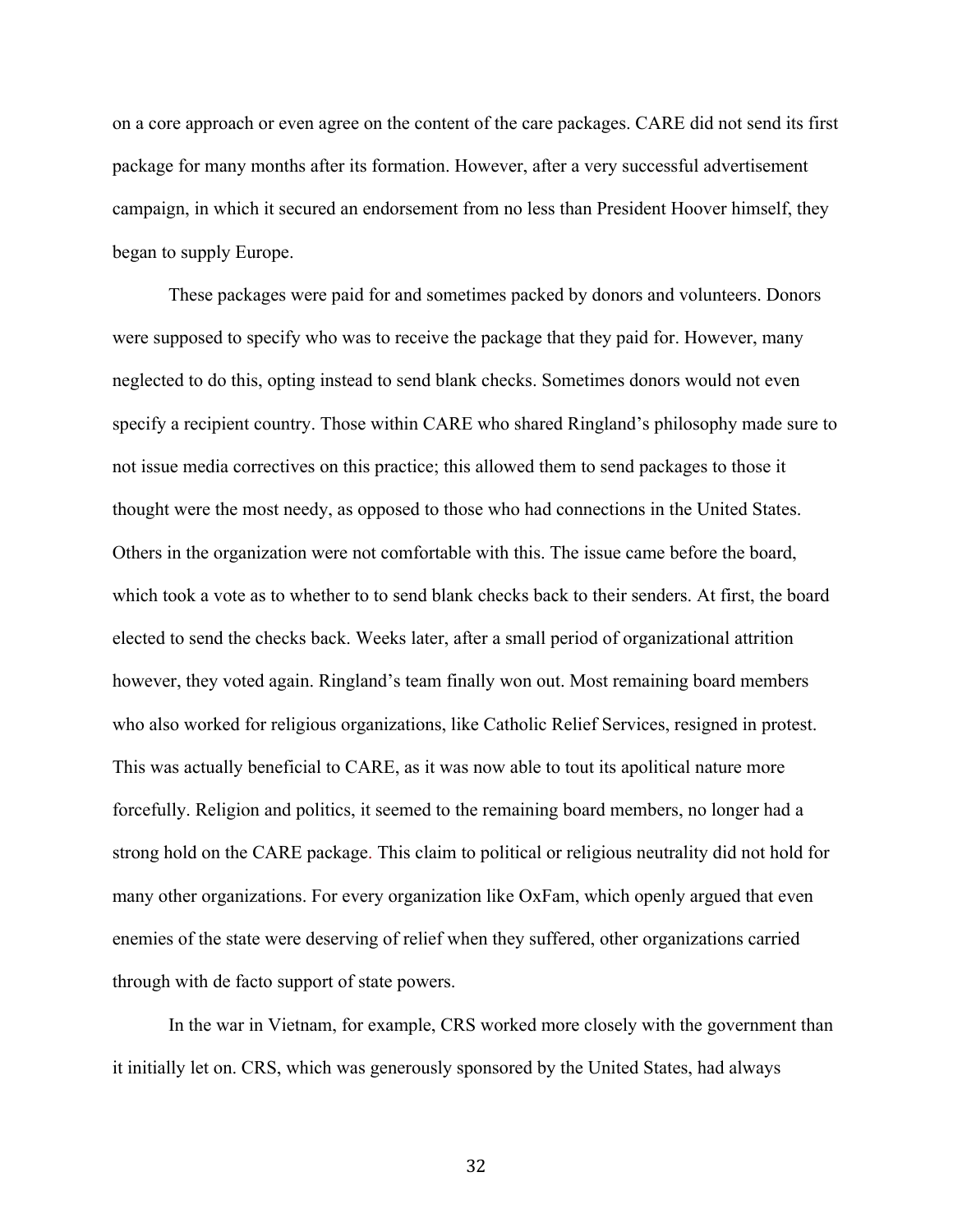complimented US foreign policy in its work. But an exposé done by a journalist for a Catholic news organization changed things. Michael Novak of the National Catholic Reporter revealed, in a series of articles, the organization's activity, including the allegation that the CRS deliberately undersupplied non-Catholic refugees in the conflict, diverting those provisions to their US allies in the Popular Forces militia.<sup>68</sup> CRS tried to justify itself by saying that it was only these forces who could provide protection for the organization to do its work, but it lost the battle of public opinion, especially among Catholics in the West. Two decades after Novak's articles, one CRS president would remark: "The war in Vietnam produced many casualties at home and in the rice paddies, and one of them was the notion that political and humanitarian goals could be uniformly pursued in harmony."<sup>69</sup>

The conditions of the Cold War made it such that many volunteer organizations and charities could not focus on long term development projects; there was just too much emergency need. But the landscape changed once again after the great "thaw" and the onset of governmental reforms across the world.

### **Liberal Humanitarianism, 1989-Present**

The end of the Cold War ushered in what many thought was to be a new era of peace. The dissolution of the Eastern Bloc brought democratic reforms in parts of the world that had not previously known them, and western markets soon followed. Despite a general optimism felt after the crumbling of the Berlin Wall, many nations soon encountered a host of new challenges.

<sup>&</sup>lt;sup>68</sup> Scott Flipse. "The Latest Casualty of War: Catholic Relief Services, Humanitarianism, and the War in Vietnam, 1967–1968." *Peace & Change* 27.2 (2002): 245-70. Print. 69 Quoted in Barnett, 149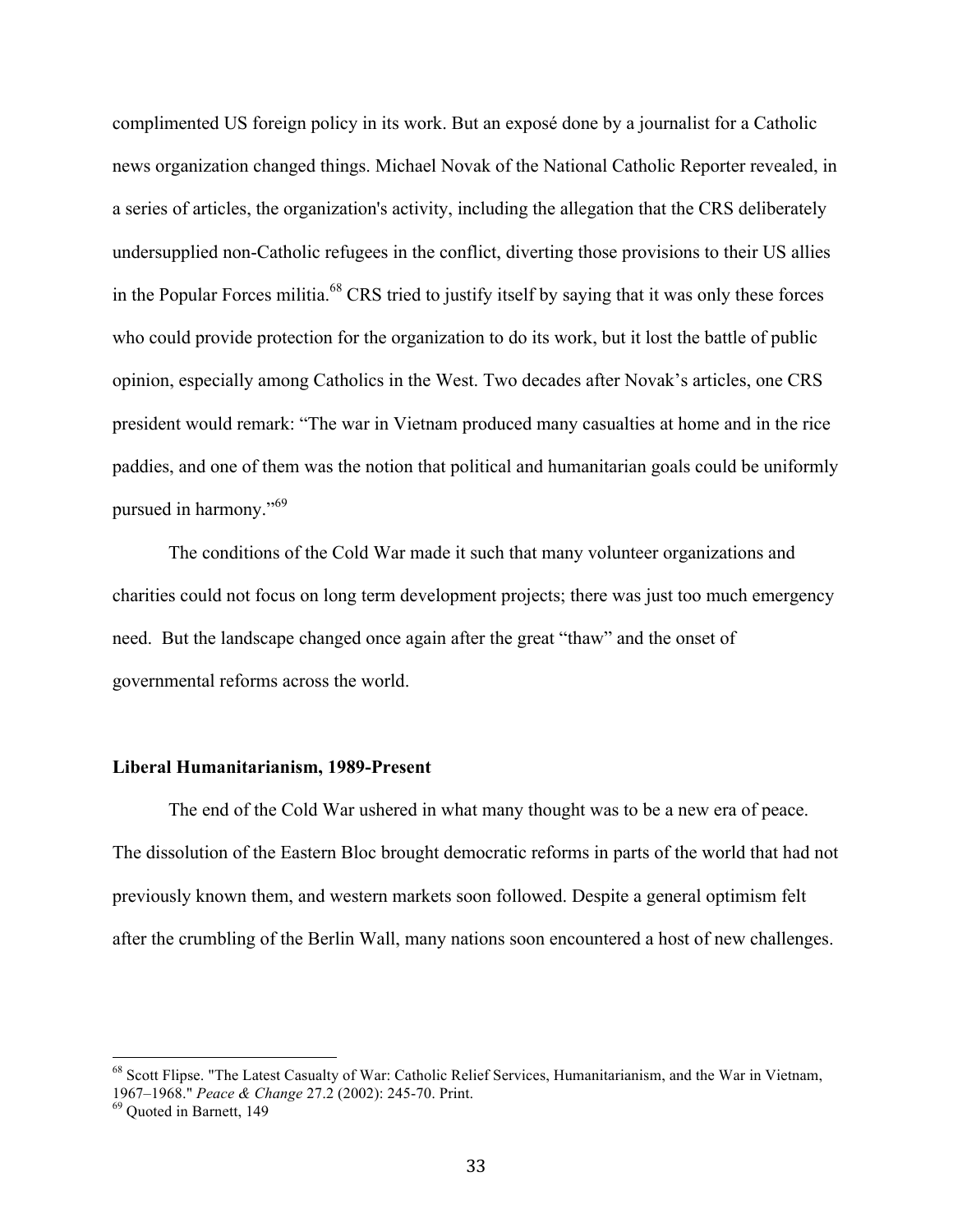These challenges are the result of what Barnett calls the breakup of the "coalition of the status quo."70

It turned out that the Cold War had a kind of stabilizing effect on many "third world" nations. The United States and Russia had paid a great deal for their complicity in the each country's machinations. Often, nations that received support distributed those resources through corrupt means, keeping much of the wealth for themselves and using the rest to silent any forces of opposition. Now that the superpowers that supported these allies were gone, the vacuum of support led to new security issues. New crises were not crises between states, or between the proxies of states, but within states. States were faced with civil wars, ethnic cleansing, coups, agricultural disasters, floods of refugees or internally displaced persons--this was the age of the "complex" emergency.

In response to this, in the late 1980s the United Nations took up the question of security in a more unprecedented way; it looked for ways to address crises before they even occurred. The fears of insecurity that had motivated the creation of the UN were now becoming a much bigger reality. The UN believed that a stable world order depended on stable states. The UN Security Council expanded its powers, establishing peacekeeping forces and official observers. They also became more receptive to the idea of military intervention for "humanitarian" reasons $^{71}$ 

Bretton Woods financial institutions also attempted to bring about this stability, especially in Sub-Saharan Africa, whose governments were beset by financial problems in the 80s. They introduced a version of their structural adjustment loans to struggling nations, which promised money in return for changes in their economic policy. These terms included cuts in

 <sup>70</sup> Barnett, 162.

<sup>71</sup> D. M. Malone. "The UN Security Council in the Post-Cold War World: 1987-97." *Security Dialogue* 28.4 (1997)394 Print.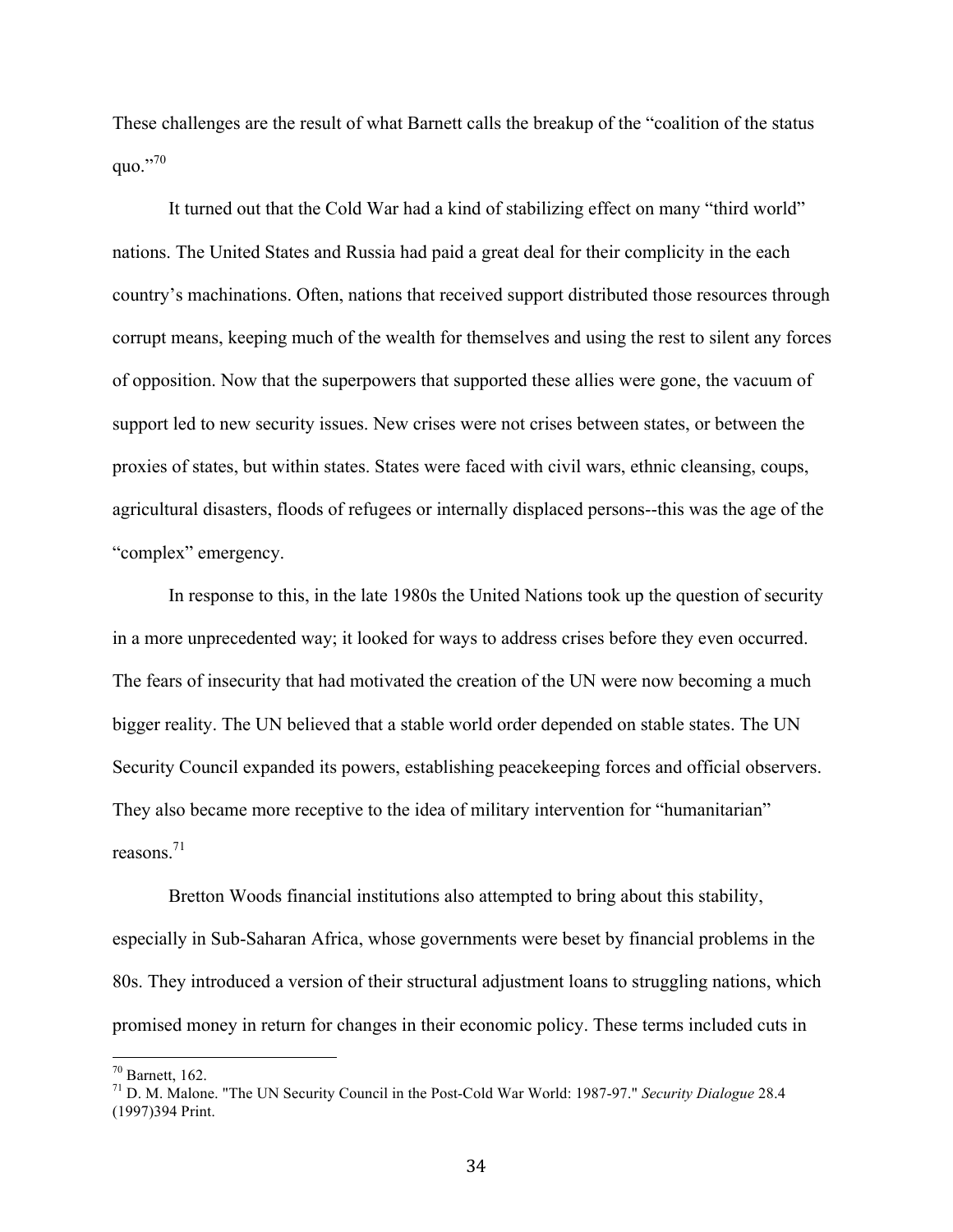government spending, especially education and health care, reductions in wages, the elimination of food subsidies, and the privatization of public works. These loan terms, which struggling countries had very little choice but to accept, were set with almost no regard for the specific contexts and struggles of the nations that accepted them. The results were, and continue to be, disastrous all around for the lower classes of every affected nation, an outcome which should have been obvious, says Graham Hancock:

"it is ... hardly surprising that the concerns and wellbeing of the poor, together with their energies, their enterprise and their potential, get ignored in the 'adjustment process'. Such an outcome is inevitable in a system that allows policy reforms to be concocted by wellheeled stranger in collusion with the local elite: neither of these two groups has any direct experience of poverty."<sup>72</sup>

The UN Security Council, the IMF and the World Bank all point to what Barnett sees as the growing dominance of liberalism in world economic and political affairs, with its "emphasis on the importance of markets, democracy and human rights for curing states of their ills and creating more peaceful and progressive societies."73 This form of liberalism was just as invasive as the paternalistic impulses that propelled western humanitarians out into the rest of world in eras past.

The new language of "liberal peacebuilding" was that of rights. "Rights talk seeped into every nook and cranny of world affairs," exclaims Barnett.<sup>74</sup> In a world rendered more connected by the forces of globalization, talk of human rights extended past political rights, like liberty, to the civil and economic rights. Some organizations, like the United Nations Development Programme, even spoke of a right to development itself.<sup>75</sup> Aid organizations the world over were coming around to the notion that if relief, which many of them had been practicing, is to be

 <sup>72</sup> Graham Hancock. *The Lords of Poverty: The Power, Prestige, and Corruption of the International Aid Business.* New York: Atlantic Monthly Press, 1994. Web.<br><sup>73</sup> Barnett, 164.

<sup>&</sup>lt;sup>74</sup> Barnett, 167.

<sup>75</sup> Barnett, 167.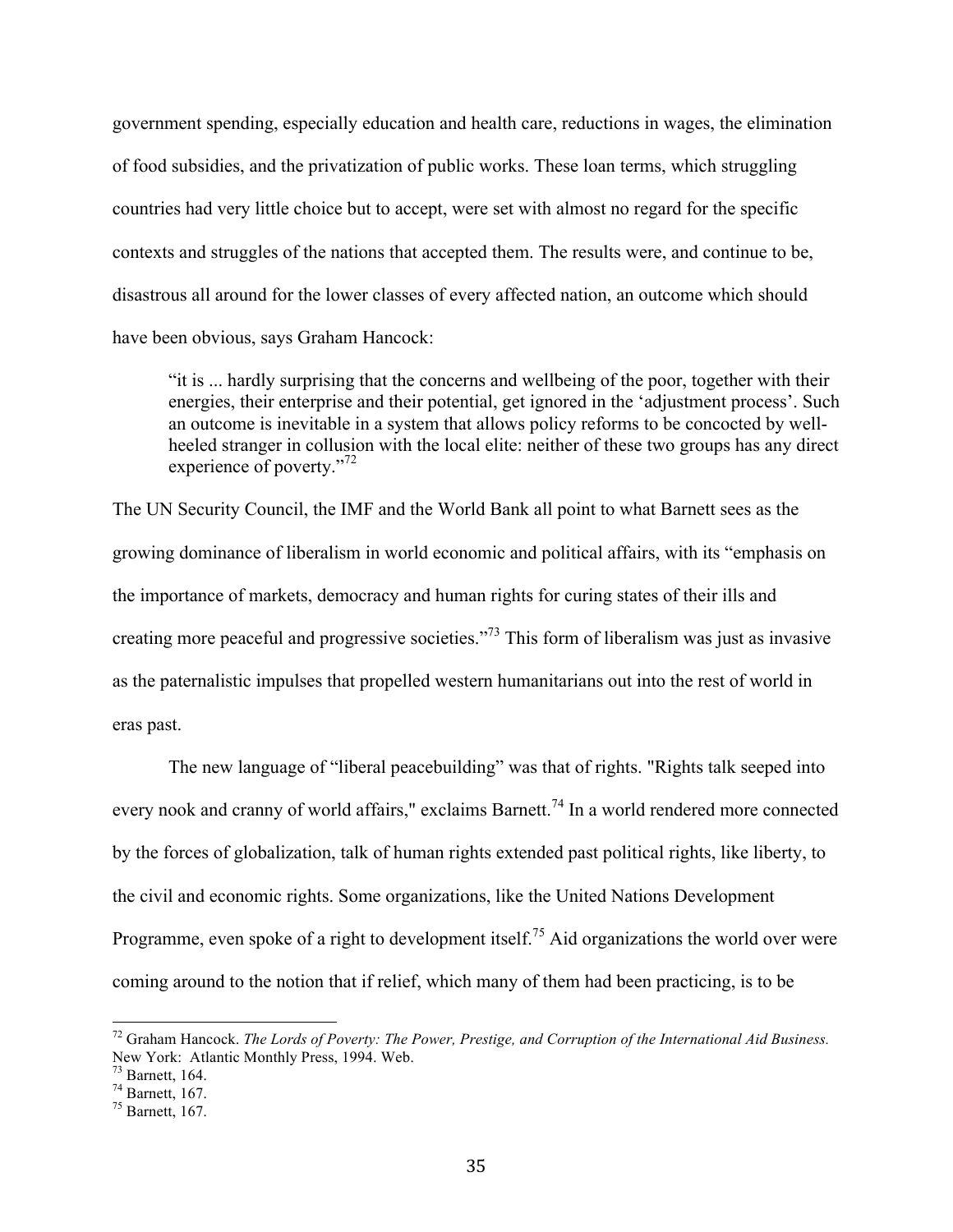effective, it must be connected to development. The UN Secretary-General made this connection in 1992, arguing that since it is poor development that makes relief necessary in the first place, more organizations should focus on development. It was also in 1992 that the UN strengthened its own humanitarian powers, creating the Department of Humanitarian Affairs.

In this climate, non-state sponsored organizations began to flirt once again with the prospect of whether one can be political, as one often has to be while working in development, and still engage in aid work. Most veteran aid workers today consider this question, along with the events in the 1990s where it was brought to the forefront of humanitarian discourse, to be the great identity crisis of humanitarianism.<sup>76</sup> The events in question were the conflicts of Somalia, Bosnia, Rwanda and Kosovo. We will look at one incident illustrating the difficulty of maintaining neutrality and independence in the course of providing aid, which also shows how relief work gave way to development work.<sup>77</sup>

The Guerilla war in Somalia was fought largely by clans or militias, not internationally recognized armies. These clans also were not particularly quick to recognize the neutrality of relief organizations like Medecins Sans Frontieres, a kind of medical offshoot of the French Red Cross. In order to travel safely through the country to provide medical relief, the MSF paid for protection from local clans; this was the only way they could safely distribute care. It was a perilous safety, because as soon as a relief group would pay a clan, other clans would claim that the group was no longer neutral and tensions would be high. However, aid workers could often still operate, because as as one MSF worker put it, "if we get shot, then the NGOs leave, and

 $76$  They are not quite right about this. Our investigation so far reveals that this is yet another manifestation of fundamental tensions that are always at play in western humanitarianism. 77 For an exhaustive description of the problems of humanitarianism in the midst of conflict, see David Rieff. *A Bed* 

*for the Night : Humanitarianism in Crisis.* New York: New York : Simon & Schuster, 2002. Print.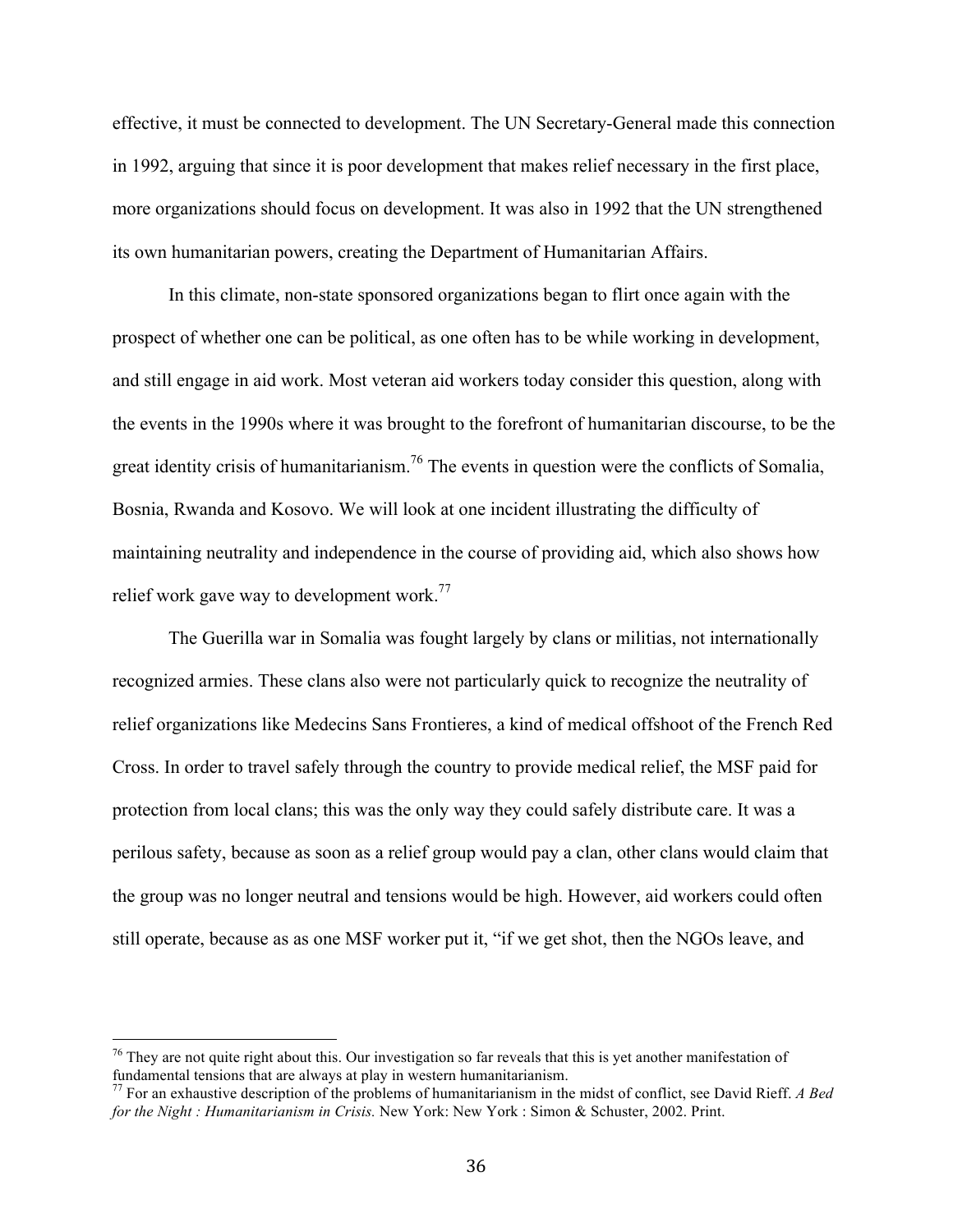there's nobody left to pay protection money or salaries."78 Meanwhile, the militias were taking big cuts, not just of money, but also of supplies. The MSF and other NGOs operating in the region, then, were indirectly supporting the conflict.

Problems like this led many NGOs to advocate along with human rights advocates and UN officials for military intervention. After five workers for CARE, whose operation had long since included many more activities than CARE packages, were killed in a gunfight over a dispute about protection money, the organization's president started a public campaign urging the UN to provide armed guards for NGOs. In 1992 the UN Security Council complied, but the plan backfired. Clans became much more hostile to aid groups and the Somali state took offense to the armed presence. Other groups that were still relying on Somali armed support could no longer do so safely. Long before the conflict ended, the MSF withdrew, but not before the UN protection plan led to more NGO related conflict.

In the complex emergency of Somalia, NGO neutrality was simply not tenable. The principle raised different problems elsewhere. In the aftermath of the genocide in Rwanda and its many humanitarian failures, the many NGOs that had been in the country when the fighting broke out wondered why they did not see the trouble coming. Some concluded that neutrality, for many working on the ground, amounted to a kind of political ignorance. By shutting out the political world and just focusing on "the work," they rendered themselves blind to the coming storm, and their work ultimately pointless.

Considerations of NGO activity in troubled nations made many neutral relief-based organizations reconsider their neutrality and become more mindful of social justice. It was clear now that neutrality and independence, did not negate the often political effects of their actions. It was at this time that NGOs that were largely involved in relief became overtly political, and new

 <sup>78</sup> Quoted in Barnett, 173.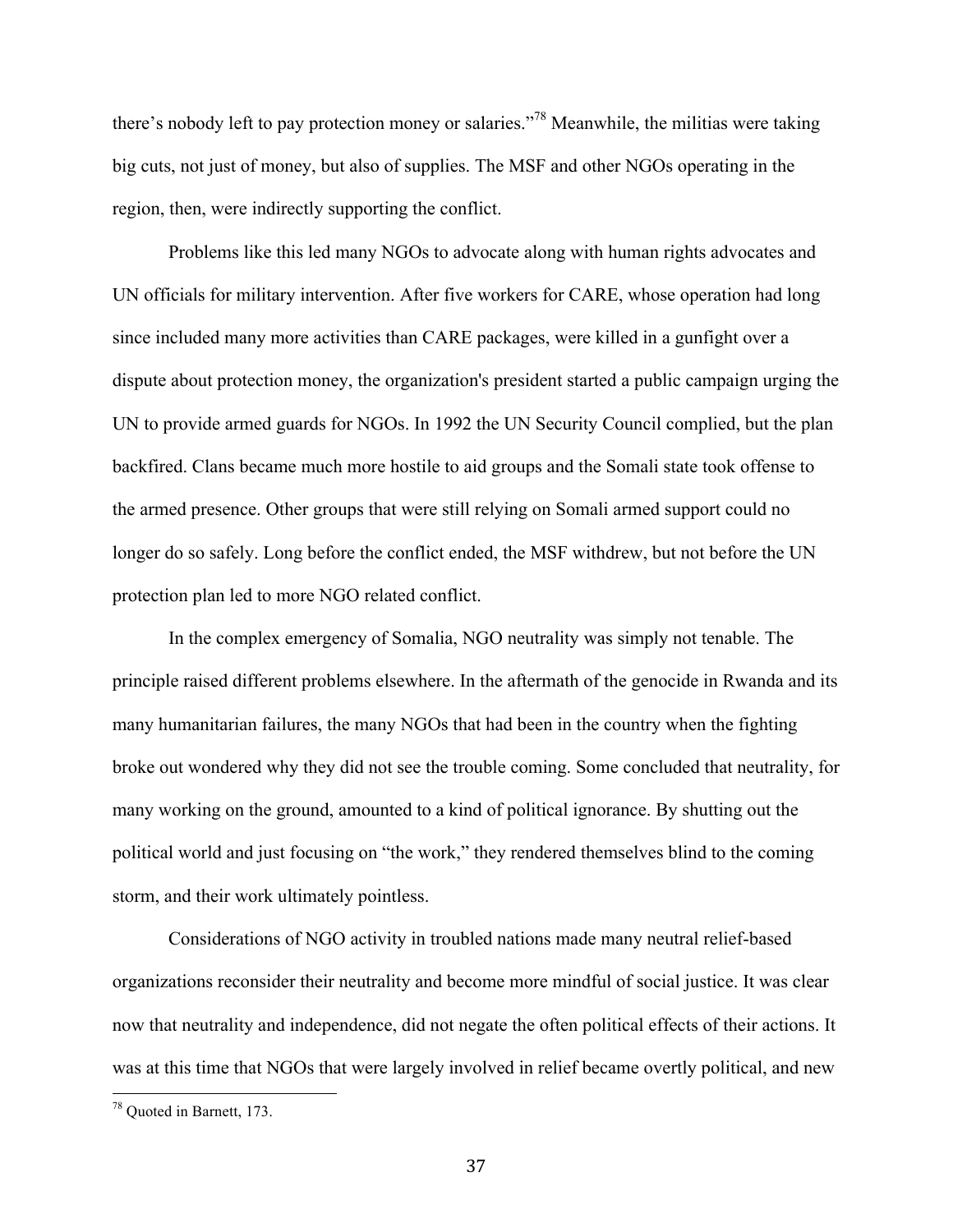political NGOs were founded. Their willingness to engage politically manifested in their shift to development work. The new task was no longer to just provide a "bed for the night," it was to eliminate altogether the need for temporary shelter.

In keeping with the narrative of wanting to create stable states, NGOs began to monitor elections, develop media and journalism programs, encourage cultural tolerance and rebuild government administrations. A new generation of donors, who had seen several crises unfold in near real time on their televisions, provided a great deal of support. The 1990s also saw a rise in human rights organizations, which are distinct from humanitarian organizations in that their goal is to exert pressure on governments to cease their abuses, not to work with communities to help them meet material or social needs. Even though humanitarian organizations did not spend their time and resources documenting and publicly shaming governments or regimes, they did adopt much of the language of rights, and media tactics of rights organizations, in their activities. Barnett sees the renewed focus on development, the language of rights, and the growing desire of humanitarian groups to do more as a kind of mission creep, very similar to the aftermath of WWII when relief agencies turned to projects of reconstruction. Starting in the late 1990s, he says, relief and development organizations were "tunneling toward each other."<sup>79</sup>

One example of this transition is CARE International. Have changed the meaning of its acronym from the Cooperative for American Remittances to Europe to the Cooperative for Assistance and Relief Everywhere, it expanded from its original post war mandate to provide CARE packages to being a much larger scale relief organization, with most of its sponsorship coming from America. In the 1990s, CARE, like most aid organizations, went in search of more diverse sources of funding. It also tried to find a way to deal with its dissatisfied staff. Over the

 $79$  Barnett, 197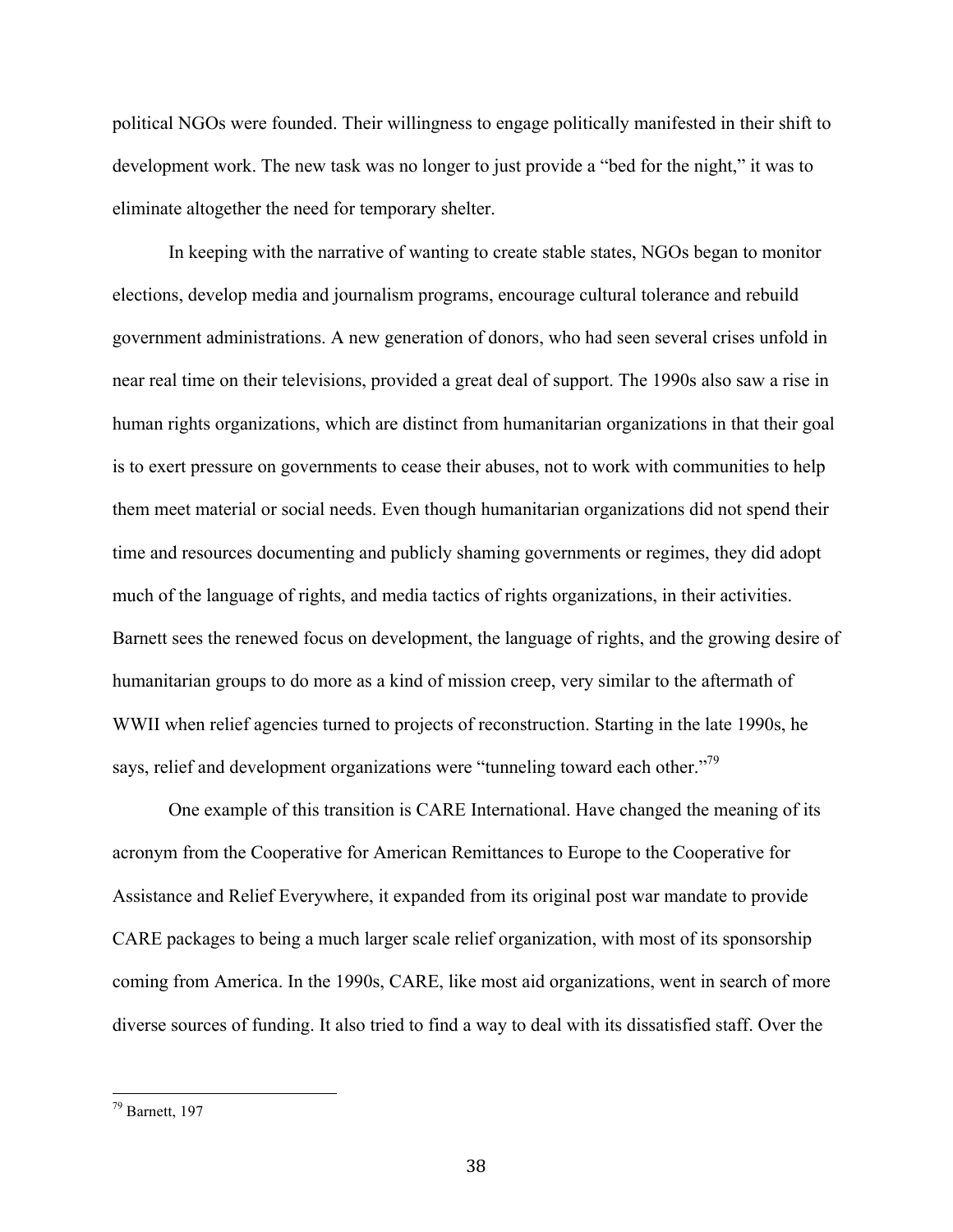course of its operation, CARE relief workers began to doubt whether they were working for an organization with effective policies.

Many relief workers saw the aftermath of complex emergencies, when those affected tried to get back to regular life. As near as they could tell, the everyday lives of the people for whom they provided relief were quite miserable. Even if CARE was able to address a food crisis, they had not done much for the economic or political system in which people found themselves. The food crisis was, often, just a symptom of a more complex problem. This was especially disheartening for CARE, as it had some experience with development programs--it had been working in development shortly after the rise of development theory in the 70s.

However, CARE's base assumptions about the nature of poverty were turning out to be wrong. They had previously focused on households and believed that poverty was simply an absence of basic goods, like clean water and stable agriculture. It became evident to them over time that in fact, the environments in which the households appeared had to be considered. This more holistic approach involved articulations of poverty and human rights. They then began to think in terms of a "relief-rights-development continuum."80 CARE had changed from its inception as "apolitical service delivery" to a development organization that uses the language of rights to fight *holistically* against poverty long after the relief crisis in the target community has ended.

Now, in the course of embracing new languages of articulation, and expanding their donor bases, aid agencies like CARE accumulated more power. It became apparent that, with this accumulation of power, already foreshadowed by their increasing professionalism in decades prior, they were "losing touch" with target communities. Just as the World Bank offered up loan conditions that were drafted by distant experts ultimately ignorant of the spaces where their

 $80$  Barnett, 200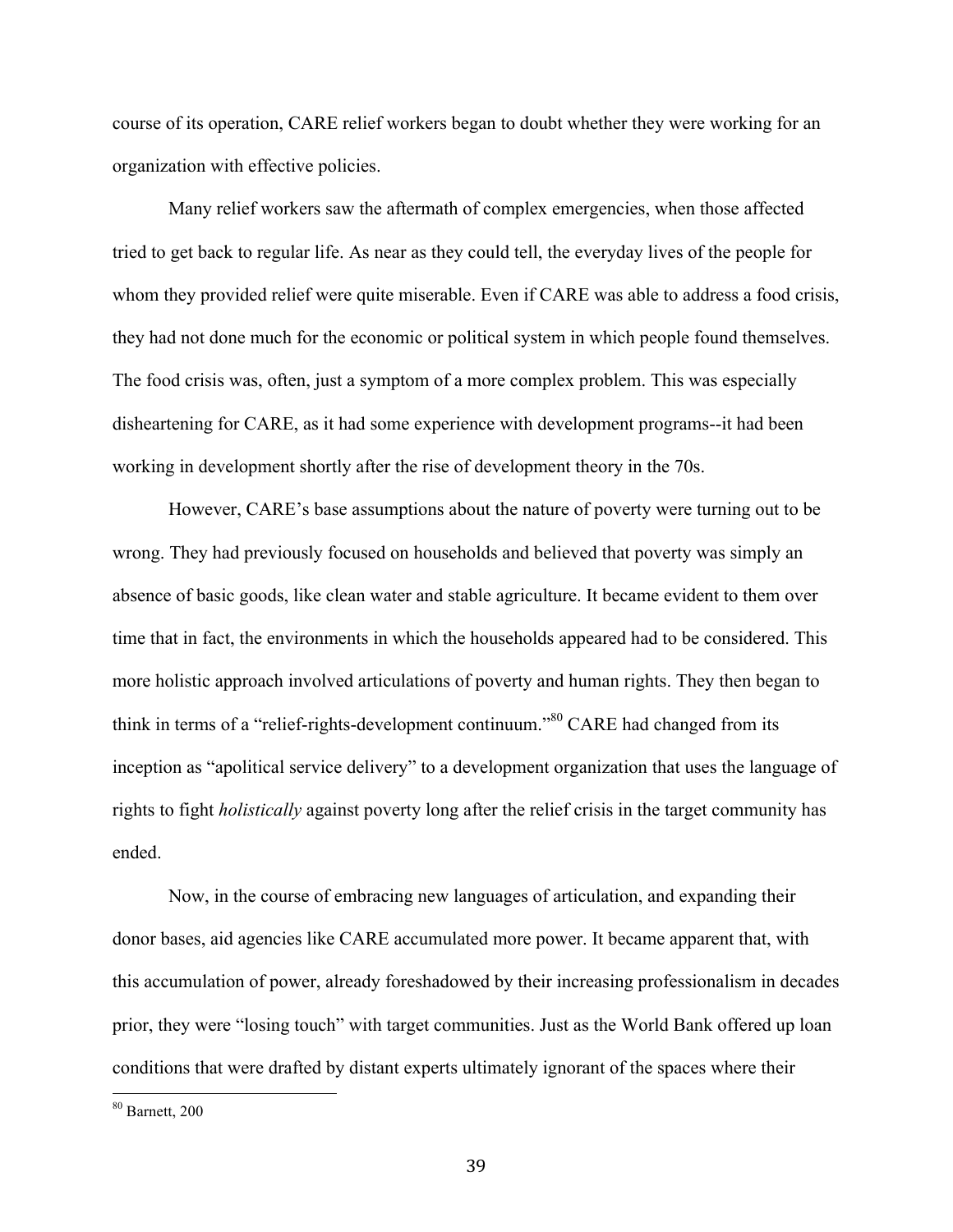terms would apply, development projects were increasingly decided on by NGO boards, without input from aid workers in the field. Unlike in past eras, where this paternalism moved fully unchecked, many aid organizations took notice of this and made efforts to correct it. One such corrective effort was participatory development. Participatory development involves surveying affected communities, taking stock of their needs and wishes, before going through with a development project. The idea had roots in radical development theory, though it very quickly devolved into yet another, more hidden, expression of paternalism.<sup>81</sup> The power of the expert continues to have a complicated relationship with "the will of the people."

This simple articulation of the problem of participation can easily be used to describe a fundamental problem with modern western humanitarianism. That is, in the age of globalization and liberalism, in which humanitarian organizations are often large scale professional enterprises, awareness of classic structural or ideological problems is no guarantee of unproblematic work. But there is a large swath of humanitarian workers and supporters for whom critical awareness is a distant specter, and their ignorance is made possible by discourses of humanitarianism and a silent partner that is well worth addressing. Let us now examine the role of mass media in the construction of western humanitarianism.

#### **A Return to Sensibility and the Rise of Mass Media**

Kevin Rozario recounts a stark example of the importance of the mastery of mass media for humanitarian organizations.<sup>82</sup> In 1917, American Red Cross representative Robert H. Scott

 <sup>81</sup> Cooke and Kothari, eds. *Participation: The New Tyranny?* London: Zed Books, 2001. Print. One reviewer of this work summarizes the problem thusly: "improved methodologies and techniques are unlikely to overcome the structurally asymmetrical power relationships between donors, usually Western, and those in the developing world they seek to aid."

<sup>82 18/07/2009 19:40</sup> Accessed:. *"Delicious Horrors": Mass Culture, the Red Cross, and the Appeal of Modern American Humanitarianism Author(s): Kevin Rozario Source: American Quarterly, Vol. 55, No. 3 (Sep., 2003), pp.*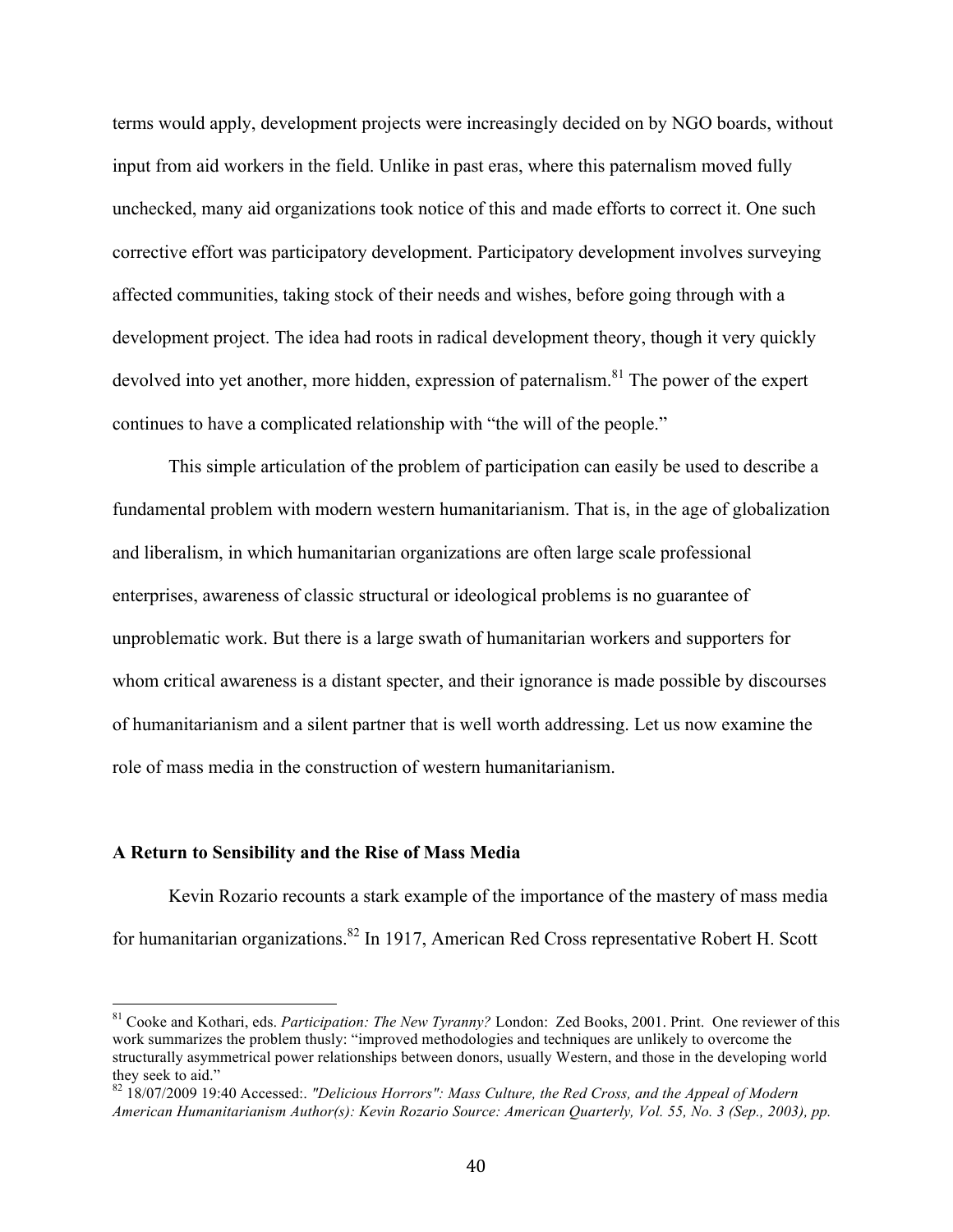braved the cold of Seward Alaska in an effort to start a new chapter among the city's residents. The United States was five years into the Great War, and the needs of the wounded and displaced in Europe were still mounting. Scott found a crowd at a local movie house and resolved to convince them of the value of the Red Cross. In front of the silver screen, he gave a most impassioned plea, vividly describing the suffering and horror of the war. The audience, however, was not impressed. He left the theater in doubt as to whether he could muster enough support for a Seward chapter of the Red Cross. They were unmoved by his appeal, he realized, because the movie they had watched beforehand, one full of "melodramatic atrocity," made his own tales seem tame by comparison. It was a problem that the Red Cross had been having, and one for which they only saw one solution: make their own melodramatically atrocious films.

Rozario follows his description of Scott's struggle in Alaska with the claim that "modern 'humanitarianism' is in fact a *creation* of a sensationalistic mass culture."83 I think that position might be too strong, but the motivation for it is certainly understandable. While I have no special interest in defending his thesis, I do want to show that, while humanitarianism would not be able to be what it currently is without its adept use of mass media, including advertising, psychological research, and internet age viral marketing, it is also the case that the mechanisms of mass media have helped constitute some humanitarian practices.

In order to get the diverse funding they need to operate on sufficient scales without the challenges of government sponsorship, aid agencies have to pierce through public discourse with narratives that are not just true, but *effective*. As the troubles of Robert Scott show, humanitarians are not only in competition with each other for support, they are in competition with potentially anything that vies for the attention and money of the public, especially those things that utilize

<u>.</u>

*<sup>417-455</sup> Published by: The Johns Hopkins University Press Stable URL: http://www.jstor.org/stable/30041983.* 55 Vol. Web.

<sup>83</sup> Rozario. 418.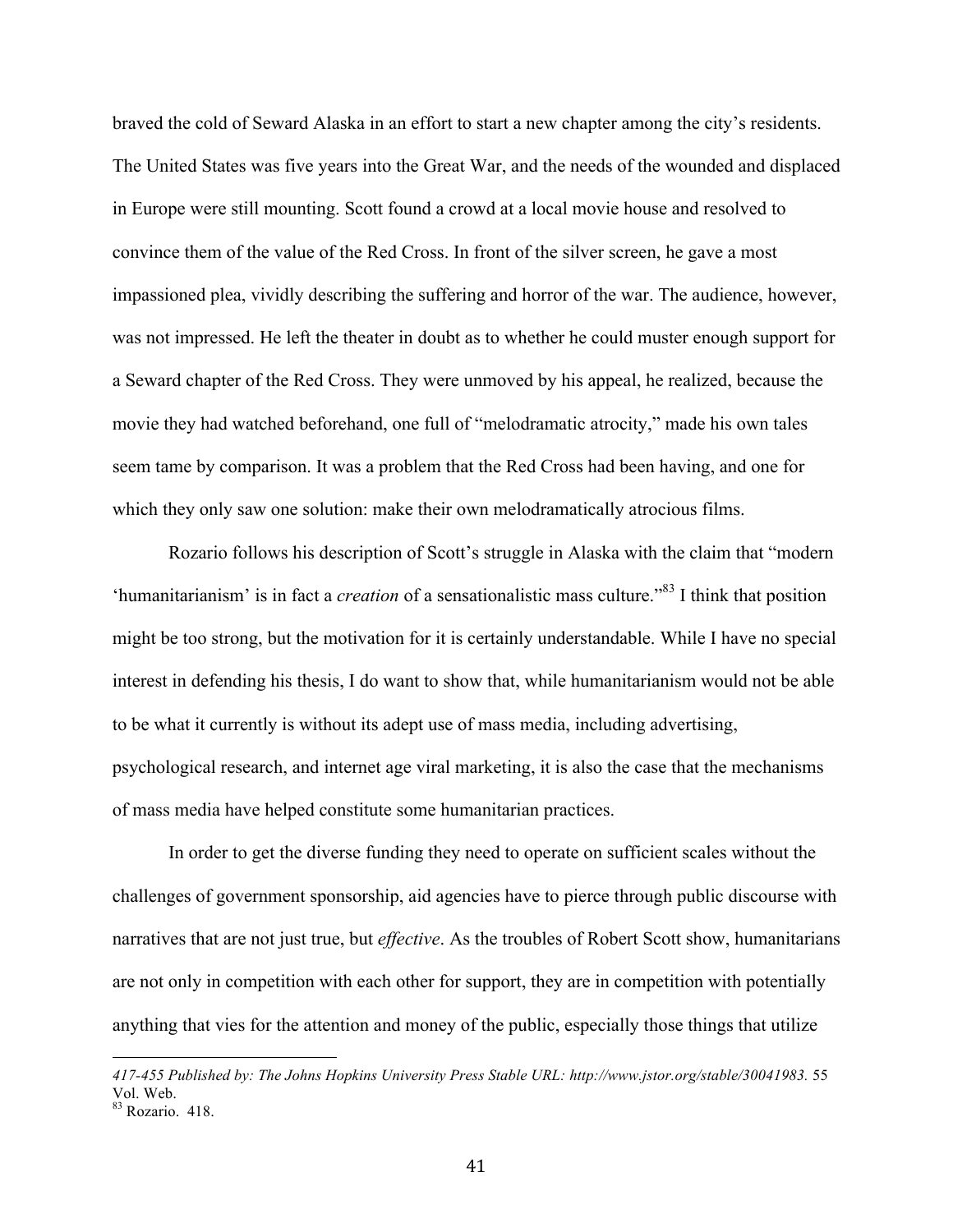similar narratives or images. This means humanitarians who depend on public or private donors for support have to be in the vanguard of fundraising tactics. We can see all of these things with an elaboration of Rozario's argument, which is focused on the Red Cross and its media depictions.

We have already observed the links between humanitarianism and the cult of sensibility. It was sensibility that formed at least one of the many explosions which made up the humanitarian "big bang". The continuing development of mass media, however, has changed the way that the "delicious horrors" have to be presented. As early as 1921, the American Red Cross realized the images of suffering which went out on their mailers were not having the effect that they used to have. "Tragic photographs of starved children and skeleton babies fail now to bring the response which could have been counted on a few years ago," wrote noted humanitarian and social reformer Lilian Brandt in her book, *How much Shall I Give*?<sup>84</sup> The culprit seemed to her to be compassion fatigue. An excess of images of suffering had saturated American consciousness, no longer bringing about the shocked moral response humanitarians had learned to transform into donations. In truth, it was a worry as old as the cult of sensibility itself, but here, it seemed to be quantifiable. Potential donors were consumers of media content, and as Sontag stated, "They need to be stimulated, jump-started, again and again. Content is no more than one of these stimulants.<sup>85</sup> Reliance on a pornographic or prurient interest in pain and suffering eventually leads to diminished returns.

Nevertheless, the Red Cross, along with other organizations who depended on donations, knew they had to somehow make their appeals even more vivid, or issue them more strategically. To find a better way, they did what advertisers of the time were doing--they turned to

 <sup>84</sup> Quoted in Rozario, 420.

<sup>85</sup> Susan Sontag 1933-2004. *Regarding the pain of others.* 1st ed.. ed. New York: New York : Farrar, Straus and Giroux, 2003. Print.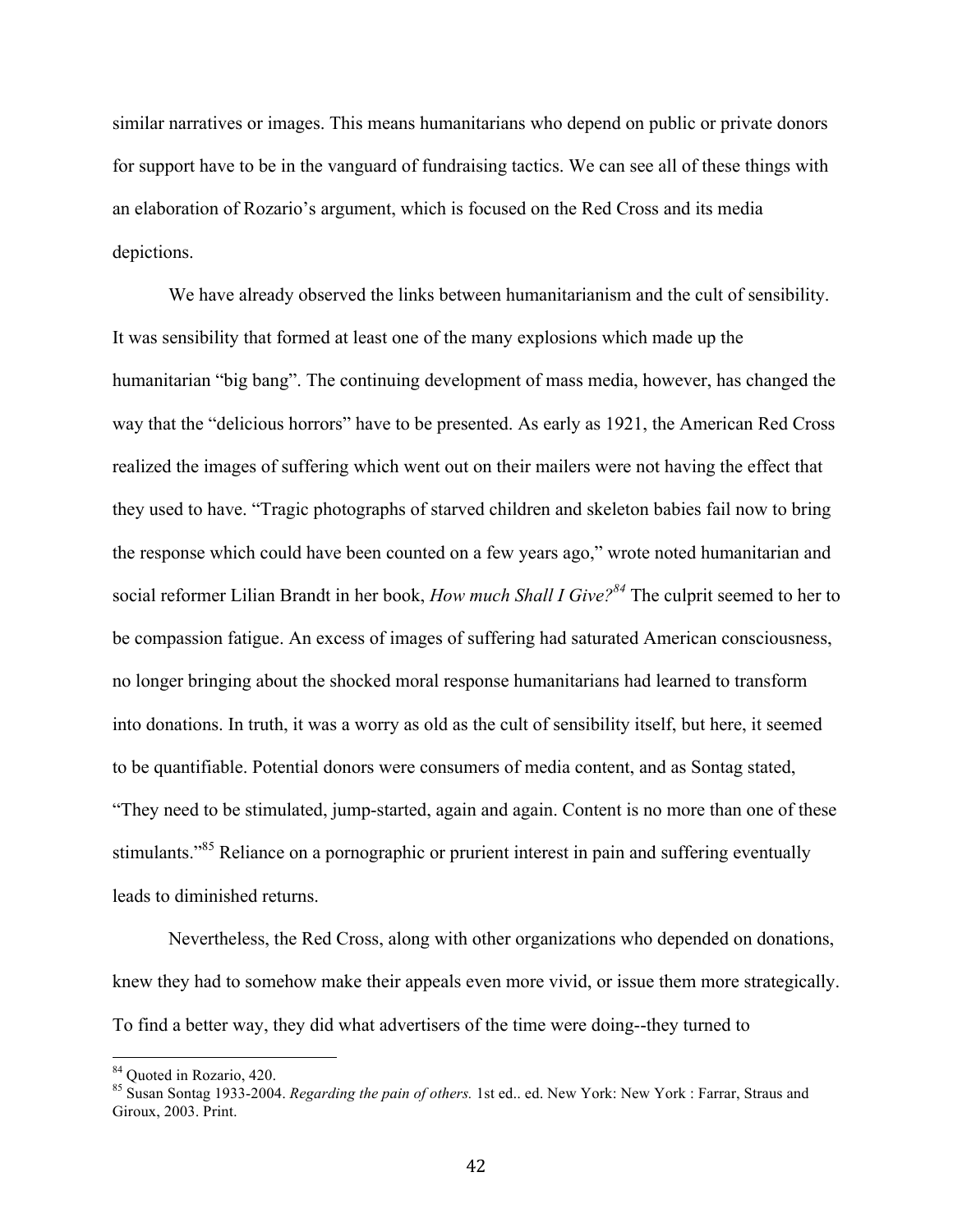psychology. Psychologists in the twentieth century espoused views of the human mind contrary to those set forth by John Smith and the Earl of Shaftesbury. Instead of seeing rational reflection built upon natural sympathies, they postulated that human beings were largely constituted by non-rational impulses, and were thus susceptible to emotional manipulation. Those in control of the American Red Cross Magazine began to think not in terms of addressing rational sympathetic agents, but of creating depictions to achieve particular results. Lilian Brandt expresses this change of perspective herself, in her review of commercial enterprises that also need to reach people:

It is, however, as was natural, from the point of view of the agency which needs the money, not from the contributor's point of view: how to "appeal" in such way as to be appealing; how to attract the attention of those who can give and then hold it long enough to stimulate a response; how most effectively to reach and set in motion the springs to benevolent action. The contributor becomes a psychological problem.<sup>86</sup>

Brandt thought that philanthropic organizations had for too long ignored this aspect of fundraising and called for wholesale changes to the fundraising enterprise. These kinds of changes were indeed reflected in the activity of the Red Cross, which was in danger of being left behind by the new propaganda techniques deployed by the government and by Hollywood to gain support for the Great War.

During this time, says Rozario, "it was not easy to distinguish between the imperatives of patriotism and humanitarianism." In 1917 Woodrow Wilson established the Committee on Public Information, which was described by its chairman as "the world's greatest adventure in advertising."87 The CPI oversaw a massive propaganda campaign including the screening of D.W. Griffith's *The Hearts of the World,* a film which differed from his earlier *Birth of a Nation* 

 <sup>86</sup> Lilian Brandt. *How Much Shall I Give?* New York: The Frontier Press, 1921. Print. 87 Rozario, 430.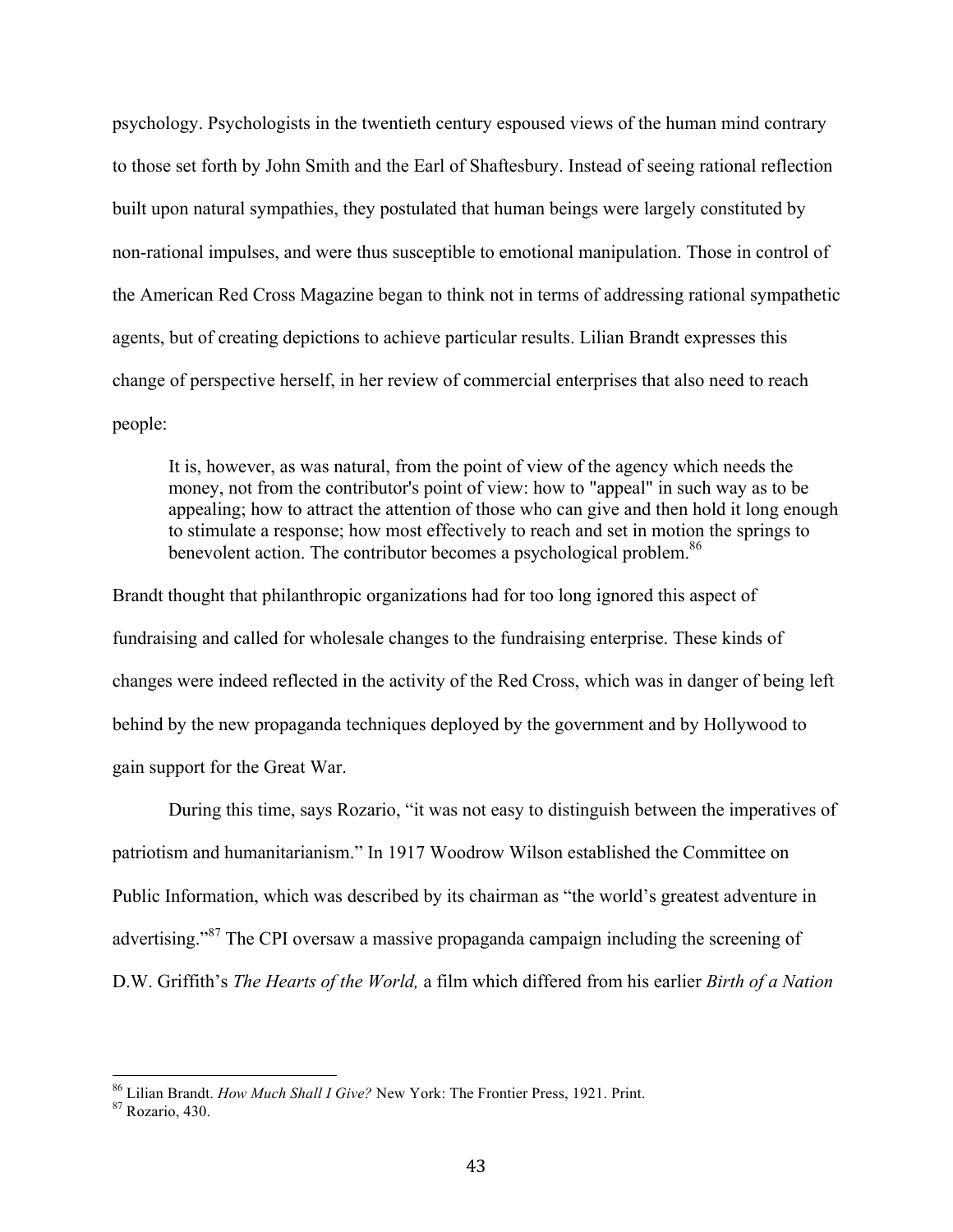in that its villains were Germans instead of African American men. The film was so violent that it was censored in New York, but the drama of the depictions helped raise enlistment nationwide.

Rozario says films like this helped erode Victorian perspectives toward seeing violence. Comparatively modest advertising efforts, like the American Red Cross Magazine, also had to up the ante with regard to its content. In 1914, it had already mastered what we should perhaps call the *empathy cue*, in which the reader is invited to think about what things would be like if the reader were the suffering subject described in the story. These cues would be followed by increasingly sensational descriptions of wartime suffering.<sup>88</sup> Readers did not look away. Rozario thinks there is little coincidence in the similarity of descriptive writing of the Magazine and the then burgeoning genre of pulp fiction. Upper class people who would not want to be seen reading "trashy" novels could be enthralled by the same kinds of tales, but maintain their moral superiority.

By 1917, the Magazine had adopted quite fully the language of the pulps, asking listeners in mailers:

Do you like stories--*real* stories--*true* stories--stories of heroism, stories of sacrifice, stories of humane effort? And do you like pictures, plenty of them and good ones? … There are many intensely interesting, even thrilling and entertaining articles scheduled to appear in the Red Cross Magazine during the year...<sup>89</sup>

The magazine, which by this time had more than one millions subscribers, also reached out to businesses and sold them advertisement space. They directly implored their readers to purchase from the companies and brands whose advertisements they ran. "Thus," Rozario says, "even as

<sup>88</sup> Rozario offers a quote from American Red Cross magazine to illustrate: "One special agent of the American Red Cross, for example, told of coming upon hundreds of bodies stacked like cordwood along the sidewalk of a Mexican village. The semi-tropical sun blazed down upon these squares of human flesh relentlessly,and from the stacks of bodies blood ran in rivulets to the gutter. Inpassing these gruesome heaps,which were soon to be burned, he heard moans coming from them. He overturned certain of the piles and rescued living but badly wounded men-soldiers who probably had been unconscious and had seemed dead when thrown upon the sacks,-and in some cases saved their lives. Conditions like that, and worse, are encountered by the relief workers of the Red Cross."

<sup>89</sup> Quoted in Rozario, 436.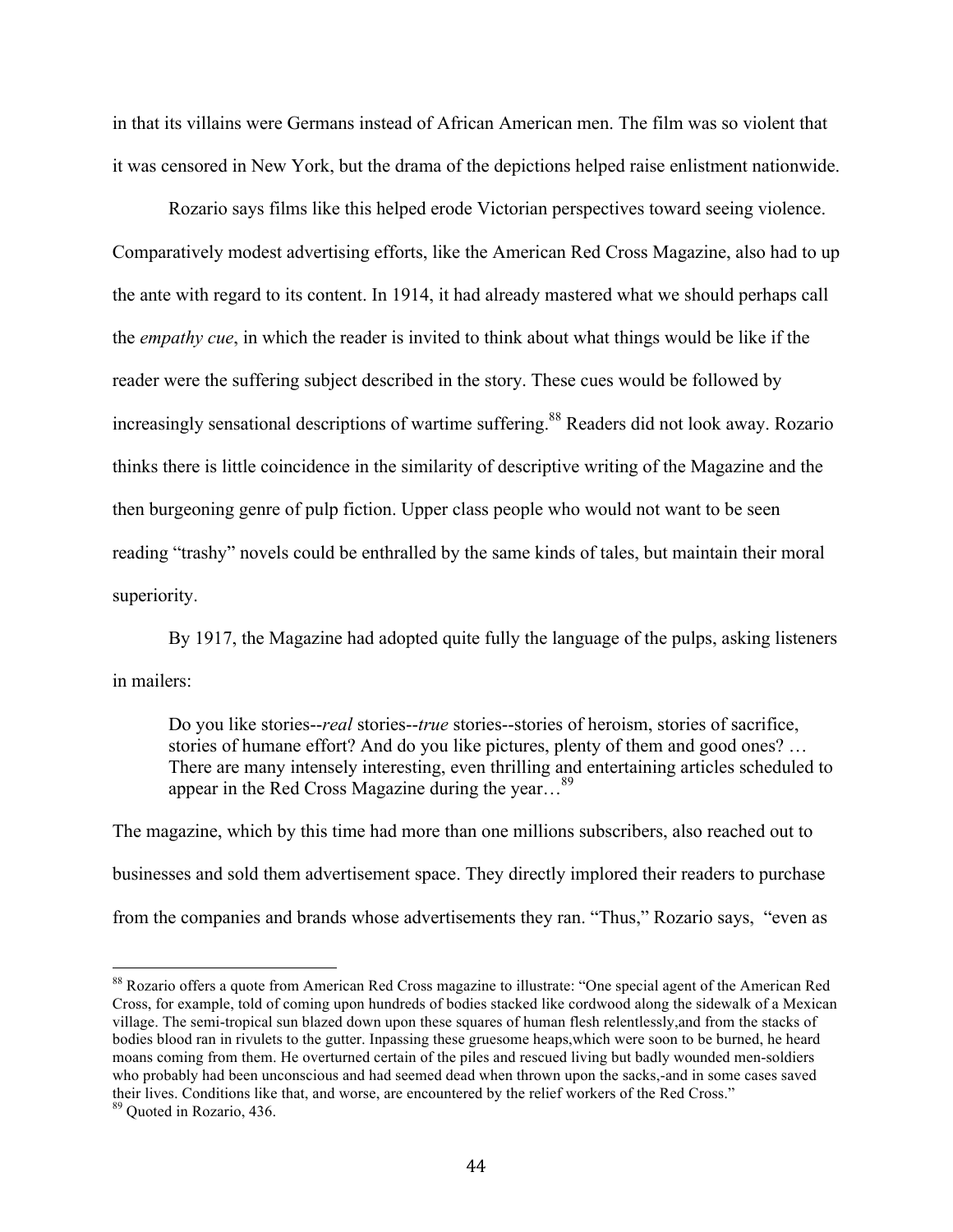political leaders were calling upon Americans to make wartime sacrifices, this humanitarian journal was equating acts of consumption with acts of virtue."<sup>90</sup>

Rozario expresses doubts as to whether a humanitarian organization, from the rise of mass media in the beginning of the twentieth century into the present, can sustain successful campaigns without becoming sensationalistic and offering those who bear witness a vivid depiction of suffering intended to shock a desensitized consciousness. It is an issue taken by some organizations presently, like Oxfam's promise to not appeal to its donors with photography intended to evoke emotional responses. "But even this mailing," he says, "surely depends in part on the phantom spectacles of suffering that are conjured up imaginatively even as they are renounced rhetorically…"91 Humanitarian organizations, on this score, cannot escape the ways in which they have engaged in mass media--so long as they depend on donors, they will have to use the established, sensational vocabulary of appeal, or, as we will see in the case of Invisible Children, introduce new terms into that vocabulary to rise above all other narratives.

It is important to note, however, that perfecting the art of the appeal has another important consequence, aside from contributing to a world in which depictions of suffering offer perverse titillation to possible donors. Advancement in the development of strategic media tactics, especially those in step with fictional depictions, creates the incentive for humanitarian appeals that do not ethically represent humanitarian practices. For a professionalized humanitarian organization, fundraising becomes a necessity not just for the particular tragedy for which they are attempting to provide relief, but for the maintenance of the organization itself. Conditions become perfect for a representational disjunct between the activity of the organization and its persona in mailers, movies and magazines. This has been a fundamental

 $^{90}$  Rozario, 437. We see here the roots of the modern phenomenon of "cause branding." Rozario. 443.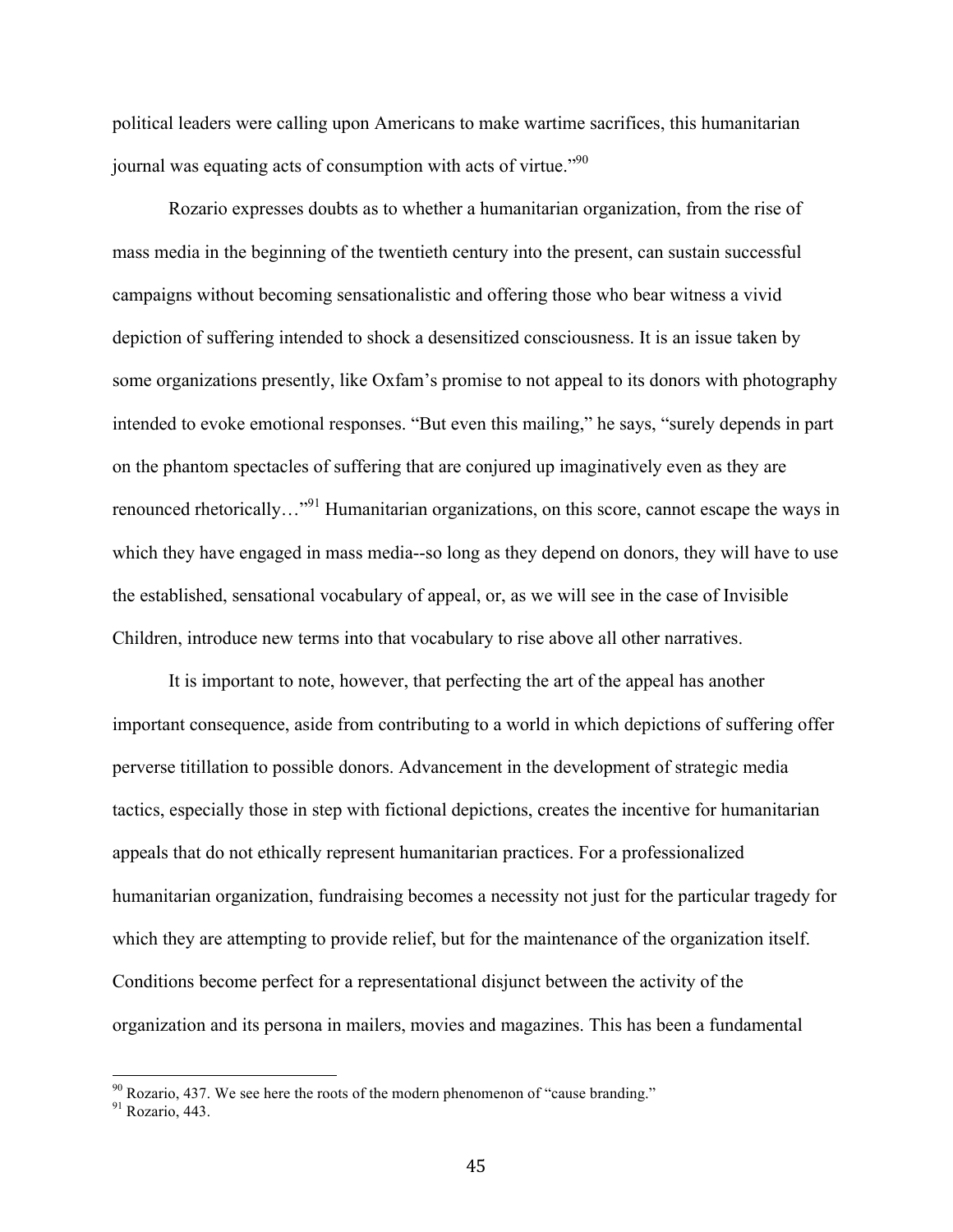problem for humanitarianism for quite some time, though often organizations do not experience as much backlash as, say a private business that uses deceptive marketing. This is because humanitarian work itself carries a kind of presumption of self-evident goodness that often puts it above critical suspicion. When NGO advertising practices are exposed as false, it very often is kept internal to the field, or "blows up", as in the case of the American Red Cross's initiatives in post-earthquake Haiti.<sup>92</sup>

The split between critical and uncritical aid work is also informed by the disunites of media representation. I intend to show how public appeals for support depend on particular narratives, especially about Africa, which create an expectation of resemblance that has a coercive effect on the communities some NGOs reach. Before showing this, however, I wish to make clear the interpretive scheme I will deploy in my criticism. That scheme will be inspired by the work of G.W.F. Hegel, to whom I now turn.

## **References**

- Back, Les, and John Solomos, eds. *Theories of Race and Racism: A Reader (Routledge Student Readers)*. London: Routledge; 1 edition, 2000. Web.
- Bradshaw, Sarah. *Gender, Development and Disasters*. Northampton: Edward Elgar Pub, 2013. Web.
- Brandt, Lilian. *How Much Shall I Give?*. New York: The Frontier press, 1921. Print.
- Brown, Christopher. *Moral Capital: Foundations of British Abolitionism* . The University of North Carolina Press; 1 edition, 2006. Web.

 $92$  How the Red Cross Raised Half a Billion Dollars for Haiti -and Built Six Homes – Pro Publica, June 3 2015, <https://www.propublica.org/article/how-the-red-cross-raised-half-a-billion-dollars-for-haiti-and-built-6-homes>.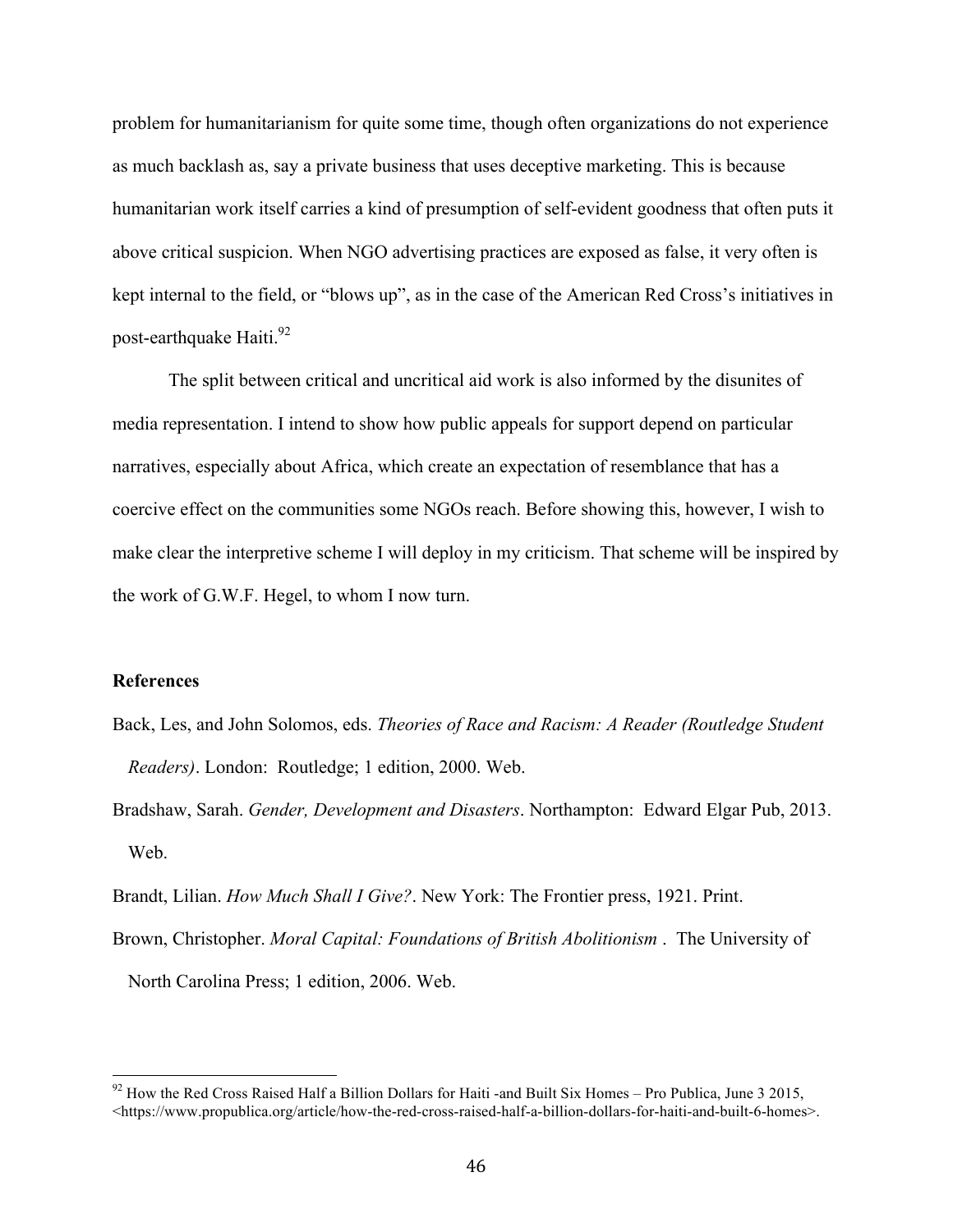Bruhm, Steven. "Aesthetics and Anesthetics at the Revolution." *Studies in Romanticism* 32.3 (1993): 399-424. Web.

Cooke, and Kothari, eds. *Participation: The New Tyranny?*. London: Zed Books, 2001. Print.

- Crane, R. S. "Suggestions Toward A Genealogy of the "Man of Feeling"." *ELH* 1.3 (1934): 205- 30. Web.
- Cunningham, Andrew S. "Was Eighteenth-Century Sentimentalism Unprecedented?" 6.3 (1998): 381. Web.
- Dunant, Henry. *A Memory of Solferino*. Web ed. Geneva: International Committee of the Red Cross Web.
- Elias, Norbert. *The Civilizing Process: Sociogenetic and Psychogenetic Investigations*. Tran. Edmund Jephcott. Blackwell Publishing; Revised edition, 2000. Web.
- Elliot, Justin, and Laura Sullivan. "How the Red Cross Raised Half a Billion Dollars for Haiti -and Built Six Homes - ProPublica." *ProPublica.org.* June 3 2015. Web. <https://www.propublica.org/article/how-the-red-cross-raised-half-a-billion-dollars-for-haitiand-built-6-homes>.
- Flipse, Scott. "The Latest Casualty of War: Catholic Relief Services, Humanitarianism, and the War in Vietnam, 1967–1968." *Peace & Change* 27.2 (2002): 245-70. Print.
- Goddu, T. A. "Anti-Slavery's Panoramic Perspective." *MELUS: Multi-Ethnic Literature of the United States* 39.2 (2014): 12-41. Web.
- Grant, Kevin. *A Civilised Savagery: Britain and the New Slaveries in Africa, 1884-1926*. Routledge; 1 edition, 2004. Web.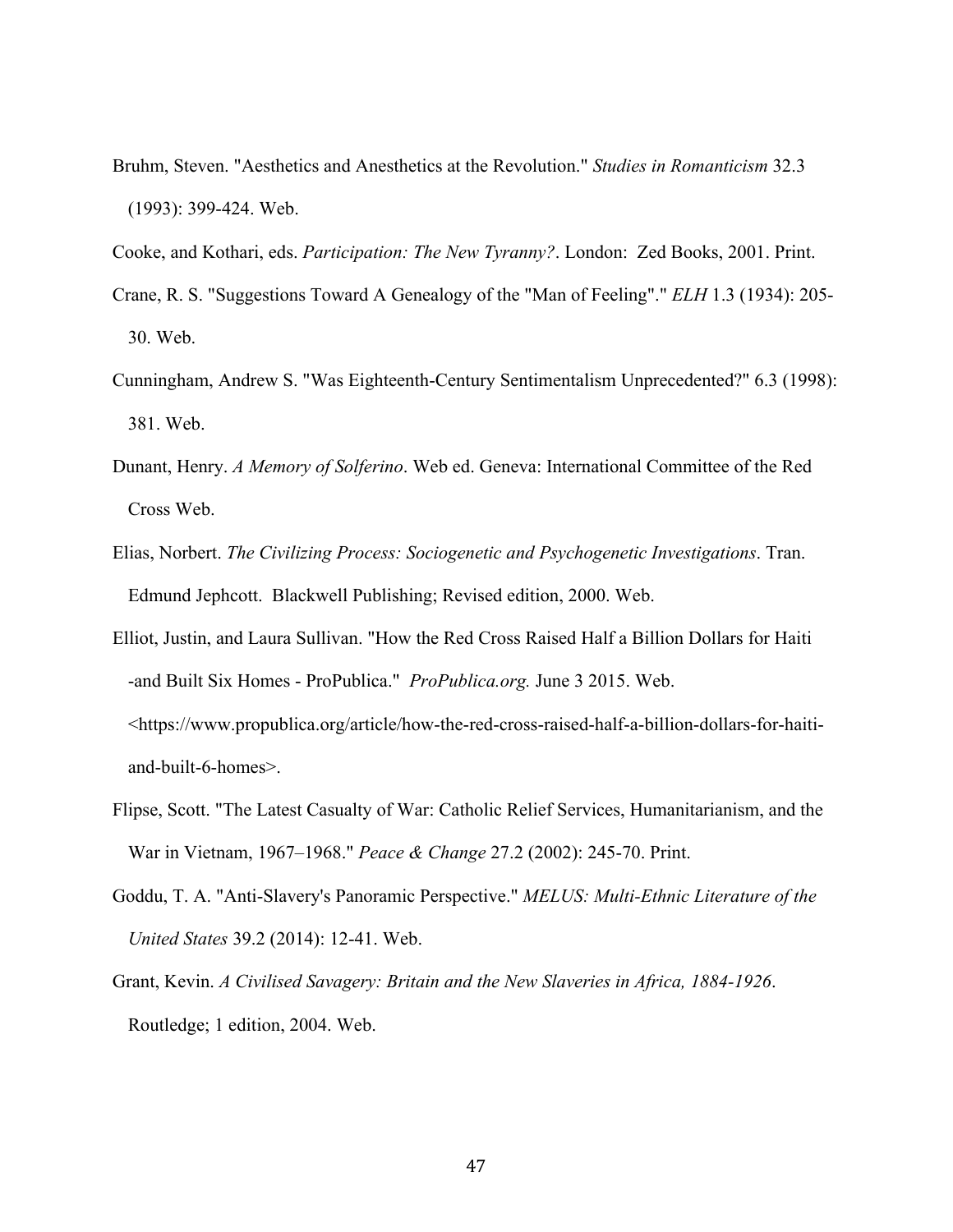- Halttunen, Karen. "Humanitarianism and the Pornography of Pain in Anglo-American Culture." *The American Historical Review* 100.2 (1995): 303. Web.
- Henry Box Brown. . *Narrative of the Life of Henry Box Brown, Written by Himself.* Digital ed. Chapel Hill: University of North Carolina at Chapel Hill, 1999. Web.
- Hochschild, Adam. *King Leopold's Ghost: A Story of Greed, Terror, and Heroism in Colonial Africa*. Houghton Mifflin, 1999. Web.
- Malone, D. M. "The UN Security Council in the Post-Cold War World: 1987-97." *Security Dialogue* 28.4 (1997): 393-408. Print.
- Martínez Solares, J. M., and A. López Arroyo. "The Great Historical 1755 Earthquake. Effects and Damage in Spain." *Journal of Seismology* 8.2 (2004): 275-94. Web.
- Michell, John. "Conjectures Concerning the Cause, and Observations upon the Phaenomena of Earthquakes." *Philosophical Transactions* 51 (1759): 566-634. Web.
- Morris, David B. *The Culture of Pain*. Berkeley, Calif: University of California Press, 1993. Web.
- Narayan, Uma. *Dislocating Cultures: Identities, Traditions, and Third World Feminism (Thinking Gender)*. New York: Routledge, 1997. Web.
- Narayan, Uma, and Sandra Harding. *Decentering the Center: Philosophy for a Multicultural, Postcolonial, and Feminist World*. Indiana University Press; Cloth First Published 1989 ed. edition, 2000. Web.
- Paice, Edward. *Wrath of God: The Great Lisbon Earthquake of 1755*. London: Quercus, 2010. Web.
- Pereira, Alvaro S. "*The Opportunity of a Disaster: The Economic Impact of the Lisbon Earthquake*." *Journal of Economic History* 69.2 (2009): 466-499 Web.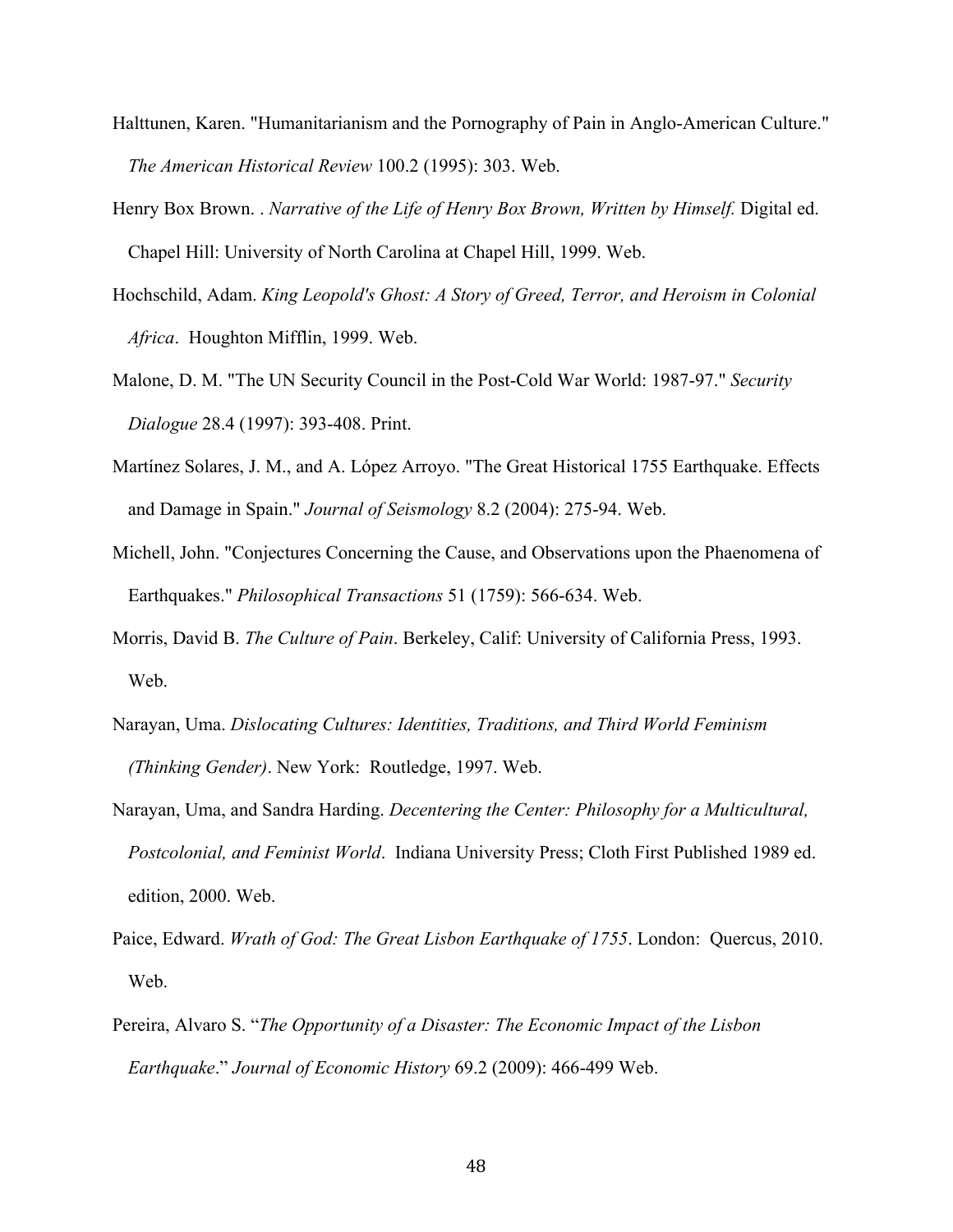- Rieff, David. *A Bed for the Night : Humanitarianism in Crisis*. New York: New York : Simon & Schuster, 2002. Print.
- Rozario, Kevin. ""Delicious Horrors": Mass Culture, the Red Cross, and the Appeal of Modern American Humanitarianism." *American Quarterly* 55.3 (2003): 417-55. Web.
- Sontag, Susan, 1933-2004. *Regarding the Pain of Others*. 1st ed.. ed. New York: New York : Farrar, Straus and Giroux, 2003. Print.
- Táíwò, Olúfémi. *How Colonialism Preempted Modernity in Africa*. Indianapolis: Indiana University Press, 2010. Web.
- Viana-Baptista, M. A., et al. "Tsunami Propagation Along Tagus Estuary (Lisbon, Portugal) Preliminary Results." *Science of Tsunami Hazards* 24.5 (2006): p. 329. Web.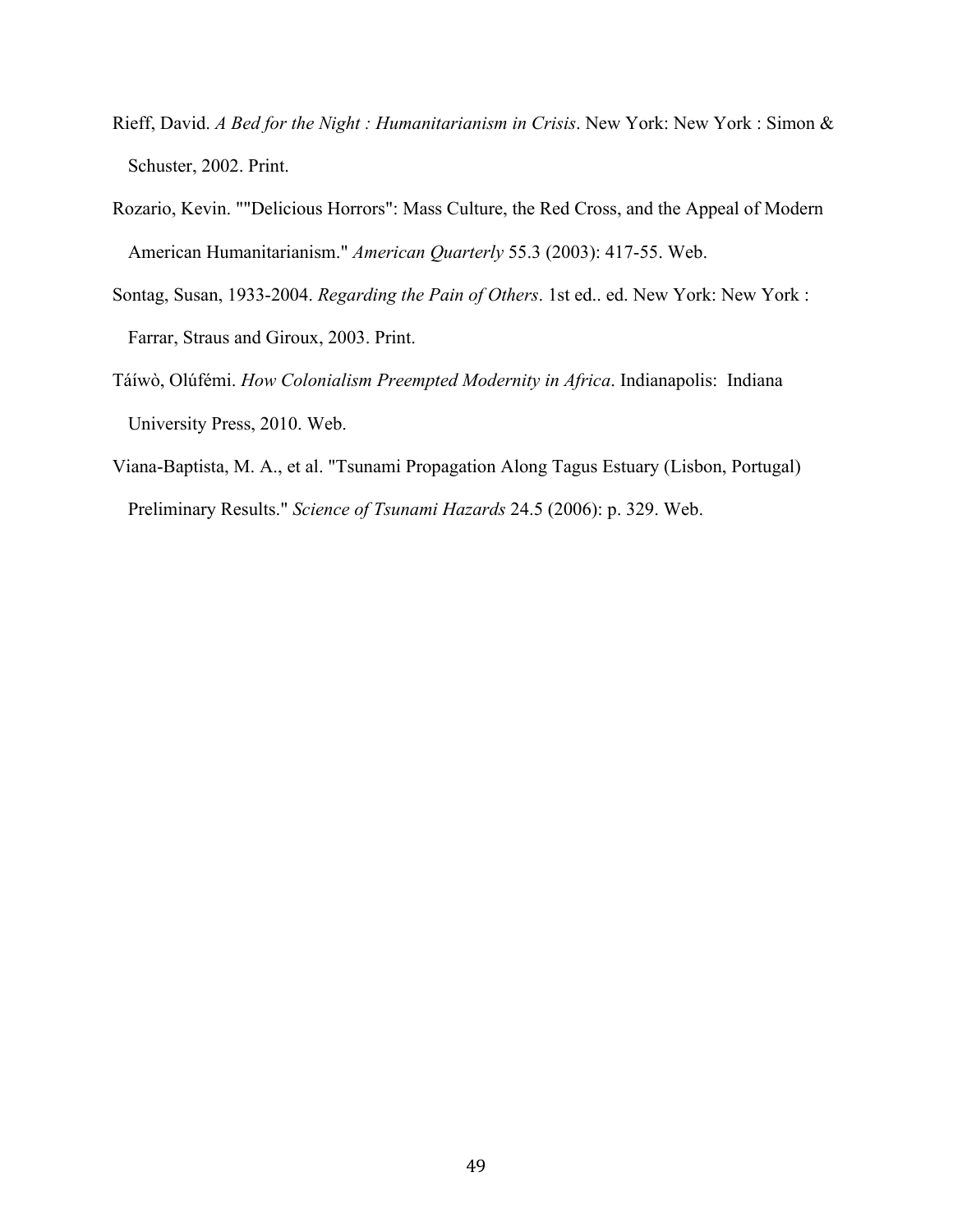# **CHAPTER TWO:**

# **HEGEL'S DIALECTIC**

Western Humanitarianism was seeded by a sweeping change in perspective regarding the necessity and acceptability of human suffering. These changes made "compassion across borders" widely thinkable and then commonplace. They also gave rise to different kinds of humanitarianism, in terms of both forms of practice and ideological motivations. Some of these ideologies have drawn more criticism than others, particularly those which have been termed "white saviorism" or "voluntourism." I think these strands of humanitarianism are fundamentally cut off from elements of humanitarian history and thought which would encourage critical engagement with target communities, development theory, and the "home office". In short, humanitarian discourses are curiously resistant to the merger of horizons touted by students of Gadamer and dialogic studies. Much like the rest of humanitarianism, these uncritical or naive resistant forms of the practice are the result of a certain kind of humanitarian perspective, an ideology. It is this ideology I want to examine in a way that can help change its more problematic elements.

As I see it, uncritical humanitarianism is durable*,* that is, it is an ideology that is highly resistant to change, largely deaf to criticism. It is also quite popular. I have seen firsthand that criticisms leveled against what many critical aid workers simply call "bad aid" are often sound, but fail to motivate uncritical aid workers to adopt critical perspectives. I believe this is because the critical aid worker does not have a sufficient model for thinking about the unique requirements of engagement with uncritical aid workers. They prefer direct criticisms and uses of

50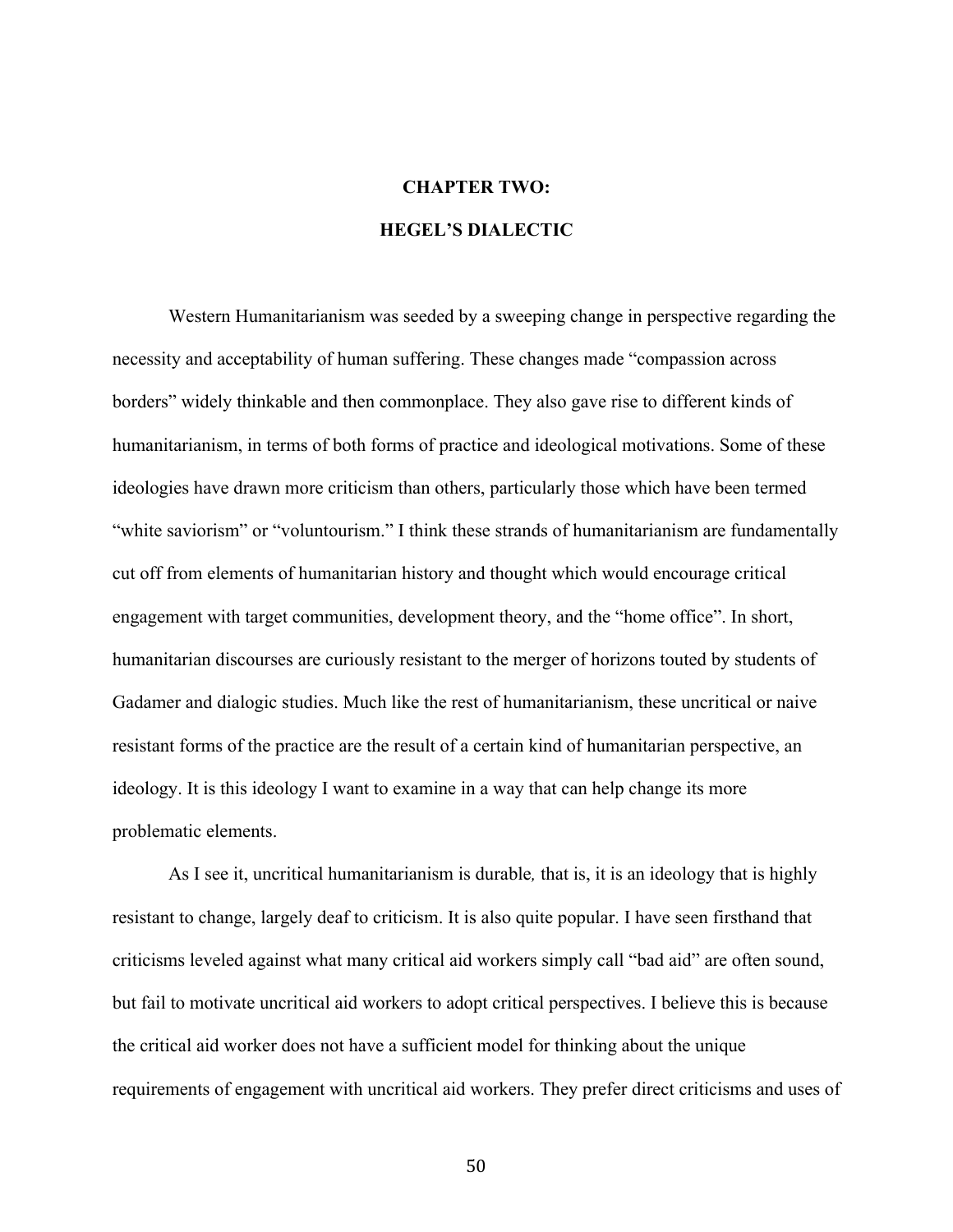satire, invitations of dialogue, what Hegel might call "counter assertions." I think that these are less effective than some possible alternatives. To make sense of such alternatives, I want to clarify the nature of the ideology of the uncritical aid worker, or at the very least, to establish an interpretive model that speaks to the seeming obtuseness of this perspective and the culture that sustains it. I think the philosophy of G.W.F. Hegel is a good source for such an interpretive framework, specifically the *Phenomenology of Spirit*.

Many philosophers continue to find Hegel compelling, and all must determine, as Croce said long ago, what is living and what is dead in Hegel's philosophy. Or, as Zizek puts it, we must determine whether it is still possible to be a Hegelian. It seems to me unwise to ever declare a philosopher down for the count, but I am not interested in reviving or championing anything close to the totality of Hegel's thought. His comments on Africa's history, or lack thereof, alone are proof that his work should be approached with as much hesitation as interest. I do not wish to follow a set of proclamations about the end of history. Nor do I wish to push the view of Hegel as a thinker of a system so complete that nothing can lie outside of it. I have one primary interest I think warrants my foray into the *Phenomenology*.

Hegel does in fact offer an enlightening, if challenging, way of thinking through historical events, conflicts, and practices, all of which he sees as manifestations of particular types of thinking. He is also adept at describing how types of thinking change and revise themselves, all of which happens for him in ways that are unrelated to encounters with alternative perspectives. It seems to me that elements of this framework are worth considering in my search for ways of engaging a perspective that is resistant to revision. Thus, I think it is well worth reading Hegel as a thinker of transformation. I wish to explore how perspectives break down and emerge anew, with the hope I can help engineer ways for the uncritical aid perspective

51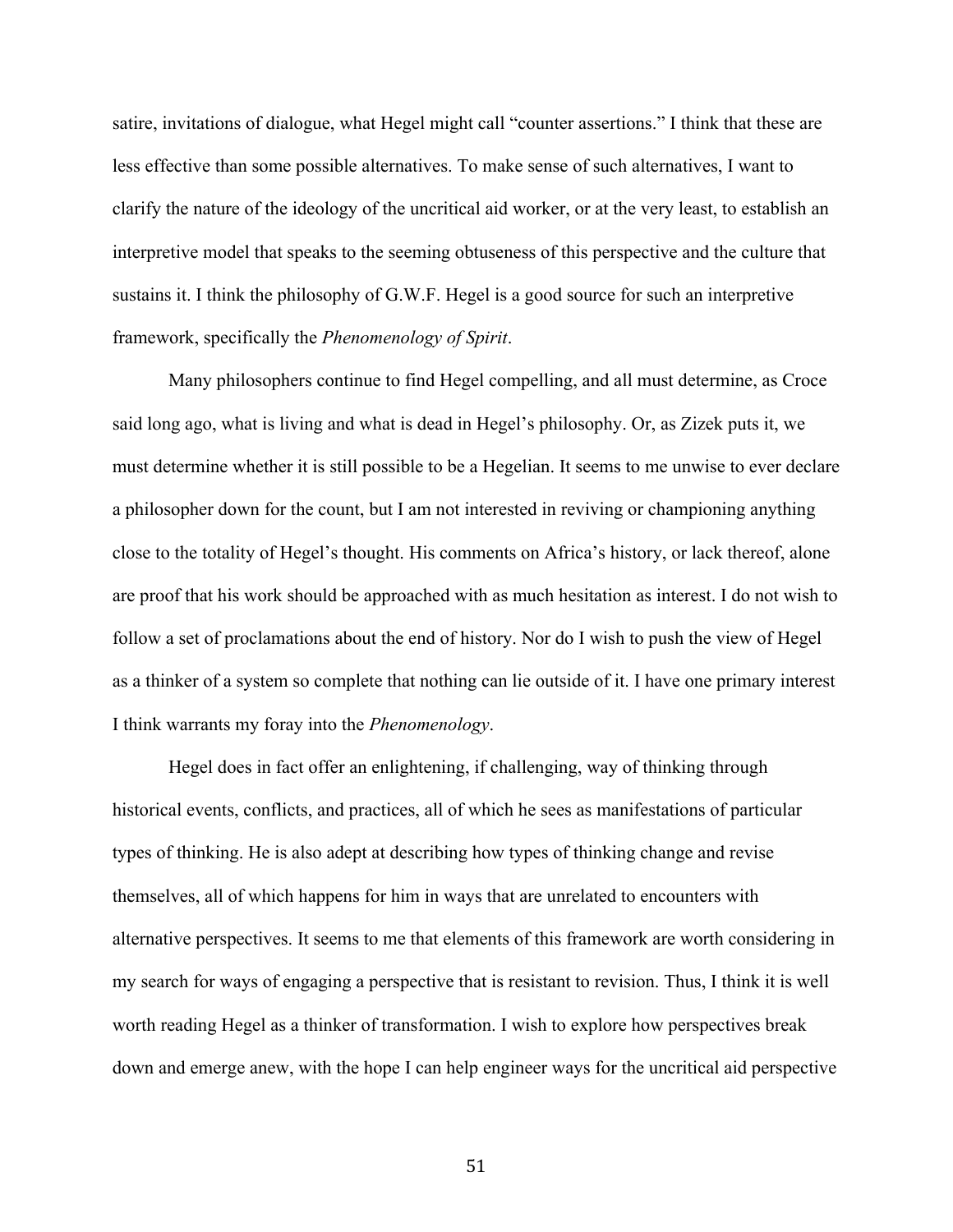to break down and become a more critical perspective. In this chapter I will discuss ideas from the *Phenomenology* which are relevant for the description and criticism of Charitable Consciousness. The principle commenter of Hegel I have recruited for this task is Terry Pinkard, whose unpublished translation of Hegel is by far the best in the English language.

## **Phenomenology: Overview**

The *Phenomenology* was originally titled, briefly, the *Science of the Experience of Consciousness*. An early advertisement for it, written by Hegel, said the book was about the "coming to be of knowledge."93 As an attempt to resolve the age old problem of skepticism in the theory of knowledge, it differs notably from previous attempts in western philosophy (save for Kant, so some extent) for its taking the phenomenological turn, looking not at the nature of objects and how our claims match up to them, but at what human consciousness must be like at a given moment such that objects show up in the kinds of ways that they do in the first place, and how it is that we can make claims about them.

For Hegel, the problem of knowledge was never framed properly. It was seen as a problem coming mainly from a field of competing knowledge claims that find their way to resolution, or not, through some kind of conflict. The problem, of course, is that competing knowledge claims do not have a way to resolve themselves in a manner which allows for there to be a single "victor," because not only do the knowledge claims differ with regard to the content of their propositions, but they also appeal to different criterion of justification for their authority. For Hegel, different claims which appeal to different criterion for their validity cannot be resolved in any meaningful way, as the opposing parties would have to relent the very criteria for

<sup>&</sup>lt;sup>93</sup> News Sheets for the Jena Journal of General Literature, October 28, 1807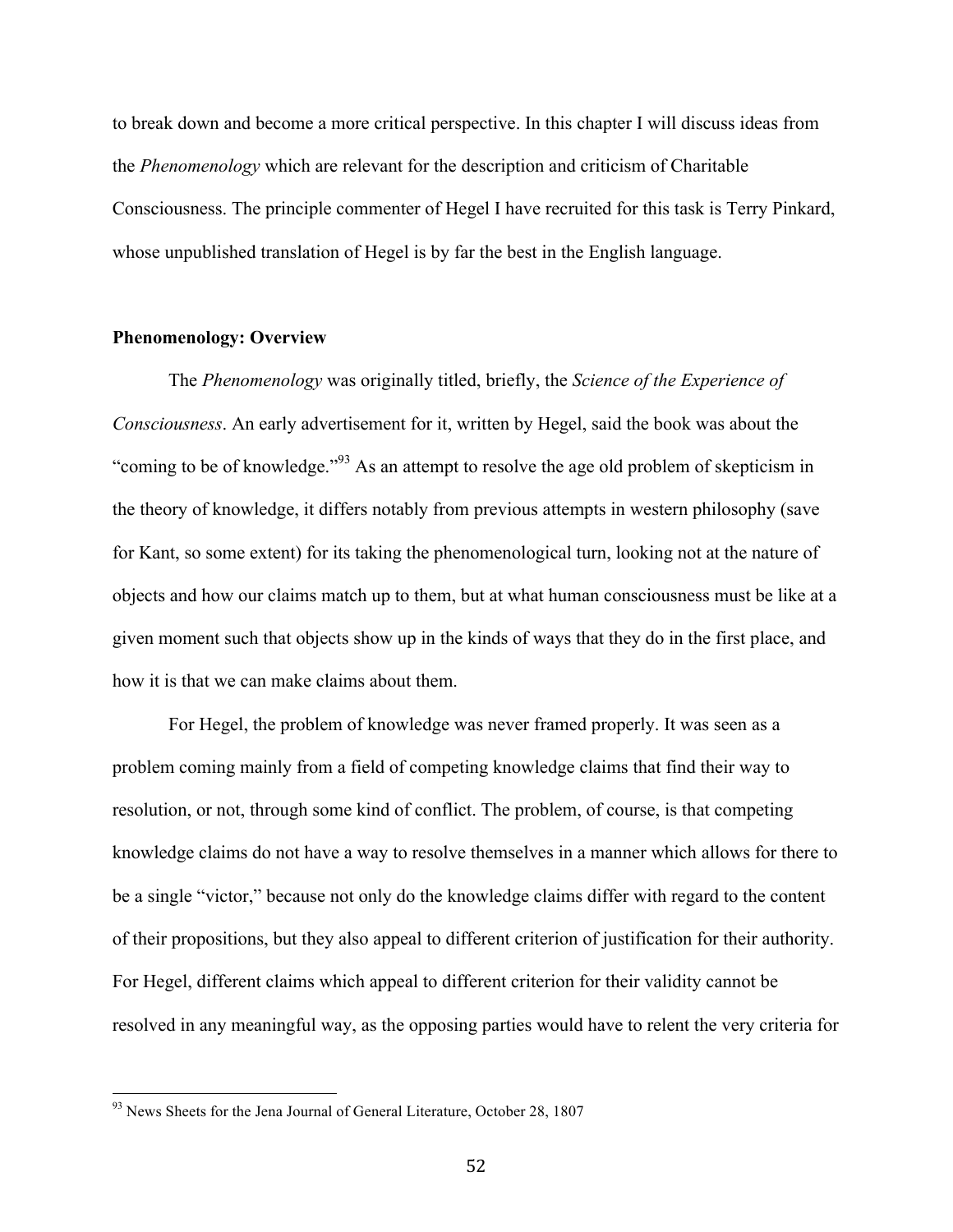knowledge that makes it possible for them to make any claims whatsoever.<sup>94</sup> However, the perspective from which one self-conscious knowledge claimer makes his claims could itself change because of the ways in which his claims about the world are revealed to be flawed by evidence from his own experience. That is, contradictions in the ways the knower experiences what he knows might lead to a new perspective, one with new criterion. The process of failure and recovery brings about a change in knowledge, which, as Hegel sees it, is a kind of *relationship* between knower and known. Given *time,* then, this relationship changes how the knower knows himself as well as how the knower knows the known. This process of change is how knowledge claims are altered; including the knowledge claims which profess to be skeptical about knowledge claims themselves.

In thinking of the problem of knowledge as one moment in a development of human consciousness, Hegel introduces history into the process of making knowledge claims. Knowledge claims, from his view, are a kind of historical phenomenon. Competing knowledge claims do not so much fight with each other as struggle to ground themselves in ways which do not generate problems that require rethinking or generating new, different knowledge claims and justificatory criteria. For Hegel, the account of knowledge that, after a long process of failure and reformulation, manages to justify itself without seeding its own failure would be a true *Wissenschaft*. This "system of science" would not only be of consequence for philosophers, but as human consciousness is a product of human interaction, of culture, art, religion and scientific inquiry and philosophy, could influence change for the better in all aspects of society. Because these aspects of society help to constitute the human subject and its capacity to know, relevant aspects of the process of sufficiently grounding knowledge, such as the normativity of inferences, would have to be reflected in them as well. A properly grounded account would then

<sup>&</sup>lt;sup>94</sup> One need only think of the well-publicized debate between scientist BIll Nye and Creationist Ken Ham.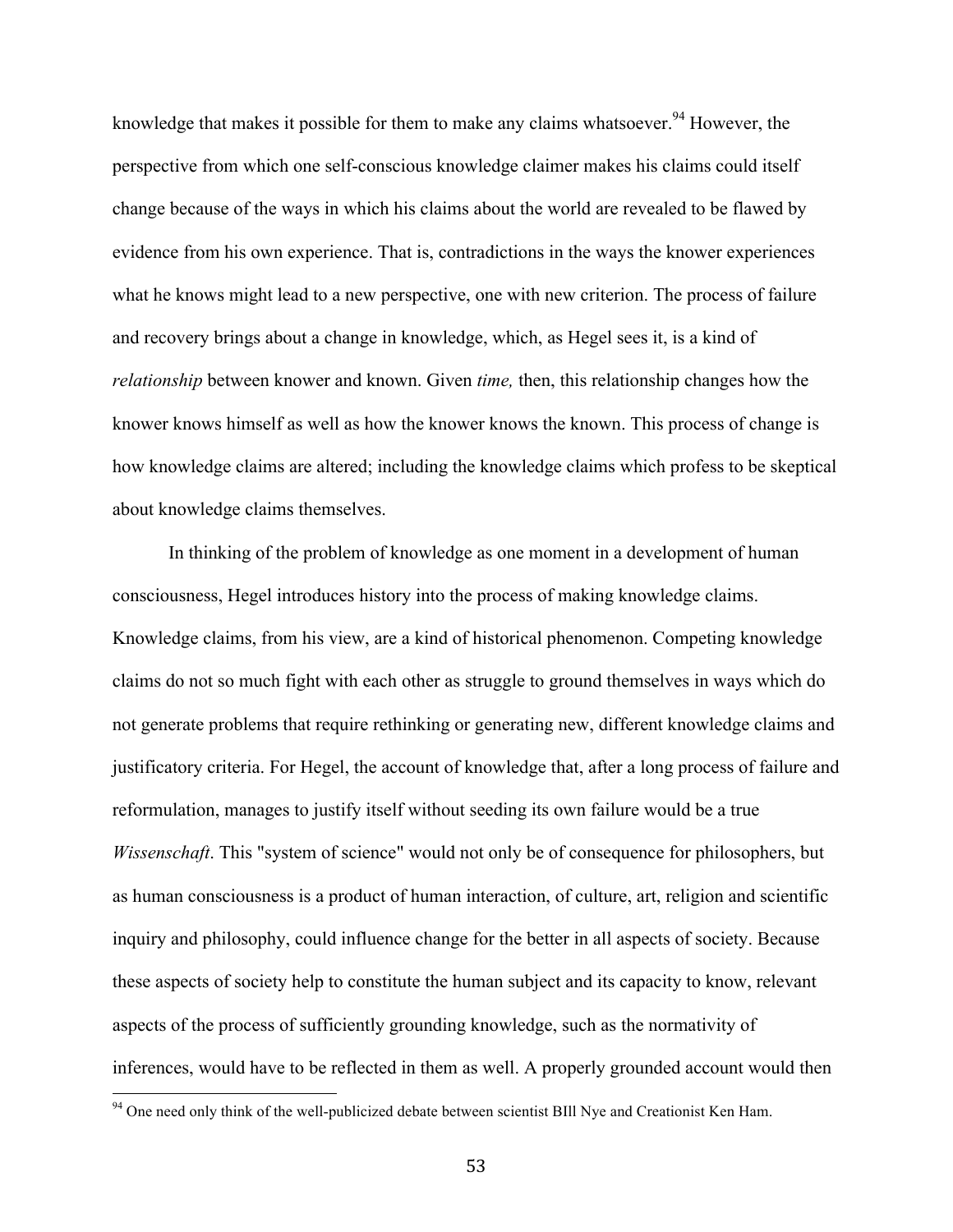be a part of a kind of universal human subjectivity, something in which most sufficiently connected human beings would participate, since most of them, by virtue of being historical beings, played some role in the construction of this ultimate self-grounding account.

Alongside this fully developed human subjectivity, there may still be particular individuals who do not connect to it, those in whom these perspectives are only "present in intermingled traits."95 Thus, for Hegel, a crowded field of knowledge claims is a field of opportunities for development toward a comprehensive theory of knowledge that changes the movement of humanity as much as it does the mind of the philosopher in his armchair. The process of failure and reformulation that moves the development of mere knowledge claims into true knowledge is, of course, the dialectic.

The *Phenomenology of Spirit* is an explication of the dialectical development of human consciousness across European history, exploring the ways the dialectic comes to bear on all aspects of human life, especially reason, religion and the all encompassing culture. In the "story" of the *Phenomenology*, Hegel considers himself and the reader to be a sufficient vantage point in the process, whereby we can look back at aspects of development when self-consciousness did not "know" what it was doing, or how its failures of perspective would lead to new perspectives. The dusk of sufficient cultural development has made it possible for owls like Hegel and his audience to fly. Since this process is something that we can see fully, Hegel is able to determine just *how* it was that one perspective led to another. The intricate detail of the transformation informs us as to the "rationality" of the movement, showing us that it conformed to a determinable subjective and objective processes.

 <sup>95</sup>G. W. F. Hegel. *Phenomenology of Spirit.* Tran. Terry Pinkard. Print. §28. [All citations of the *Phenomenology* will refer to sections (§) instead of numbers.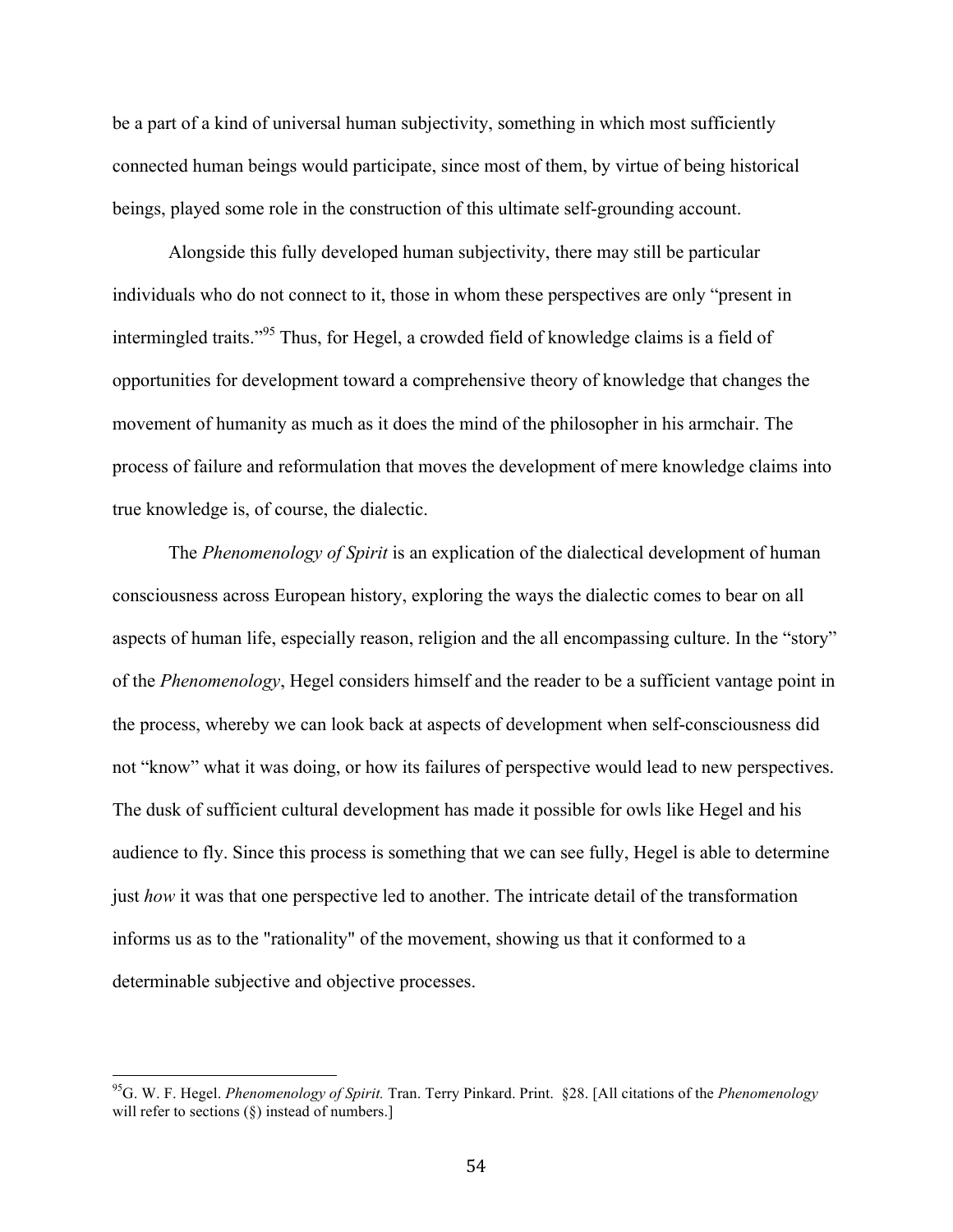Within the pages of the *Phenomenology*, we find quite a few concepts to aid our overall criticism of humanitarianism. The primary concepts under consideration are the dialectic and the notion of knowledge claims, or the perspectives from which they are made as "shapes of consciousness." Connected to these are particular moments in which the dialectic plays out, illustrating its movement and the consequences this movement has for cultural institutions, consequences that exist mostly at the level of civil society, like NGOs. The most useful of these, I believe, is the life or death struggle for recognition (with its subsequent failure), and the shift of ancient Greek society from immediate to mediated ethical life through the play Antigone. I will now examine these moments, and consider the context in which they appear.

### **The Dialectic and Shapes of Consciousness**

The opening chapters of the *Phenomenology* are concerned with what Hegel sees as the absolute ground of his project, the immediacy of consciousness. These chapters set the stage for the emergence of self-consciousness, the historical subjectivity that is followed in different ways throughout the rest of the *Phenomenology*. They also provide our first glimpse into the movement of the dialectic and the ways in which consciousness is compelled to follow where its dialectical development leads. While we do not need to dwell on the fine details of what are easily the *Phenomenology*'s most difficult passages, we will look at one example to seed our understanding of the dialectic.

The first mode of consciousness is Sense-Certainty. This is square one for consciousness, the equivalent of Hobbes' state of nature for his political theory, a supposedly presuppositionless starting point. Consciousness is understood by Hegel to take certain forms or shapes, that is, to have particular perspectives in which it takes some things but not others to be its *essence*, or as

55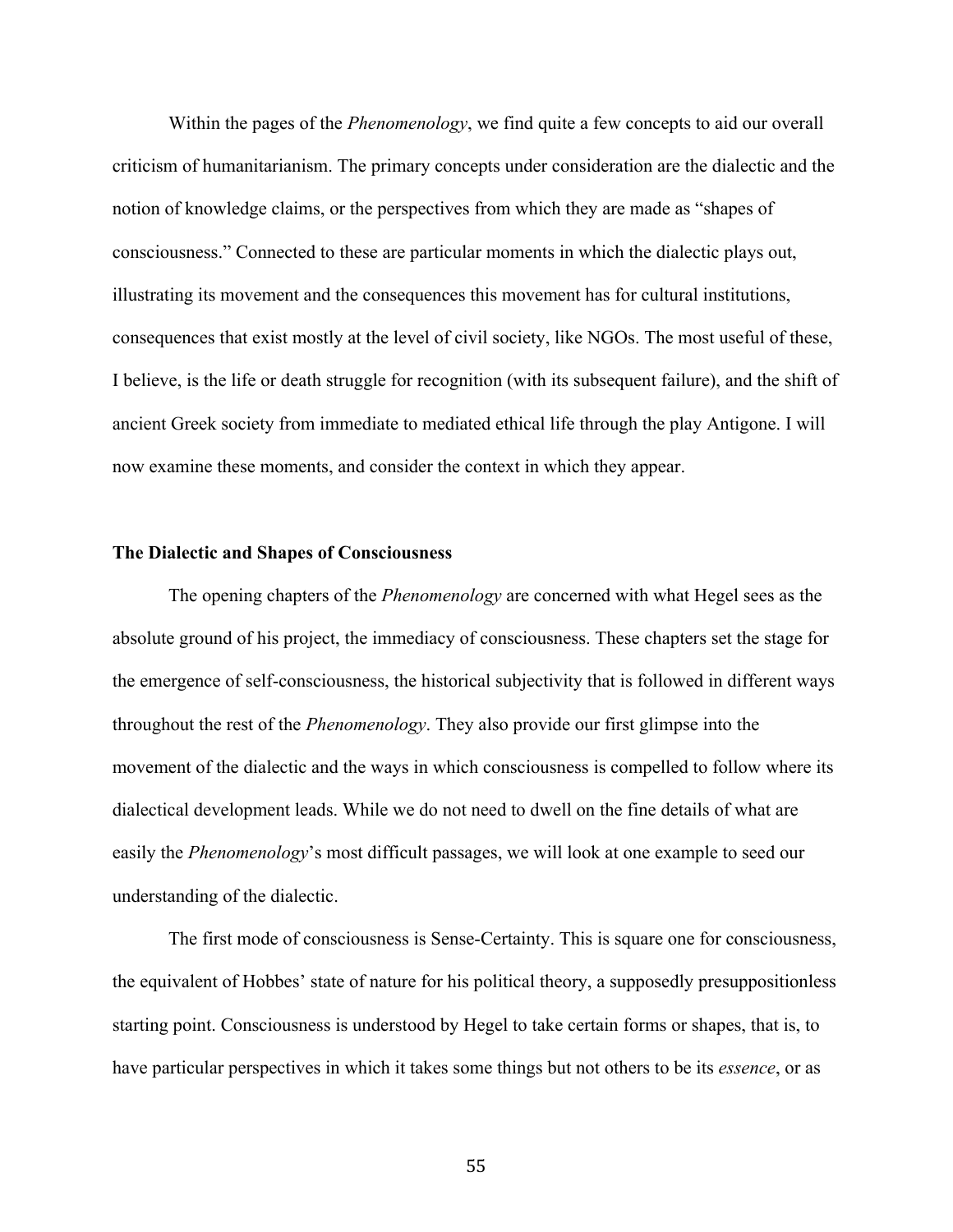Pinkard calls it, its "authoritative reasons for belief and action."96 The form of consciousness called sense-certainty is characterized by its immediacy, the fact that it is not aware of a distinction between itself and the objects of its perception. It is a "natural awareness of things in the world."97 From the viewpoint of the philosopher, which we share with Hegel, there is not yet awareness of any distinction between knower and known. It simply knows what it knows, hence, it has "immediate" experience of its world. In its immediacy, it apprehends the world but does not comprehend it.98 As such, sense-certainty does not really take *anything* as its essence per se, aside from its presupposition of direct acquaintance with the objects of its perception, which it does not distinguish from itself. The trouble for sense-certainty comes, however, when the objects of its direct acquaintance reveal themselves to be unstable in a way which produces doubt about whether directness was ever even possible. Hegel describes the process by describing what things must be like for this shape of consciousness. It experiences its world as a kind of this-ness. That is, the world is *this, here, now*. 99 Unable to describe the properties of things, since this would presuppose a level of mediation that sense-certainty does not have, it simply expresses its world with the use of these indexicals.<sup>100</sup> The content of the *here and now*, however, is constantly changing. *Now* at one point might be day, and at another, night. However,

Because of the way in which the objects of sense-certainty vary, Hegel's point is that the use of demonstratives ("this," "here," and "now") share with the use of singular descriptive reference (such as "the cat in the hat") the features of being mediated by

 <sup>96</sup>Terry Pinkard. *Hegel's Phenomenology: The Sociality of Reason.* Cambridge: Cambridge University Press, 1996. Web. Variations of this phrase will appear quite often in the rest of this chapter.

 $97$  Pinkard, 23

<sup>&</sup>lt;sup>98</sup> Hegel, §90. All footnotes beginning with the "§" symbol refer to paragraphs from the Phenomenology. Quotes are from Pinkard's translation which, to date, is available on his web site. http://terrypinkard.weebly.com/index.html 99 Hegel, §95

<sup>100</sup> Terry Pinkard. *Hegel's Phenomenology: The Sociality of Reason.* Cambridge: Cambridge University Press, 1996. 25. Web.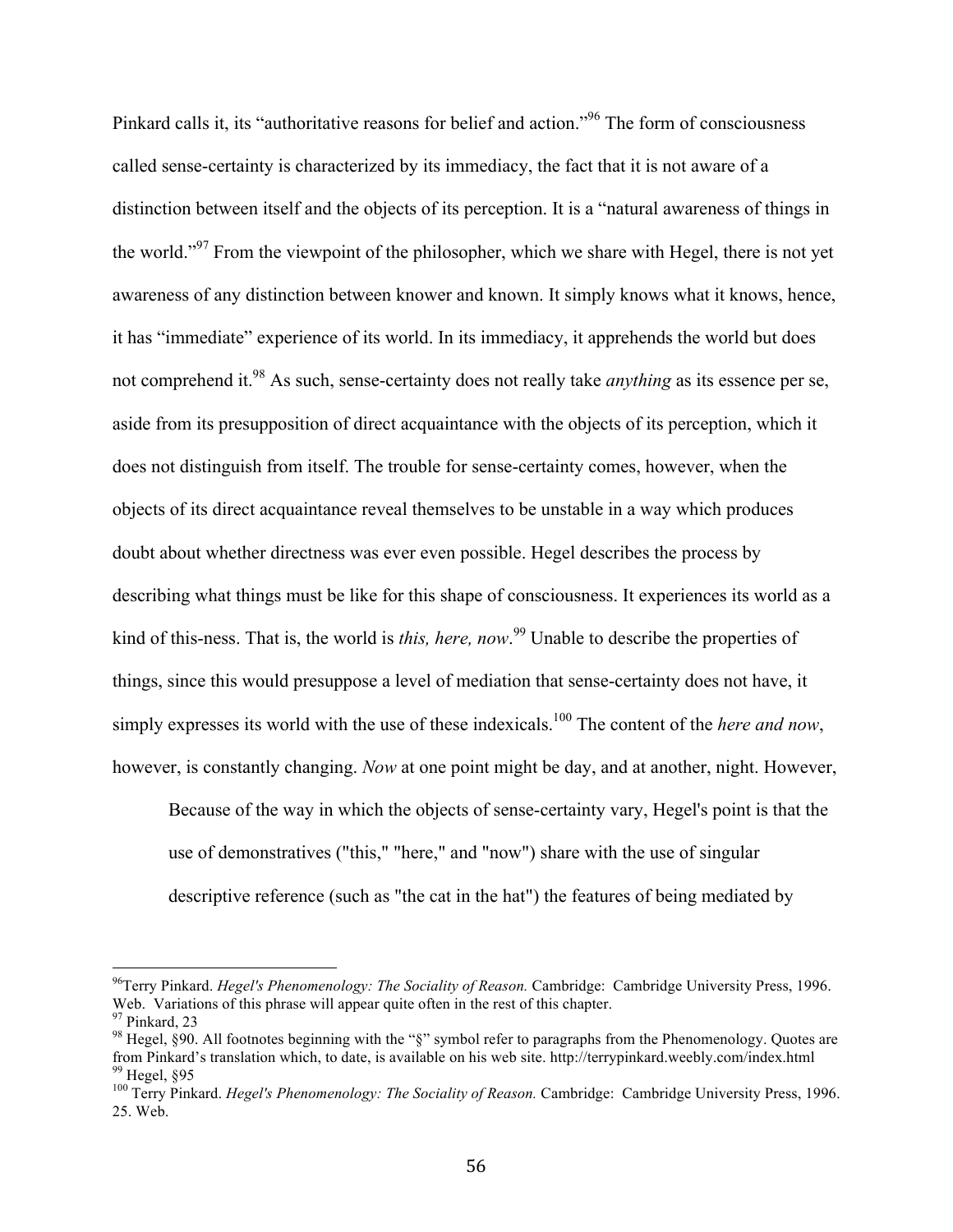"universals" - that is, being linked up with other sets of descrip-tions and therefore being forms of mediate knowledge.<sup>101</sup>

sense-certainty cannot maintain its perspective on the world because the supposedly pure form of awareness, its "this-ness", turns out to in fact necessitate the distinction between the "I" and the object, which are mediated by the ideal, or the universal. That is, sense-certainty realizes that it never possessed the direct awareness that it thought that it had. Insofar as sense-certainty has failed to fulfill itself on its own terms, the consciousness that subscribes to it must now adopt a new form. Hegel calls this new form, "perception," which is characterized by the awareness of things and their properties.

The brief saga of sense-certainty reveals to us some of the working of the dialectic. Sense-certainty experienced itself as fully justified in its direct awareness, but was brought up short by its own articulations of this supposed directness. It then learned it never had what it thought that it had, which it could only come to realize through its own activity. The terms according to which sense-certainty existed produced their own *negation*. That is, the very supposition of its own terms of justification contained both their own limits and the means to overcome those limits. A shape of consciousness, then, generates its own negativity and the result of its reckoning with that negativity is a change in perspective. This change in perspective itself changes consciousness, the object of its perception, and the way it relates to the object of its perception. Hegel stresses in the preface to the *Phenomenology* that the consciousness progresses, not because of the counter assertions of other shapes of consciousness, but because of the internal failure of a shape of consciousness to make good on the terms that it sets for itself.<sup>102</sup>

 $^{101}_{102}$  Pinkard, 26<br> $^{102}$  Hegel, §24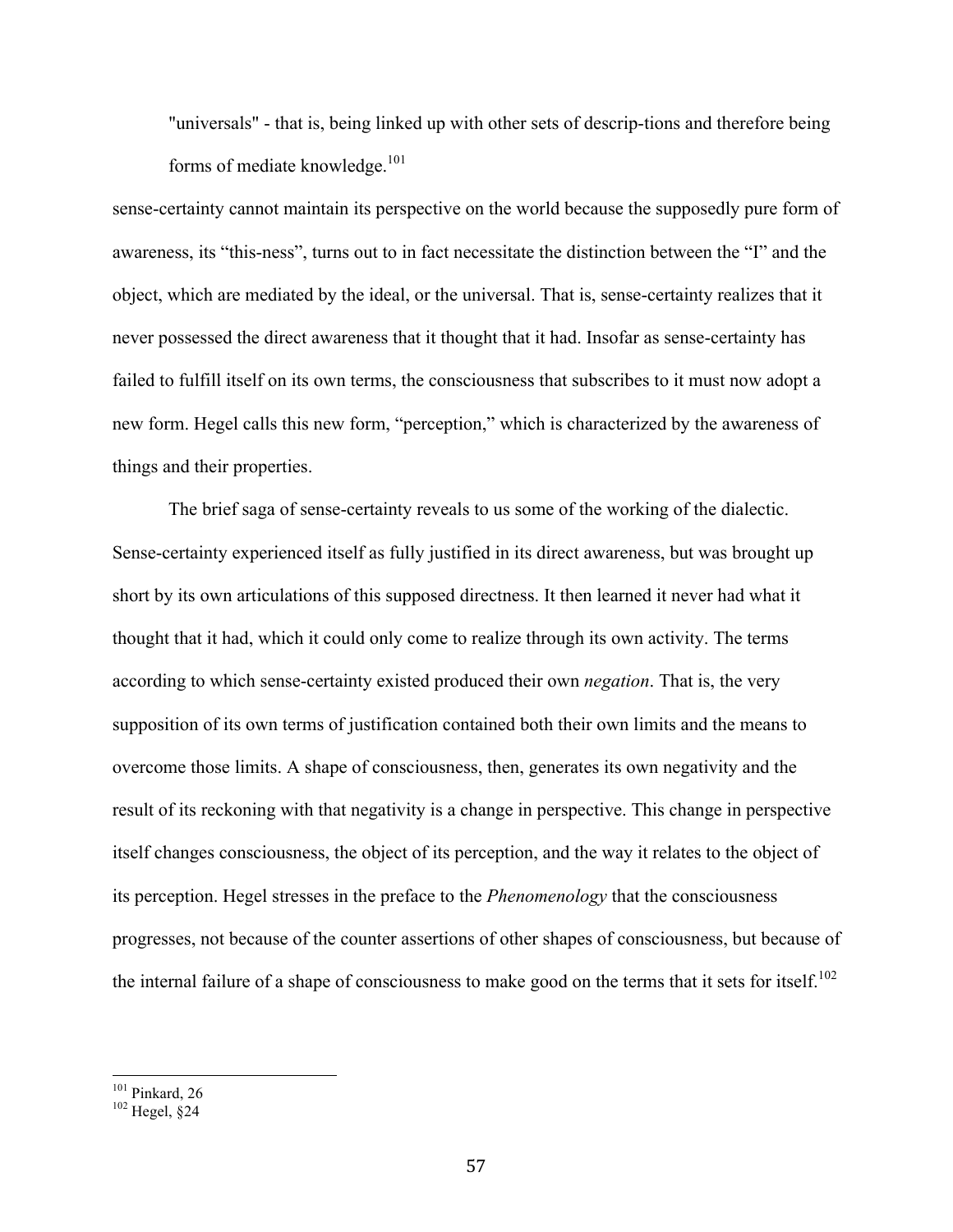Now, it is not completely given what new knowledge claims will accompany a particular shift in perspective. Although its content cannot be exactly predicted by the phenomenologist, in looking back at the dialectical development of consciousness, we are able to determine how it was that one form led to another. In this way, it is possible for us to say that these transitions were "rational."

### **Self-Consciousness, Self-Certainty and Recognition**

Consciousness experiences two more movements in the *Phenomenology* before its selfundermining skepticism reveals its own self as an object of reflection. The failures of Sense-Certainty led to Perception, in which consciousness had a mediated awareness of its objects. But Perception encountered its own flaws, which revealed what it thought was a mediated awareness of objects was really the awareness of the representations of those objects.

As such, consciousness could not make sense of its perceptions without positing some background force that consciousness itself could not perceive, to account for the unity and continuity of the representations that it apprehended. Hegel called this shape of consciousness the Understanding. However, the supersensible force that consciousness posited to account for its experience itself turned out not to be a feature of the world which consciousness was trying to comprehend, but of consciousness itself.<sup>103</sup> In other words, consciousness's efforts to articulate the background structure of a world it could not perceive turned out to be its articulation of *its own* ways of taking the world as the world.

In realizing this, consciousness implicated itself in its search for authoritative grounds for belief and action and this self-implication is, for Hegel, the dawn of self-consciousness.

 $103$  Pinkard, 41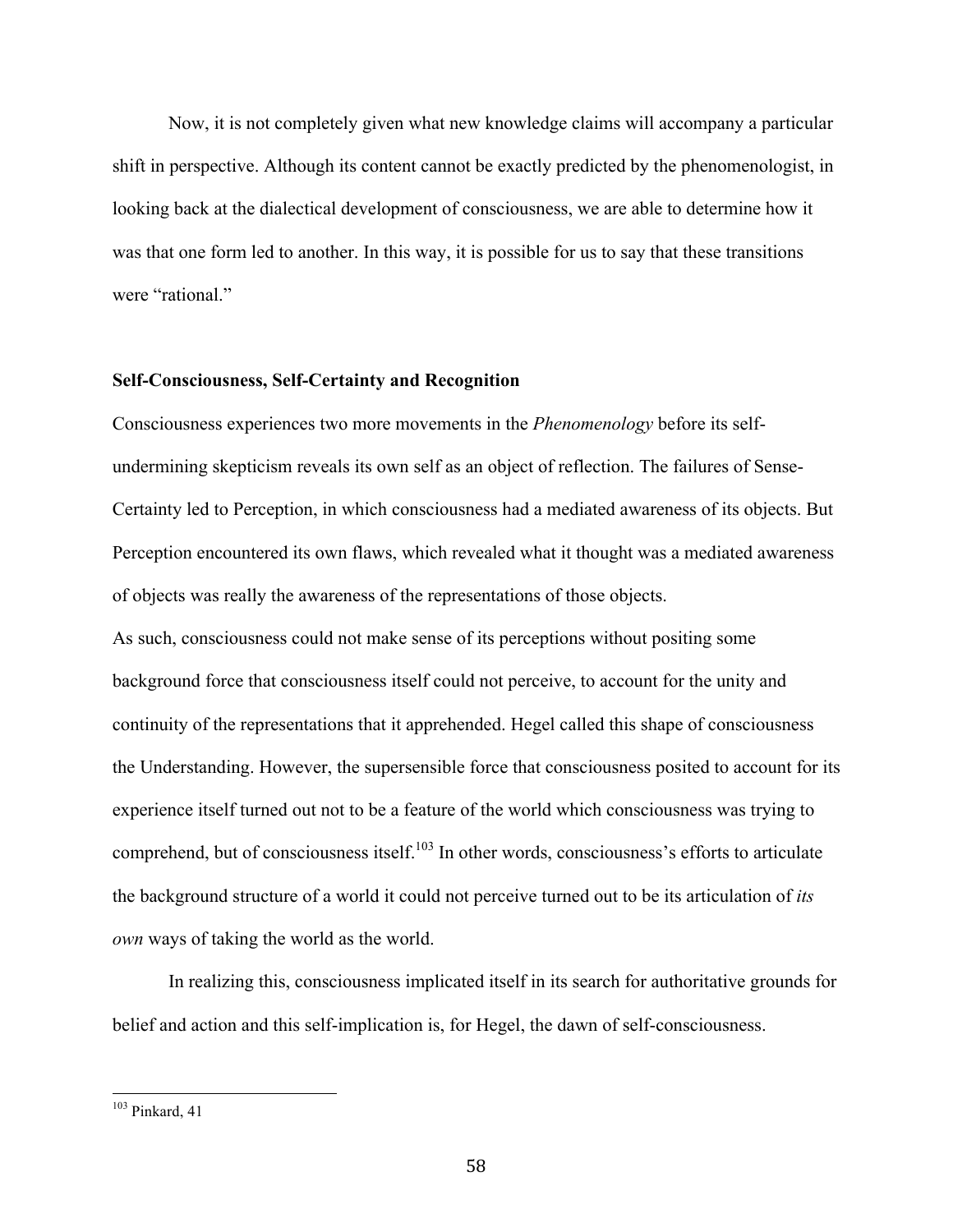The shift from consciousness to self-consciousness in the *Phenomenology* is an important step because it introduces sociality into the ongoing search for self-grounding knowledge claims. Pinkard says that, insofar as self-consciousness is a relation of itself to itself, <sup>104</sup> "A selfconscious agent is con-scious of a world of sensuously perceived objects which exist independently of him, and he is aware of himself as a position in 'social space,' as taking these things as such and such,

but not full self-consciousness, more like the suspicion of it."<sup>105</sup> This "social space" is designated as such because it is a space of normativity that governs the activity of self-conscious in ways whose content is, at this early stage, not explicitly given to self-consciousness. "In more concrete terms," says Pinkard, "all consciousness involves situating oneself within a determinate historical community with its standards for what counts as authoritative for belief and action."<sup>106</sup>

The conditions under which the fledgling self-consciousness finds itself, however, is a far cry from what we would recognize as community, though it does contain the first requirement for membership in any community whatsoever: life. Self-consciousness is now its own authority, so to speak--it takes itself to be the thing that establishes what, for it, will count as authoritative, while also possessing desires over which it has no control. These are the biological necessities of any living organism, and these desires go against or abort self-consciousness's supposed independence from anything outside of itself. In fact, these desires can be all consuming. Selfconsciousness is thus at a crossroads of independence and dependence. It wants to confirm for itself it is independent, its own "essence," but in order to do so, it must establish independence

<sup>&</sup>lt;sup>104</sup> Hegel, §167<br><sup>105</sup> Pinkard, 47<br><sup>106</sup> Pinkard, 47-48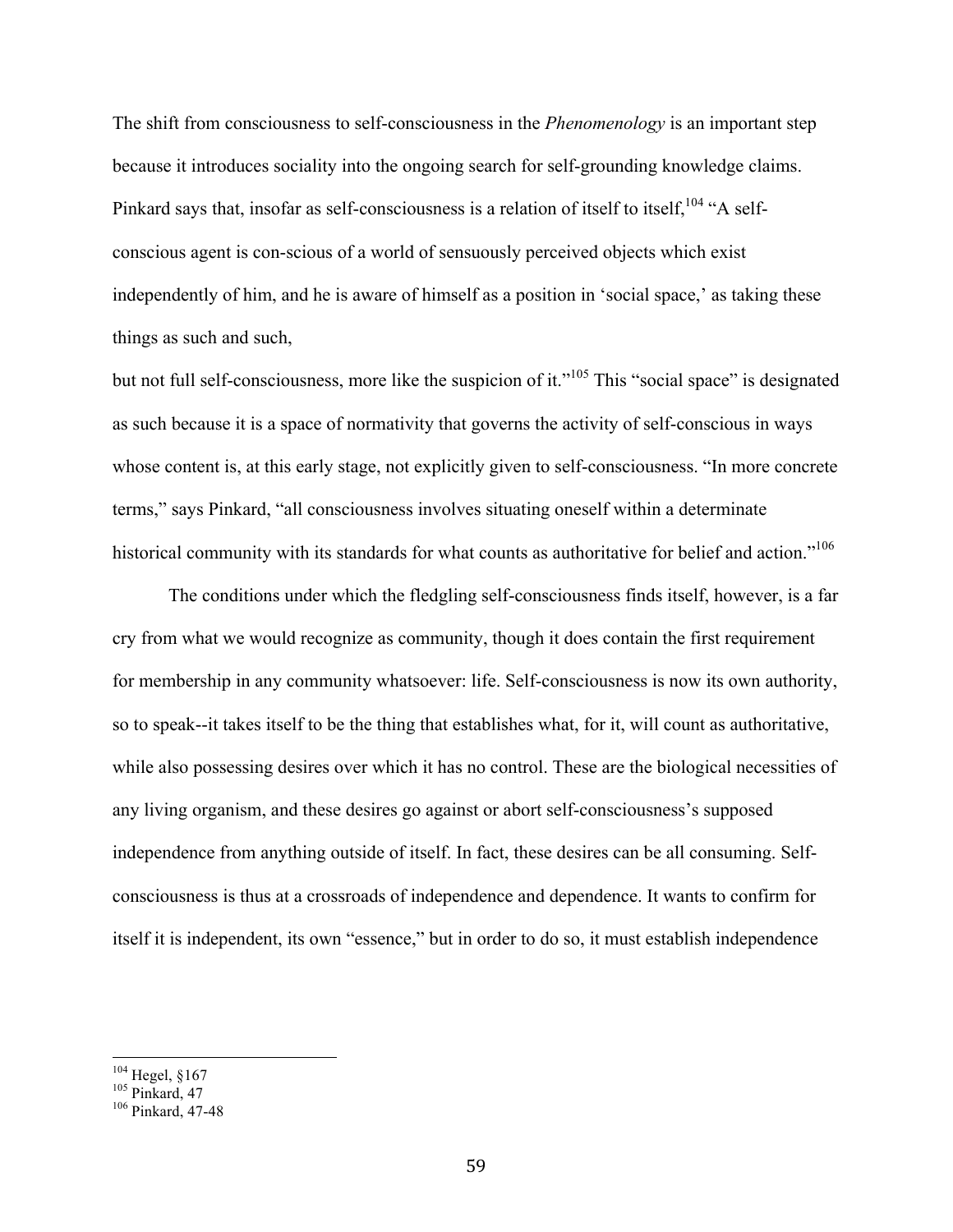from its desires. Hegel calls this compulsion the search for "self certainty,"107 or, more recognizably, the desire for recognition.

Self-consciousness, then, can only come into itself in being recognized as authoritative by the only thing capable of recognizing him: another self-consciousness.<sup>108</sup> Another selfconsciousness can provide recognition by confirming for self-consciousness that its own activity of distinguishing which desires are to count as authoritative reasons for action *really are*  authoritative reasons for action.<sup>109</sup> Self-consciousness is in dire need of this kind of assurance. Its previous shapes of consciousness led to self-consciousness in the first place because they continually failed to produce reliable knowledge claims that didn't rely on external justification. Now that it has taken up its position in social space, now that it knows that it is the sort of thing which can take things as such and such, it feels anxiety about its own authority.

The other self-consciousness, however, is in exactly the same situation. It is a shape of consciousness that has participated in the same dialectical process, with the same anxious need for confirmation of its conception of itself. Pinkard notes that, because of this, the other selfconsciousness "both *affirms* and *undermines* the subject's sense of himself..."110 The two points of view are opposed to one another insofar as they both seek the same thing and cannot (*yet*, Hegel assures us) have both of their desires for recognition satisfied at the same time. The scene

<sup>&</sup>lt;sup>107</sup> Hegel, §186<br><sup>108</sup> As, Pinkard says "Why this is the case emerges through the following reflections. In encountering another selfconscious agent, the subject encounters a different type of "object" in his world. Natural objects can satisfy desire in a straightforward way : Water quenches thirst, apples quench hunger. If the subject is to achieve satisfaction from an "object," there must be something that the "object" does that affirms for the subject that it is indeed he, as the desiring subject, and not the object of desire who makes something into an authoritative reason for belief or action. If the subject is to maintain his independence, the object cannot impose reasons on the subject; the object cannot make the subject's reasons for belief and action into authoritative reasons. The subject seeks affirmation that this view of himself is indeed the true view, and he finds that he cannot do this purely in terms of desiring natural objects and fulfilling those desires, for he cannot determine which objects are to be there for him. It is only the "object" itself that can affirm this for him, and to do this, the "object" would have to present itself as something other than the subject, while at the same time also presenting itself as dependent on the subject for its conferral of recognition." Pinkard, 53<br> $109$  Pinkard, 51

 $110$  Pinkard, 54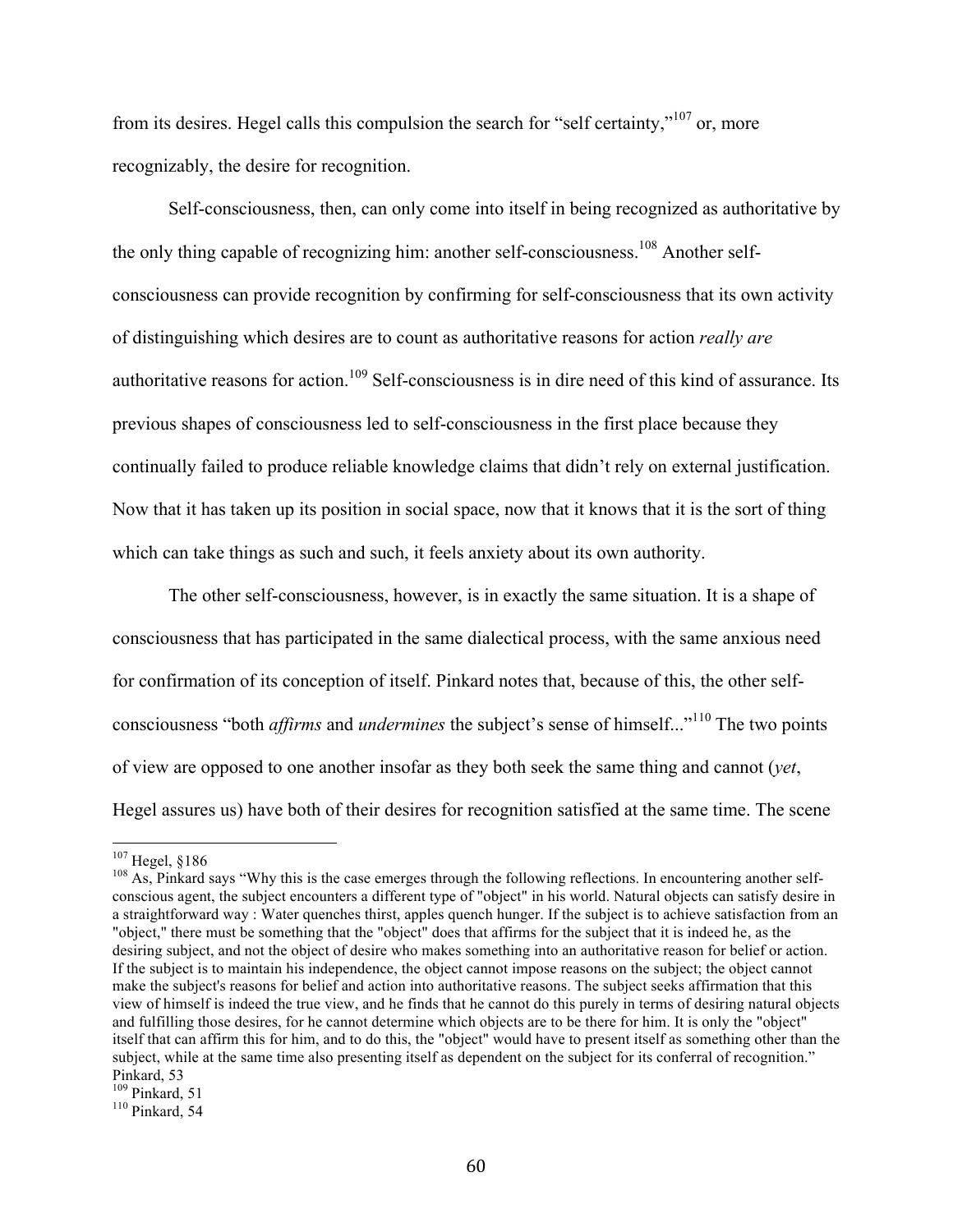is thus set for the encounter between the two self-consciousnesses to be one of conflict. This conflict must take the form of a life or death struggle for recognition.

The request for the confirmation of self-certainty, the confirmation that one selfconsciousness in actuality has the superior subjective point of view that can serve as the sole constructor of authoritative knowledge claims, immediately meets resistance from the other selfconsciousness that is making the same request. The meeting turns violent and the only way for either to emerge as victor is to affect a mastery over the natural desires which have bound them to life. The desire to live, then, must be set aside. This movement reveals independence from the natural desires that had helped generate so much anxiety in self-consciousness in the first place. The fighter who does not fear death is the most likely victor.

Of course, it is possible they will both be willing to fight to the death and one of them may perish in the conflict. Hegel says that such an outcome will result in no dialectical movement, and the surviving self-consciousness may simply join the ranks of the many "appearances" of knowledge that "spirit has set aside." But in an outcome that sees one subject unwilling to risk life in the fight, a reality has emerged. In this eventuality, there is a victor and a loser. The victor achieves his goal of being recognized as the sole authoritative point of view, independent from all things. The loser confers this meaning upon the victor through the act of recognition, the attribution of authority as evidenced by his new orientation to the victor, that of dependence. The victor, Hegel says, becomes the Master and the loser, the Slave. This development, however, is far from final.

The winner is satisfied in being recognized by a vanquished opponent, but the story of the *Phenomenology* is the story of consciousness realizing it has not obtained what it had thought, and therefore spoiling its own satisfaction. The dialectic of the master and slave is no exception.

61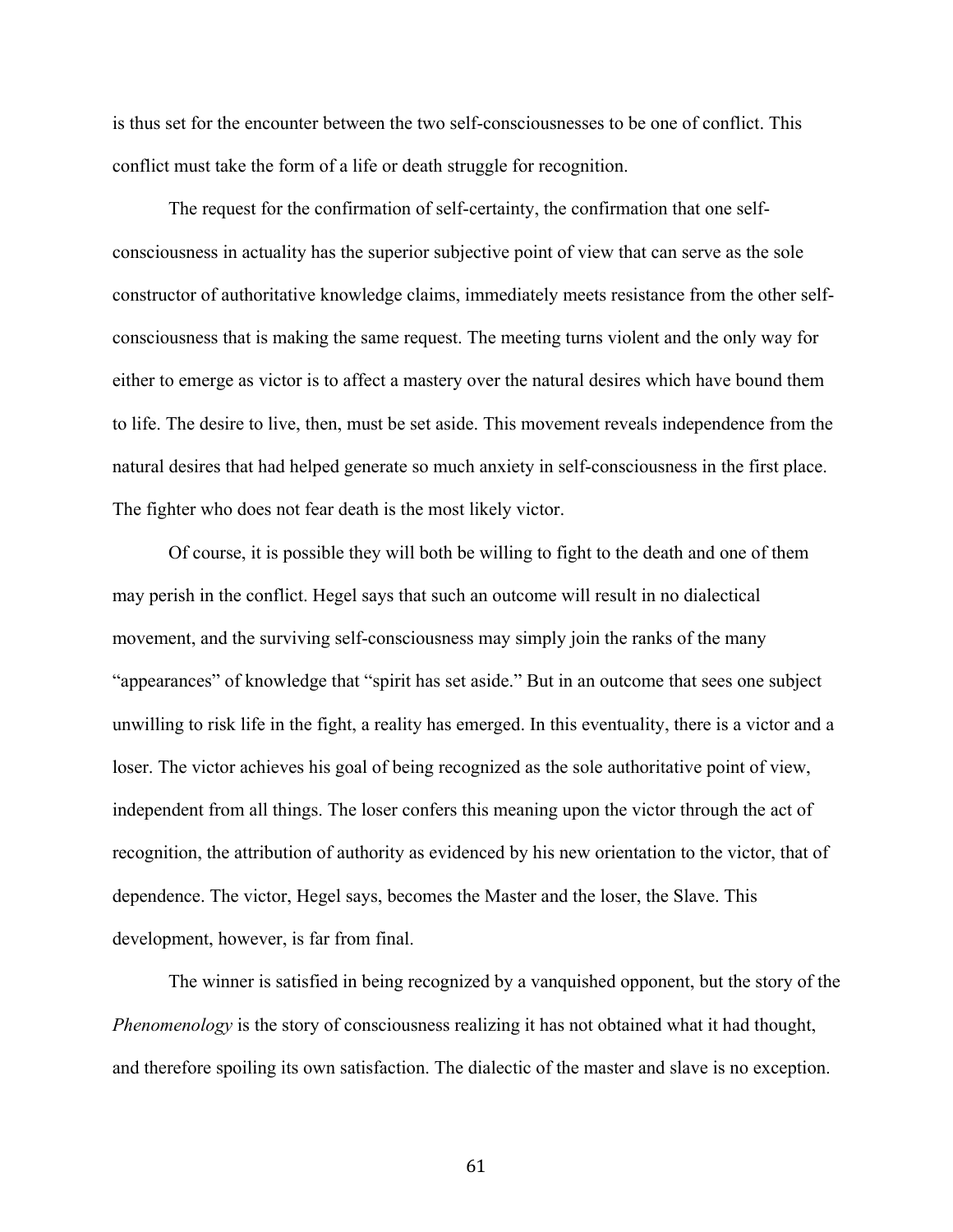The master is satisfied in being recognized by the slave. The master's desires are affirmed and carried out by the slave. However the master, for all his thoughts of independence, depends on the slave for the recognition that affirms him as independent. The slave "mediates" the selfconception of the master. The master has no authority without the slave and thus is stuck in the same relationship of dependence that characterized his dependence on his own fleeting desires.

 Meanwhile, the slave, in his labor, is experiencing a different revelation. Remember the slave submitted in the fight through the fear of death. For Hegel, the fear of death is an absolute fear, "the absolute melting away of everything that is stable."111 Unknown to the slave, this fear of death in the face of another self-consciousness accomplished exactly that which the master's staking of life had accomplished: the raising of self-consciousness from its immersion in nature. However, the slave only becomes conscious of this in his labor. For it is in labor the slave, as Hegel says, "rids himself of his attachment to natural existence in every single detail: and gets rid of it by working on it."112 So, what the Master learns in relation to the slave, the slave learns in relation to the product of his labor: that he is a source of authority. The motivating force of this labor, and therefore this realization, is the fear of the Master. It is this fear which, presumably, is the thing which separates the slave's labor at this stage from the labor of self-consciousness in satisfying its desires before it ever encountered another self-consciousness and engaged in the life and death struggle. From thinkers such as Marx and Kojeve, we get the idea that this realization on the part of the slave is the beginning of the revolution that topples masters from their pedestals. This section is the inspiration for political theories of recognition that will make an appearance in next chapter. Scholars of recognition, such as Honneth and Sybol Anderson, give us valuable ways to think through citizenship and community life. We will elaborate on

 $^{111}_{112}$  Hegel, §194<br> $^{112}$  Hegel, §194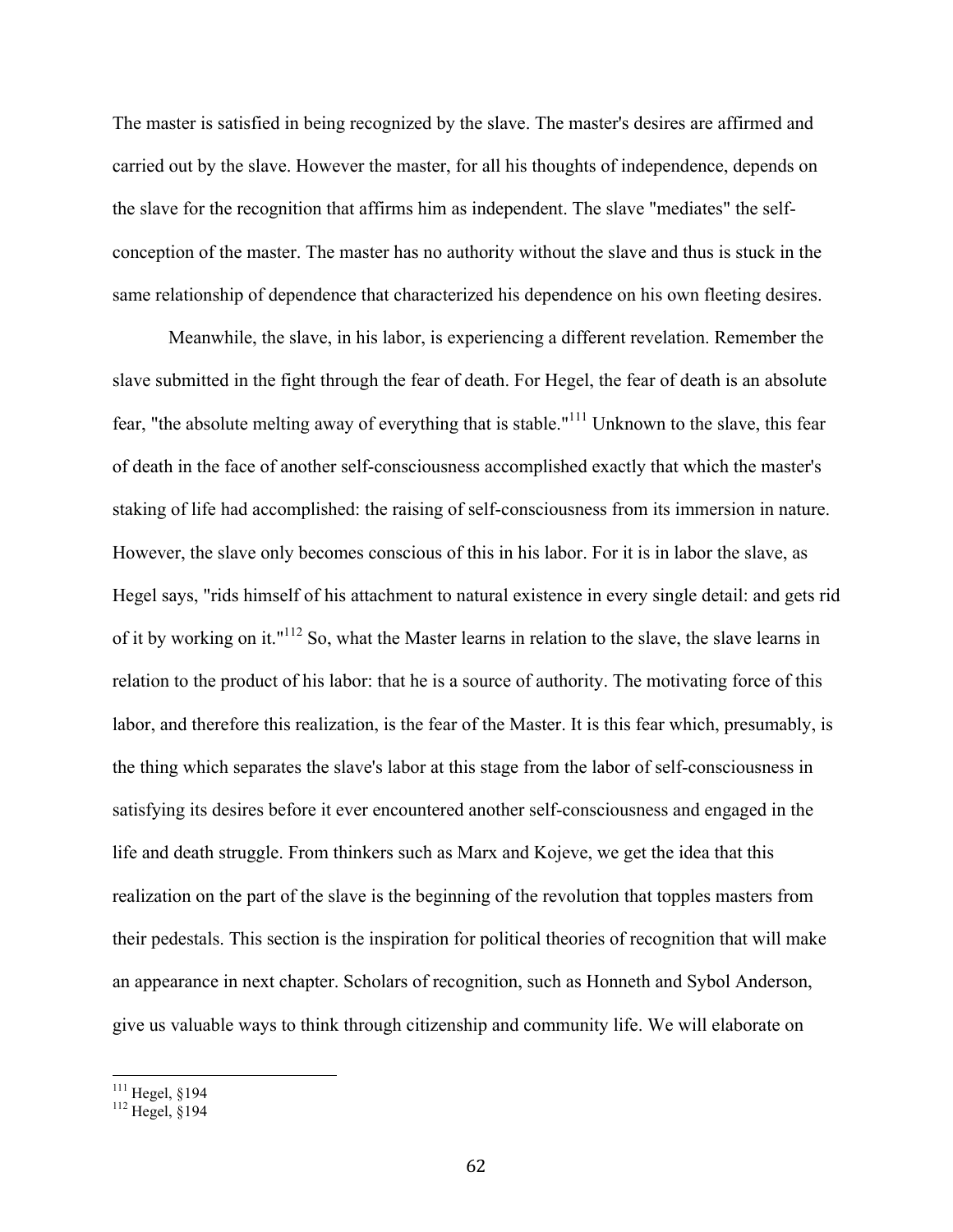their uses of this Hegelian kernel soon enough, but as we leave this section on selfconsciousness, we must say a few words before approaching the story of Antigone.

Contrary to the narratives from Kojeve, the master-slave dialectic does not end with an overthrowing of the master. Rather, master and slave alike enter a new reflection on the nature of independence. They come to wonder whether external confirmation, which they had previously fought for, is even the kind of thing that can bring about the true confirmation of self certainty they had sought in the life or death struggle. It appears to them that this might not be the case, and that the only true independence is independence in thought, or as Hegel has it, Stoicism.

However, in giving up the possibility of external justification, self-consciousness finds it has no way to confirm whether what it thinks is really what it thinks as an independent selfconsciousness in thought. That is, it has no means of confirming for itself whether its thoughts really are authoritative as independent thoughts. It is, in a sense, imprisoned by its own subjectivity. It thus comes to think there is in fact *no way* to determine what the authoritative grounds for belief might be. In so doing, the Stoic becomes the Skeptic. But skepticism, here understood as a kind of hopelessness about the possibility of justification, soon centers on the claim at the heart of skepticism, namely that there is no objective way to establish an essence, or that there is no way to objectively determine if there are any sources of knowledge. However, this claim, in itself, seems to have the weight of a claim that, sparse though it may be, is a definitive knowledge claim which violates the premise of skepticism itself. Thus selfconsciousness is in the position of having beliefs but not knowing how those beliefs can be justified. Hegel calls this predicament "unhappy consciousness."

It is the "resolution" of Unhappy Consciousness that makes possible the last three sections of the *Phenomenology*. The turmoil of Unhappy Consciousness turns out to be an

63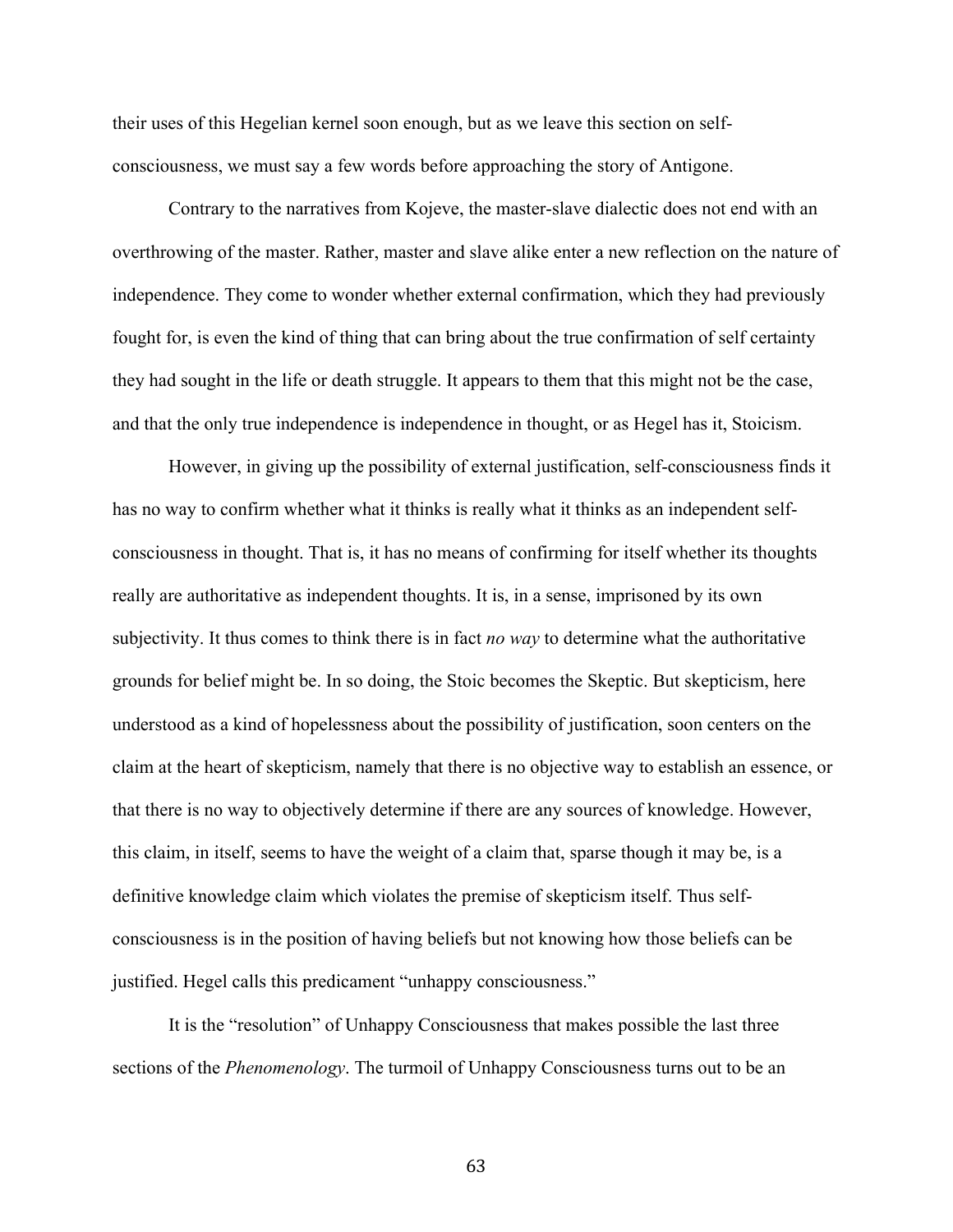opportunity for resolution through various means of reflection. In this case, the ambivalence over the possibility that there can't be an objective justification for the subjective viewpoint turns out to be the first clue in a way to establish exactly that. Self-consciousness realizes this objective standpoint can in fact be established in three ways that Hegel addresses in three sections.

The first is Reason, in which the sources of knowledge are established through an intersubjective process dedicated to uncovering what knowledge claims can have the most authority by following a process of inquiry set up by the community of searchers. It is here we find "science" and other European practices generally based in some conception of rationality and observation. The second is Spirit, or, as Pinkard conceives of it, "reflective social practices." The idea of Spirit, and to some extent, Religion, is that there are elements of rationality embedded in these practices, and in living out social life, self-consciousness subjects understand themselves to be connected to the authoritative sources of knowledge that are embedded in the cultural institutions which govern daily life. The last is Religion, which is a symbolic reflection on what is to count as authoritative while in some cases abstracting the ultimate ground of authority into a supersensible realm grounded by faith. It is here we find parables and other stories that subjects use to understand themselves and their place in the cosmos.

All of these are not, however, mere shapes of consciousness. In their focus on the role of the community for establishing or grounding reflective knowledge claims, self-consciousness is now a "shape of spirit."<sup>113</sup> Shapes of spirit differ from shapes of consciousness in that their knowledge claims reflect the sociality of knowledge themselves. Shapes of spirit encounter a

 <sup>113</sup> Hegel, §440.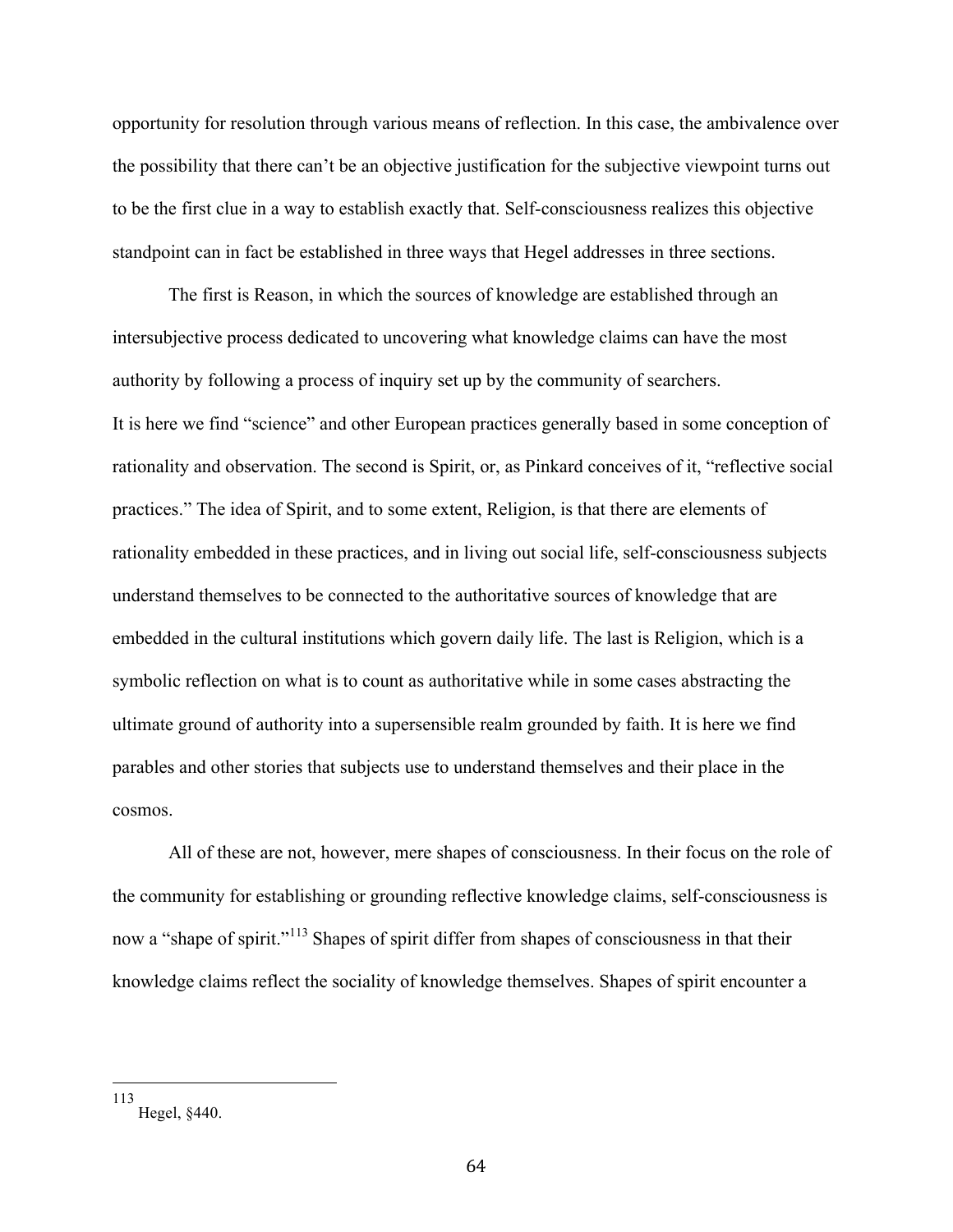world of norms, whether implicit or explicit, and these norms make possible and constitute any kinds of knowledge claims whatsoever. Pinkard explains them thusly:

...any shape of spirit embeds within itself a joint conception both of what the norms are within that form of life and what it is about the world that makes those norms realizable, what in the world resists their realization or tends to make their realization rare, and what in the world is thus to be expected. As embodying a tacit grasp of a unity of the "is" and the "ought" within which agents live, a shape of spirit thus forms the overall contours of the ways in which those people, individually and collectively, imagine how their lives, individually and collectively, ought to go and how they reasonably expect them really to  $20^{114}$ 

Pinkard sees the shape of spirit as akin to Heidegger's being-in-the-world, where subjects inhabit a space of norms which are largely transparent to them. Hegel begins the section on spirit with what he calls "true spirit." This is the shape of spirit entailed by what Hegel takes as the highest period of ancient Athens, in which the play Antigone makes its appearance.

The community which comprises true spirit is an *ethical* community, that is, a community in which individuals observe particular laws governing their conduct and thought. However, this ethical orientation is *immediate* in the same sense consciousness, in the very first chapter of the *Phenomenology*, is immediately related to its objects. For Hegel, this means the community of this period of ancient Greece exists in a kind of "spontaneous harmony" , in which they fully understand themselves in terms of the norms which govern Greek life in such a way that these norms do not appear at all. This is, quite simply, *the way things are*. This is *immediate ethical life*. The members of this community do not really comprehend the totality of the movement of the community itself. Rather, they see themselves as identical to the roles they occupy, whether it be man of woman, citizen or slave. They identify with these roles and act in accordance with them, unreflectively secure their harmonious action contributes to a harmonious

114

Terry Pinkard. "What Is a Shape of Spirit?." *Hegel's Phenomenology at 200*. Ed. Dean Moyar and Michael Quante.: Cambridge University Press, 2008.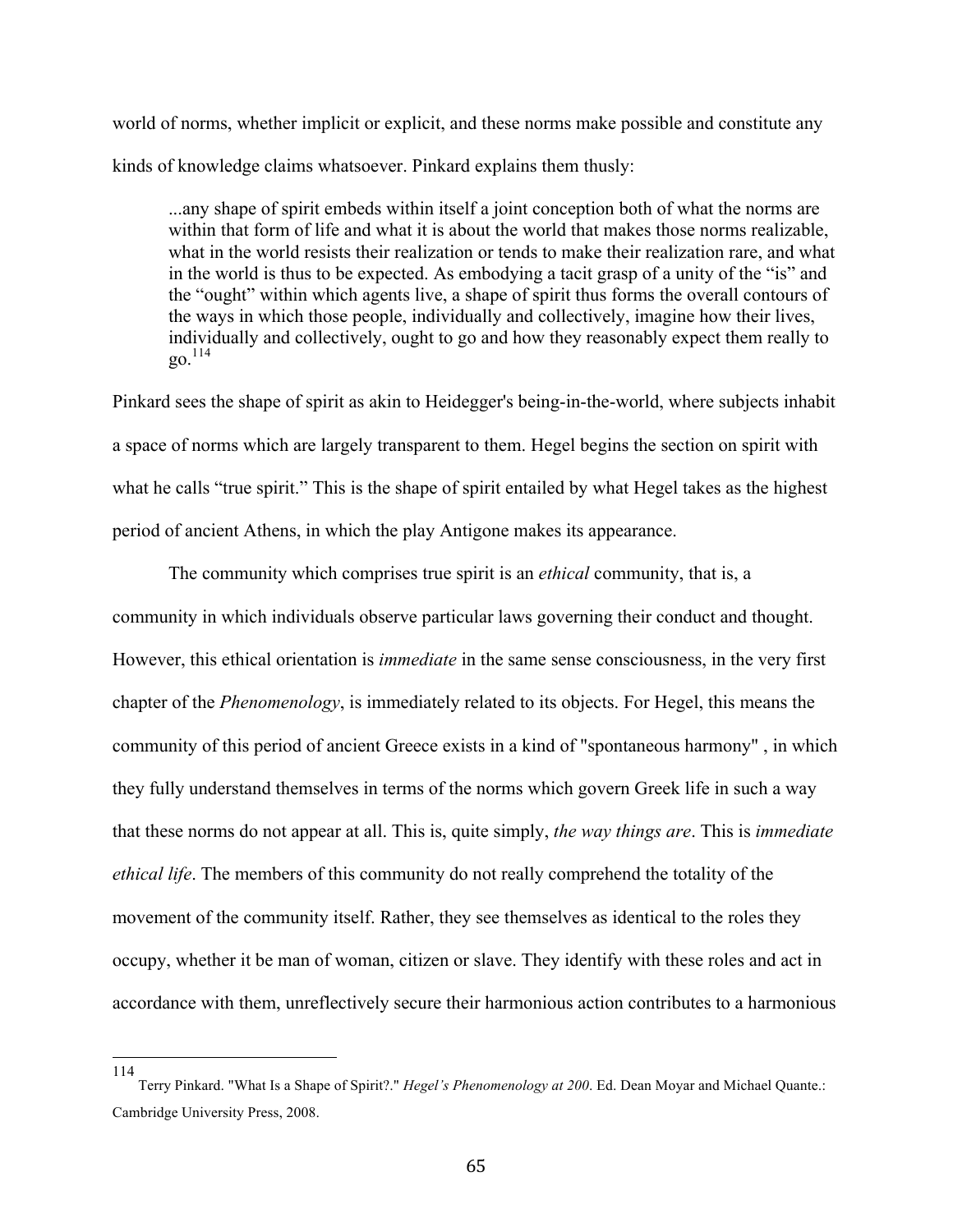whole, while not comprehending the whole itself. They are effectively blind to the contradictions that would be obvious if they could comprehend the totality of Greek culture. Pinkard says, similar to sense-certainty, these conditions create the possibility for the emergence of a "reflective" individual who, once emerged, would have no recognizable place in this social

order. Sophocles' Antigone helps give rise to this reflective individual.

At its heart, the tragedy of Antigone is about a conflict between two characters who occupy different roles in society. Creon, the King of Thebes is a man who lives according to the divine law, the law of politics. His niece Antigone lives according to natural law, the law governing women and family. When Antigone's brother Polyneices dies in the act of committing treason against the state, Antigone resolves to bury him, according to the commands of family law. Creon, in accordance with the commands of divine law, forbids his burial. In the ensuing conflict, both Creon and Antigone speak as though they are upholding the law and meaning of *the whole* of Greek life, not just the laws that govern their particular roles.<sup>115</sup> As tragic characters and as good Greeks, it is difficult for them to see that this moment has revealed the contradictions of Greek life. The story is quite different for the play's audience.

The revelation of the possibility of such a contradiction brings the whole of Greek culture into view for the first time, making it impossible to maintain the shape of spirit for which this culture was a spontaneous harmony. It is revealed to the Greek audience that what they had previously connected to immediately, the ethics that governed their behavior, were in fact objects for their reflection. *Immediate* ethical life thus becomes *mediated* ethical life. In this case the ancient Greek audience, sparked by the conceptual challenge embedded in the tragedy of the play, come to realize the norms according to which they live are not simply the way things are,

 <sup>115</sup> Hegel, §465, 467, 472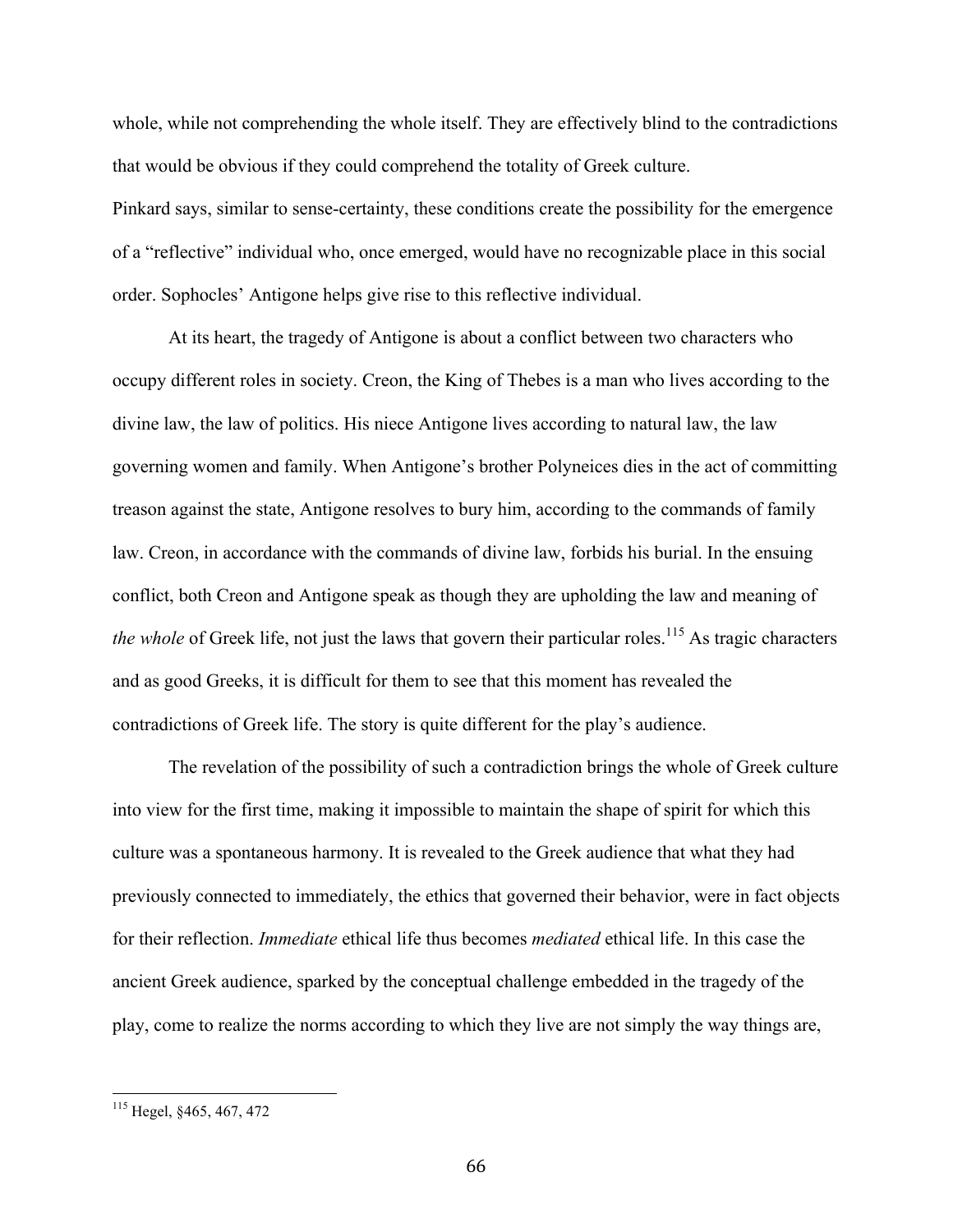but a system of rules they can *choose* to follow, among other rules that could also be chosen or simply mandated by an authority that itself was making choices which needed to be justified.

The ancient Greeks, on this account, come to renounce their presupposition of the beauty of Greek life and all that remains is the bare structure of cultural binding, the law, or, as Hegel calls it "the state of legality."116 Most scholars hold that this state of legality, of which Hegel speaks, is the shape of spirit that obtains in ancient Rome. The perspective in which statehood is defined by mere legality is, of course, a new shape of spirit, one which has renounced the beautiful lie of Greek culture and brings for Hegel doubt whether it is possible to have a proper ethical community. This would be a community which understands itself to live according to harmonious norms each individual wills for himself *and* for the community, but for reasons the community can identify through reflective social practices.<sup>117</sup> The narrative of Antigone is essentially a reflection internal to Greek culture which lays bare the contradiction of Greek life in a way that overcomes the blindness previously accompanying the immediacy with which Greece's inhabitants understood themselves in relation to the norms which governed them. They did not come upon this reflection by way of an invading force, or a debate of ideas with a critic from beyond their borders. The vehicle of transformation was internal, delivered according to Greek conventions, containing nothing that was not already present in Greek life. The narratives of Sense-Certainty, recognition and Antigone all hold this in common, and all point to a notion of transformation which works through exposing the potential of internal conflict. This concept will serve to guide our understanding of charitable consciousness, an ideology I will now explicate within its historical framework.

<sup>&</sup>lt;sup>116</sup> Hegel, §475, 476<br><sup>117</sup> Pinkard, "Shape of Spirit," 6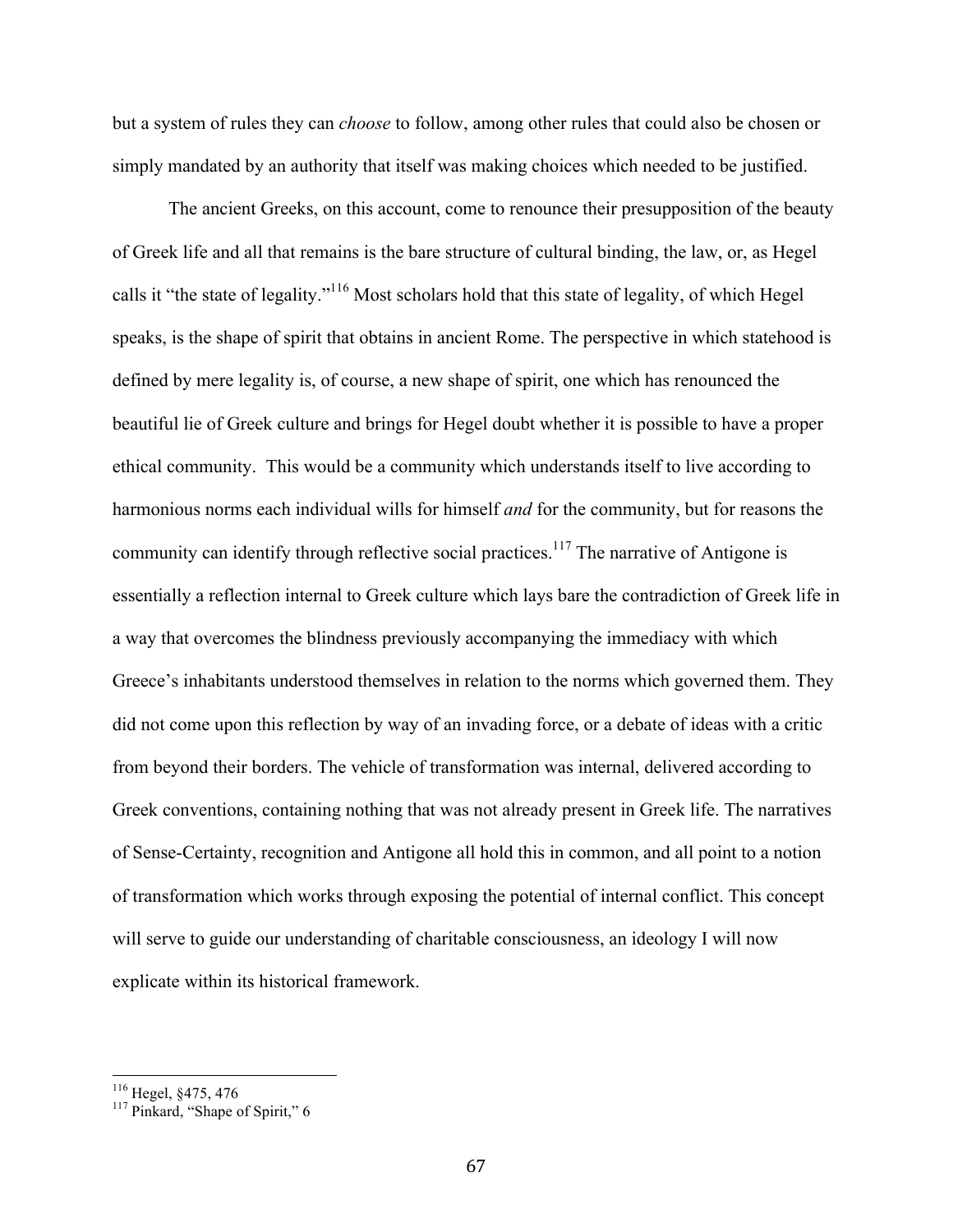# **References**

Hegel, G. W. F. *Phenomenology of Spirit*. Tran. Terry Pinkard. Print.

Pinkard, Terry. *Hegel's Phenomenology: The Sociality of Reason*. Cambridge: Cambridge

University Press, 1996. Web.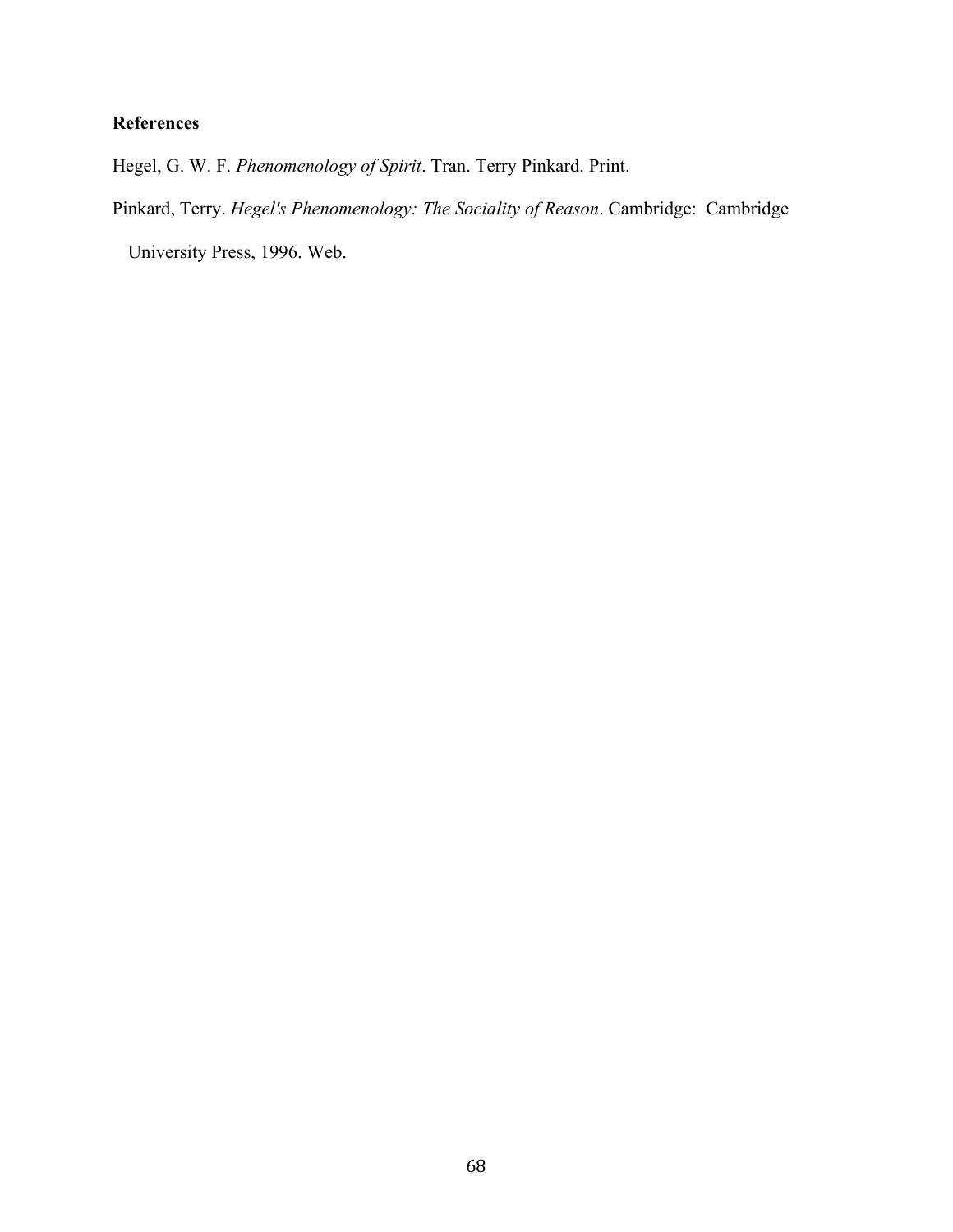### **CHAPTER THREE:**

### **CHARITABLE CONSCIOUSNESS**

#### **Hegel and Humanitarian History**

The *Phenomenology of Spirit* offers a creative take on historical developments within its Eurocentric frame. It does not do so as history, but as a kind of historicized knowledge bridged by dialectical thinking and a simmering background narrative of the "rationality" of that history. Though it forces great mental contortion from its reader, the reward can be a new way of thinking through or reading historical events which helps us make sense of how ideology, or consciousness, has oriented itself in humanitarianism, and why it is I believe we are faced with two kinds of western humanitarian activity today.

Reason, Spirit and Religion are each shapes of Spirit that involve or implicate one another across their development. Hegel says, for instance, the symbolic reflections of religion and the movements of reason play a role in the modern project of self-understanding subsumed under Spirit itself. Both reason and religion show types of reflections that are resolved in the collection of norm-governed social practices that partly comprise Spirit, in the very fact of themselves being significant justification-seeking social practices. Among the many configurations of Spirit, as the cultural imperatives that contribute to human understanding and action, Hegel described shapes which are more or less recognizable to us. In addition to the Ancient Greek Subject and the Roman legal subject, Pinkard identifies in the *Phenomenology*,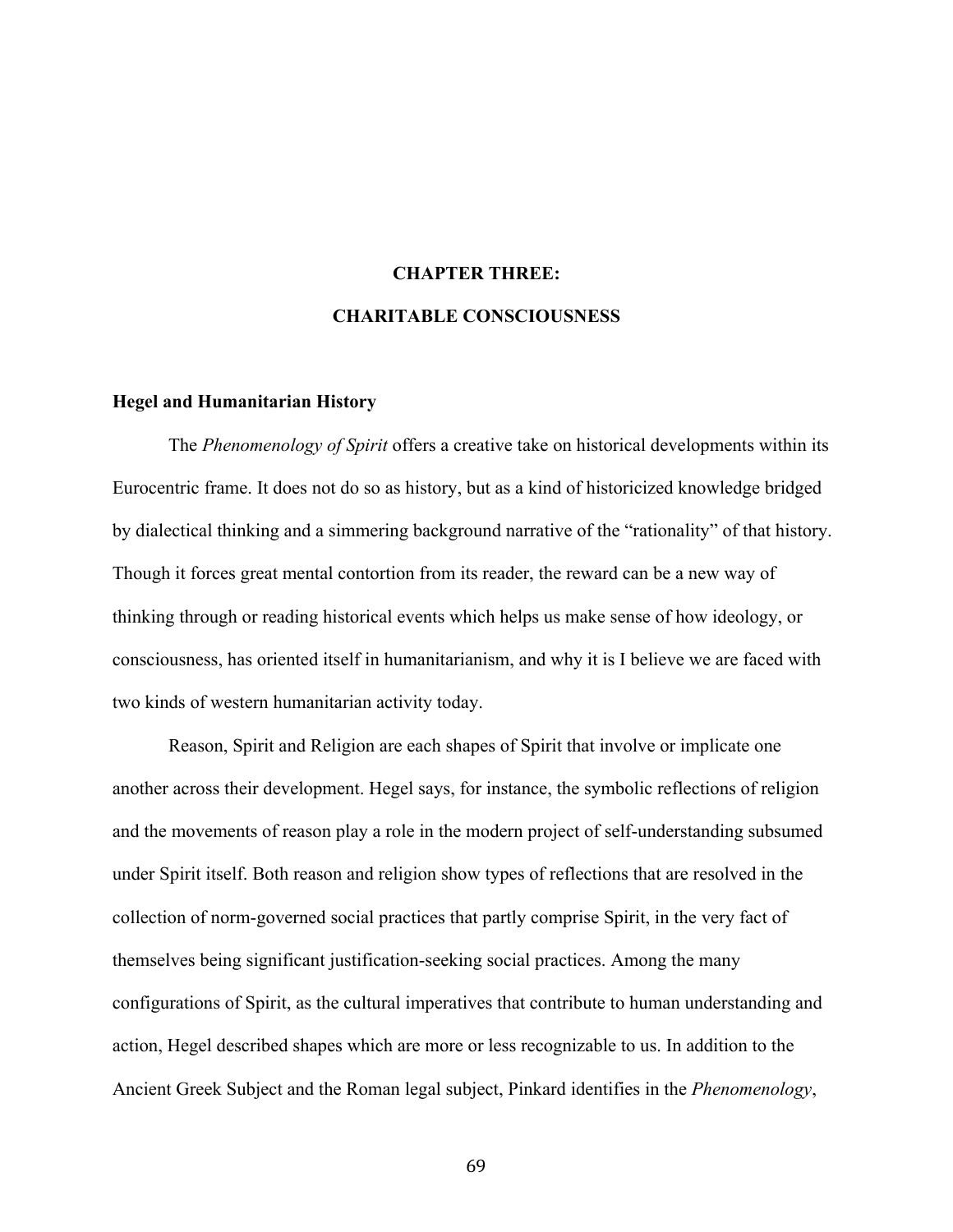the Faustian agent, the sentimentalist, and the romantic subject, among others. I posit that a modern shape of spirit worthy of consideration is the humanitarian.

Humanitarianism, as a shape of spirit, expresses or reflects certain elements of modern life, while retaining elements of its sentimentalist roots. As a shape it is something in which individual subjects participate, whose assumptions and normative nudges are recorded in institutional and cultural practices. Shapes of spirit catch the totality of signs, expressions, mentalities, laws, norms of conduct, among other things, that cement a given perspective among a group of people. The wide net Hegel casts in terms of the "location" of a given perspective underscores his general opposition to individualism as the primary moment of personhood. How then, would the Hegelian describe the history and content of humanitarianism? I think it looks *something* like this:

The sentimentalism of the man of feeling was the answer to a problem. The preceding notions of the stoic, Hobbesian and puritan individual could not do the work of establishing for people what was really important about being human. As Pinkard says, 'Sentimen-talism is the logical result of demanding that the "individual" must be shown to have something "within" him that he can realize as an individual and that will nonetheless be justifiable from the objective point of view.<sup>118</sup> The "natural" sentiments of humankind were a philosophical and theological ground upon which those Europeans who subscribed to it could understand their place in society and the world. Like most shapes of consciousness, several claims were implicit for the man of feeling. While it took its own "authoritative reasons for belief and action" to be particular *and* universal (thus fulfilling Spirit's requirement of being objectively justifiable while also subjectively determined), its universalism, or transcendental significance, as Barnett called it, was really a *projected* particular, in this case a bias toward

 $118$  Pinkard, 98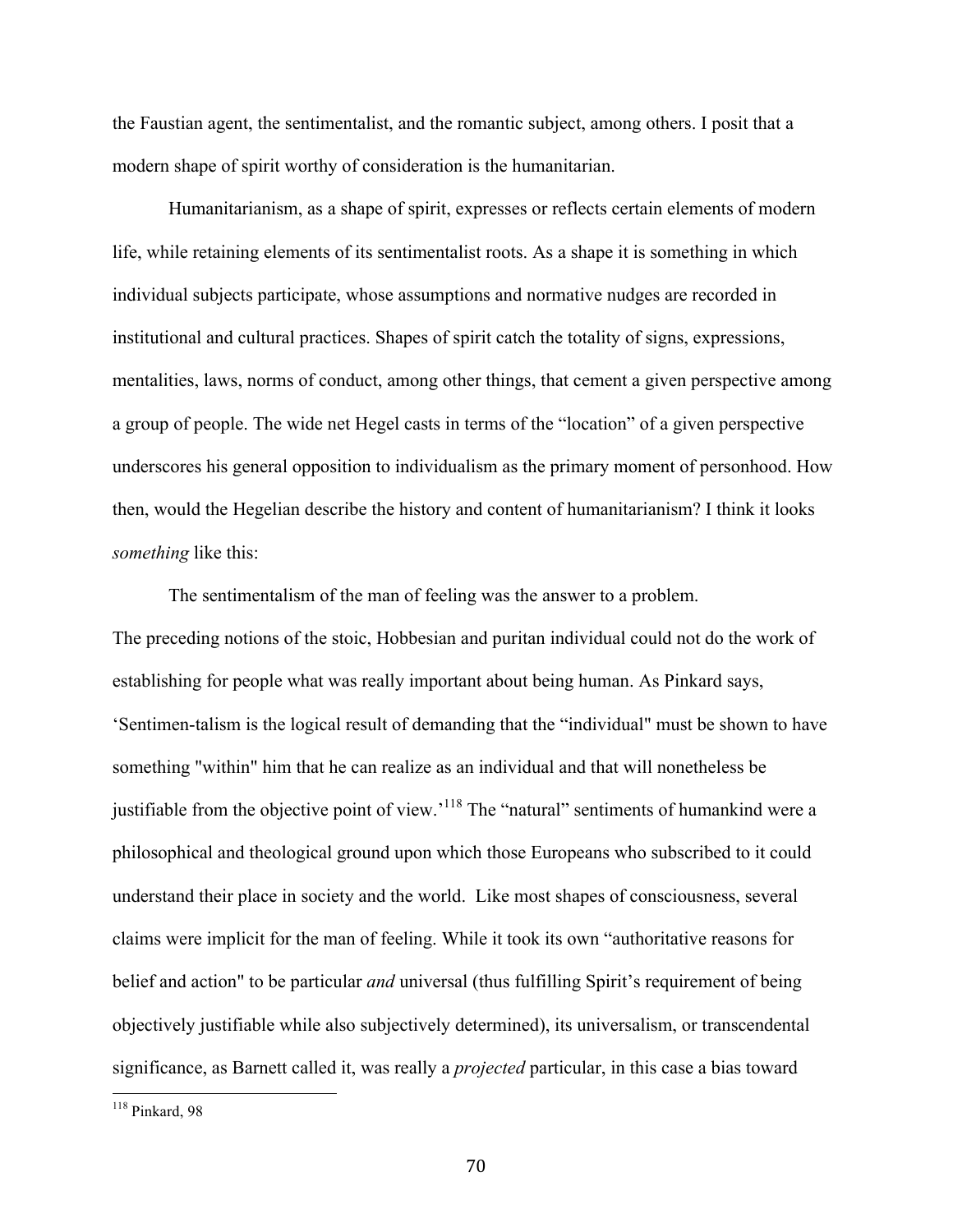Christianity and Europe. This insufficient universalism was slowly revealed in colonial missionary interactions (anxiety over which were openly discussed at the missionary conference of 1910.). The religious aspect of this universalism was slowly, but not completely, replaced by a more secular conception of humanity, which carried forward the same reverence for humanity and reached deeper into European consciousness and colonial territories. As an expression of liberalism, it still relied on basic conceptions of empire and the unreflective supremacy of European perspectives on the good life. It also increased geographical and political reach and possibilities of financial support.

This perspective largely maintained itself across different political and social conditions; the crises humanitarianism often considered itself to be having were in reality mere situational dilemmas regarding the possibility of its continual action in the context of complex emergencies. The principles that humanitarians held close may have been self-described manifestations of humanitarian value, but they were revealed in these complex situations to be fundamental only to the performance of particular tasks, such as withstanding criticism or maintaining safety. That is, they were refinements that revealed to practitioners the nature of the complexity of work in the field, refinements which by their very nature had consequences for humanitarian self-conception.

As Barnett says, there are *humanitarianisms*, and the great division between them seems to be among those who are aware of the moral complications of aid work and those who think the field aligns with their subjective considerations of humanitarian principles. I think one way to accentuate this difference is to say a critical humanitarian regards the other as the true object of compassion, whereas the uncritical humanitarian carries forward the old sentimentalist flaw of using the other as a means of legitimating his own conception as a certain kind of subject. This naive humanitarian remains a "man of feeling," who is deeply connected to his own "inner"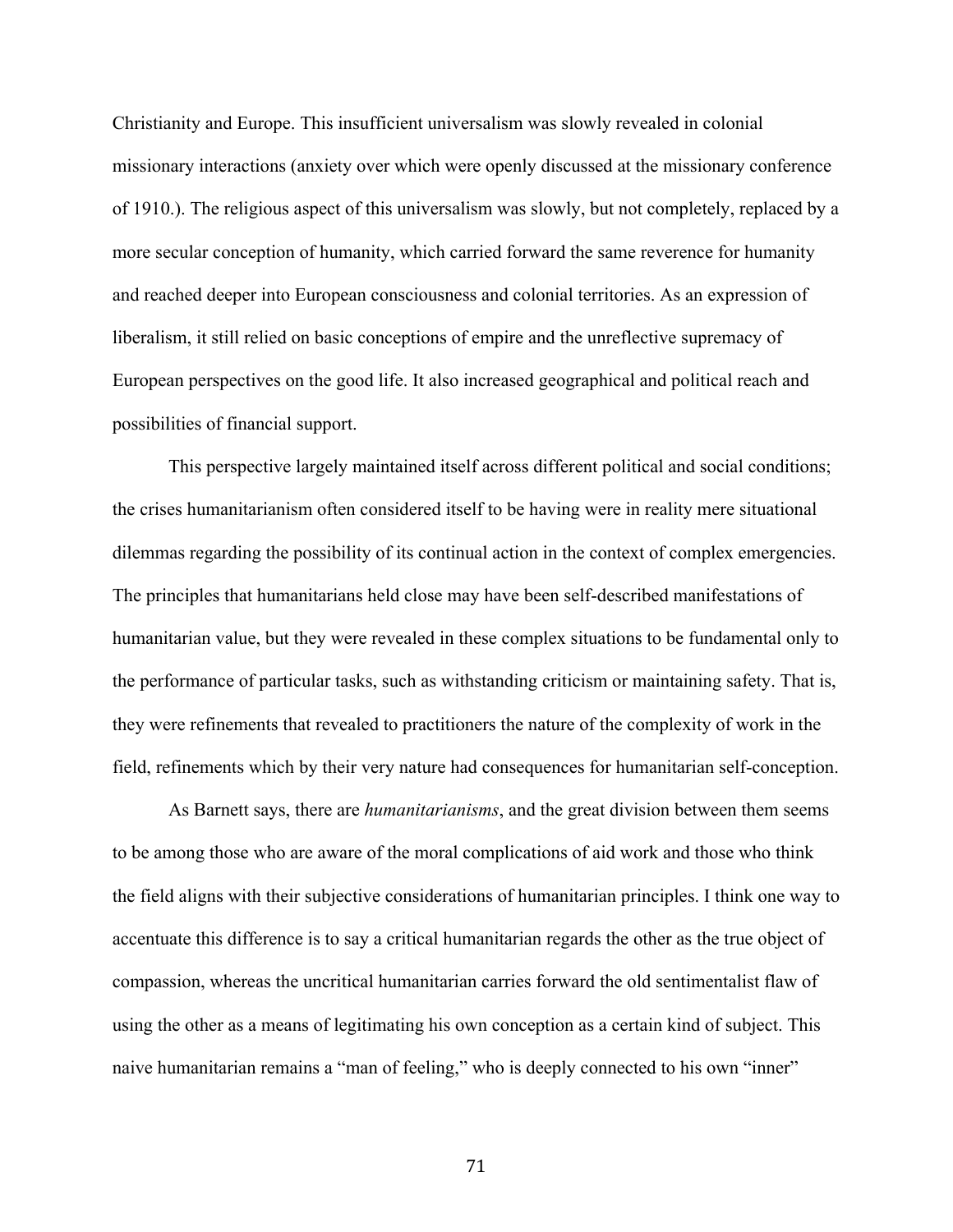feeling of sympathy, whose commitment to helping others is a mirror reflection of their commitment to being a certain sort of subject, namely one who is able to confirm for themselves that they are the kind of subject who is "awakened" to their "natural" motivations to help others. A particular kind of regard of the suffering of others becomes a necessary step to achieving an implicit affirmation of their self-conception. They *are* in fact doing God's work. Or they r*eally are* doing good for humanity.

The critical humanitarian is motivated by the values of compassion, but they hesitate to connect aid work with a confirmation of self-conception because they are skeptical about whether the success of a given project can ever be complete. On this interpretation, many aid workers who have been in the field for a while are always operating on the edge of an internal crisis, namely, a protracted state of skepticism about the value of their work, whether or not it can confirm for them that they are in fact the kinds of agents who are awakened to natural moral feeling. It is difficult to do this because the complex problems they observe cast doubt on the possibility that suffering of others can really ever be alleviated, and thus that the compassionate project of aid can ever complete itself. For this reason they see aid work as itself a field of constant adjustment and compromise more akin to state politics. Humanitarians of this sort, are often confronted by a lack of viable and productive alternatives to a given project, given the constraints in place on the work. They understand themselves only partly as making good on the liberal claims of compassion. Their default orientation to aid work is similar to that of any other member of a workforce. They see themselves as laborers whose motivation for working need not be reflected in every moment of the job. To these humanitarians, naive humanitarians often appear alien and sometimes infuriatingly annoying.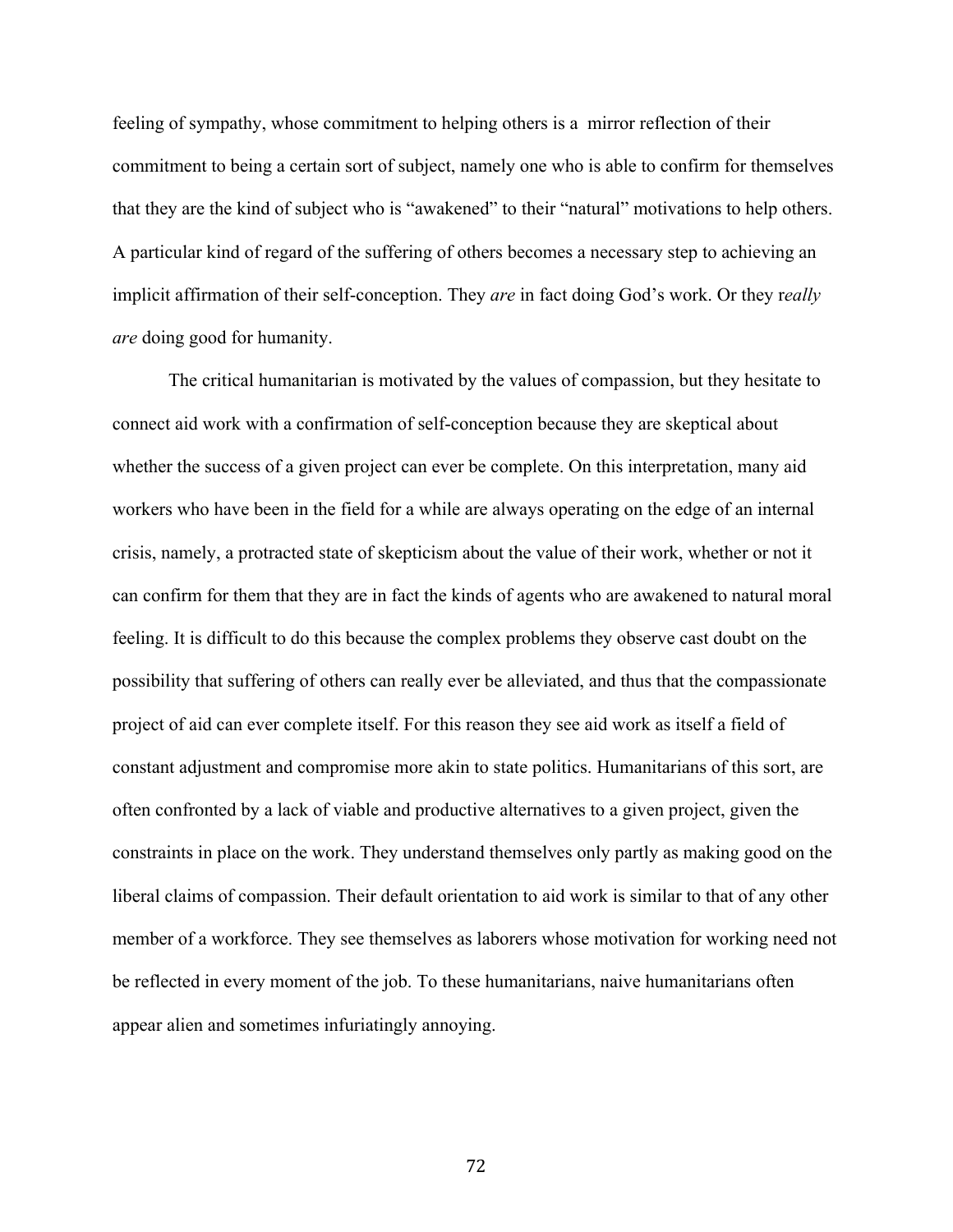However, the operation of individual humanitarian subjects is just one aspect of the spirit of humanitarianism itself. I think that other important elements of humanitarianism, like institutional frameworks, communication methods, still carry to a large degree the sentimentalist assumptions of the early nineteenth century. The reductive perspective of old school colonialism, and the equally reductive narratives upon which many humanitarians have had to rely for the sake of donors, have created a kind of background spirit of aid work which sustains the naive perspective of charitable consciousness. This overarching framework serves to recreate naive humanitarian subjects. In particular, organizational structures and public perception have rendered the critical humanitarian a kind of silent majority, and therefore a functional minority, in the world of aid work.

In the first chapter I introduced the history of mass media in consideration of the history of humanitarianism itself. I follow others in thinking that humanitarianism could not exist in its current mass form, nor would it tell the particular stories that it tells, with particular elements of portrayal and appeal, if it were not for mass media. I want to continue the first chapter's discussion of mass media by detailing the "world" it has help reflect and construct for humanitarians who have not critically engaged with humanitarian history. While narratives that pervade mass media often have worldwide significance, we will settle on Africa in preparation for our look into some of the principle exemplars of charitable consciousness.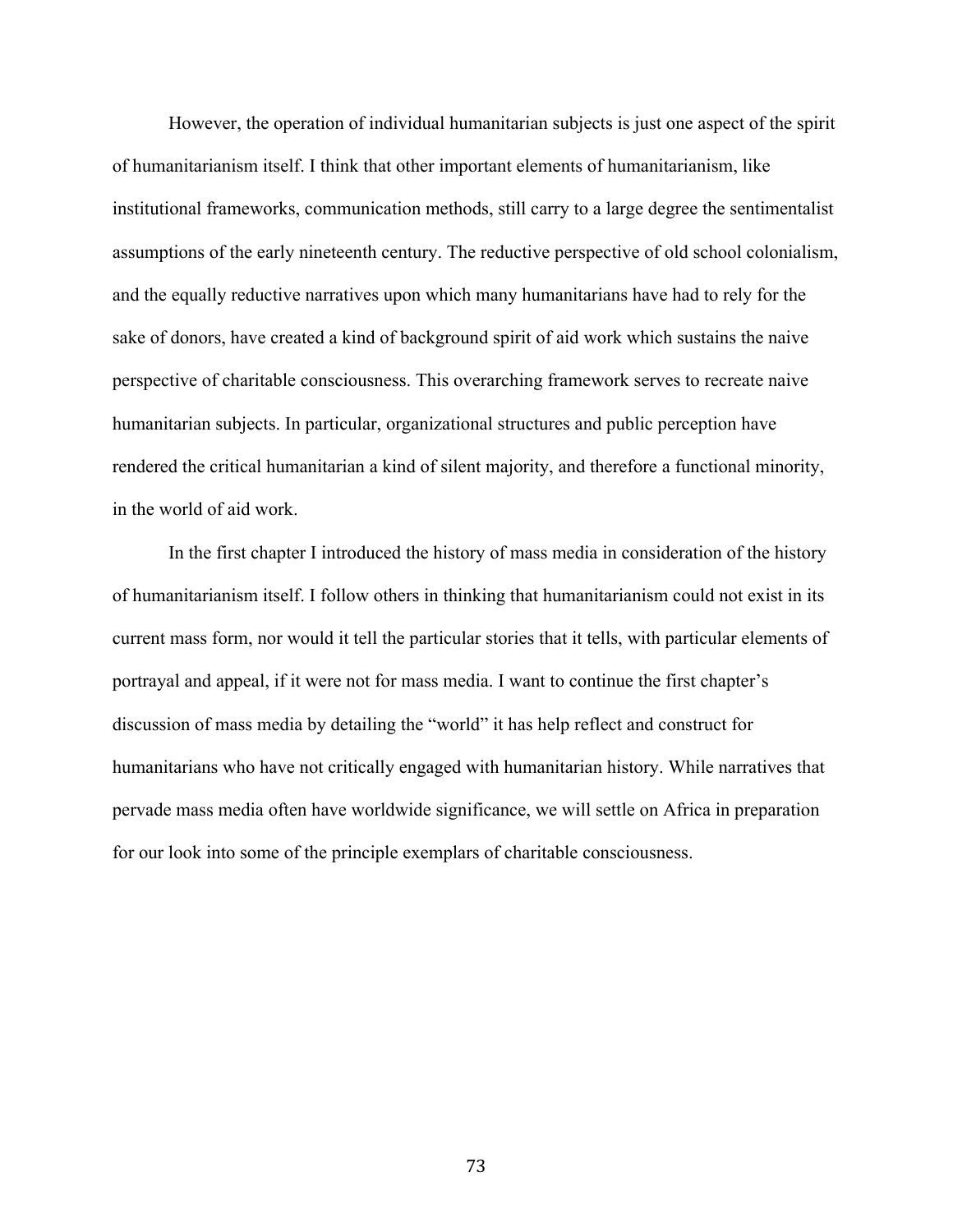# **The African Imaginary**

What is Africa to the westerner in popular imagination? That is, what, for us, shows the sin of the "familiar and well known."?<sup>119</sup> This imaginary will be a running totality of all signs and connotations one has to push through before it is possible to have a critical encounter. Chinua Achebe refers to this popular western conception as simply, an image of Africa. In his criticism of Conrad's Heart of Darkness, Achebe notes "the West seems to suffer deep anxieties about the precariousness of its civilization and to have a need for constant reassurance by comparison with Africa." Africa, he says, has become Dorian Gray's portrait: "a carrier onto whom the master unloads his physical and moral deformities so that he may go forward, erect and immaculate."

One need not look far for examples of this comparative evaluation. Upon his return from a trip to Zambia, L.A. Dodgers pitcher Clayton Kershaw described the revelations that arose from his time with children at an orphanage: "You come home and you see people striving to get more money, more cars, bigger houses and more possessions, thinking that will make them happier. You go to Zambia, it helps put things in perspective. You realize where happiness comes from, and it's not from material goods."120 Kershaw went to Africa with his wife in 2011, ostensibly to assist with treatments for carriers of AIDS. The New York Times article that reports on his trip, however, focuses on his self-revelations and the author of the article herself shares his revelatory tone, saying: "The faces of the Zambian orphans Kershaw met during his visit have stayed with him, a rosin bag of images to help him maintain his grip on what really matters."

<sup>&</sup>lt;sup>119</sup> Hegel, §31<br><sup>120</sup> Karen Crouse, "Africa Trip Changed Dodgers' Kershaw - The New York Times," New York Times February 26 2011, : <http://www.nytimes.com/2011/02/27/sports/baseball/27kershaw.html>.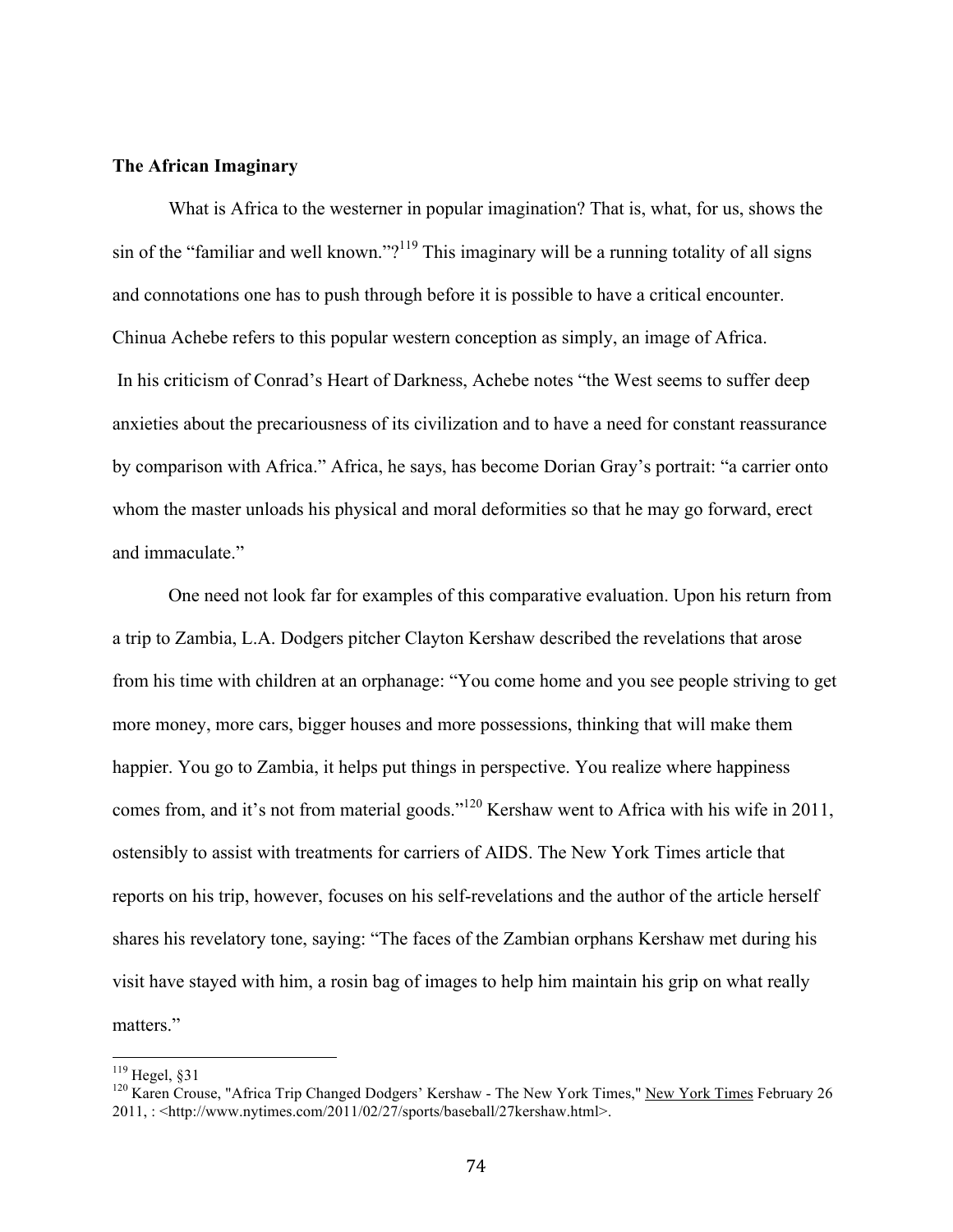Africa can become a foil for western self-definition because of a more than a century of misconceptions about the continent. Many of these misconceptions are sourced from colonial history and deliberately propagated by emissaries of empire, like the teachers of the French education system to which a young Frantz Fanon was subjected.<sup>121</sup> The images are endlessly replicated; so much so that they have become the default understanding of Africa for most who have not actively studied the continent. Africanist Curtis Keim says these misconceptions are so strong that often studying Africa will not yield a picture clear enough for students to see without implicitly relying upon them. Keim describes a few of the mediums in which these misconceptions proliferate, taking most of his examples from the last forty years.<sup>122</sup>

The American education system, he contends has been a major culprit. He points to a study of school textbooks by Zekiros and Wiley, which noted that textbooks had been spreading misinformation about Africa for decades. In fact, students were more likely to have bad ideas about Africa in 12th grade after being educated on the continent than prior to beginning social studies in 7th grade. One of the reasons for this was because the textbooks themselves were "written by 'armchair' authors who rely on weak sources for their own information."<sup>123</sup> These textbooks are most often taught by teachers who have no particular expertise in Africa and the results of their efforts are dismal. Admittedly, textbooks have improved in recent decades, but it is not clear the teachers have:

<sup>&</sup>lt;sup>121</sup> "The black schoolboy in the Antilles, who in his lessons is forever talking about "our ancestors, the Gauls," identifies himself with the explorer, the bringer of civilization, the white man who carries truth to savages--an allwhite truth. There is identification--that is, the young Negro subjectively adopts a white man's attitude.... Little by little, one can observe in the young Antillean the formation and crystallization of an attitude and a way of thinking and seeing that are essentially white. When in school he has to read stories of savages told by white men, he always thinks of the [African].... The Negro lives in Africa. Subjectively, intellectually, the Antillean conducts himself like a white man. But he is a Negro. That he will learn once he goes to Europe; and when he hears Negroes mentioned he will recognize that the word includes himself. Fanon, Frantz,1925-1961, author. *Black skin, white masks*. New York: Grove Press, 1967. Print.

<sup>&</sup>lt;sup>122</sup> Curtis A. Keim. *Mistaking Africa: Curiosities and Inventions of the American Mind.* 2nd ed. Boulder: Westview Press, 2009. Web.

<sup>123</sup> Astair Zekiros and Marlylee Wiley. "Africa in Social Studies Textbooks." *Wisconsin Department of Education* (1978)Web.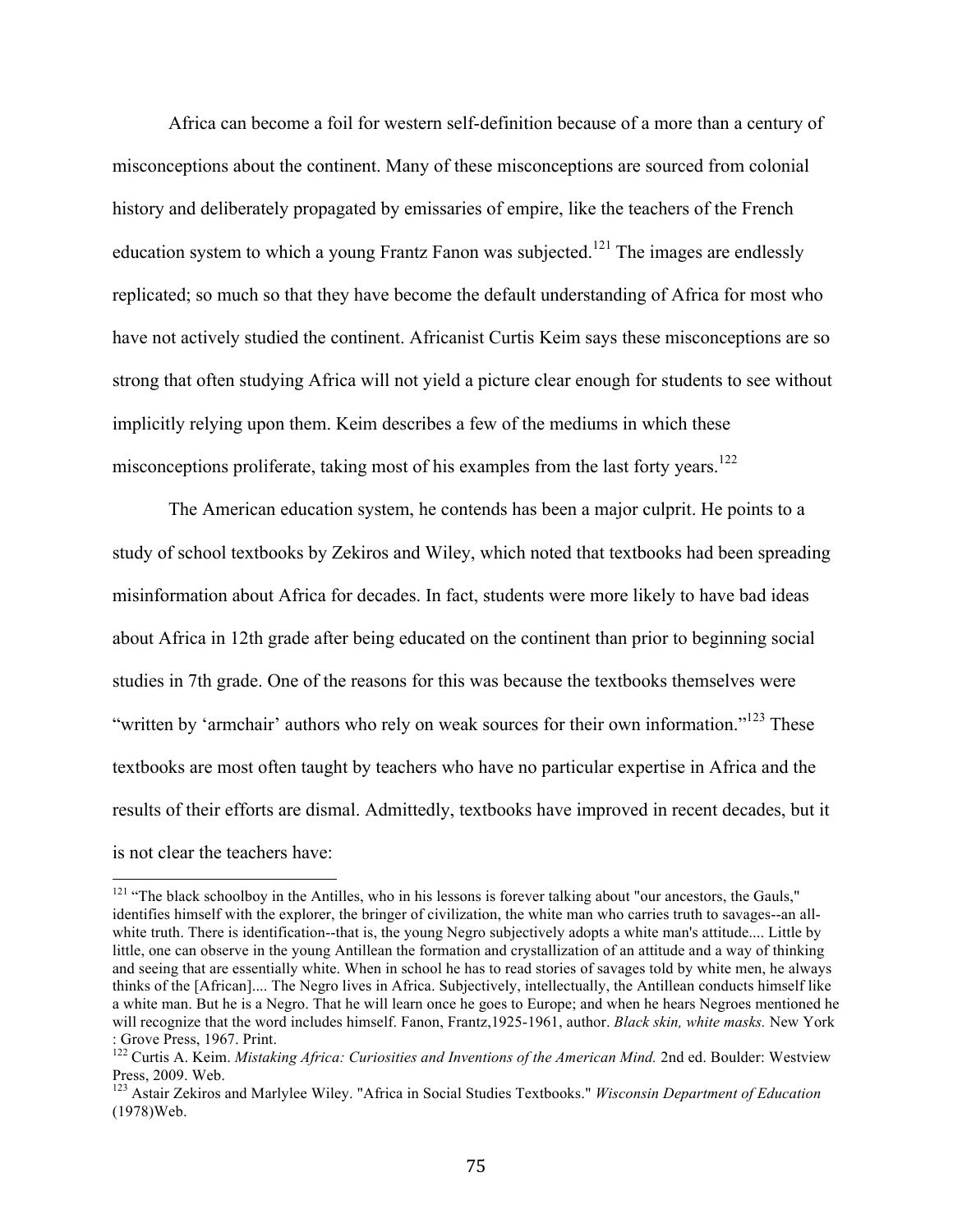In a 1996 study of preservice social studies teachers, 82 percent thought there were tigers in Africa, 94 per- cent believed wild animals were common everywhere on the continent, 74 percent understood most Africans to be illiterate, and 93 percent were convinced that more kinds of diseases exist in Africa than in Asia and South America.<sup>124</sup>

Textbooks are not the only print medium that is home to misinformation about Africa. The now dwindling print media have often played a role, through the pernicious process of story selection. Very few column inches are dedicated to Africa, even in publications with high circulation such as the New York Times. Keim says that the stories that do make it tend to be what he calls "trouble in Africa" type stories, or stories that focus on "curiosities of Africa."<sup>125</sup> Stories like this tend to be constituted by certain budgetary and geographical logistics. Journalists who cover stories are often based in big cities, or fly into big cities. Events that are farther from cities get less coverage. Journalists who are present on assignment often create stories with whatever information they can get before leaving to work on the next story. There are rarely more than a couple official Africa correspondents, so they can only be mobilized for so long in pursuit of a story. This means that they will often not have enough time to investigate a subject with sufficient depth. And in many cases, they will not even visit the location of the story itself: "News about Congo, Nigeria, or Zimbabwe might be broadcast from Abidjan. It sounds authentic because it comes from Africa, but it might as well be from the United States, which has equally good or better communications with most African cities." One Africa correspondent called this method of getting stories "parachute journalism."<sup>126</sup> With resources thus constrained, the subjects of these stories are often about deeply violent or tragic subject matter that is sure to capture reader interest. If it bleeds, the saying goes, it leads. Other stories might call to mind

 <sup>124</sup> Keim. 15. See: Bradley Rink (CIEE Study Center, Stellenbosch University),"From (Mis)Perceptions to Teachable Moments: Learning Opportunities On-site," presentation made at NAFSA Annual Conference workshop "Rethinking Africa: (Mis)Perceptions and Realities," 28 May 2007, Minneapolis.  $^{125}$  Keim. 18.  $^{126}$  Keim. 19.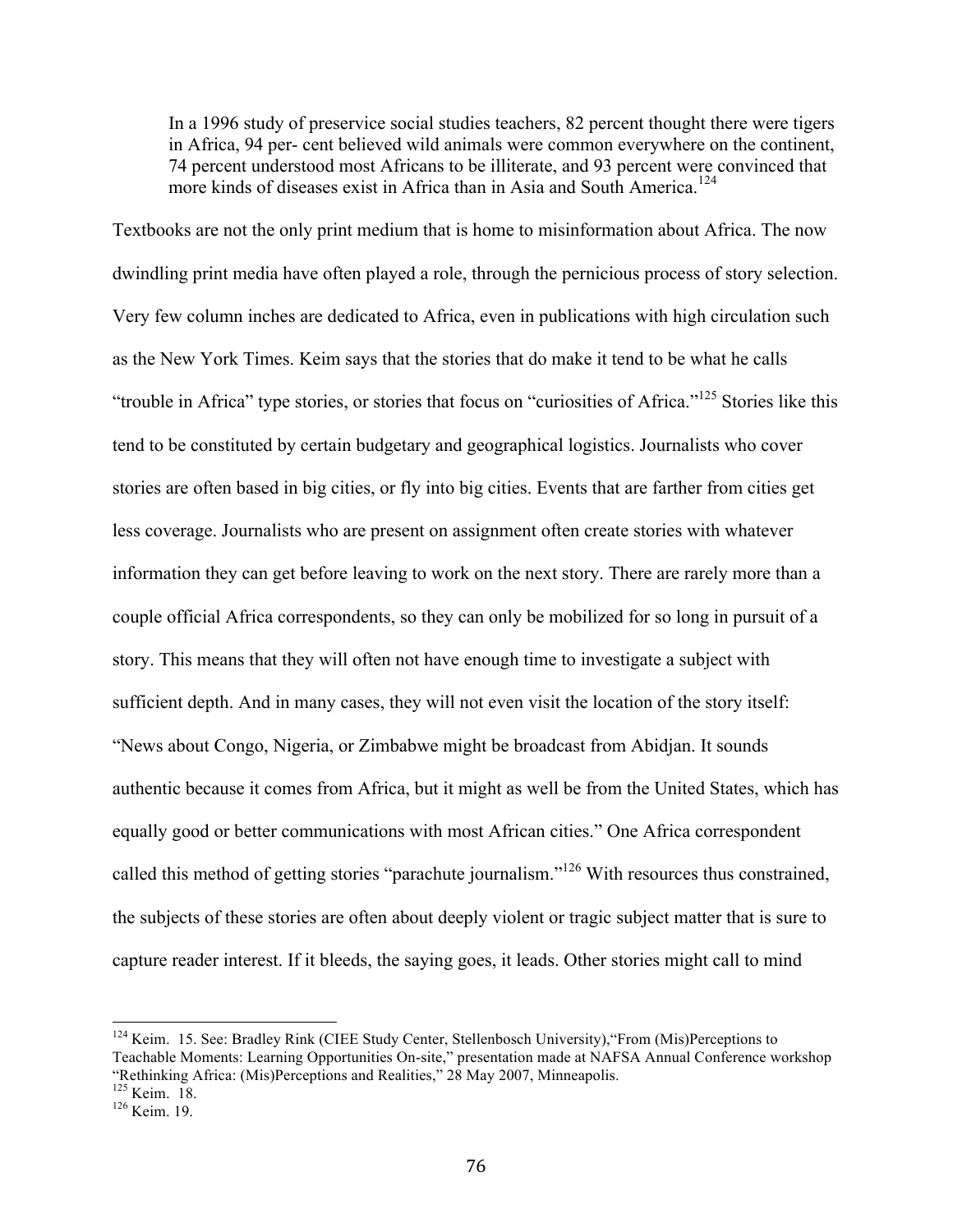some strange happening that the western reader will count as a novel distraction. Keim himself offers a sample from his own local paper, a story about Nigerian email scams. Stories such as these, however they may reflect reality, fail to reflect totality and as such they play into well worn stereotypes about Africans and African life.

If proper print journalism can contribute to bad ways of thinking about Africa, popular magazines cannot fare much better. National Geographic, while it has a great deal of content about Africa across the many years of its publication, has often shied away from stories about complex political and social realities. This tendency was pushed to the limit in the 1980s and 1990s, when many African nations were mired in political and economic troubles. "There are 1990s articles set in Congo and Malawi, but they treat Congo River travel and Lake Malawi water life, much safer topics than the countries themselves."<sup>127</sup> Mostly, National Geographic focused on African Wildlife and rural Africans. These narratives, however, follow another stereotype about Africa, simply that it is a place of nature, with people who also live close to nature. This idea of Africa as "idyllic and prehistoric" is embedded in advertisements encouraging tourism in Africa, which most often focus on safari tours.

Though Keim feels television often fares better than print media, with the regular airing of ethnographies and documentaries on channels such as Discovery and History, there is still a prevalent narrative of Africa as nature. Documentaries about Africa, for example, rarely depict middle class Africans living city life. Keim feels that this lacuna has much to do with the notion of Africa as an exotic place that doesn't really have an urban city center. His claims are justified perhaps, by a blog post that recently made rounds on social media. The author, a woman who flew to Nairobi on a mission trip was shocked to learn that not all Kenyans suffered in slums or

 <sup>127</sup> Keim. 21.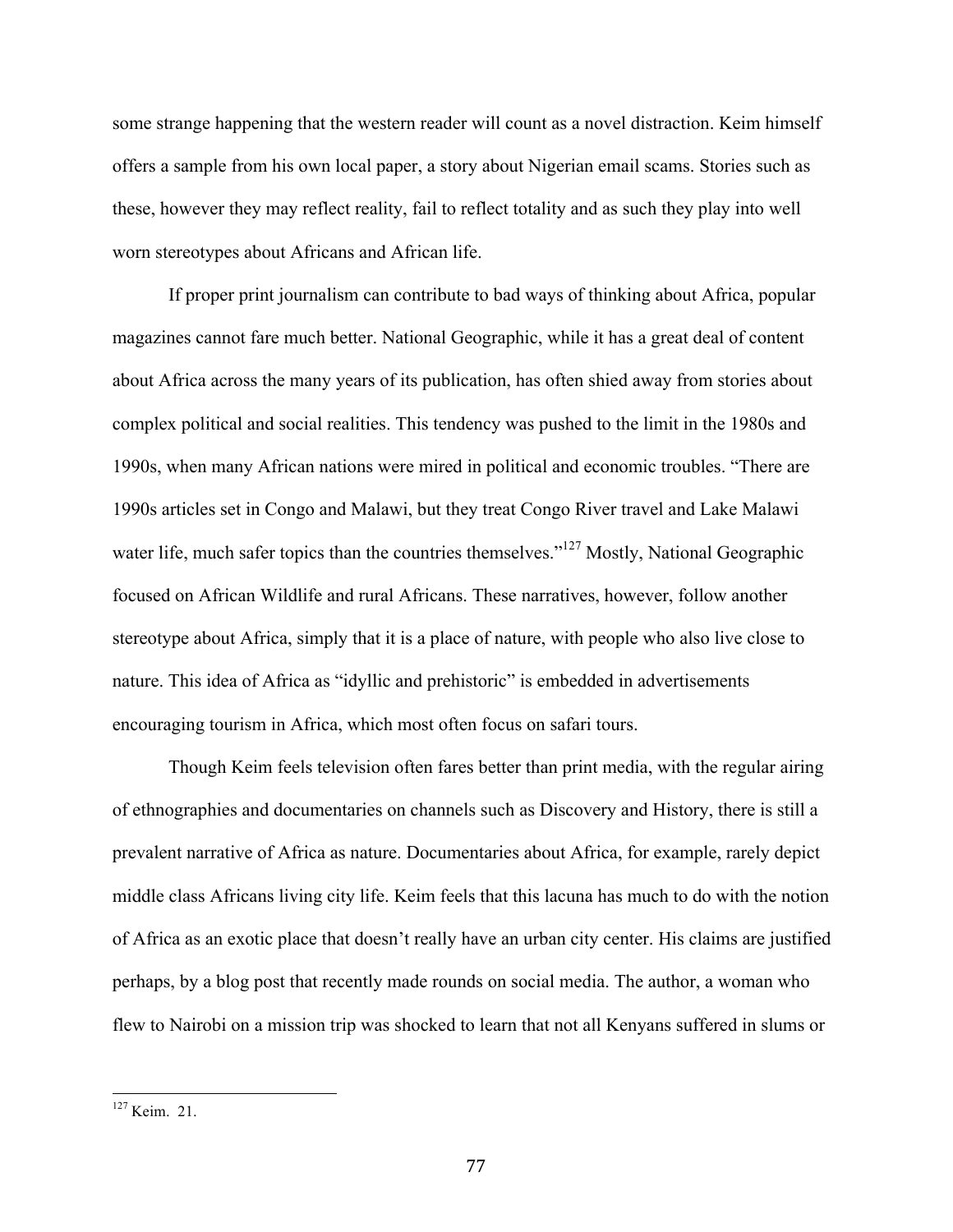rural villages, and that areas of the city were just as upscale as any place she could visit in

America:

My heart was prepared for dirt floors. For dirty laundry hanging everywhere. For kids that were half naked and covered in bug bites. People who couldn't speak English. not this $^{128}$ 

The "this" to which she refers, as indicated in a photograph, was a well-stocked condiment aisle in a supermarket attached to a shopping mall.

Perhaps this blogger got most of her information from television news. Keim says most news programs; when they address Africa, cover only "war, coup, drought, famine, flood, epidemic, or accident."<sup>129</sup> These, incidentally, are the same themes that appear in popular movies about Africa. Keim offers a list of recent films: *The Constant Gardener, The Last King of Scotland, Blood Diamond, Tears of the Sun, Lord of War*. To this I might add *The Ghost in the Darkness*, *Machine Gun Preacher* and *Sahara*. All of these films are centered around non-African, white protagonists and depict the countries in which they are filmed as a dark or unforgiving landscapes that can only be surmounted by conflict. In contrast to those cast in starring roles, Africans depicted in these films lack agency.<sup>130</sup>

Representations of the African imaginary are not only in media depictions. Just down the street from the University of South Florida, there is a longstanding problematic portrayal of Africa at the amusement park Busch Gardens. From its opening in 1959, the original name of the park was Busch Gardens: The Dark Continent. The park featured a zoo with African animals and

<sup>&</sup>lt;sup>128</sup> It didn't happen like I thought it would | Jestidwell's Blog, <https://jestidwell.wordpress.com/2015/02/02/it-didnthappen-like-i-thought-it-would/>.<br><sup>129</sup> Keim. 17<br><sup>130</sup> It is a problem noticed by many Africans and some NGOs, one of which parodied the issue in this video:

<sup>&</sup>quot;African Men, Hollywood Stereotypes." https://www.youtube.com/channel/UC9Apk-3mISZUQfZiwHMLYdA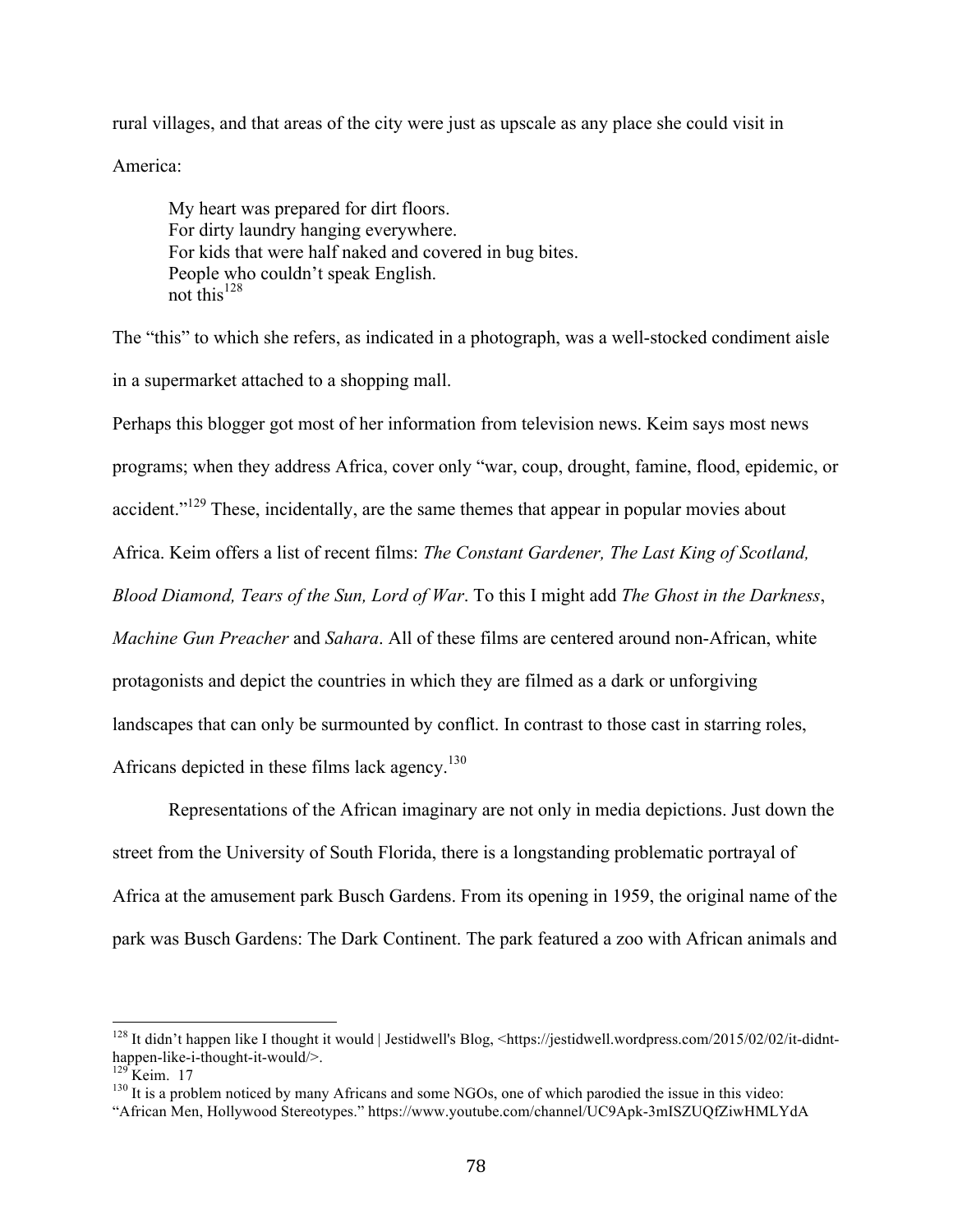attractions with names like Kumba, Edge of Africa, and Congo River. Keim describes a 1970s poster advertisement for the park:

a white family in an African environment, the husband in a safari suit and pith helmet holding a chimpanzee and pointing to some off-poster sight, and the wife looking on passively. His children also follow his gaze, from the back of an elephant. An Arab or Swahili guide in flowing robes looks on, while three barely visible black African men dressed in loincloths carry the family's luggage.<sup>131</sup>

Another advertisement from the 1980s has a picture of an elephant, with adjoining text which reads: "A short drive from the gulf beaches brings you to 19th century Africa" and goes on to list the African animals that one can find there, included a white *tiger*. 132 Though protests eventually saw the "Dark Continent" moniker removed, the park continued to have questionable depictions of Africa. Sanitized, contextless nods to explorer and *Through the Dark Continent* author Henry Morton Stanley and fabricated "African-sounding" names like "Sheikra" themselves continue to transmit a nostalgia for colonial Africa.

In short, the machinations of mass media and popular culture, insofar as it reflects and constitutes shared perceptions, have contributed to notions of Africa as just as "dark" as Henry Morton Stanley's early description of it. This is true even before we consider humanitarianism. If we take another pass, however, at the role of mass media, we can see that humanitarianism itself is a principal offender in its contribution to the image that Achebe scorns.

We have seen already in the story of CARE the degree to which humanitarian organizations fear a crowded field of funders, with whom organizations must compete. And Robert Scott's experiences trying to set up a branch of the Red Cross in Alaska signal us to the way that a world of expanding media entertainment places a demand on humanitarian

 $131$  Keim. 26.<br><sup>132</sup> The inclusion of an animal not native to "The Milwaukee Sentinel - Google News Archive Search." The Milwalkee Sentinel. January 23, 1984:

<sup>&</sup>lt;https://news.google.com/newspapers?id=GHwWAAAAIBAJ&sjid=PxIEAAAAIBAJ&pg=2642,4272132&dq=bus ch+gardens+africa>.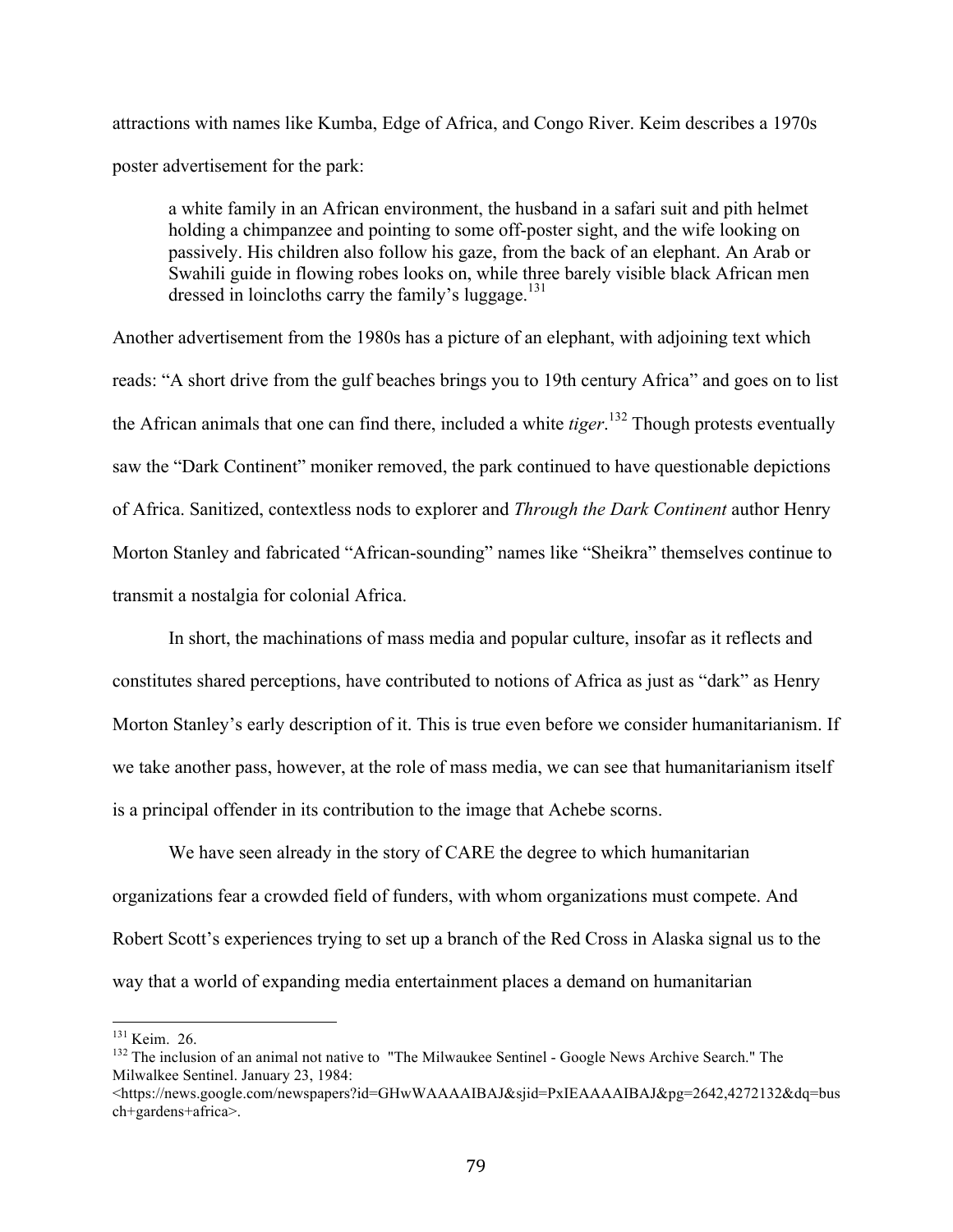organizations to match the sensational content of other forms of media. In the present, these problems are only compounded, as communication technology and the rise of social media has given every aid organization instantaneous global reach, increasing opportunities for support, even as it also raises the possibility of criticism and competition. The question for us here is, how have humanitarian organizations that vie for public funding adjusted to media pressures?

One study suggests the primary way aid organizations engage with media is to "play the game." Simon Cottle and David Nolan interviewed the communication managers at the Australian branches of large NGOs that were founded in the west.<sup>133</sup> They spoke to representatives from the Red Cross, Save the Children, CARE, MSF and World Vision. They found the realities of competition, not just with other aid organizations but with any other event that might be covered during the news cycle, has motivated aid organizations to be proactive about media relations and to adopt increasingly corporate stances toward their own representation, with some agencies understanding themselves as brands that must fight against being diluted by bad or insufficient publicity.

Aid organizations understand donor fund to be limited, and even though they broadly share principles and goals with other organizations, they understand that the only way to secure their ability to continue their own work and livelihoods is to edge out their competition.<sup>134</sup> This means aid organizations are in a sustained state of anxiety over the general state of public awareness of the organization and its work, that is, the state of their "brand awareness." A vital component of the work of an aid organization, then, is marketing and promotion.

NGOs have a slight advantage over corporations that also have large market presences. Humanitarian groups do work that is newsworthy, and as such, they can integrate themselves

<sup>&</sup>lt;sup>133</sup> Simon Cottle and David Nolan. "Everybody Was Dying for Footage: Global Humanitarianism and the Changing Aid-Media." *Journalism Studies* 8.6 (2007): 862-78. Web. 134 Cottle and Nolan. 865.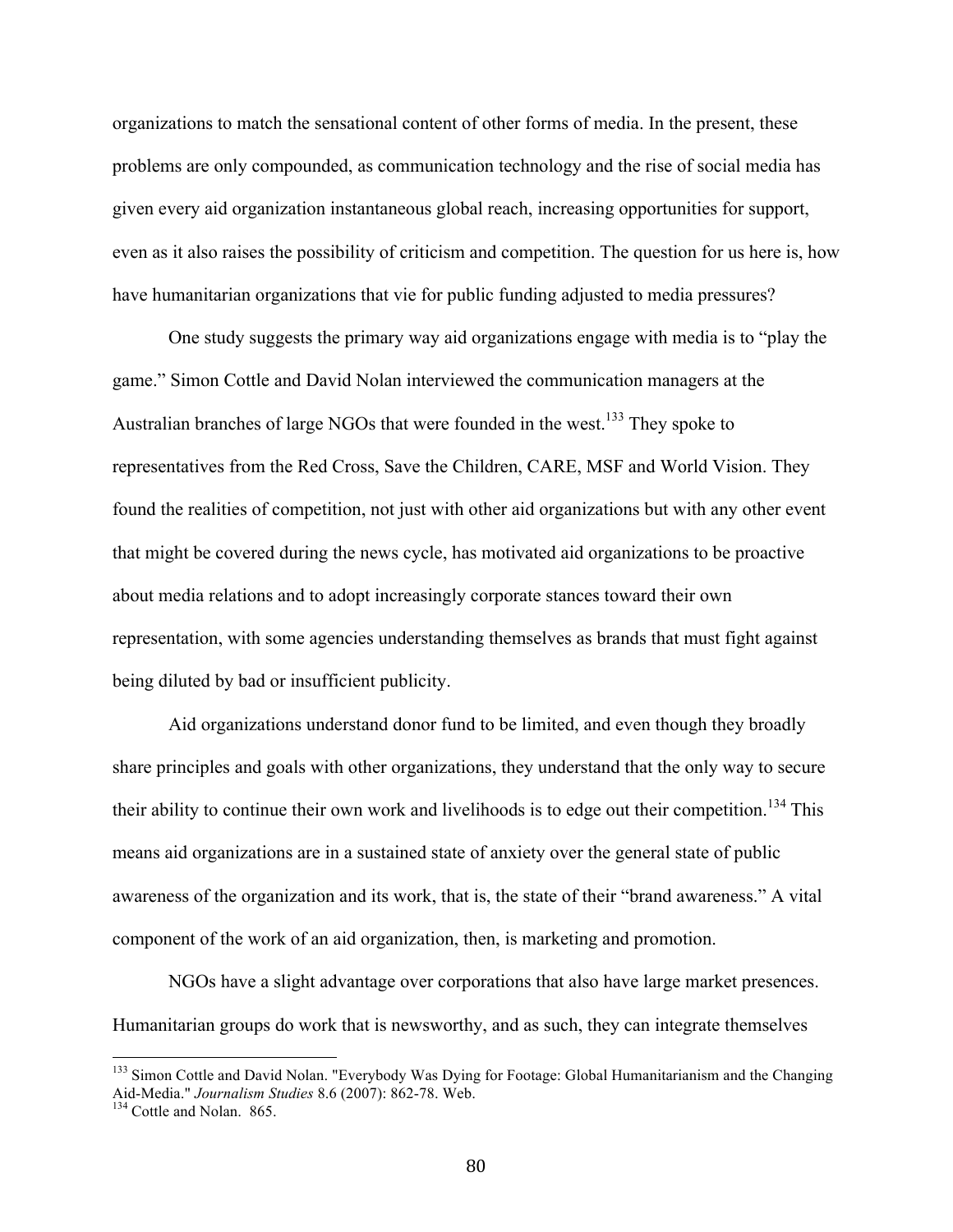into the news cycle if they can present their work in ways that are amenable to the "media logic" that governs journalism. This means that NGOs must approach each news outlet differently:

... really what we are trying to achieve is, so to speak, matching their needs. Basically we know for instance what the needs of the ABC Radio PM program are, we know what kind of a program they have and we know roughly what works with the presenter and the producer. We would try and pitch the same story very differently to the Foreign News Editor at the Sunday Herald-Sun, who we have a good contact with and with whom we would go with a touchy-feely story, pulling at heartstrings and extremely personalized. With ABC PM it would be very much a higher level discussion about the causes of a certain issue, for instance in Sudan, why is it happening, why is it going on so long, why are there no solutions. For the Herald-Sun it would be our delegate there, saving the lives of babies ... (National Communications Manager, Australian Red Cross)<sup>135</sup>

Aid organizations are sensitive to how stories are packaged and also recognize the difficulty of generating interest for particular subject matter. In the case of Australia, that means knowing that it will be very difficult to embed a journalist with the MSF in certain locations: "...to get them to where we want to go which is, you know, *deepest, darkest Africa*, that's very difficult. (Head of Communications, MSF Australia)"136 The italics here are mine, as we must note the use of nineteenth century colonial language in the mouth of an aid representative who is actively trying to get support for their projects in Africa. The spokesperson here is either speaking through the perspective that they imagine the public to have, or this is their own perspective, or both. Either way, it informs us as to the awesome staying power of this damaging popular conception.

Aid agencies have also learned to furnish news sources with local voices. Cottle and Nolan say that there is a "global media hierarchy," in which local news organizations seek out representatives from their home countries for comment on global events. Finding these subjects makes it possible for local news outlets to bypass global news outlets, like Reuters and the Associated Press. Thus, if a tourist in a foreign country gets footage of a natural disaster, that will carry more weight in the news of that tourist's home country. The same goes for an aid

 $135$  Cottle and Nolan. 867.<br> $136$  Cottle and Nolan. 867.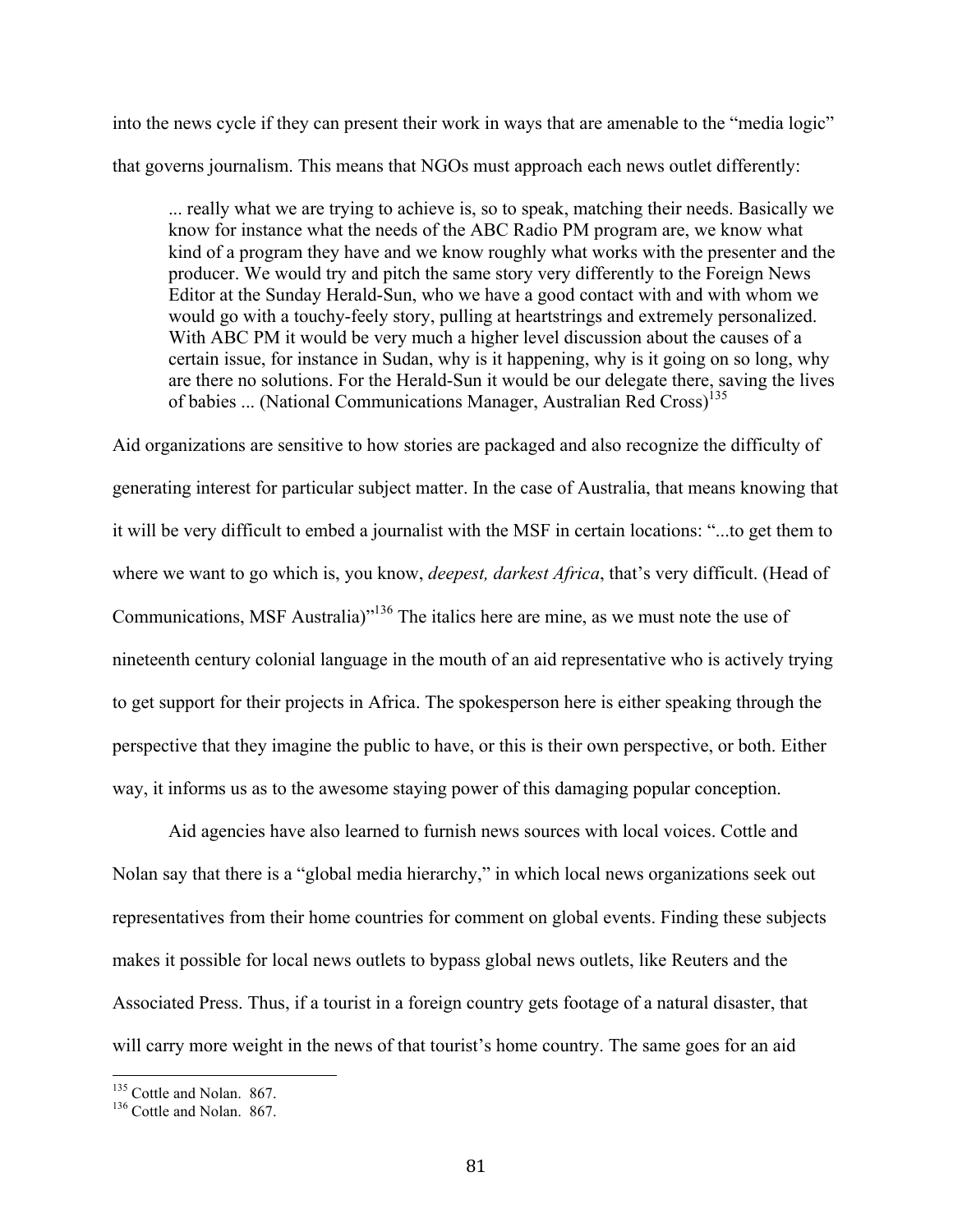worker that is on location, or, in the case of MSF Australia, the appointment of an Australian to the position of international president of the MSF. The president spoke to news media about the conflict in the Democratic Republic of Congo, but, as the MSF communication manager said, "I don't think they were really that interested in Congo and it turned out in the story that they were more interested in the person, which is fair enough. They did more of a profile on the International President …"<sup>137</sup>

The focus on local voices also have another effect. Since news sources and often aid organizations in their own media materials focus on the volunteers in the country of origin, the work of advocates in the country where the work is being done is often sidelined. This focus on "home connections", say Cottle and Nolan, "inevitably underplays and marginalizes the active agency of indigenous aid workers (and victims) and thereby symbolically reinforces a highly Western-led and Western-centric view."<sup>138</sup> This is a problem recognized by some aid organizations that push the significance of local voices in their own media, even as news narratives, which have a wider audience, often miss this point.

Another rung on the hierarchy of media significance is the celebrity. When famous people attach themselves to, or start their own organizations, all manner of potentially monetized attention follows them. Cottle and Nolan describe celebrity as a "generalizing cultural phenomenon," in which famous people are a nexus of attention. Media provide the bridge through which regular people gaze at celebrities and follow their imperatives. Some aid agencies see the use of a celebrity "ambassador" as a necessity: "You can talk about it and you can have a community service announcement and you can have a wonderful little ad and the money is going to all these wonderful things, but until you've got a celebrity or a photo-worthy person up there

 $^{137}_{138}$  Cottle and Nolan. 870<br> $^{138}$  Cottle and Nolan. 871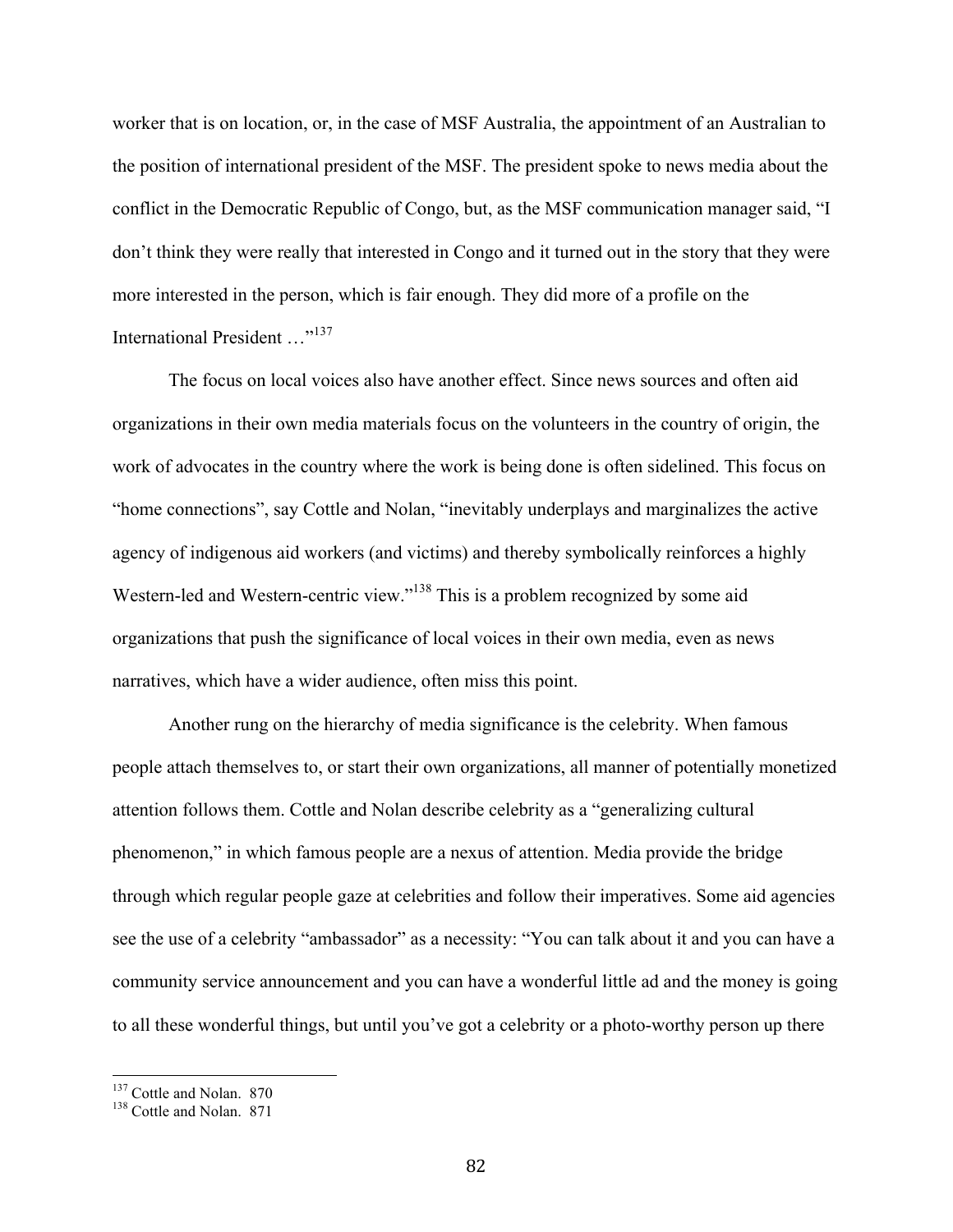to sell it, then it's going to be a steep hill…" says the public affairs officer for the Australian branch of Save the Children.

The use of celebrity to get support for humanitarian missions is highly problematic for Riina Yrjölä, who sees the nineteenth century colonial narrative loud and clear in most celebrity engagements, most notably in the work of Robert Geldof and U2 front man Bono.<sup>139</sup> Celebrities like these are often the least legitimate or accountable of any talker in the field. But more so, their fame allows them a larger share of the controlling narrative around not just a particular aid project, but of Africa itself. Following a large body of research, she says, "celebrities, through their performances and imaginaries, unify, explain and shape everyday life by providing sites of belonging, recognition and meaning. However, as wider cultural discourses, celebrities not only articulate specific cultural norms, values and ideals, but through them imaginaries and worldviews are opened, shaped and built."<sup>140</sup> The problem, of course, is that the worldview is so regressive. Yrjölä calls the image of Africa that celebrities put forward on behalf of humanitarian goals the image of "Contemporary Hell."141 According to this image, Africa is a place of failure and chaos, for whose fate the west will be judged. As Bono once said: "I truly believe that when the history books will be written, our age will be remembered for three things: the war on terror, the digital revolution and what we did – or did not do – to put the fire out in Africa. History, like God, is watching what we do."<sup>142</sup> For Bono, Africa needs help that only "we," non-Africans can provide.

 <sup>139</sup> Riina Yrjölä. "The Invisible Violence of Celebrity Humanitarianism." *World Political Science Review* 5.1 (2009): 1-23. Web.<br><sup>140</sup> Yrjölä. 4. See Chris Rojek. *Fame attack : the inflation of celebrity and its consequences*. London : Bloomsbury

Academic, 2012. Print. and Richard Dyer 1945-. *Heavenly bodies : film stars and society.* 2nd ed.. ed. London ; New York: London ; New York : Routledge, 2004. Print.

<sup>&</sup>lt;sup>142</sup> Michka Assayas. *Bono on Bono: Conversations with Michka Assayas:*. London: Hodder and Stoughton Ltd, 2005. Web.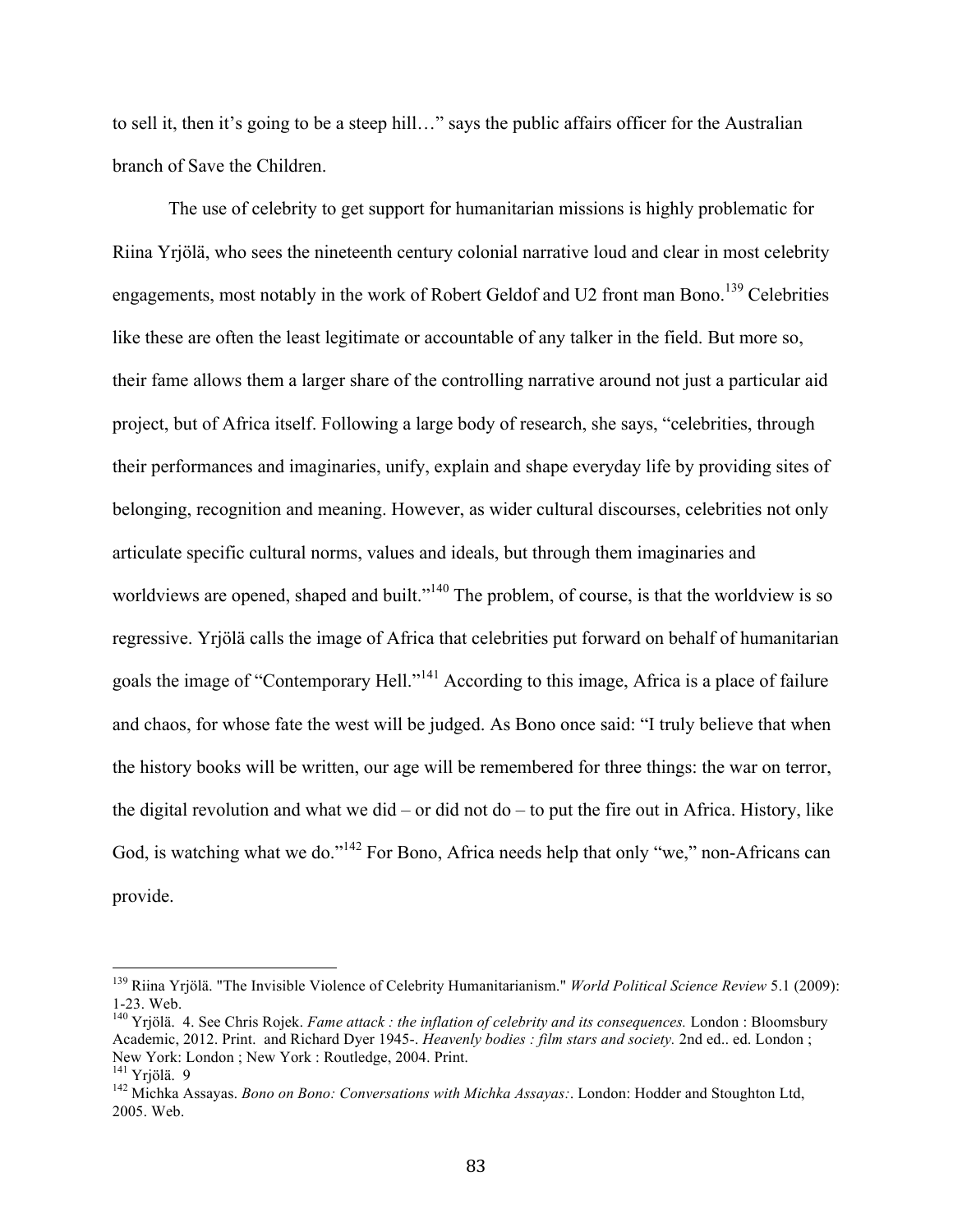At the same time Africa is depicted as Contemporary Hell, it is also portrayed as what Yrjölä calls "the Eternal Home." This narrative comes from the experiences celebrities and western visitors generally have when they visit poverty stricken areas of the continent. Interestingly, the significance of this narrative is brilliantly displayed in the metanarrative of a book of photography that Bono put out in 2006.<sup>143</sup> Yrjölä offers a fantastic description, saying that the book

depicts only Africans and the writer himself. All the Africans portrayed –– with one exception — are children41. In majority of these black-and-white images, unaccompanied children stare directly at the camera, or are looking past it. The lack of colour suggests a turn to the past, articulating and establishing Africa as a continent outside of Western modernity and maturity, progress and protection. In the close- up shots of the children faces and bodies, the children show no emotions. They look blankly back at the camera from their empty and grey environments. These individuals do not appear to be in pain or dehumanised. They are clothed and fed. Rather, their agency is build on vulnerability, innocence and isolation which turns into activity in images that display the children together with Bono. Smiles then emerge on the children's faces, action is shown with their clapping hands and curious gazes towards the white man. The story unfolds: isolation creates misery; togetherness brings happiness.<sup>144</sup>

For the privileged westerner, then, Africa is both a horrible place, full of war and famine, that needs to be resolved by programs started with large scale donations. At the same time, it is a place outside of western time, in which westerners can commune with the essence of life itself. Here we see even clearer how it is possible for Clayton Kershaw to feel so connected to "what really matters" at an Zambian orphanage, and also for the unnamed Christian blogger to be shocked at the sight of affluence in Nairobi. It becomes easy to see, then, how something like the spirit of the west, comes to have a particularly self-referential default, background vision of Africa, such that relating to the continent is a certain kind of self-relation, much like the portrait of Dorian Gray. It is equipped with this vision that the fledgling aid worker steps into the world of humanitarianism. From this vantage, it is overwhelmingly the case that the aid worker will be

<sup>&</sup>lt;sup>143</sup> Bono. *On The Move Bono*. Hallmark Gift Books, 2006. Web. <sup>144</sup> Yriölä. 13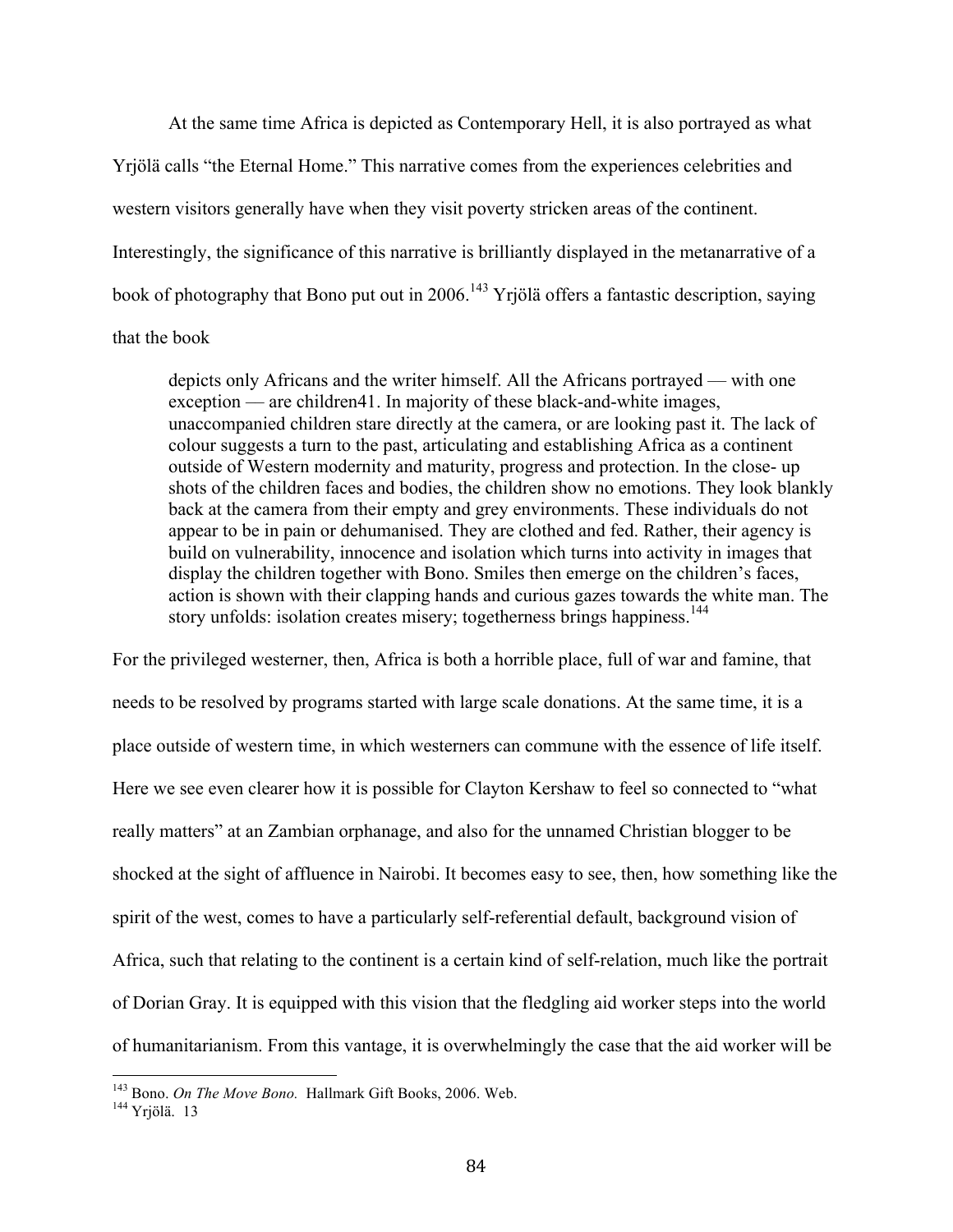inducted into a shape of spirit that I call Charitable Consciousness, one with several particular attributes which determine its world and stifle its critical growth.

As a shape of spirit, Charitable Consciousness carries particular assumptions about itself and its world. At the base of these assumptions is its essence, the reasons for belief and action that it takes to be authoritative. From the essence follows other related aspects of its structure. The essence is its confirmation of self-conception. The corresponding elements, I believe, are dialectical deafness, coercive mimeticism, and specious solidarity. Let us appraise each in turn, examining their existential structures and the historical developments which support them.

# **Confirmation of Self Conception**

We know now that, in the popular imagination of the west, narratives about Africa are still presented with nineteenth century conceptions. These ideas compel travelers from the west to be predisposed to particular kinds of experiences. For these travelers, an African nation is, for a *true* border crossing, not like traveling to a different state, or a place with relatively marginal difference, like that between the U.S. and Canada. Cultural Anthropologist Kathryn Mathers notes the ability to cross borders has become a feature of American identity, especially for members of the millennial generation, and time spent in Africa in particular provides for them moments of self-reflection through which they come to understand what it means to be American. In her studies of student populations that traveled to Africa, she found the common thread among them is that they regarded Africa as a space of discovery, but not necessarily that of a new culture: "Africa is exactly the destination where travelers expect to find themselves."<sup>145</sup>

<sup>&</sup>lt;sup>145</sup> It must be noted that the notion of self-discovery in the context of a colonialist imaginary of Africa is not restricted to white people. African Americans, Mathers found, tended to operate with an image of Africa that was distinct from the one held by white people, but not one that was antithetical to colonialist conceptions. Black Americans held just as many bad ideas about Africa, and had revelations about their Americanness in many of the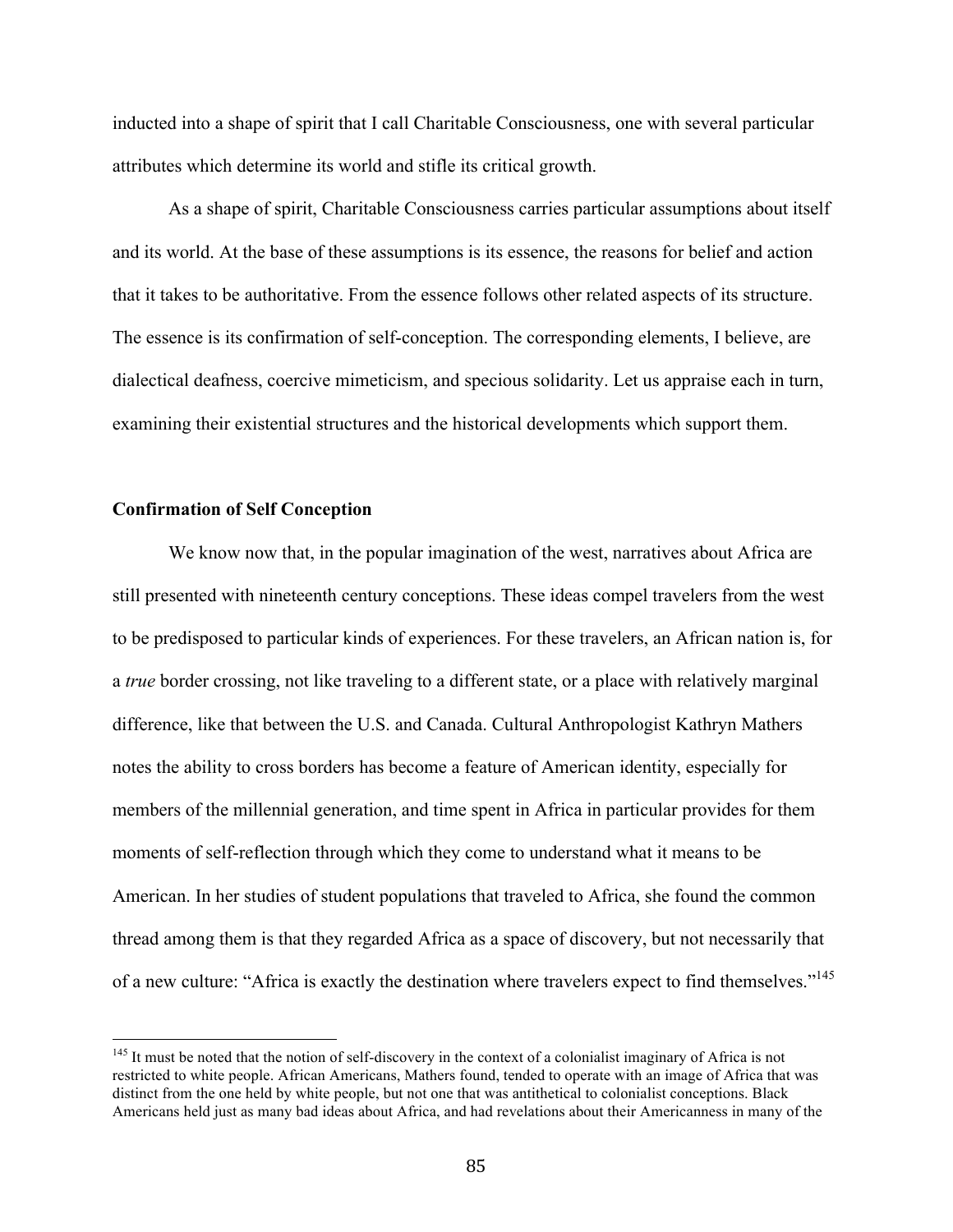This appears to be especially true for members of the aid industry, some of whom were named

by Nigerian author Teju Cole in a now famous series of tweets:

1- From Sachs to Kristof to Invisible Children to TED, the fastest growth industry in the US is the White Savior Industrial Complex.

2- The white savior supports brutal policies in the morning, founds charities in the afternoon, and receives awards in the evening.

3- The banality of evil transmutes into the banality of sentimentality. The world is nothing but a problem to be solved by enthusiasm.

4- This world exists simply to satisfy the needs—including, importantly, the sentimental needs—of white people and Oprah.

5- The White Savior Industrial Complex is not about justice. It is about having a big emotional experience that validates privilege. $146$ 

The idea here, of course, is that much of this type of aid work--specifically the work of the people and organizations Cole mentions, which are largely focused on development and "awareness"--is directed not toward the world that needs improvement but to the "sentimental needs" of the improvers. Insofar as the aid worker is driven by a need to fulfill an ideal of selfreference, it seems to me their manifestation of sentimentalism has structural similarities to Hegelian self-consciousness as it moved out of the Understanding to Self-Consciousness in recognition.

Recall the early manifestation of self-consciousness is characterized by its *suspicion* of itself, which Hegel frames as its quest for "self-certainty." Self-Consciousness became Self-Consciousness by being directed to itself from the negation of Understanding, since the ways in which it posited background forces that "hold together" its perceived world ended up just being

same ways as white people. Kathryn Frances Mathers. *Travel, humanitarianism, and becoming American in Africa.* 1st ed.. ed. New York: New York : Palgrave Macmillan, 2010. Print.

<sup>&</sup>lt;sup>146</sup> Collected in Teju Cole, "The White-Savior Industrial Complex - " The Atlantic March 21 2012:

 $\lt$ http://www.theatlantic.com/international/archive/2012/03/the-white-savior-industrial-complex/254843/>.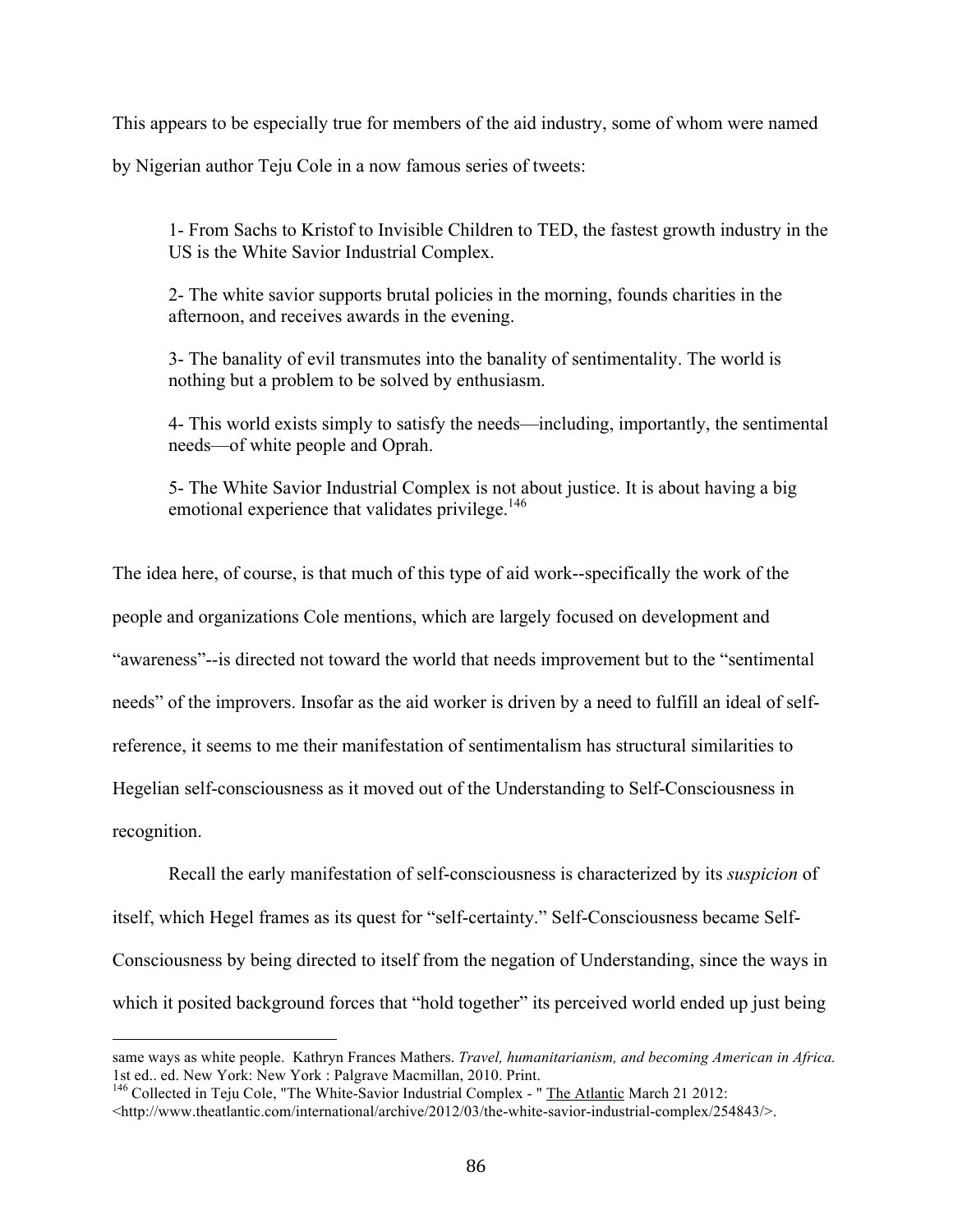articulations of the ways that consciousness can come to have a perception. This self-reflexive moment put Self-Consciousness on a path to confirm for itself whether it really was the authoritative source of its world. But in order to make the confirmation, it needed to be recognized by another self-consciousness. As an instance of charitable consciousness, the naive aid worker seeks out projects that may in fact be important or useful, but is motivated by the ways in which the activity of these projects can confirm for the worker their own conceptions of themselves as good or forward thinking or morally upright people. It is kind of sentimentalist remnant, the same element that critics located in the men and women of feeling in the eighteenth century, in which "...we take upon ourselves this burden of adscititious sorrows in order to feast upon the consciousness of our own virtue." $147$ 

It must be noted that Charitable Consciousness does not perceive itself to be confirming for itself its own conception of itself in the course of working in development and public acclaim for its deeds. This movement is only visible *for us*--the philosopher-owls who have taken flight in the dusk of self-serving aid work--and for Charitable Consciousness *only after* it has endured the negations that bring about sufficient difference in its form to no longer warrant being called Charitable Consciousness. It is also the case that the confirmation of self-conception, as the essence of Charitable Consciousness, does not necessarily determine the quality of an aid project. We can imagine a legion of self-serving sentimentalists, say, voting to allow their King to send valuable supplies to an earthquake-stricken country to the south. Nevertheless, the essence of Charitable Consciousness also conditions the way that it sees the world in which it operates, separating it from self-criticism concerning its own projects.

 <sup>147</sup> Anna Barbauld. *The works of Anna Laetitia Barbauld: Lucy, 1781-1864.* Toronto: University of Toronto Libraries, 2011. Web. : http://www.english.upenn.edu/~mgamer/Etexts/barbauldessays.html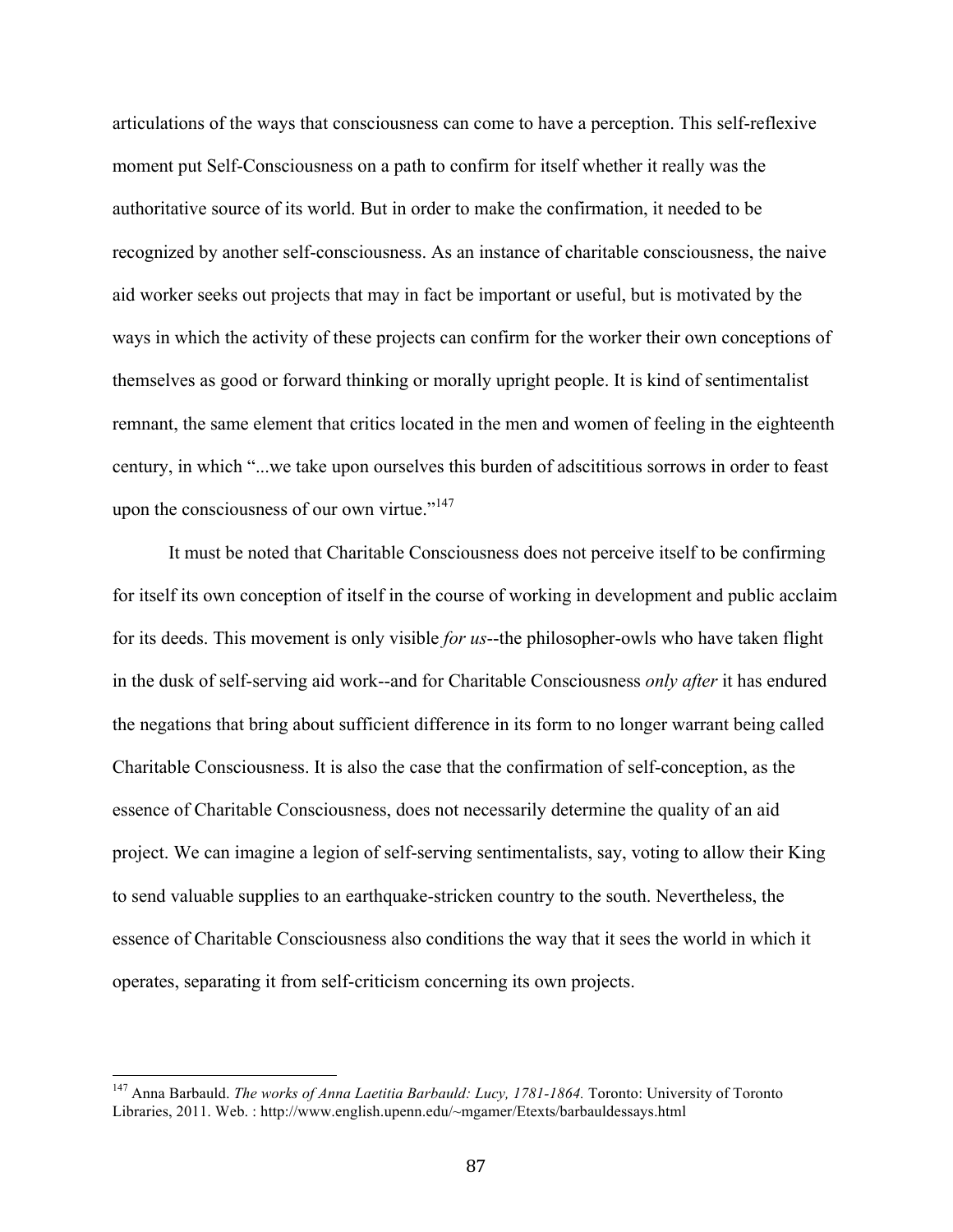Consider the way Charitable Consciousness responds to criticism in the case of the Soccket. The Soccket is a soccer ball that stores electricity via an internal battery that absorbs the kinetic energy of being kicked around. It was developed by some Harvard graduates in 2008. After absorbing enough energy to charge the battery, one could then plug a lamp or some small appliance into it. The goal of the Soccket is to bring light to areas that don't have power. Its introduction in 2013 to an off-the-grid region in Mexico was initially successful, but very soon after children began to use the balls, the balls began to malfunction. In addition, the town in Mexico where they distributed the balls was very close to a city with a power grid, and many of the town's residents felt that what they needed was assistance expanding the infrastructure in order to power the whole town. When a journalist asked Soccket co-developer Jessica Matthews about this, she responded with incredulity not at the problem but at the fact that she had been criticized for the problem: "It seems like a general attack on … young adults trying to do something good and it seems really sad this is something that you'd want to do."<sup>148</sup>

Charitable Consciousness, like all shapes of spirit, cannot accept claims from perspectives outside of itself as authoritative. Its quest for the confirmation of its self-conception, it believes, is satisfied by recognition from others. This means that it is often very late in recognizing bad or problematic outcomes of its work. This is why, we must note, Charitable Consciousness tends to be engaged in development work as opposed to emergency relief work. Complex emergencies tend to reveal the untenability of the sentimental remnant, as its associated elements of triage, immediacy and often fruitless struggle remove the ambiguous borders which

 <sup>148</sup> Tiny Spark: The Soccket: A Follow-up Investigation. https://soundcloud.com/tinyspark/the-soccket-a-follow-up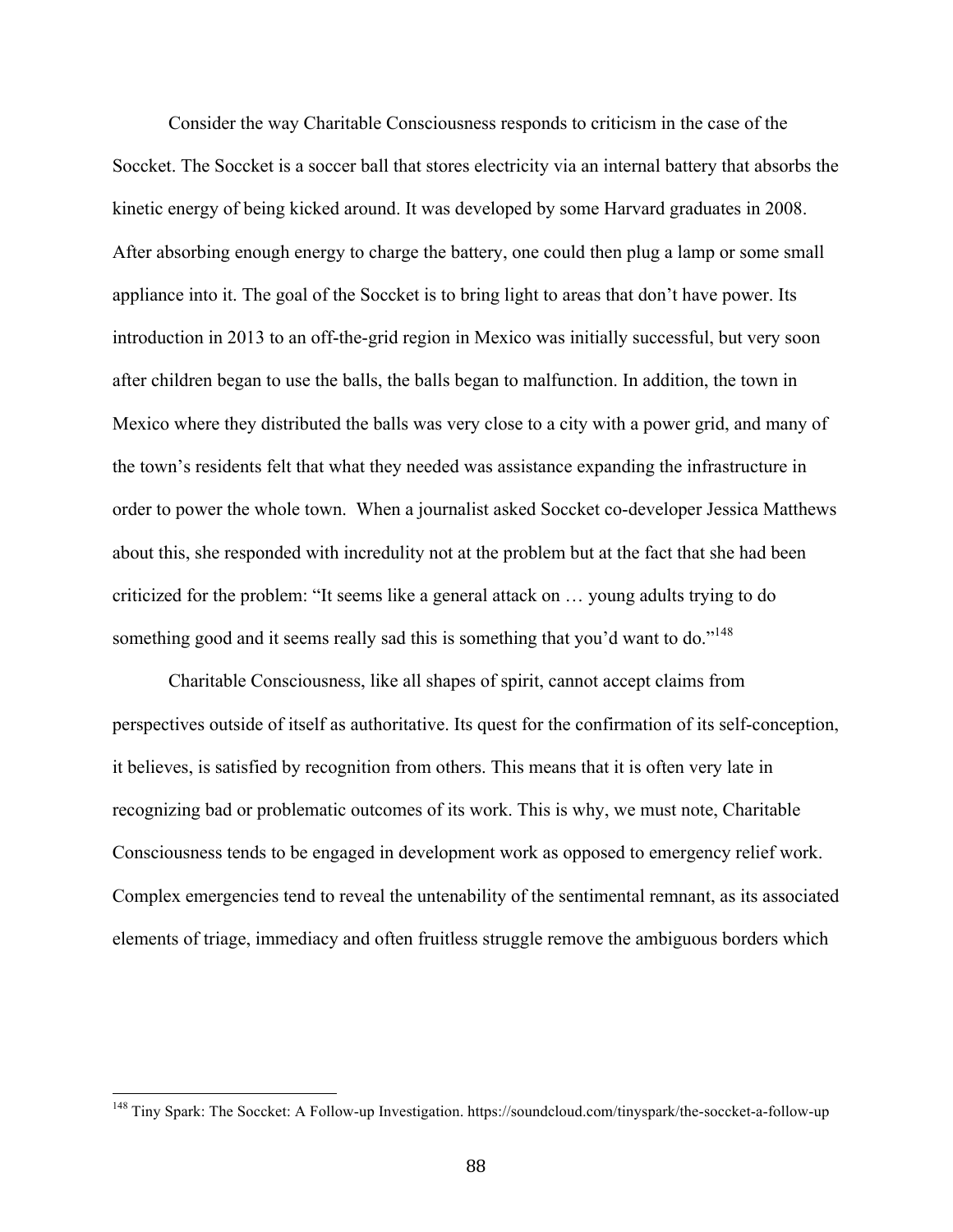Charitable Consciousness needs to sustain itself.<sup>149</sup> In and through this ambiguity and the consensus regarding its work, Charitable Consciousness, we might say, is dialectically deaf.

# **Dialectical Deafness**

Charitable Consciousness is not only resistant to criticism; it often fails to recognize it as such. Teju Cole was met in the wake of his critical tweets with accusations of racism and comments comparing him to the Mau Mau. The co-creator of the Soccket ball noted only that it seemed wrong to try to criticize her NGO because of the obvious goodness of her mission. Public university talks that I have given on the ideological problems of development work were so often met with such non-responses to my criticism that I developed a talk about the problems that these responses reveal. Retorts ranged from "At least they're trying to help! What are you doing about it?" to "This criticism is just going to diffuse the movement.", to the frustrated attempt at a reductio, "well then I guess we can't do anything about all this suffering!" All of these responses were reflexive, stemming from incredulity toward my criticisms. They are not so much defenses as they are rejections of the need or desire to defend. The perspective from which these claims are uttered is not a horizon that can be merged with the perspectives of those who stand outside of it. Charitable Consciousness is "deaf" to external perspectives, existing as it does in a closed loop between its confirmation of self-conception and consensus about its work that points to its self-evident goodness.

Many who research or work in humanitarianism have noted the problem of the default positive rating for humanitarianism. Didier Fassin says that many fall prey to what he calls the

<sup>&</sup>lt;sup>149</sup> Mv informal conversations with emergency workers seem to confirm this. While they can all attest to people fitting the white savior or charitable consciousness description among development workers, they could not identify the same traits in their own communities. Most agreed that the reason for this was not that naive aid workers were not attracted to the work, but that the work could not be long performed with that kind of naivete. Whether emergency organizations operated with a kind of programmatic naivete, however, is another story.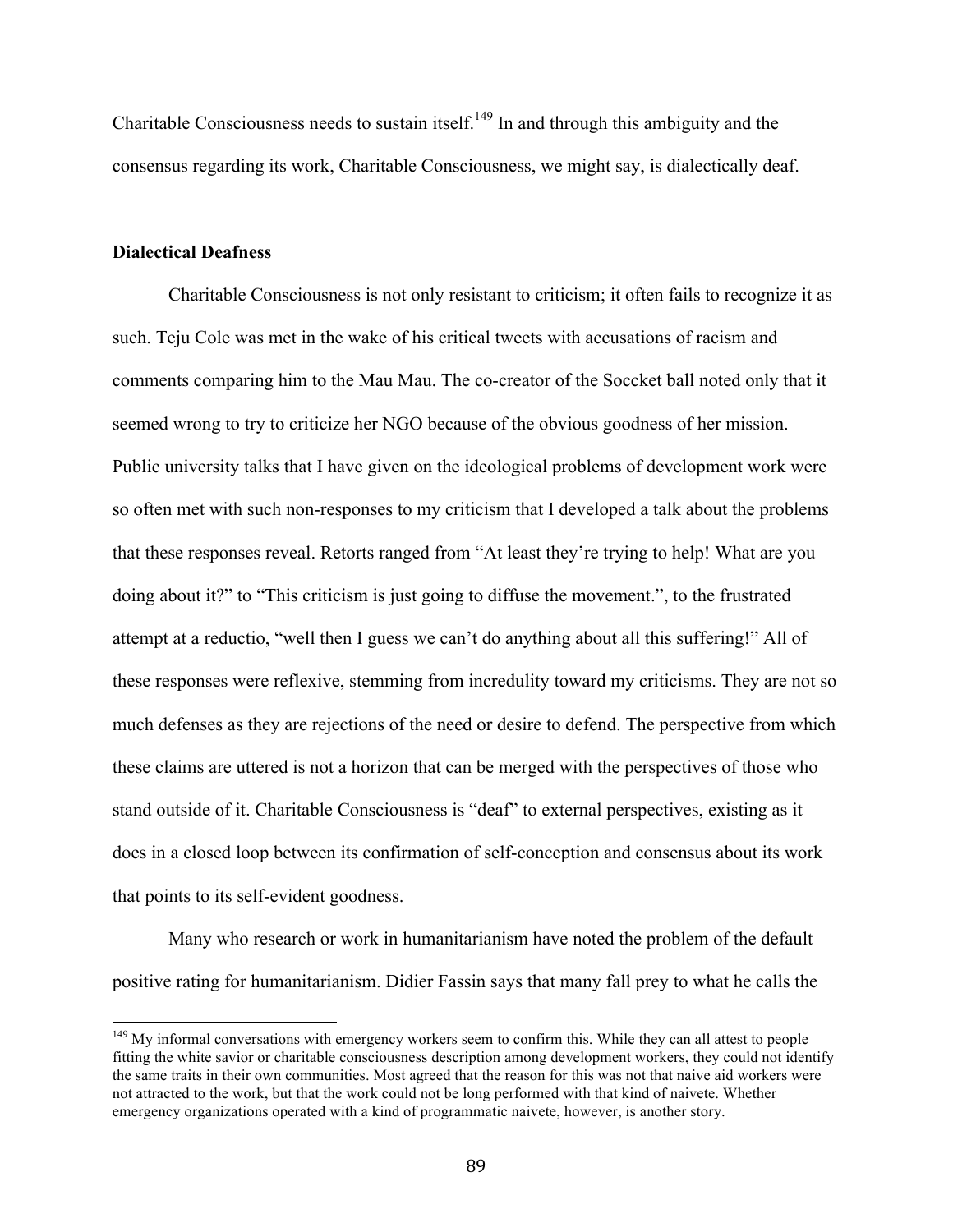"Moral Untouchability of Humanitarianism." He points to a history of insufficiently critical study. In the 1980s and 1990s, for example, many sociologists and anthropologists studying primarily emergency humanitarianism became default spokespeople for it.<sup>150</sup> There are critics, to be sure, but Fassin also notes that many criticisms of humanitarianism, especially those that are not simply externalist (that is, coming from non practitioners who couch their criticism in terms of how humanitarianism is a mere continuation of the neo liberalist or colonial project), still preserve the possibility of the "moral hero." For Fassin, the idea of the moral hero is a poison to both humanitarian discourse and the way we conceptualize it.

But this hero continues to lurk in most humanitarian media. It is a message often portrayed in humanitarian media: NGOs feed children, build schools, and counsel war victims. In other words, as David Rieff says, "Here are a people engaged in an activity that is wholly admirable, and that one need not view skeptically."<sup>151</sup> Rieff, echoing the implications of the study of Australian NGOs, notes that this has come about largely because NGOs have had more power than most in shaping their own coverage. The purportedly self-evident goodness of the project, together with the emotional appeal all but eliminates the demand for accountability that is more customary in other domains of life, such as business or politics. Even in a world of mass media, NGOs have a relatively easy time escaping heavy public criticism. Notable exceptions to this are the aftermath of very large natural disasters<sup>152</sup>, which mobilize enough public interest for follow-up reporting, and uncommonly popular NGO campaigns, such as Invisible Children's Kony 2012. They are, however, relatively rare in comparison to the combined media presence of

<sup>&</sup>lt;sup>150</sup> He has in mind here the early work of Renee Fox, Nicholas Stockton and Fiona Fox. *Forces of Compassion*: *Humanitarianism between Ethics and Politics* 1st ed.. ed. Santa Fe, N.M.: Santa Fe, N.M. : School for Advanced Research Press, 2011. Print. Also see: Fiona Fox. "New Humanitarianism: Does It Provide a Moral Banner for the 21st Century?" *Disasters* 25.4 (2001): 275-89. Print. and: Nicholas Stockton. "In Defence of Humanitarianism."

Disasters 22.4 (1998): 352-60. Print.<br><sup>151</sup> David Rieff. *Charity on the Rampage: The Business of Foreign Aid (Book Review). 76 Vol.*, 1997. Print.<br><sup>152</sup> See: How the Red Cross Raised Half a Billion Dollars for Haiti -and <https://www.propublica.org/article/how-the-red-cross-raised-half-a-billion-dollars-for-haiti-and-built-6-homes>.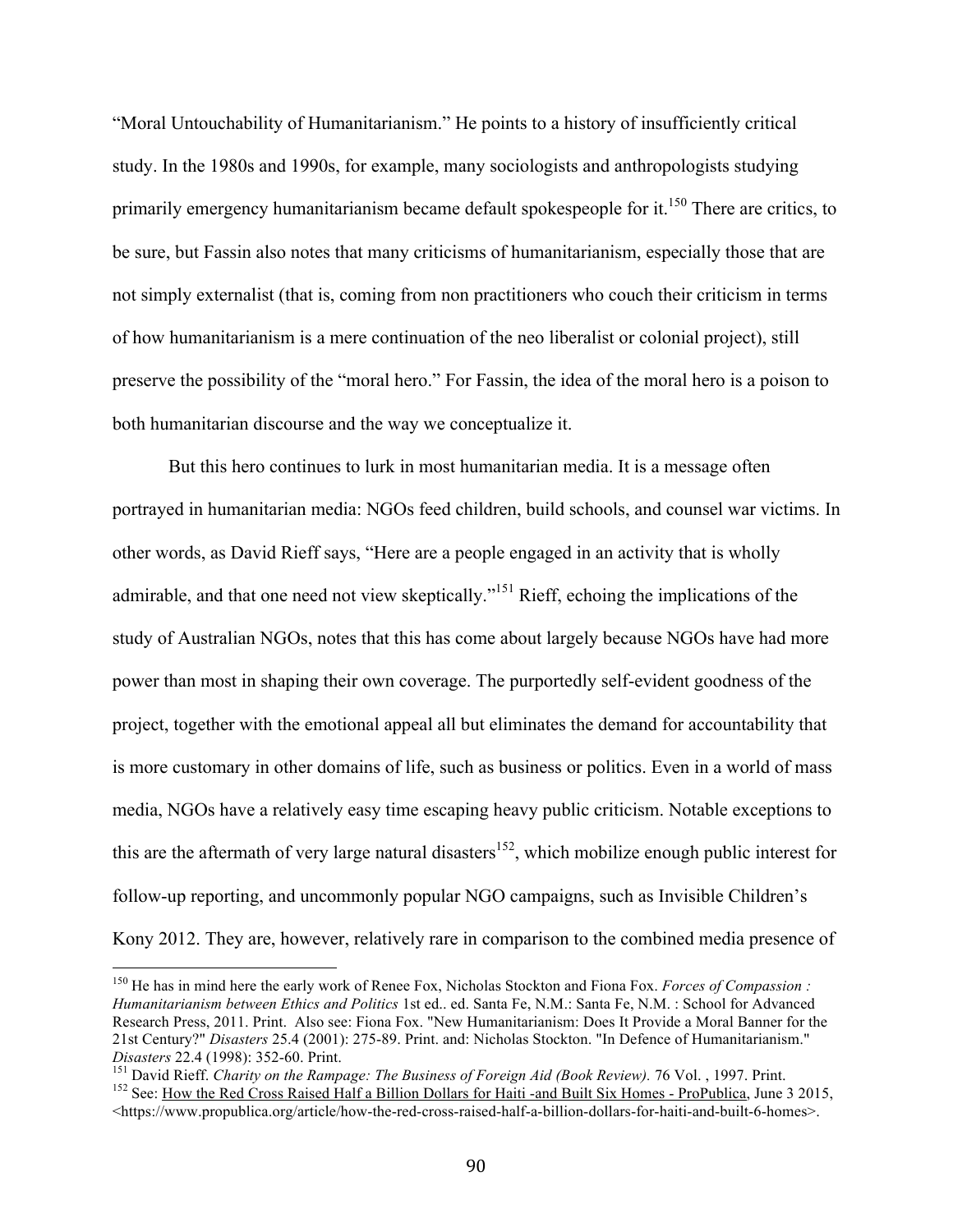NGOs and this criticism alone cannot challenge Charitable Consciousness in a way that leads to it becoming aware of the impossibility of it being able to satisfy the essential terms it sets for itself. It is "plugged in" to the basic background understanding of aid work, which contains also reductive understandings of its primary fields of action, like Africa. These understandings very often lack a notion of the political and social power differentials that make them possible. Because it is not an open horizon, Charitable Consciousness can interpret the world it encounters through the narrow vocabulary consistent with its view of itself, even when it finds itself in the environment that it has set out to improve, the domain of experience that we might be tempted to think of as the place where illusions are shattered. However, Charitable Consciousness will often encounter more explicit confirmations of this narrow perspective than others who visit the continent. This is because the worldview in which it is grounded is *coercive*. Let us examine this idea of coerciveness as it appears in the work of critical theorist Rey Chow.

### **Coercive Mimeticism**

Rey Chow uses the phrase "coercive mimeticism" to describe the phenomenon of the colonial subject being expected to resemble the western conception of the colonial subject. The project of colonization, she explains, immerses the colonized subject into a mire of values and institutions. The colonized must act in light of these values; to either imitate them, strive to reject them, or undertake a new project that inevitably references these values in some way. From the struggle with mimeticism come problems of agency, authenticity and representation for all involved.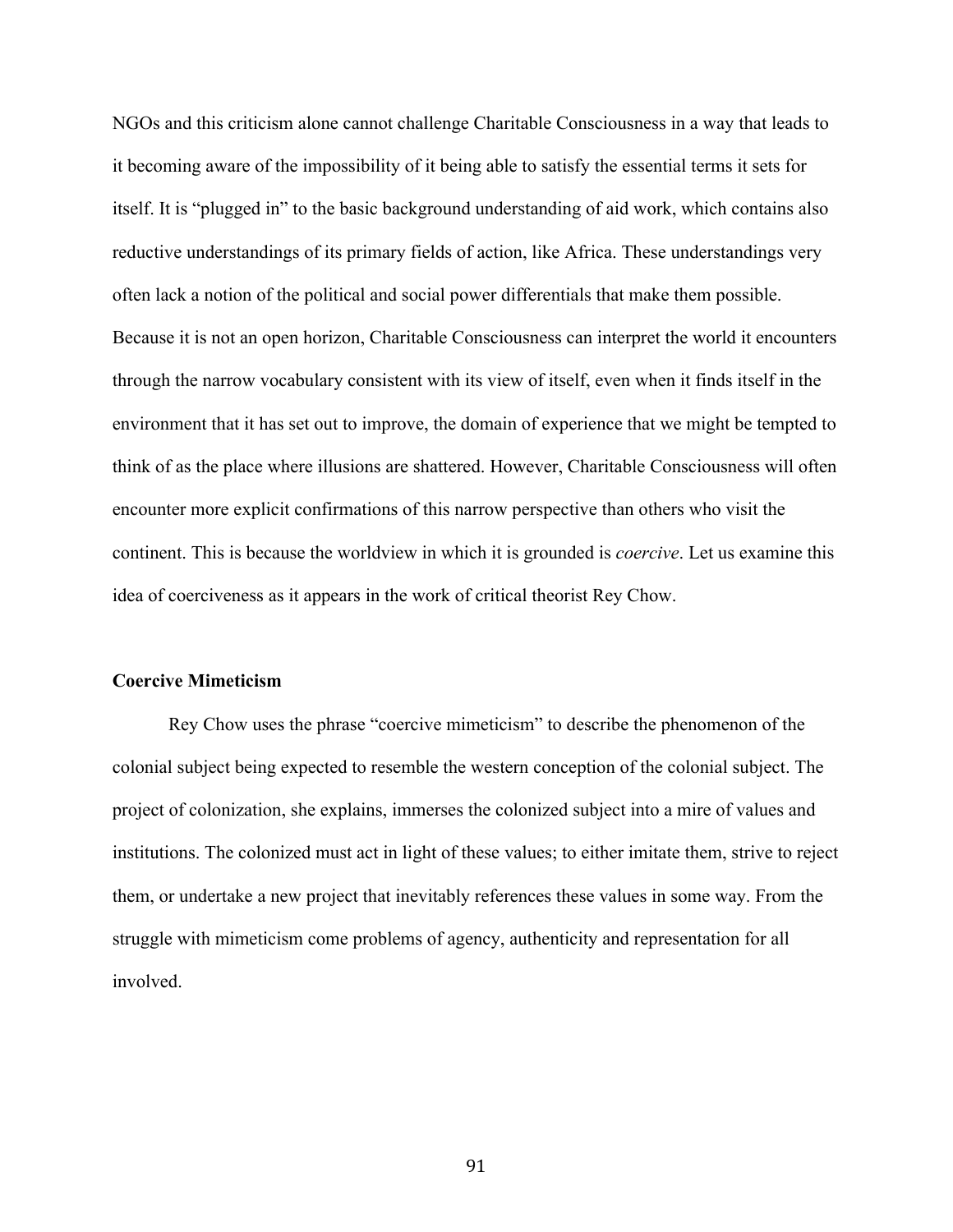For Chow, there are three levels of mimeticism, each a type of "cross-ethnic representation."153 First is the forced imposition of the values of European culture in and through colonial expansion. Through the process of colonialism, the "white man" becomes the *original*  man, the baseline from which all culture will be judged. The colonial subject, by extension, becomes "a bad copy," one who must "try, in envy, to become that from which she is excluded in an a priori manner."<sup>154</sup>

The second level of mimeticism offers a complication to this world of rigid imposed values. The colonized subject does not easily adopt or subsume European values. They struggle and the struggle takes many forms, including contradiction, dissonance, joy or defeat. The desire for whiteness is accompanied by the constructed shame of being black, even further complicated by shame over wanting to flee that blackness. Chow explains that the misery of colonial life lies also in the ambivalent and ambiguous space *between* the dichotomy of White and Other. Here there is a kind of perpetual crisis of agency for the colonized subject, the articulation of which we find in the works of Fanon and Bhabha. Those who are subject to European values live in a fluid, constantly vacillating world, not just one in which there are rigid hierarchies. It is in this space that the colonized find themselves to be in a "self-divided" space where there are many possibilities for selfhood, though they all still subsist beneath European cultural rule.

Chow describes the third level of mimeticism as "the level at which the ethnic person is expected to come to resemble what is recognizably ethnic."155 In distinction to the *mission civilisatrice* of high colonialism, in which the colonizer attempted to recreate a European citizen in religion and affect, the normative power of the Western perspective forces the colonized

 <sup>153</sup> Rey Chow. *The Protestant Ethnic and the Spirit of Capitalism.* New York: Columbia University Press, 2002. Print.<br> $^{154}$  Chow. 104.

 $155$  Chow. 107.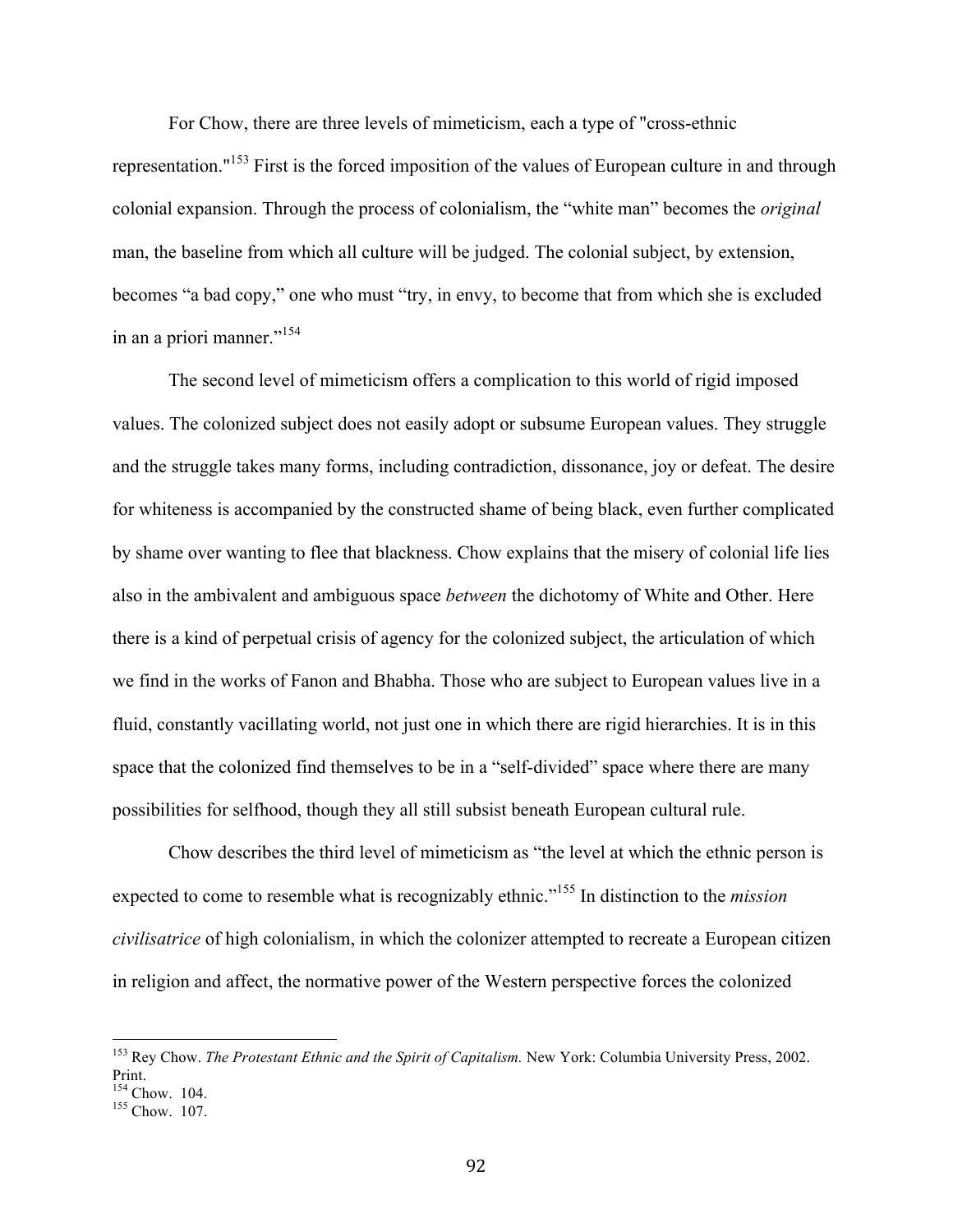subject "to resemble the very banal preconceptions that have been appended to them, a process in which they are expected to objectify themselves in accordance with the already seen and thus to authenticate the familiar imaginings of them as ethnics."<sup>156</sup>

Chow says that this expectation of resemblance is enforced in a kind of Althusserian interpellation, in which the colonizer or westerner hails the colonial subject, who, in responding, signals that she really is the kind of subject that the interpellative power constructs them as. For Althusser, this interpellative power was the ideological state apparatus, like the education system or the repressive state apparatus, as manifested in the police. In the case of the postcolonial world, Chow thinks the interpellative force is more simply what Jameson calls "community interdependence" or relative confinement to a designated ethnic space observed by outside forces who make claims on it. These outside forces are that of the westerner, who look to the ethnic space for an old image, similar to that depicted of Africa at Busch Gardens, and who expect the Africa that they encounter to be a reflection of that image. Those inside the ethnic space are hailed, and compelled to respond in a way that confirms the image, by confessing themselves to be this ethnic being. Chow says that this confession must take the form of a kind of exhibition, which manifests as "self-mimicry."<sup>157</sup>

I think that Chow's description of coercive mimeticism points to two important points about Charitable Consciousness. The first is that Charitable Consciousness is a vessel for the interpellative force brought against the postcolonial subjects it encounters. Obviously, Charitable Consciousness has very particular images it has set out to encounter, those that are cast as the foils for its confirmation of self conception. These are the images and narratives that have been shared across humanitarian media, which Barbara Harrell-Bond says are effective in "portraying

 $\frac{156}{157}$  Chow. 107.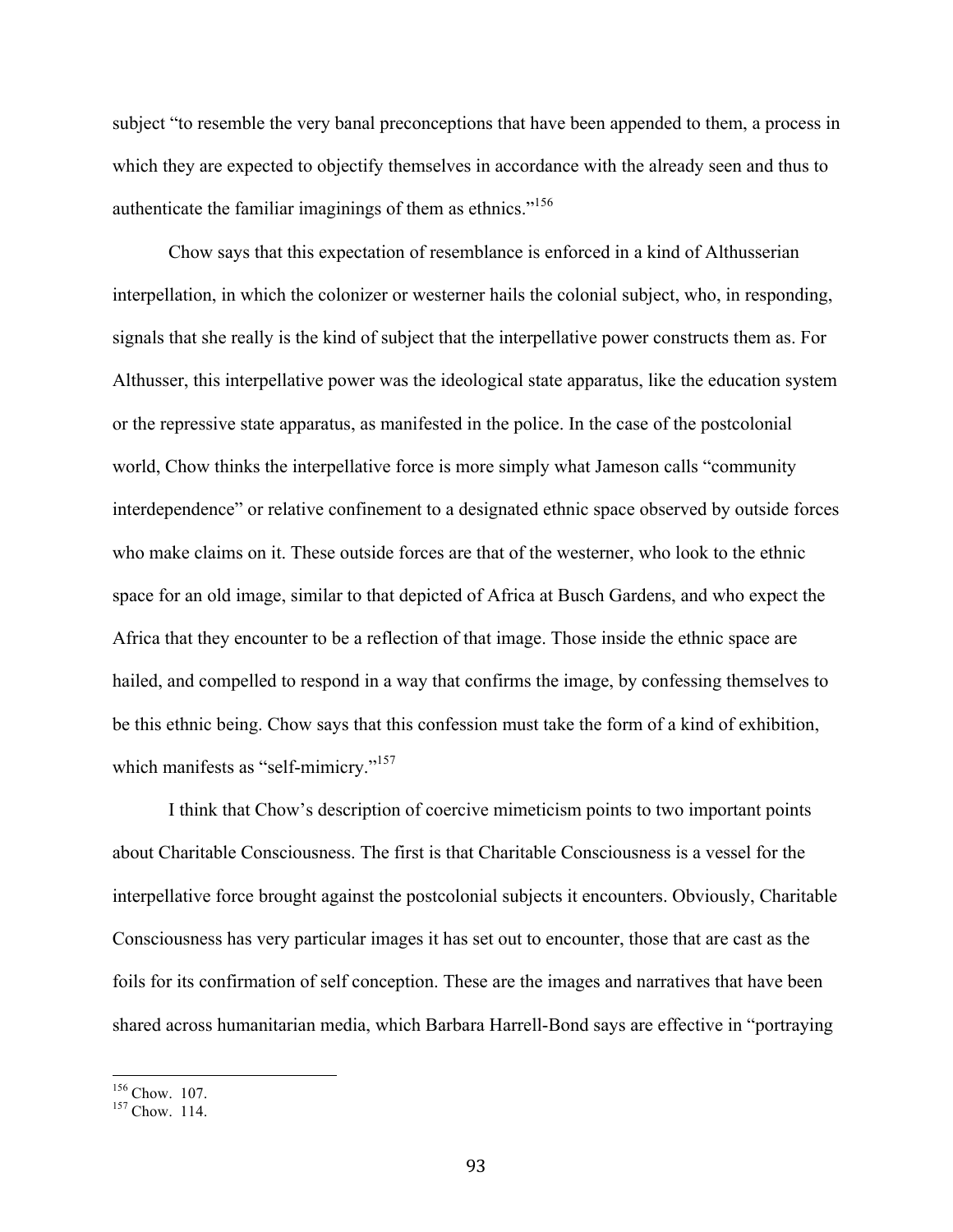refugees as helpless and desperately in need of international aid assistance."158 However, the image need not be for only refugees or internally displaced persons. Anyone who responds to the hail of Charitable Consciousness and the normative community it represents can help fulfill the confirmation of self conception. Crucially, Charitable Consciousness will almost always find what it seeks. The aid worker can achieve what one might consider to be cultural immersion and yet have no encounter with difference other than that which it has constructed.

The second thing the concept of coercive mimeticism alerts us to are the conditions under which African subjects become "complicit" in the machinations of Charitable Consciousness. It is here that we begin our reflection on the other side, so to speak of this engagement. Previously we have observed humanitarian history and ideology from a vantage placed clearly in the west. But in order to build a more complete conception of Charitable Consciousness and its world, we must consider the degree to which humanitarianism is a domain in which there occur particular encounters between western *and* postcolonial subjects who are each operating with their particular motivations. I think of the relation between these two subjects in the humanitarian field of activity as a kind of *specious solidarity* which furthers the ideological goals of each.

Much has been made of the different worlds that African Americans and White Americans often inhabit regardless of their proximity to one another. One is governed by pernicious disadvantage and the other is governed by privilege. White privilege is often seen as a kind of invisible power, one that often goes unnoticed by those who wield it as they successfully hail cabs or get approved for mortgages. It is invisible, though, because the wielder believes their experience is just "the way the world is." On these grounds, they see those that accuse them of privilege as making things up to somehow distract from their own moral deficiencies. My own

 <sup>158</sup> Barbara Harrell-Bond. "Can Humanitarian Work with Refugees be Humane?" *Human Rights Quarterly* 24.1 (2002): 51-85. Print.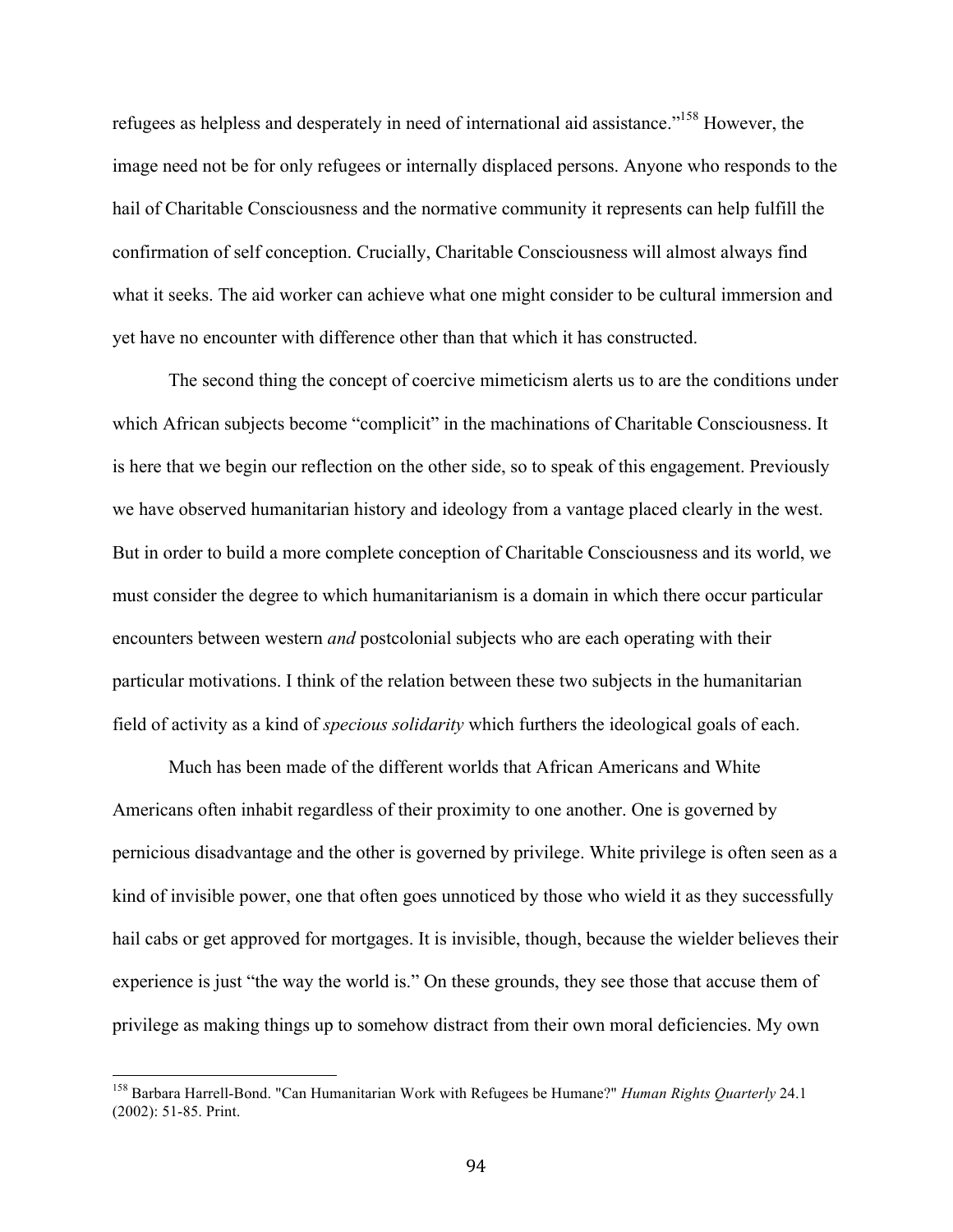experiences in Africa suggest that this world of privilege exists in many places in Africa and operates in much the same way for many of the same reasons. During my time there, I found myself split between my own western privilege and the fact that I wasn't visibly western to most that I encountered. As such, I got to observe and speak to people in ways that I believe would not have been possible if I were white.

At hotels, I could speak to employees in a fairly straightforward way and be treated with basic courtesy. But I could observe other patrons treating the staff in abysmally patronizing ways. On one occasion at a hotel in Gulu, Uganda, I sat in the lobby waiting to be joined by fellow travelers. A group of travelers who seemed to be on a mission trip came in. The person who appeared to be their group leader spoke to the person behind the desk with terrible condescension, and in a display that struck me as grossly inappropriate, he compulsively touched the bellboys and other staff, putting his arm around them as he spoke of how much he loved God and Uganda. The scene recalled for me the passage in Griffin's *Black Like Me* in which Griffin, in disguise as an African American was party to a group of white men asking a group of black men about where they could find prostitutes. Griffin was most shocked that their behavior seemed to break the general veneer of distaste or at the very least, distance that normally governed relations between blacks and whites in the time and place that he was writing. "The whites, especially the tourists," he says, "had no reticence before us, and no shame since we were Negroes... We learned to spot these from the moment we sat down, for they were immediately friendly and treated us with the warmth and courtesy of equals."159 I was overcome with the feeling that I was witnessing something gross, and part of my feeling came from knowing that there was no comparable event in my experiences living in America where this same person would feel so comfortable being in such physical and social contact with the African American

 <sup>159</sup> John Howard Griffin 1920-1980. *Black Like Me.* New York: New American Library, 1961. Print.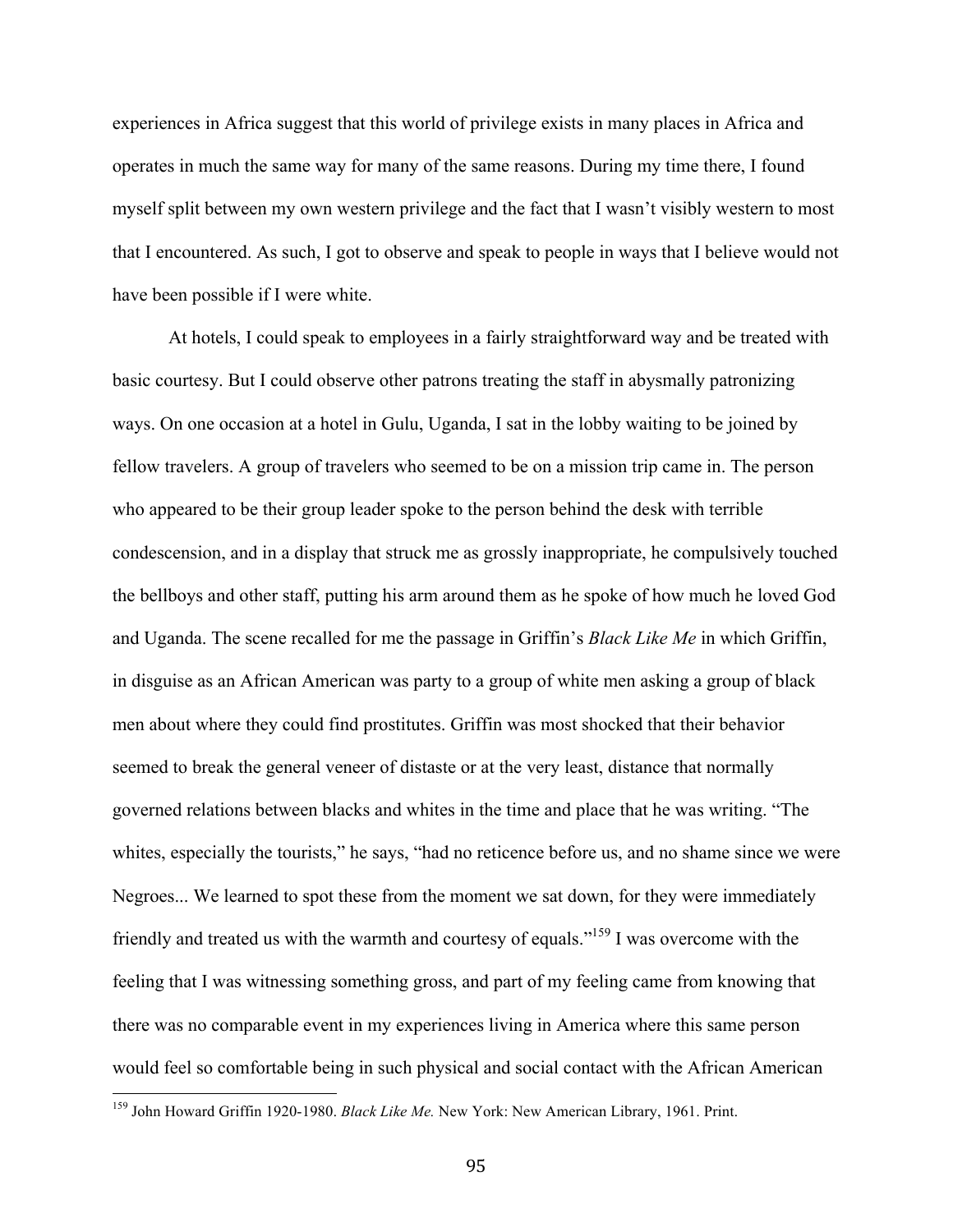employees of a hotel. I saw this interaction as a signal of the mission group's induction into a place where they were granted more access to black bodies than they could ever expect to have stateside. And the primary supporting indication of this was the degree to which the hotel staff played along. It is not clear to me what these particular staff members thought about the interaction, but it is possible that they viewed it as a kind of occupational hazard--the condition of employment in such proximity to travelers who rarely if, ever, came to that particular lodge for any reason disconnected from the development aid or religious conversion. In a sense, they are simply returning the image that any tourist might expect upon their arrival in an exotic locale.

But the activity of white people goes beyond the universally problematic tourist interaction. In Gulu, I went to a Ugandan bank with the white woman who worked at the birth clinic I had come to visit. There was a long line, which she joined, briefly. Very soon a bank teller stepped out of an office, walked up to her, grabbed her by the hand and led her back into the office before closing its door. This was not a pre-established relationship, nor was it the case that she had come to deal in significant amounts of shillings.. Her skin color was itself a passport to the privilege of preferential treatment. She did not have to come for a big transaction because her race was itself a sign of wealth that needed to be treated like such. It was a similar conclusion to which Michael Maren came during his time in the Peace Corps: "With my English degree and suburban upbringing and white skin, I could walk into an African village and throw money and bags of food around. I could do anything I pleased."<sup>160</sup>

It is, of course, true that money plays a significant role in this treatment, especially in Gulu in the last decade. Travelers on mission trips and aid workers make such significant contributions to Gulu's economy that, in a town where the default coffee at every establishment

 <sup>160</sup> Michael Maren. *The Road to Hell : the Ravaging Effects of Foreign Aid and International Charity.* New York: New York : Free Press, 1997. Print.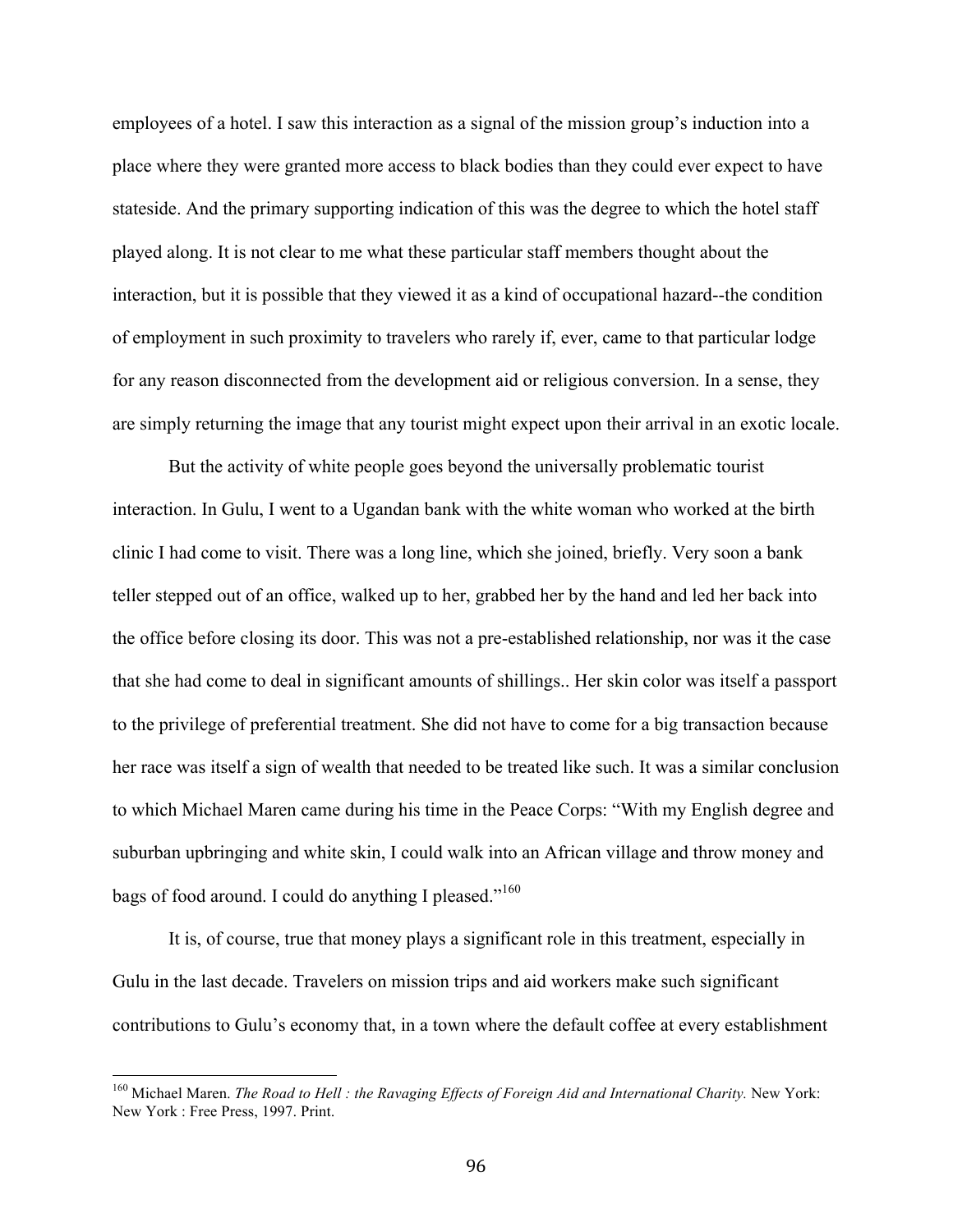where coffee could be bought served Nescafe, two free trade coffee shops sprouted up catering exclusively to white people. They even sold ice cream. Laura Edmondson has been particularly sensitive to the interplay of money and confirmation of expectation.

In the streets of Gulu, the allure of aid money was repeatedly displayed as Land Cruisers and Pajeros belonging to the World Food Programme, World Health Organization, Doctors without Borders, various branches of the United Nations, CARE International, and World Vision drove past the locals on foot or, at best, on bicycles. These signifiers of wealth provide an impoverished population with tantalizing glimpses into the seemingly limitless Euro-cash flow, affirming Michael Hardt and Antonio Negri's categorization of international humanitarian organizations as "among the most powerful and prominent in the contemporary social order."<sup>161</sup>

It is easy to see how this movement of wealth would attract attention in a place where there is relatively little wealth to spare. it is also easy to see why many Ugandan points of contact would be in the business of telling their narratives in ways that fit the stories that aid workers want to experience or tell. Edmondson thinks that Northern Ugandans are very well aware of this, and that their narratives of war and suffering are ways in which they can compete in the global market.<sup>162</sup> Thus, in the rehabilitative dramatic theater program in which Edmondson participated, she found the performances were not simply ways in which other Ugandans performed their stories in order to collectively heal. They were performed not just for the gaze of Ugandans, but also for the international audience; the narrative and methods of performance were always adjusted so they could play to the donors who made the World Vision-run program possible.

A Ugandan aid worker with whom I spoke also reflected this understanding. Ivan worked for the Dutch NGO War Child as a caseworker, arranging social support services for victims of the war. He was given 100,000 shillings a week to spend on these and other services, like school fees and medical bills. On occasion, the money would not arrive on time, or at all, which strained

 <sup>161</sup> Laura Edmondson. "Marketing Trauma and the Theatre of War in Northern Uganda." *Theatre Journal* 57.3 (2005): 451-74. Print. She quotes from Michael Hardt 1960-. *Empire.* Cambridge, Mass.: Cambridge, Mass. : Harvard University Press, 2000. Print. 162 Edmondson. 452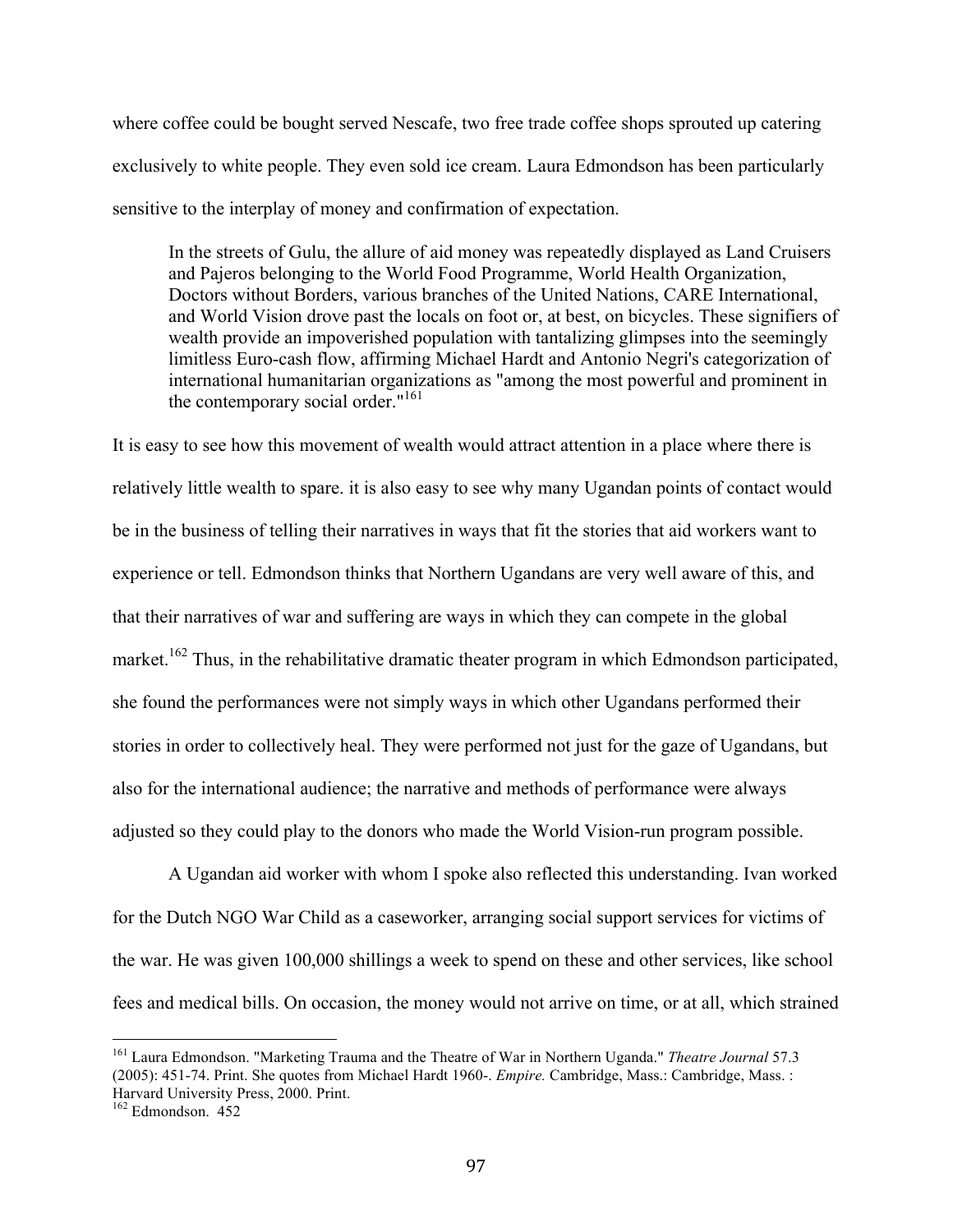his relationship with the cases that he worked. Ivan and other workers felt that financial support was a very important means of emotional support for children, some of whom were soldiers in the war. He thought that it would have been better to have never had money than to have it some weeks and not others. War Child was funded by the Dutch government as well as private, mostly Dutch citizens. On occasion some of these private donors would come to Northern Uganda to visit. Ivan and his fellow caseworkers would be under pressure to present the operation in the best possible light and they played their role as best they could, since they knew that continued funding depended on their performance.

While Ivan recognized that NGOs were not perfect, he also noted that people expected more from NGOs than they did from the government and many aid projects could be very effective. In his opinion, though, NGOs also made people dependent upon them. So many NGOs were in the north, bringing so much money that it was often a better bet to cater to the needs of the NGO than it was to engage in some other productive work. Harrell-Bond reflects upon this relationship of dependence in the case of working with refugees.

What legitimizes the helpers' authority is not merely the presence of the refugees, but the maintenance of the exercise of their allotted functions: the helpers and those who need the help. The maintenance of these roles is independent of the actual needs or abilities of the refugees who in many cases could quite capably administer and distribute the aid among themselves, a fact so obvious it hardly requires pointing out.<sup>163</sup>

Harrell-Bond says that aid workers who provide services in refugee camps, in this case, those distributing supplies for UNHCR, often cast refugees themselves into one of two narratives. The first is that of the good, docile refugee, who is grateful for help. The other is the ungrateful, disruptive, manipulative refugee. This dichotomy is hardly a good reflection of the life of a refugee; it is, in fact more of a reflection of the rhetorical and organizational needs of the aid worker. Between the poles of this dichotomy lies the refugee, who is more than capable of

 <sup>163</sup> Harrell-Bond. 57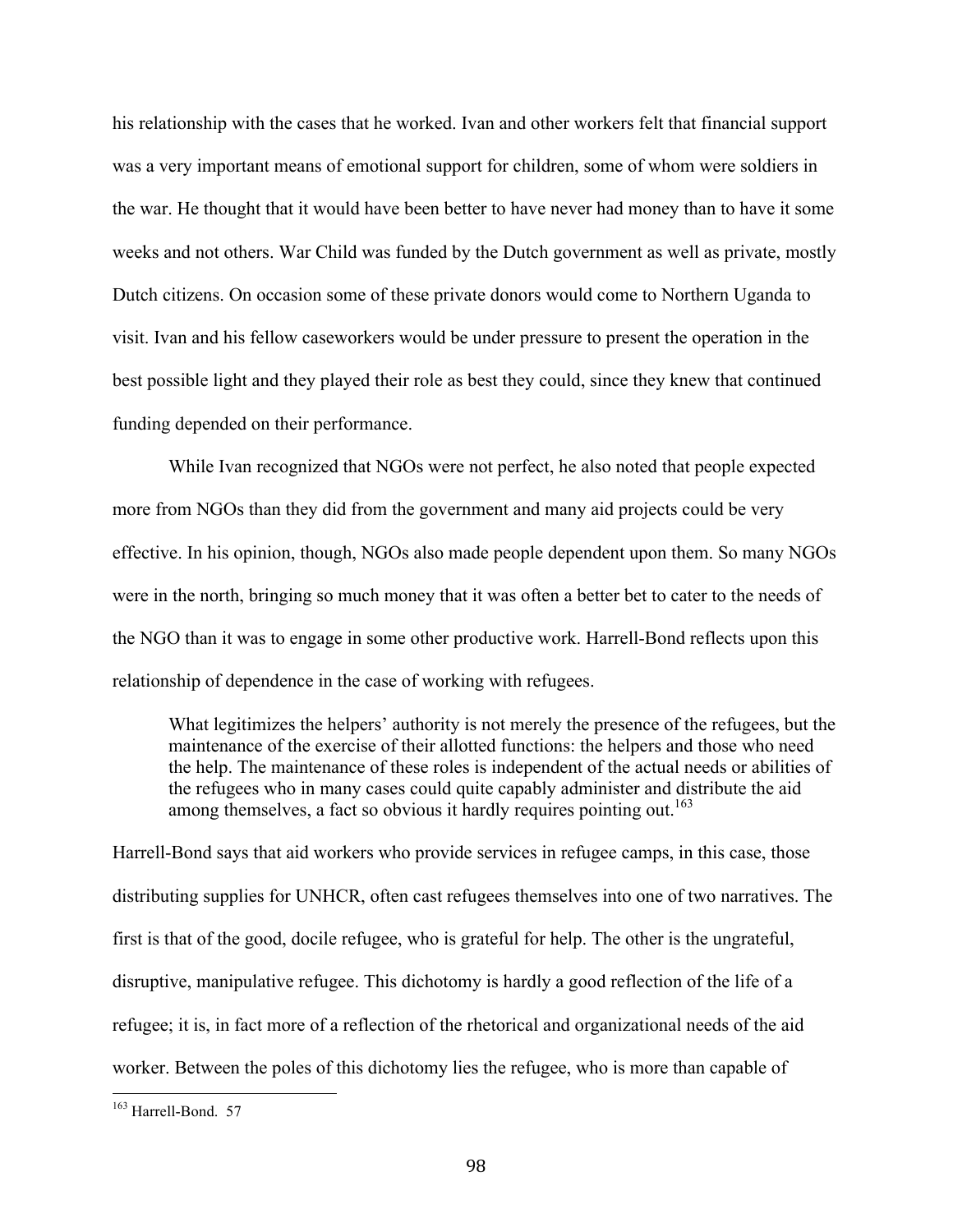displaying docility or outrage, depending upon how they are treated by relief workers. Because they understand that they are being made by their benefactors to play roles, a fact that is often infuriating, but one to which they have very little choice to accept.<sup>164</sup>

On these accounts, I mean to show that the Africans encountered by aid workers, whether they be hotel staff or tour guides or refugees under a camp tent, have a very good notion of their place in relation to the perceptive needs of aid workers and tourists, and very often make perfectly informed choices about their own behavior in the presence of visitors. Of course, these choices are made in a postcolonial space affected by the existential considerations that Chow describes, so it is possible that the interpellative hail of Charitable Consciousness is answered with differing or oscillating degrees of sincerity. But the point remains: those who stand to benefit from the resources of western aid work are often acting from what economists would put down as rational self interest in choosing to fulfill the aid worker's or tourist's expectation of resemblance. It is a point that would go without saying were it not for the pervasiveness of the African imaginary. Because of this imaginary, Charitable Consciousness believes itself to be connected to a community of aid recipients with a bond that does not warrant suspicion or critical examination. This bond is specious at best. Charitable Consciousness cannot necessarily tell the difference between a sympathetic go between or a genuine encounter or the many gradations that lie between. Its model for this encounter is, quite literally, "an orphan that smiles in spite of it all."

<sup>&</sup>lt;sup>164</sup> Harrell Bond recounts one particularly horrid example of this forced role playing: "One refugee, a university student from the now Democratic Republic of Congo, talked about his experiences in Sweden where he was treated 'like a baby.' In my kitchen in Oxford, while helping me clear the table, he acted out how one of his 'helpers' spoke to him: 'Now, this is how you pick up a plate. This is the way you place it on the counter.' He went on, 'They tried to make me feel as if I were back to zero.' Even though he found a language class in Uppsala more appropriate for university entrance (his objective), he was forced to learn Swedish with a group of mixed ages and abilities, including persons who had never been to school. 'They would not allow me to work things out for myself,' he complained."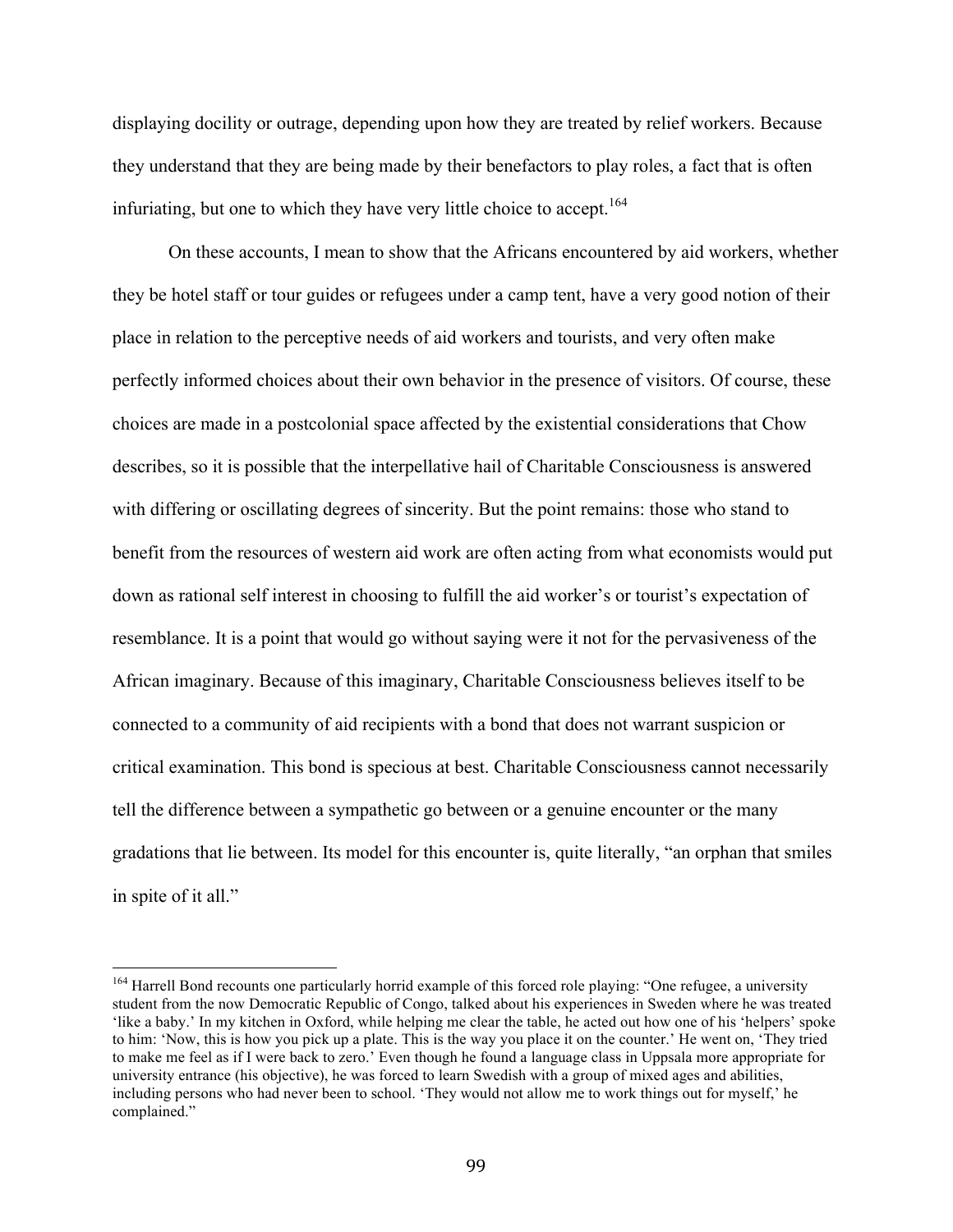The structure of Charitable Consciousness, then, looks like this: As a shape of spirit that takes up the false universalism of its own cultural perspective, it seeks out an encounter that can confirm for it its own conception of itself as particular kind of moral agent, namely the moral hero, who acts from a place of selflessness. But in order to confirm that it is in fact this kind of agent, it must be recognized by others as such, that is, it needs external justification for what it is trying to establish internally by making reference to a community of believers that carry the same commitments. It thus needs a means of demonstrating its altruism, which it selects according to the standards of its false universalism. Charitable Consciousness coerces these subjects even as it believes itself to be in fundamental connection to them, deaf to the possibility of its own imposition.

It is much easier to think about *history* in Hegel than it is to think about *time*. But Hegel does say that there are some dialectical movements that, once established by the dialectic, are passed over rather quickly--sinking "to the level of exercises, and even to that of games for children."165 It seems to me Charitable Consciousness, insofar as it carries a sentimentalist remnant nearly three hundred years on from the emergence of sentimentalism, is not such an easily extinguished shape of spirit. It is also, we must note, not harmless. Charitable Consciousness as exemplified in individual aid workers, institutions, donors and media creations, has proved itself to be dangerous. One notable case in which this can easily be seen is Invisible Children.

# **Invisible Children and the Power of Media**

Individuals can participate in Charitable Consciousness in and through their motivations and actions. Institutions participate in Charitable Consciousness by having policies which lack

 $165$  Hegel,  $§27$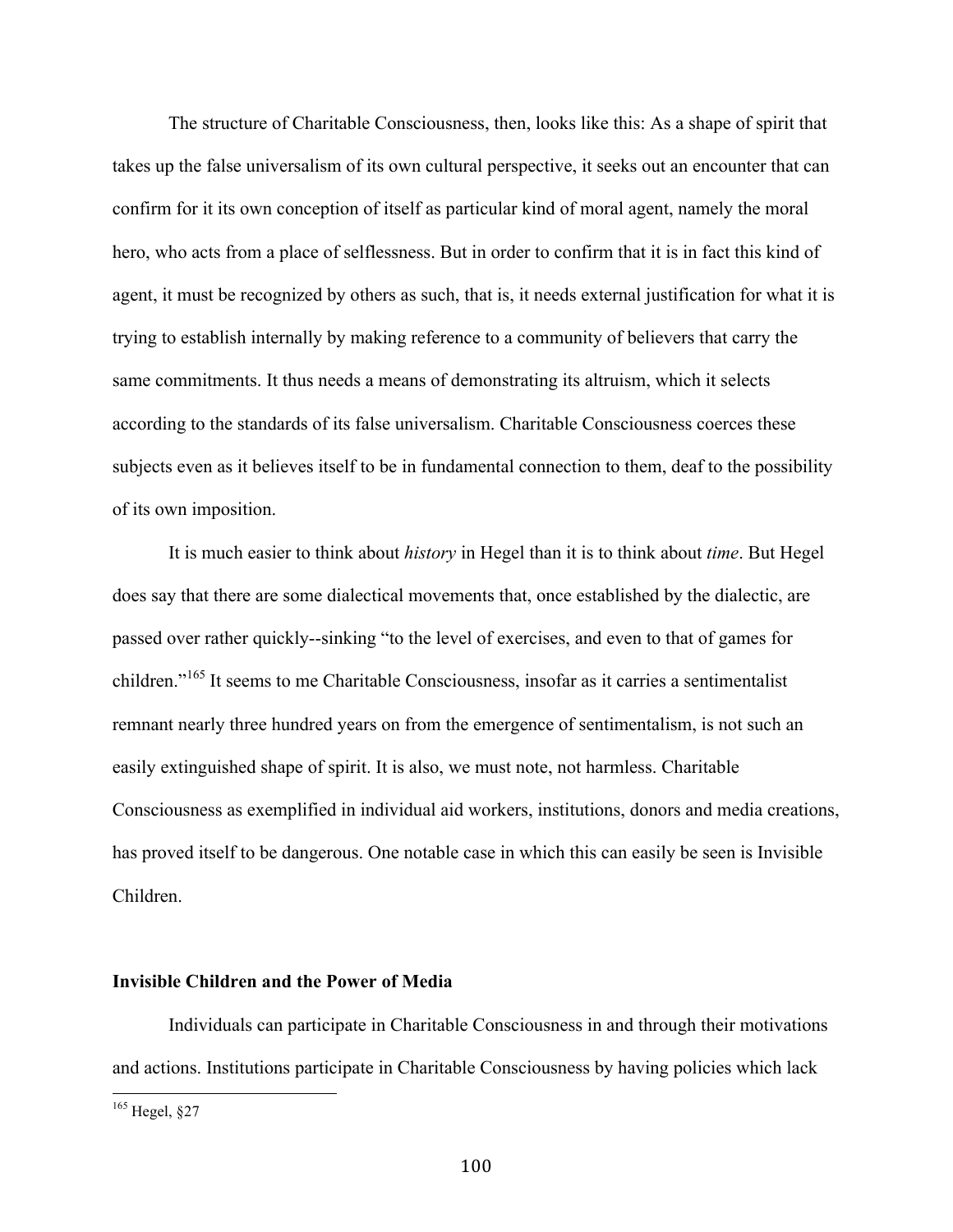mechanisms for responding to criticisms or preventing individuals with particular ideologies from impacting the office or the field. Also, discourses replicate Charitable Consciousness, as discourses provide the normative social connections between individuals and institutions across time. While one can be a part of an uncritical humanitarian institution or discourse without adopting an uncritical ideology, the supreme ideological stance of that discourse or institution, as we have seen in discussions of institutional racism, can place limits on an individual's ability to help the institution make good on its stated goals. What happens then, when discourse, the institution and its members all share the same uncritical ideology? In this case, we can have an effective institution that either has problematic stated goals, or has appropriate goals and is unable to determine, through the cloud of its own ideology, whether it is meeting them. Such an institution is problematic on the grounds of the consequences of its action and its inability to address its mistakes in the midst of it action. This is the great danger of Charitable Consciousness. Having no clear mechanisms for adjustment, it moves forward in its commitment, affecting all who are caught in its wake. I believe this is what happened in the case of Invisible Children, Inc. Our view of the activity of this organization will be a sustained look at the way Charitable Consciousness operates and will also alert us to the possibility that this shape of spirit, if we cannot find a way to engage with it, could overtake all future humanitarian discourses which directly address private donors..

Invisible Children was founded in 2004 Jason Russell, Laren Poole, and Bobby Bailey. A year before, Russell, who had just graduated film school, and his college aged friends decided to take a trip to Sudan to make a documentary about the conflict in Darfur. Their first major video, *Invisible Children: Rough Cut* they describe themselves as "naive kids" who understand that "media is life" on the search to finding the truth about just how bad the conflict in Sudan was.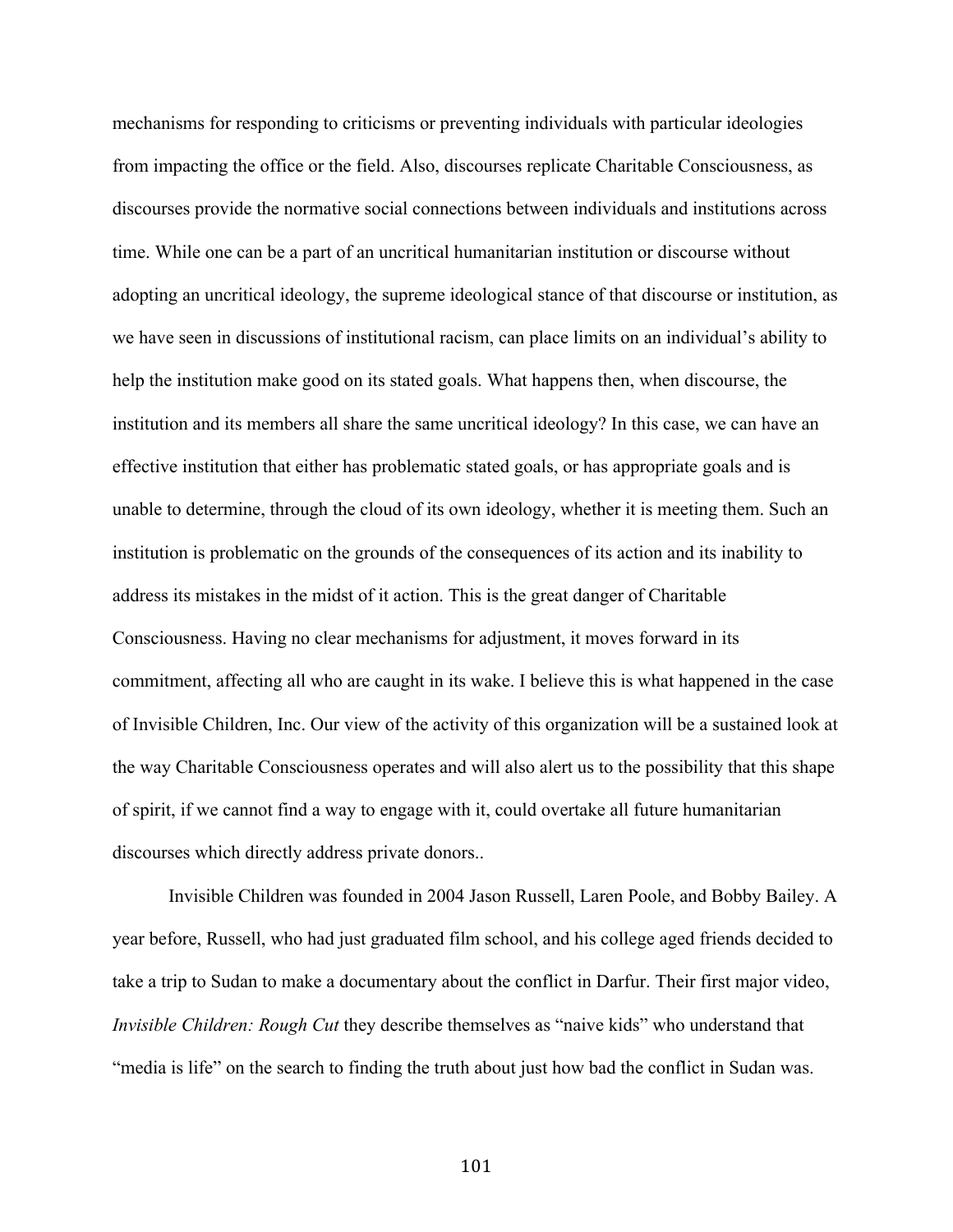"We were determined to face the danger head on and leave as warriors," says Jason Russell over accompanying video of him walking up a rocky hill with a lush Sudanese landscape behind him. They didn't uncover very much in Sudan, since most people in affected regions had fled. In search of Sudanese refugees in Uganda, they passed through Northern Uganda, which was then still in terror of the Lord's Resistance Army. It was in Gulu that they discovered the night commuters.

The LRA is a paramilitary organization which, at the time of its founding, was dedicated to overthrowing the Ugandan government. In order to build its army, it depended on abductions, and the prime targets of these abductions were young boys living away from city centers in the Acholi region of Northern Uganda. In 2004, the conflict between the LRA and the Lord's resistance army had been in motion for nearly seventeen years. The army at that time was deep in the bush and mostly active at night. This prompted hundreds of young boys who, in fear of being abducted, would walk from their villages in the evening and sleep in Gulu, which at the time was the biggest city and safest place to be. There they would sleep under whatever shelter they could find until the morning, when they would walk many miles back to their villages. Russell contended these children, known as the night commuters, were invisible in the eyes of the world.

After filming the night commuters and learning more about the conflict in Uganda, Russell, Poole and Bailey made the *Rough Cut* video and began to show it to their immediate community. They soon realized that calling attention to the LRA was their mission and the video became part of a grassroots campaign that consisted of showings at churches, high schools and colleges. By 2006, Invisible Children, Inc. reported more than 3.1 million dollars in income. While they described themselves as primarily an "Awareness" organization, they did set up an office in Uganda where they coordinated some development projects, like funding school fees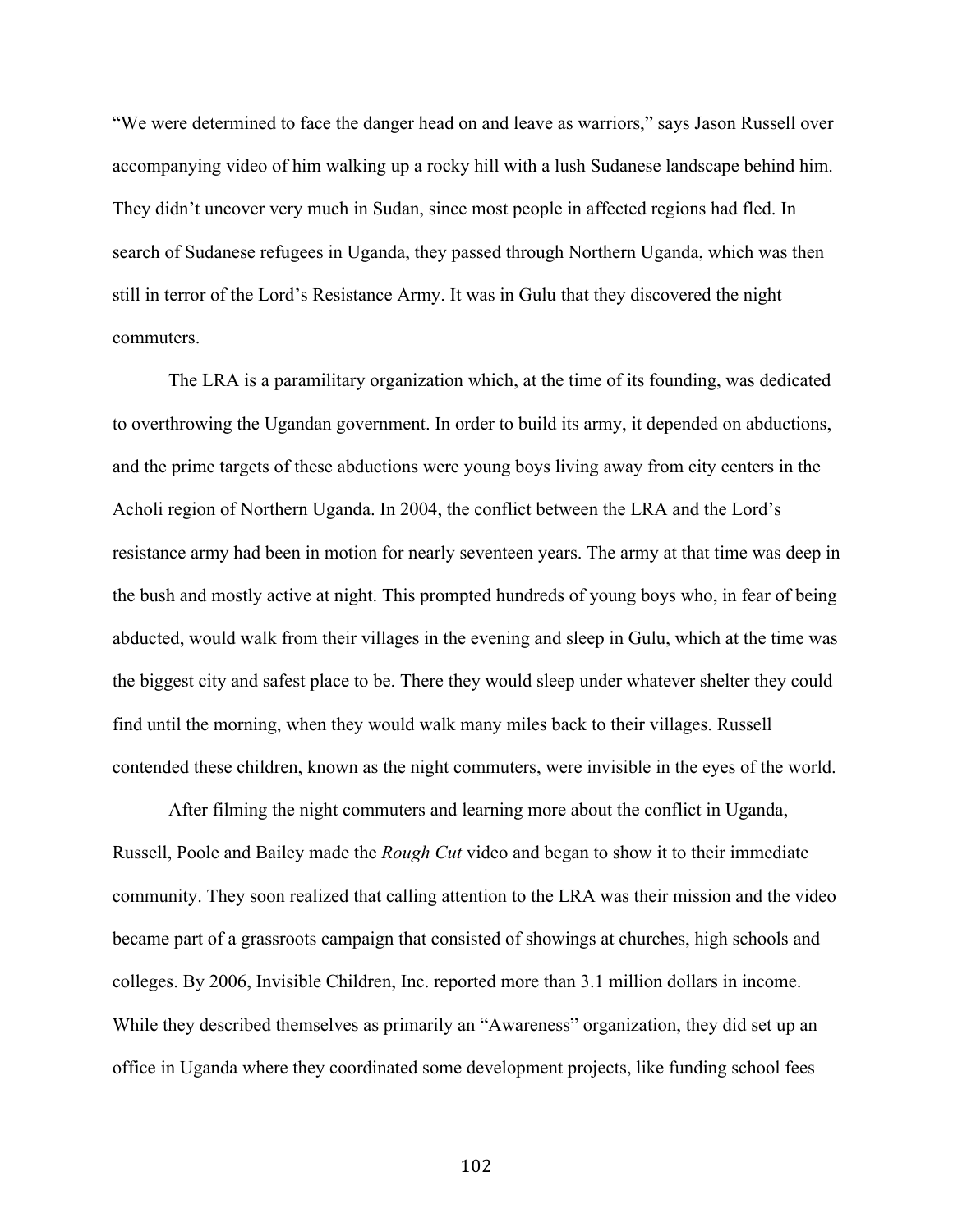for children, setting up radio tours to help notify people in far off areas about LRA movement, and financing organizations dedicated to rehabilitating people who escaped the LRA and returned to the community. They also dedicated some resources to lobbying the United States government on behalf of military intervention to kill or capture the leader of the LRA, Joseph Kony.

Invisible Children capitalized on its grassroots support through slick and constant social media engagement and creative campaigns aimed at media savvy millennials. One such campaign was the 2007 event *Displace Me*, an "experiential" event in which participants brought cardboard and sleeping bags on an evening walk and campout, a symbolic night commute in honor of the displaced Ugandan children who Russell and company met years before. The event was held in several cities and brought tens of thousand of participants in a year that saw more than seven million dollars in revenue. But Invisible Children's greatest production came five years later with the video *Kony 2012*. 166

Invisible Children posted *Kony 2012* online in March of 2012 and quickly became the most shared video in the history of the internet, being viewed more than 100 million times in less than seven days.<sup>167</sup> The call to action at the end of the video helped Invisible Children claim more than 26.5 millions dollars that fiscal year.<sup>168</sup> With the success of the video came a cloud of criticism, however.<sup>169</sup> Scores of Africans made response videos on YouTube and others who were already critical of humanitarian aid set their sights on the narrative of the video, which they

<sup>&</sup>lt;sup>166</sup> Jason Russell. *Kony 2012.* https://www.youtube.com/watch?v=Y4MnpzG5Sqc Vol., 2012. Web. <sup>167</sup> Samantha Grossman, "Kony 2012: Invisible Children's Campaign Becomes Most Viral Video Ever | TIME.com,"

Time March 12 2012, : <http://newsfeed.time.com/2012/03/12/kony-2012-documentary-becomes-most-viral-videoin-history/>. 168 http://invisiblechildren.com/financials/ 169 Anjali S. Bal, et al. "Do good, goes bad, gets ugly: Kony 2012." *Journal of Public Affairs* 13.2 (2013): 202-8.

Print.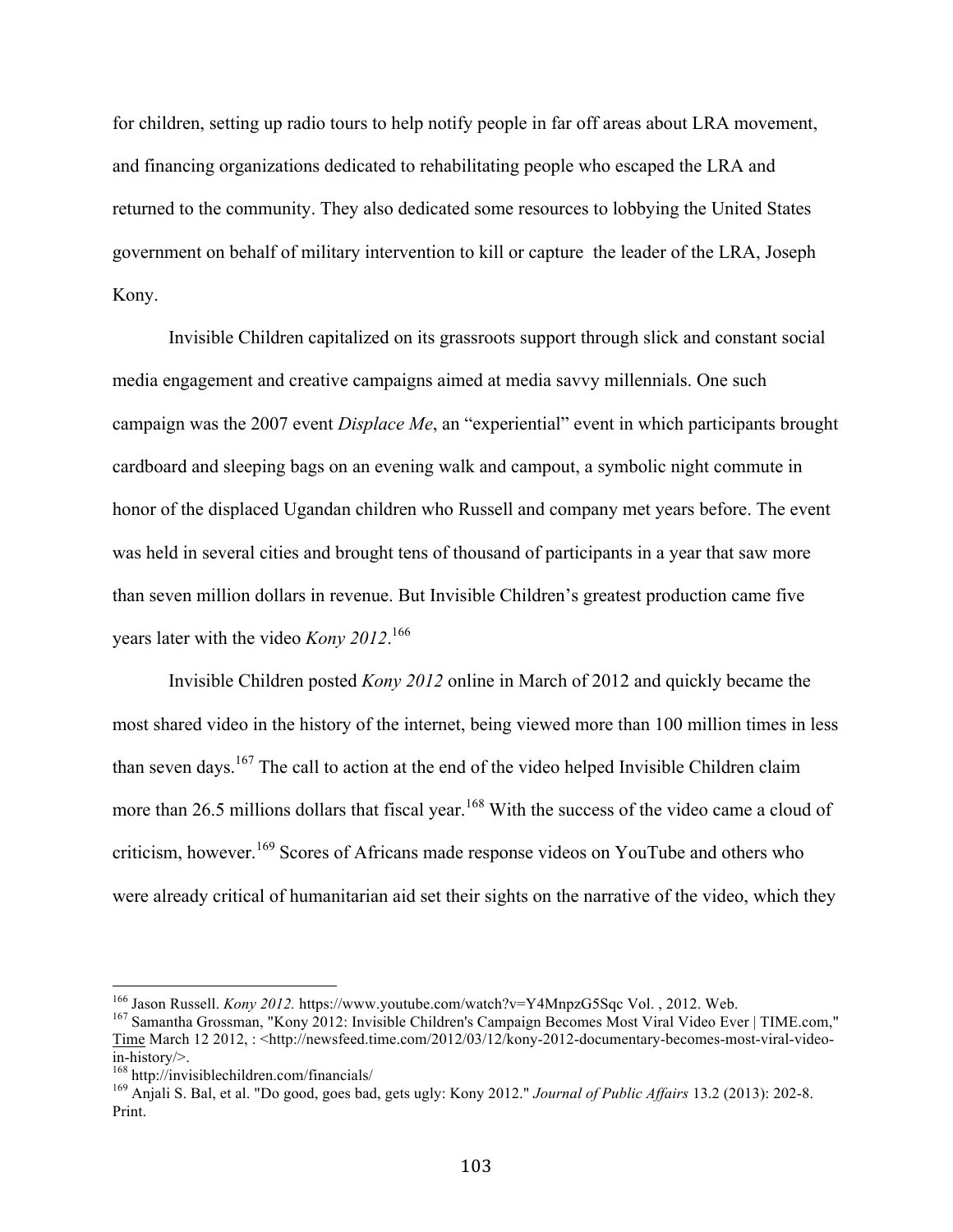accused of being an oversimplification at best and misinformation at worst.<sup>170</sup> The video opens with a call to human potential before moving to video of Russell explaining the LRA and Joseph Kony to his very young son. It then recaps the struggles of Northern Uganda before issuing a call to action that is framed by an expiration date, the end of the year. The call to action includes the purchase of bracelets, t-shirts and posters, as well as a call to bombard the social media accounts of famous people and politicians with information about the campaign. The Ultimate goal of this barrage was to encourage military intervention to find Kony, who by this time had fled Uganda for the Democratic Republic of Congo. But the subtext of the video is about how, "through social media, a young Western public now not only knows and cares about what is happening in the world, but also has the means to make a difference." $171$ 

Invisible Children moved swiftly to, as they saw it, address criticism. CEO Ben Keesey posted videos on Vimeo and YouTube in which he called for questions and posted follow up videos. He answered questions, explicitly invoking Invisible Children's commitment to transparency. Invisible Children also created a follow up video to Kony 2012, Kony 2012 Part 2: Beyond Famous, which posted to YouTube April 5th, 2012 just one month after the original Kony 2012 video was released. In addition, Invisible Children posted lengthy written replies to criticisms and objections on its web site.

This transparency, however, was the kind indicative of an organization with ideological commitments that made it deaf to the merely apparent nature of their 'transparency'. Some of the objections that Invisible Children addressed were straw men, whose proper counterparts were

<sup>&</sup>lt;sup>170</sup> "Ishmael Beah Says 'Kony 2012' Simplistic and Unrealistic " **The Daily Beast** April 19 2012, :<br>
<http://www.thedailybeast.com/articles/2012/04/19/ishmael-beah-says-kony-2012-simplistic-and-unrealistic.html>.

 $\frac{171}{171}$  Johannes von Engelhardt and Jeroen Jansz. "Challenging humanitarian communication: An empirical exploration of Kony 2012." *International Communication Gazette* 76.6 (2014): 464-84. Print.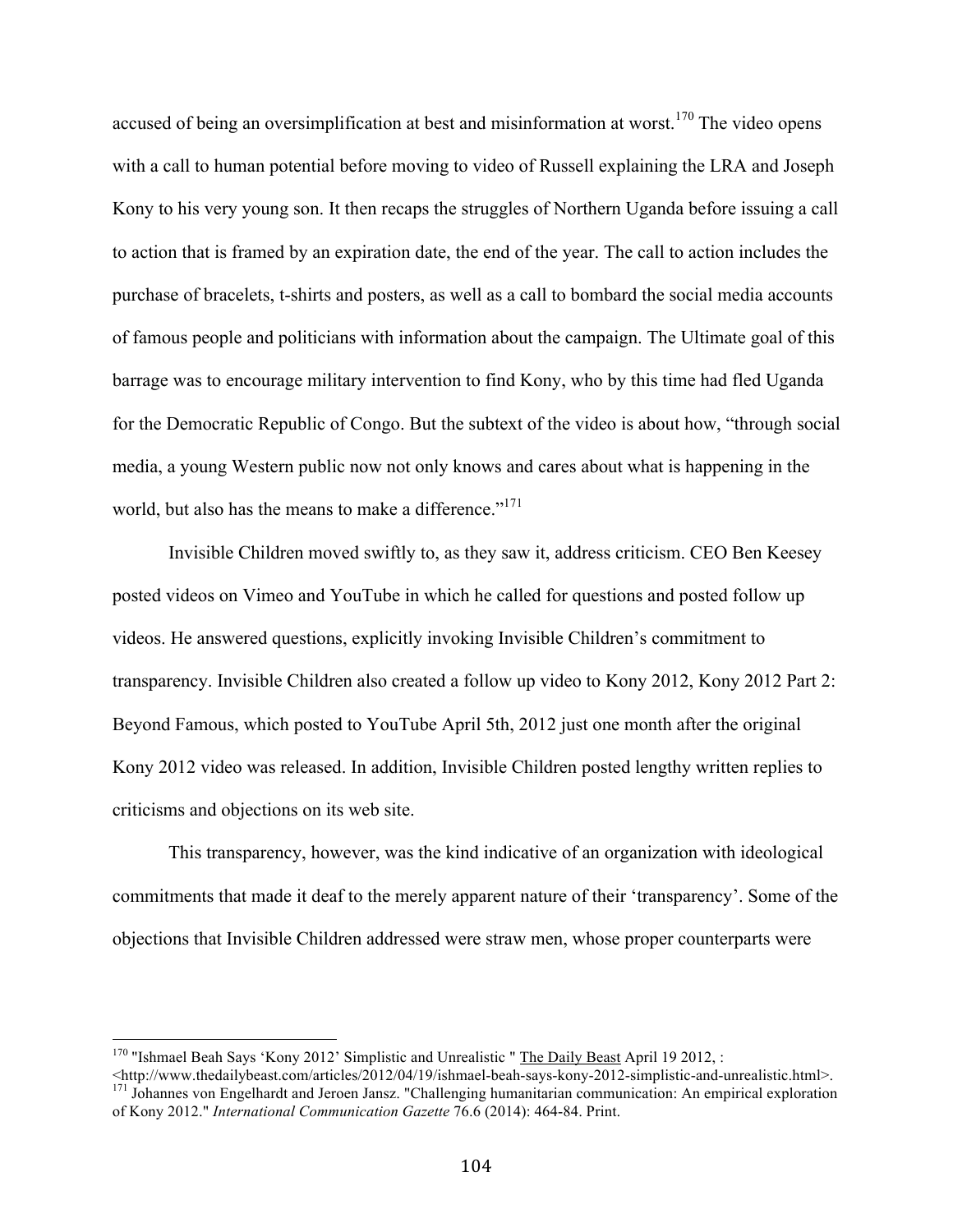much more problematic for IC's campaign. For example, in response to the question "Are Ugandans for or against the Kony 2012 campaign?" they stated:

As everywhere else, reactions are mixed. Just as with any country or continent, it is dangerous to characterize the Ugandan nationality categorically. KONY 2012 has evoked a variety of responses from people all over the world—many positive, but some critical. The same is true within Uganda. We have found that many Ugandans welcome the film's message of stopping Joseph Kony, but some take offense at how the message was delivered. Admittedly, KONY 2012 was geared towards young, western audiences in an effort to raise awareness of what began in Uganda, but is currently taking place in DR Congo, Central African Republic, and South Sudan.<sup>172</sup>

This was an optimistic characterization. Very few in Northern Uganda were pleased. Many in the region did not even know about the video until an independent NGO run by current Nobel Prize nominee Victor Ochen hosted a screening. Al Jazeera covered the screening. Footage features a very angry Ugandan man in the Lire district who could not understand why a video about Joseph Kony could be so full of white people and captures the moment when anger over the video turns violent. Viewers begin to throw rocks at the screen, prompting all in view of Al Jazeera cameras to take off running. A viewing of the film in Gulu, Uganda hosted by Invisible Children did not fare much better. Though the official Invisible Children video of the events and the showing portray a pleased population, news reports told a very different story:

Dissatisfied with the content, the crowd pelted the organisers with stones, injuring a police officer identified as Pamela Inenu and two musicians hired to sing at the event. Police fired teargas at the crowd, and live bullets in the air, injuring dozens, who also lost valuables including phones and money.<sup>173</sup>

Ugandans were angry at the video for several reasons. For dramatic effect, it portrayed an old reality in Northern Uganda as though it was a current reality. It also portrayed Ugandans in a narrative of suffering that many had sought to keep in the past. Some of the people, who had

<sup>&</sup>lt;sup>172</sup> Invisible Children: Questions and Answers., 2012, <http://invisiblechildren.com/about/q-and-a/ (accessed May  $15, 2012$ ).

<sup>&</sup>lt;sup>173</sup> Sam Lawino, "Kony 2012 video makers using us to make profit, war victim says - National," Daily Monitor April 17 2012, : <http://www.monitor.co.ug/News/National/-/688334/1387926/-/aw2cd3z/-/index.html>.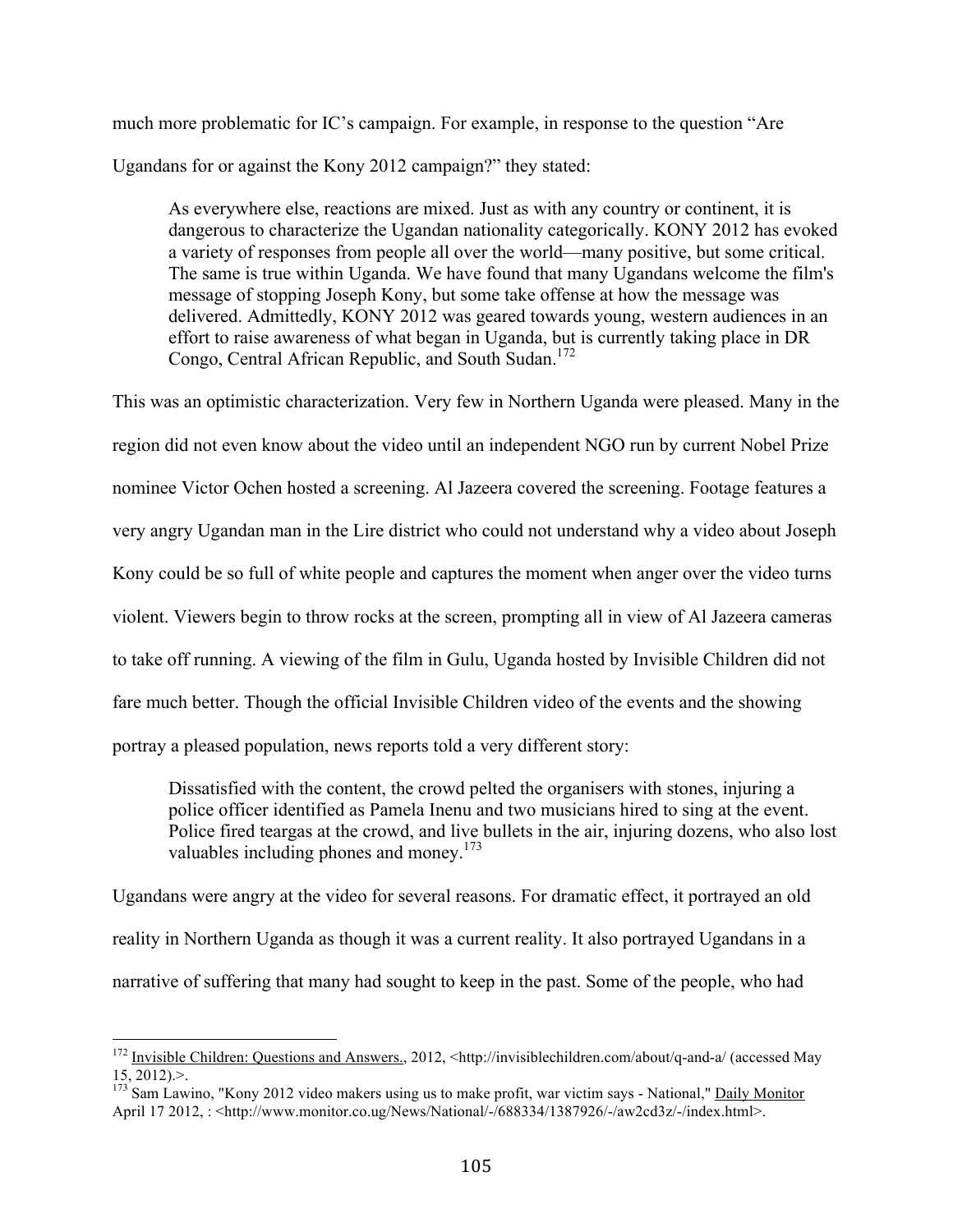been disfigured in the war were shown in the video and resented the use of their image. To others, it seems that the money that Invisible Children raised was not reaching Northern Uganda, which made Invisible Children seem more like a scheme than a helpful NGO. Even the Archbishop of Gulu denounced the video, saying that the film had "ill motives and geared towards igniting anger in the population to cause violence."<sup>174</sup>

Invisible Children had planned another event in conjunction with the release of the *Kony 2012* video: A publicity campaign called *Cover the Night*. They were to gather in major cities in order to paste fliers and posters on every surface on which they could legally post. During the time I was in New York City. I worked with the founder of an NGO and a lawyer at NYU to put together a panel at which we would discuss *Kony 2012*. 175 Then we invited Invisible Children to the event. NYU secured *Democracy Now!* host Amy Goodman to moderate and flew in the host of the first screening in Northern Uganda, Victor Ochen. Invisible Children sent two representatives: Jolly Okot and Adam Finck, who worked at their Ugandan branch. Ultimately, there were six people on the panel, including myself.

I had imagined that the discussion would present an opportunity to, at minimum, force representatives of Invisible Children into a clear response over which they did not have editorial control. In reality, it was an occasion to see the lengths to which these Invisible Children representatives would go to avoid directly answering any questions, and to draft pseudoresponses not even worth quoting after other panelists raised serious issues with *Kony 2012*. At the end of the event, Okot and Finck left immediately, with Okot walking away from an interview by a fellow Ugandan journalist who had intercepted her near the elevator. It was here I realized the degree to which members of the Invisible Children organization lived in their own

<sup>&</sup>lt;sup>174</sup> Lawino.<br><sup>175</sup> Panel discussion: "Reflecting on Kony 2012: Lessons Learned for Global Activism" http://chrgj.org/event/paneldiscussion-reflecting-on-kony-2012-lessons-learned-for-global-activism/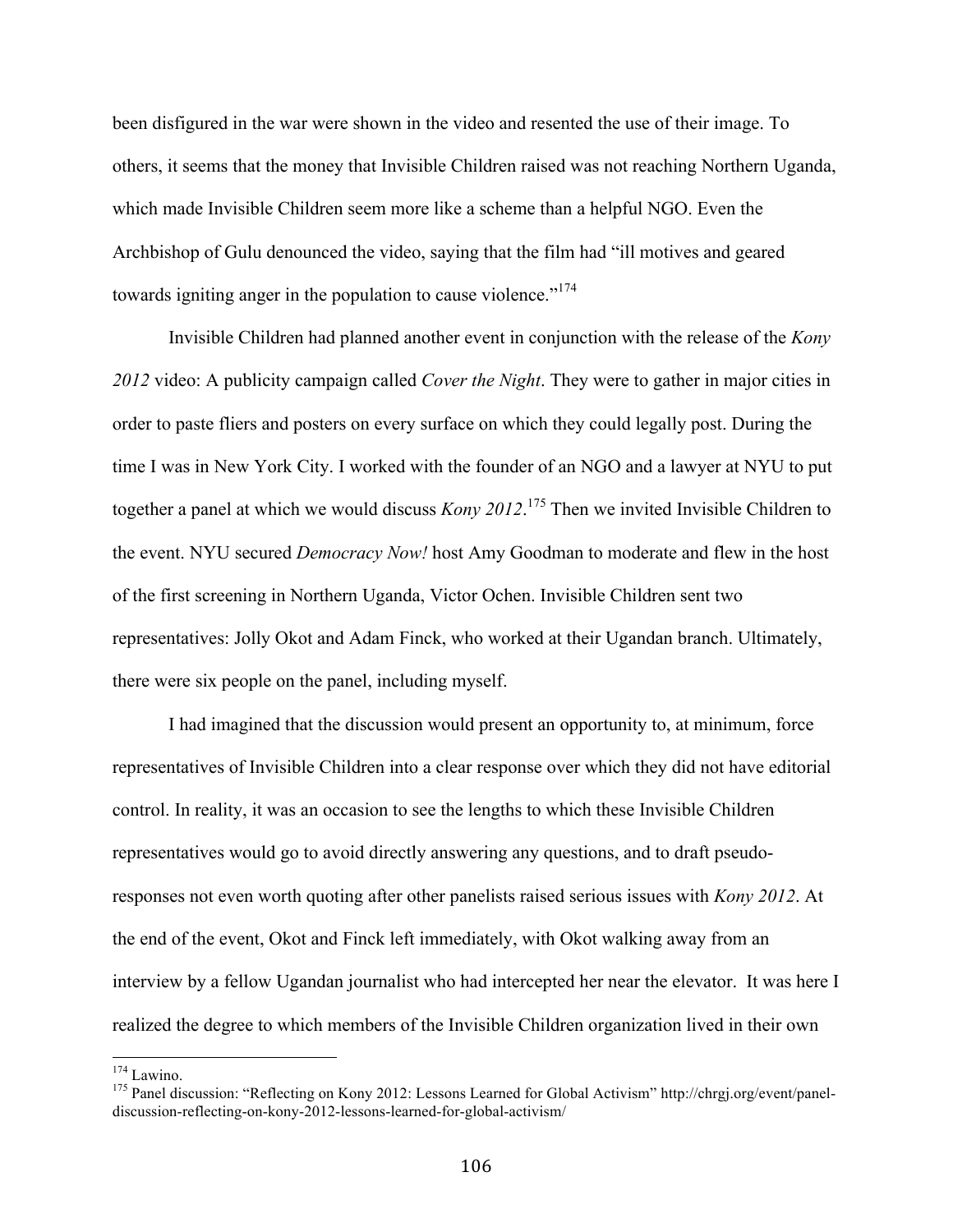world, so to speak, one shielded by a different social consensus, from which external criticism appeared to them as unwarranted hatred.<sup>176</sup>

Regardless of criticism, Kony 2012 was viewed as a success by millions of western participants. In the aftermath of its social media campaign and lobbying efforts, the Obama administration announced it would continue its military presence in Uganda and create a regional task force to help train the Ugandan army with skills it needed to catch Kony. In addition, Kony and two of his advisors were added to the War Crimes Rewards program, a bounty that held by the United States.<sup>177</sup> Invisible Children took credit for all of these things, though many critics noted these arrangements had been in the works for some time. Obama deployed Africom troops to Uganda in 2011 and the task force has already been established to some extent in Senate Bill 1067, The Lord's Resistance Army Disarmament and Northern Uganda Recovery Act of 2009.<sup>178</sup> If these outcomes were already in development, and not direct results brought about by social media pressure, what was the true impact of the Kony 2012 campaign? Quite possibly the only true causality which can be attributed to the efforts of the Invisible Children was diverting resources from better projects in Uganda.

I interviewed Victor Ochen, director of the African Youth Initiative, while he was in New York for the panel discussion.<sup>179</sup> He said the problem with international NGOs is their fundamental lack of contact with the communities they claim to serve. This is not the case for all of them, he stressed, but those who do well have learned how to connect. Invisible Children, he charged were completely disconnected. No one in the north knew that they were making such a

 $176$  This may in fact be the reason that Jason Russell had a very public mental breakdown just a few weeks after the release of Kony 2012. "Kony 2012 Filmmaker Jason Russell Opens Up about Nude Public Meltdown." ABC News October 8, 2012.

<sup>&</sup>lt;sup>177</sup> Lauren M. Gould. "The Politics of Portrayal in Violent Conflict." *Alternatives: Global, Local, Political* 39.4 (2014): 207-30. Print.<br><sup>178</sup> https://www.govtrack.us/congress/bills/111/s1067/text<br><sup>179</sup> Ochen, Victor. 2012. Interview by Chioke I'Anson. Digital Recording. April 15. Manhattan, NY.

https://soundcloud.com/chismatic/nobel-prize-nominee-victor-ochen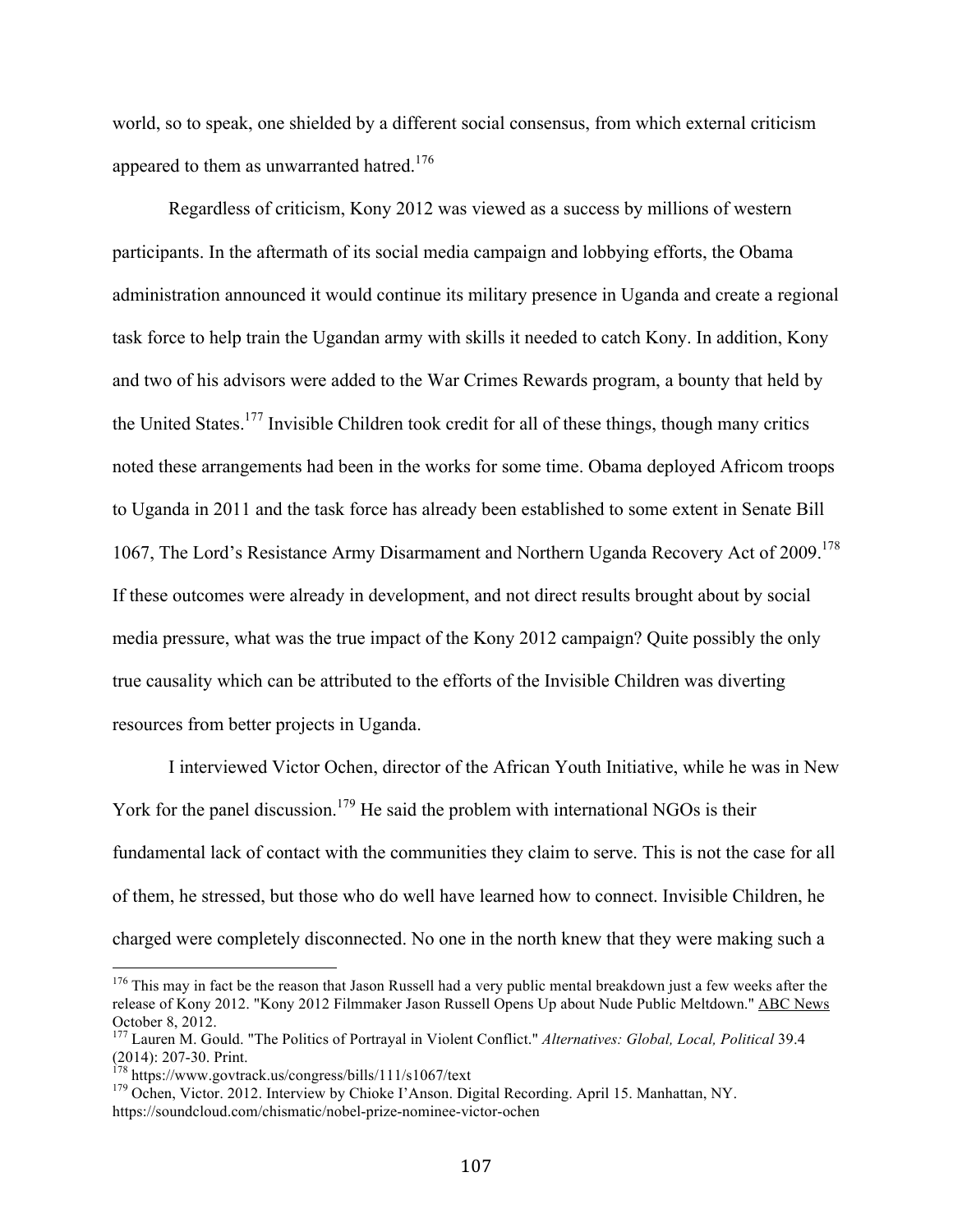video, not even the Ugandan staff of Invisible Children. When Northern Ugandans did find out about it, which were really only those who made it to one of the two public screenings, they were justifiably suspicious. But the problems go deeper. Invisible Children set the date of the Cover the Night campaign to April 20th. This day, however, is a day of mourning for many in the North, especially those who live in Atiak. It was on that day in 1995 that an LRA lieutenant massacred more than two hundred people. Ochen believed that any NGO that had the interests of the people at heart would not hold an event of this sort on this day, and would not draft the language of their calls for support in terms of "making Kony Famous," emblazoning his image on t-shirts:

Americans are confused as to the suitable use of the images of those who have recently caused great suffering and trauma. A glut of seemingly celebratory images of Osama bin Laden on the bare walls and signposts of New York City would not be tolerated. A contextually deceptive catch phrase like 'Make bin Laden Famous' would hardly be an acceptable way of framing the search for his capture.

Ochen felt that the best way for an international NGO to be of assistance was to partner with local NGOs. These are groups like his own AYINET, which do not work with the massive budgets that International NGOs have, but who understand the region and its challenges intimately. Local NGOs are frequently rendered invisible in NGO discourses by the same "media logic" explicated by Cottle and Nolan, in which hometown voices are prioritized at the expense of the other participants in the field.<sup>180</sup> It is perhaps no surprise then, that Ochen thought another thing that international Organizations should do is not be so "media oriented."

<sup>&</sup>lt;sup>180</sup> Cottle and Nolan. 871: "This assimilated media logic constantly regionalizes and "brings back home" reports from disaster zones by finding local personnel and delegates--referred to by our interviewees in media speak as ''our talent'' and ''stars''. This is perhaps understandable given the relation of media dependency that characterizes the situation of NGOs and which reflects wider patterns of global ''regionalization'' but it inevitably underplays and marginalizes the active agency of indigenous aid workers (and victims) and thereby symbolically reinforces a highly Western- led and Western-centric view."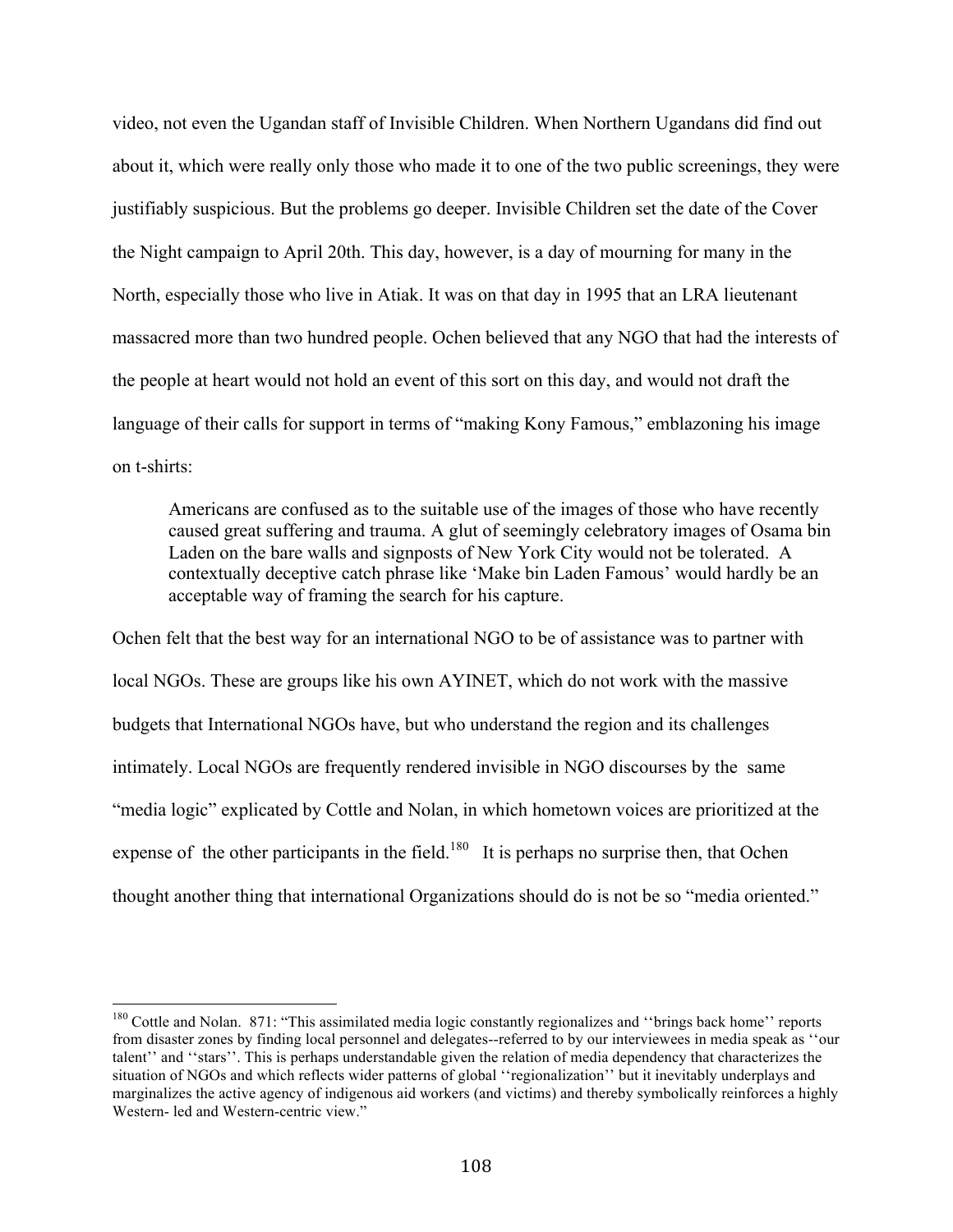He recognized the narratives that get attention must promise big transformations, but the real work of healing is slow. "...If you anticipate a big leap, it risks you having to misreport realities."

Ochen's reflections are not particularly novel in the grand scheme of development aid. There is an entire field of critical development theorists and activists out there, and these are their basic starting points for their conceptions of aid work. However, the perspective represented by Ochen is a critical perspective, one which recognizes the complexity of aid work while also knowing, explicitly, the work cannot be undertaken for the sake of the fulfillment of self-reference. For this reason, many who embody this perspective approach aid work like it is a job among others, separated only by the commitment that one must make to forgo basic "first world comforts." Charitable Consciousness however, is so far from this perspective, that even when the poster depicts a war criminal, the true object of the campaign is the moral sensibility of the person holding the stapler. I would like to close with some limited reflections on how we might change all of this.

## **Conclusion: In Search of the Antigone Effect**

In order for there to be a change in Charitable Consciousness, the aid worker must have a *sufficiently dissonant* experience; One which will disrupt the reach for meaning that helps constitute the experience of the postcolonial world. It is an experience that promotes reflection and reveals, at least in part, the irreconcilable claims of the aid worker's mission. There is no predictable structure for this experience. Often, it will happen over the long course of one's engagement with the target population, particularly if this engagement is solitary, that is, independent of a larger community of aid workers. It may also occur through basic conversation with a knowing cynic, someone who can reinterpret the experience of the naive aid worker in a

109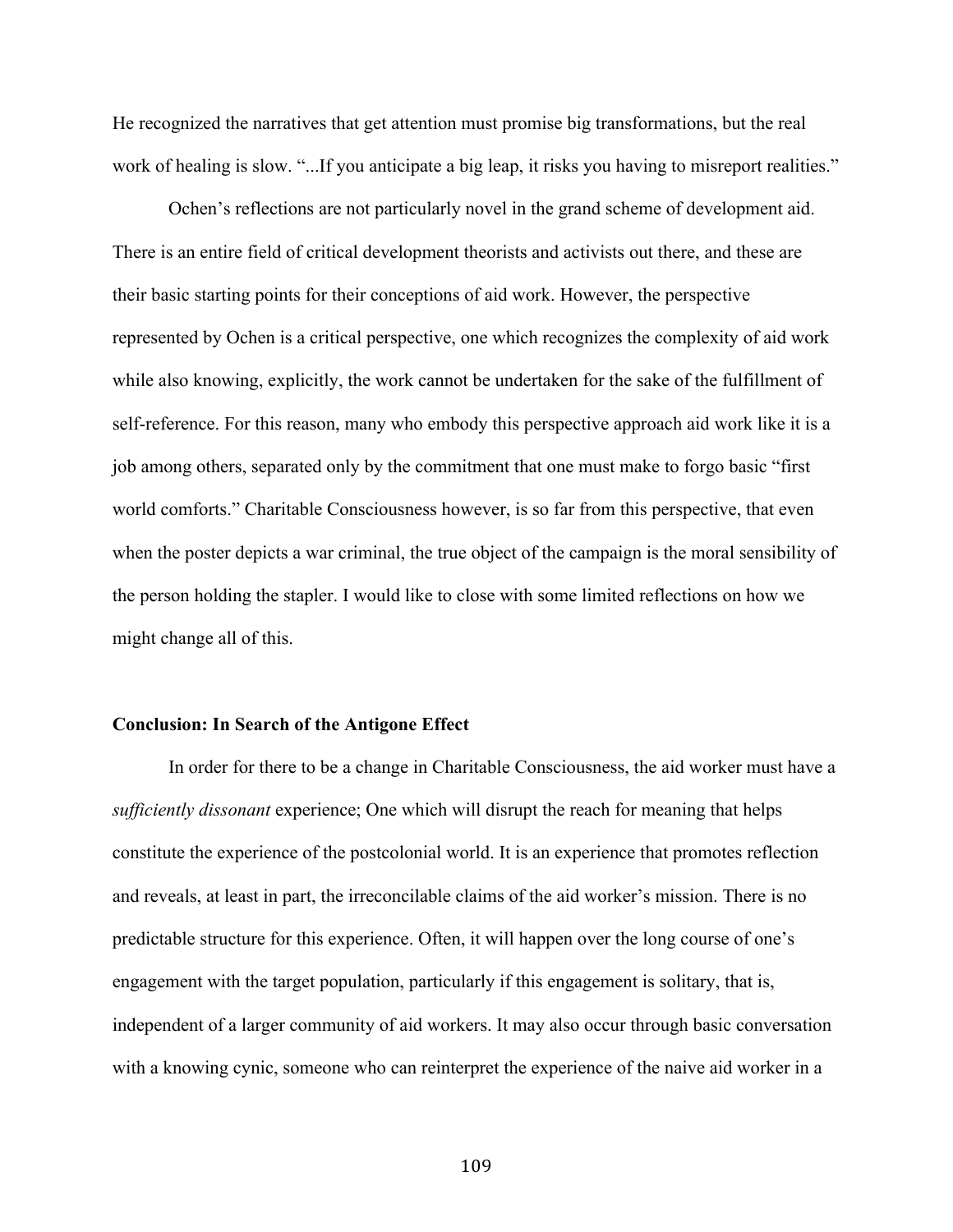way that exposes the commitments to which they have been blind. However the means, once it is experienced, the revelation will almost always be accompanied by a crisis of self- understanding. The aid worker will question the wisdom of identifying so closely with their helping mission. However, the naive ideology itself may still cast a shadow leading the aid worker to externalize, and reject, the internal process necessary to overcome the shape of Charitable Consciousness. Thus, to sustain their participation in Charitable Consciousness, they may claim "other" NGOs are doing bad work, or "other" individuals are living out the privileged cultural experiences that fulfill the self-conception of the humanitarian as a good person; "But *my* work is good." The new knowledge of the perils of aid work are deflected to others for the sake of the maintenance of the naive aid worker's self-conception.

Charitable Consciousness, then, must undergo a crisis that *doesn't resolve*. My own conversations with development and relief workers in Uganda and South Sudan suggested that most western aid workers, once they are alerted to just how complicated and difficult aid work can be, become perpetually uncertain whether the work they are doing is effective at all, even when it is relief work that involves delivering food--an act that would seem to be unambiguously good, until one learns that food supplies can sometimes be expired, or alien to the diet of the target community. Aid workers who seemed to be critical were always torn, but worked in the field because they wanted to help people. This is not to say that their work was free of problems. They still had institutional problems and their own moments of sentimentalism. But, as moments, they were points in a crisis about the nature and possibility of effective aid work, on a spectrum that also included complete doubt about the effectiveness of any project and the notion that the kind of working being done just might work out for the better. This oscillation, I think, makes for a better aid worker than one who is certain of the good they are doing, though such a perspective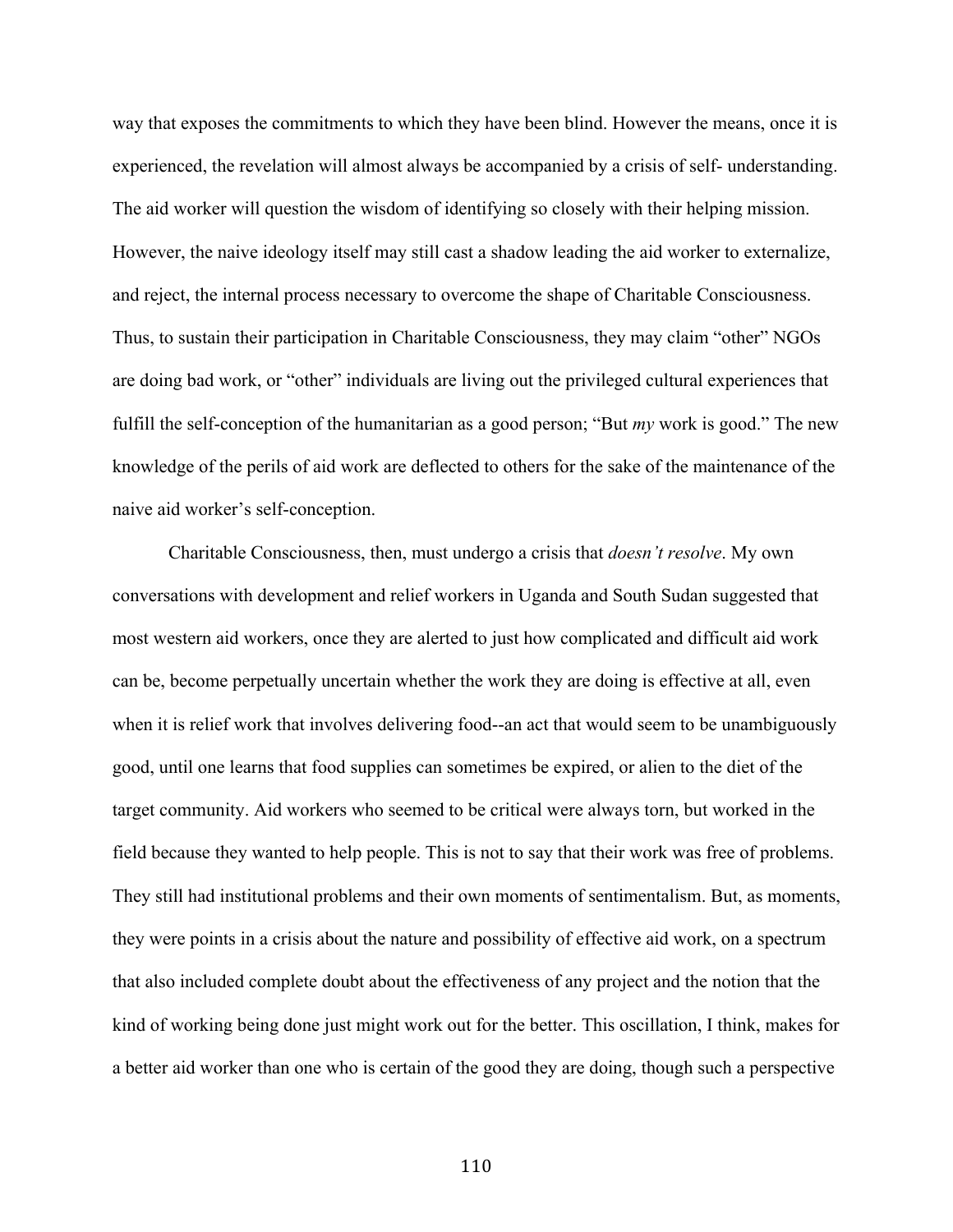puts one in danger of burning out and running through a series of reifications that I have also observed, like the serial administrator, who has seen so little happen to improve life that she measures success in terms of simple completed tasks as opposed to any qualitative indicators.<sup>181</sup>

A traditional Hegelian might say that the only way to know how one shape of spirit leads to another is to look at its movement retrospectively. On this view, scheming for how one can encourage a transformation is extremely difficult at best. However, we must try. Charitable Consciousness is the dominant ideology of western humanitarianism whose reach is global; it has to be combated in effective ways and, as I hope I have shown, debates and open criticism are not good candidates. One possible option however, is to model for naive aid workers the process of transformation. In much the same way that Antigone presented to its ancient Greek audience a new way to think about Greek life without the raising the question as a philosophical point. To that end, I think one candidate for a perspective that might serve this role is a particular focus on failure.

The Canadian arm of the NGO Engineers Without Borders began, in 2008, to publish a document it called the "Failure Report" and it collected together a series of first person accounts of aid workers explaining a variety of projects that they had been involved with and how they have failed. In these accounts, the authors grapple with the causes of such failure. EWB Canada has published a new version of this report every year since 2008. What is of interest for us in these is that they seem to run directly counter to the many ways in which NGOs carefully manage their images. Here is a case in which an NGO asks its members to reflect on failure in a public way. Former EWB staffer Ashley Good expanded this effort and launched a web platform

<sup>&</sup>lt;sup>181</sup> "Burning out" is a common topic of discussion among these aid workers, as are conversation about why it is that they are engaged in aid work at all. J., "How to survive as an aid worker without losing your soul," The Guardian. March 23 2015, : <http://www.theguardian.com/global-development-professionals-network/2015/mar/23/how-tosurvive-as-an-aid-worker-without-losing-your-soul?CMP=share\_btn\_fb>.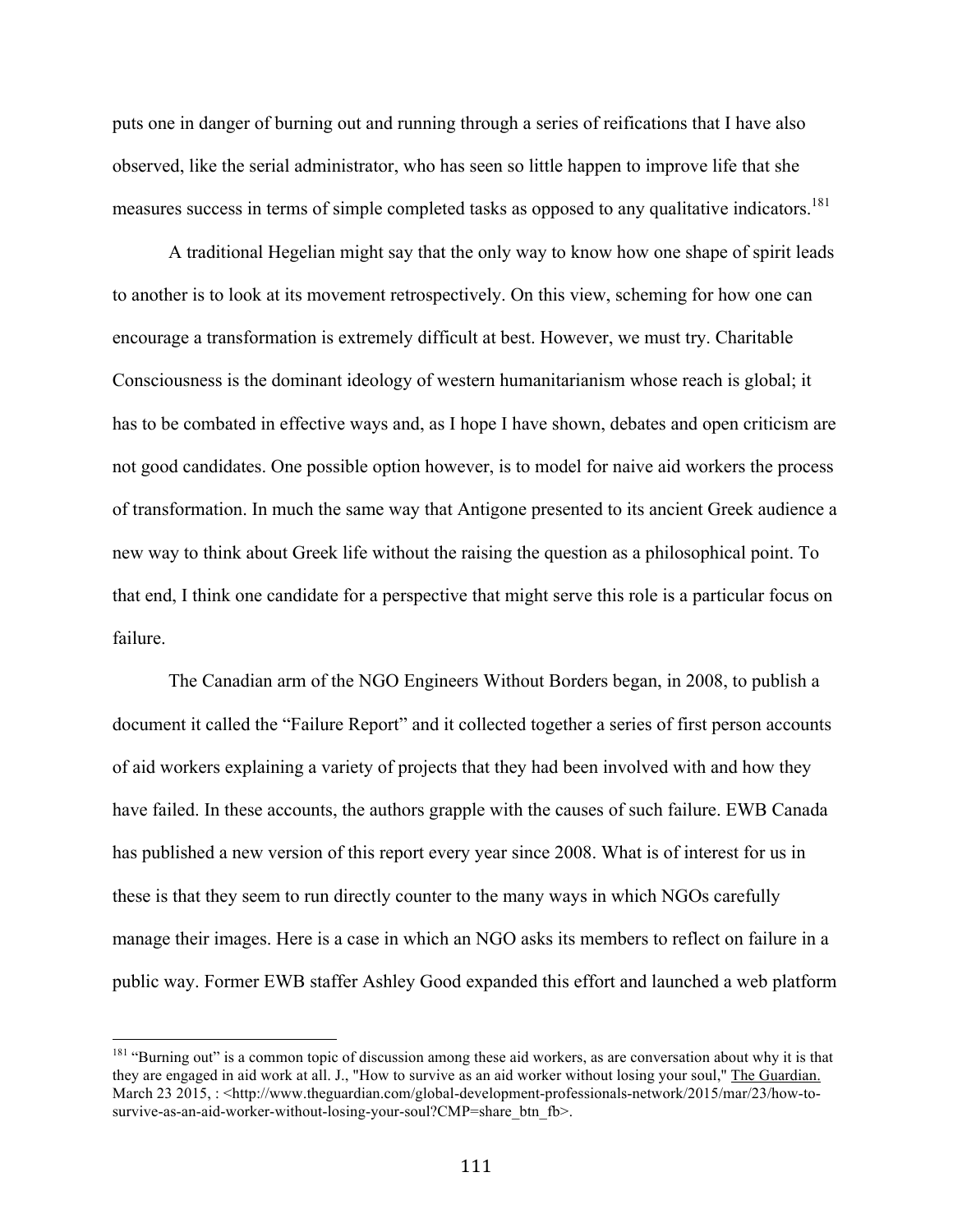called "Admitting Failure" (Admitting failure.com) in which it is soliciting 'failure reports' from organizations not connected to EWB in an attempt to engage the wider development community in this process. It is a bold move for an industry in which there is heavy competition and a drop in reputation can lead to significant funding crises and even the death knell for one's organization. However, as Sarah Lewis points out in the forward to the 2011 edition, the potential benefits in pushing through the ideological deadlock far outweigh the pitfalls:

A mistake is made in somewhere in rural Tanzania. It is not publicized—a donor might get upset. Two years later the same mistake is repeated in Ghana, six months later in Mali, and so the story continues as it has for 60 years. Inspired by the iterative approach in innovation, EWB knows that by hiding our failures, we are condemning ourselves to repeat them. $182$ 

The Failure Report is about institutional accountability--an important topic in its own right in the field of humanitarianism.183 While there are serious problems with aid work and accountability, it is generally understood that accountability practices, when they exist, must be voluntary.<sup>184</sup> But standardized voluntary accountability practices have proved unappealing to both news and humanitarian media, and remain alien to institutions still affected by charitable consciousness.<sup>185</sup> The strength of the Failure Report is that it was successfully marketed. The report is slickly produced with a magazine like-layout, unlike most reports from aid organizations which carry the drabness of officially. It was also accompanied by a campaign in which EWB staffers explained the usefulness of the report at aid conferences. In conversation with Ashley Good, she told me that some NGO workers were clearly intrigued by how they could package a failure report in a media-friendly production to attract more donors. Good was put off by this, but it

<sup>&</sup>lt;sup>182</sup> *Engineers without Borders: Failure Report*. Engineers Without Borders Canada, 2011. Web.<br><sup>183</sup> It is a topic that many aid organizations neglect, according to a United Nations report. Jem Bendell. *Debating NGO Ac* 

<sup>&</sup>lt;sup>184</sup> The issue stems from the generally lax regulation on western NGOs. There are quite a few initiatives to this effect, like The Sphere Project, The International Transparency Initiative and the Humanitarian Accountability Partnership.

<sup>&</sup>lt;sup>185</sup> It is a point sometimes belabored by veterans of aid work. Part II: One Standard to Rule Them All, <https://aidspeak.wordpress.com/2015/05/04/part-ii-one-standard-to-rule-them-all/>.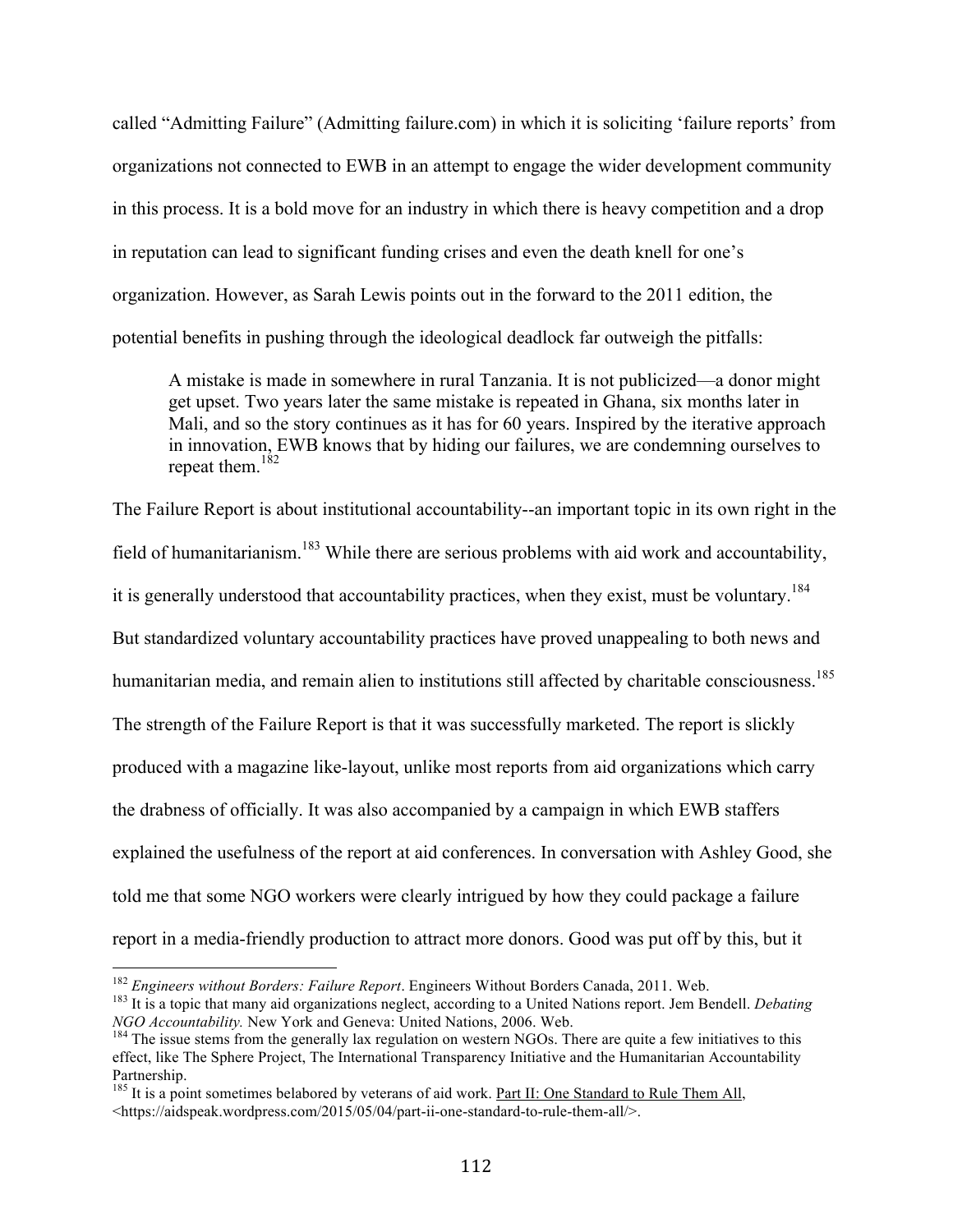seems to me that this is an encouraging sign. If the angle and format of the Failure Report, as they have presented it, is attractive to organizations who previously eschewed other legitimate accountability measures, it can serve as an injection of a possible critical perspective where there was none previously. Only there can it have a chance of normalizing the kind of self-reflection which can lead to a more critical shape of consciousness regarding humanitarianism.

Another way to provoke a sufficiently dissonant experience in Charitable Consciousness, I think, is the strategic use of first person narrative. When Charitable Consciousness has its own dissonant experiences over the course of its own experience, they take the form afterward of narratives of awakening. Engineers Without Borders Canada staffer David Damberger recounts exactly such a story in a TEDx talk, in which he recounts his return to a village in India to check up on a water retention project he helped construct.<sup>186</sup> He found the sophisticated setup of rainwater tubs and PVC pipes he and his team put together did not withstand the elements and completely broke down. Because he and his team were the only experts on the apparatus, no one fixed it and people simply went back to the old ways of collecting water, which seemed earlier to be less effective, but were now revealed to be superior since they did not depend on fragile plastic contraptions created by foreigners. It is a recognizable tale to most in the business of aid, but it is told from "within" the naive perspective. Antigone had much the same structure. The Greek audience recognizes themselves in the characters Antigone and Creon. These figures are not aliens to their ways of self-understanding. Sophocles is not making accusations at the Greek public, bidding them to "open their eyes." The play simply places the characters in a recognizable world and allows that world's contradictions to create the tragedy. Naive aid workers might also benefit from being exposed to these kinds of narratives, stories that, within themselves, make their own goals visible and then generate skepticism about these goals. From

<sup>&</sup>lt;sup>186</sup> http://www.ted.com/talks/david\_damberger\_what\_happens\_when\_an\_ngo\_admits\_failure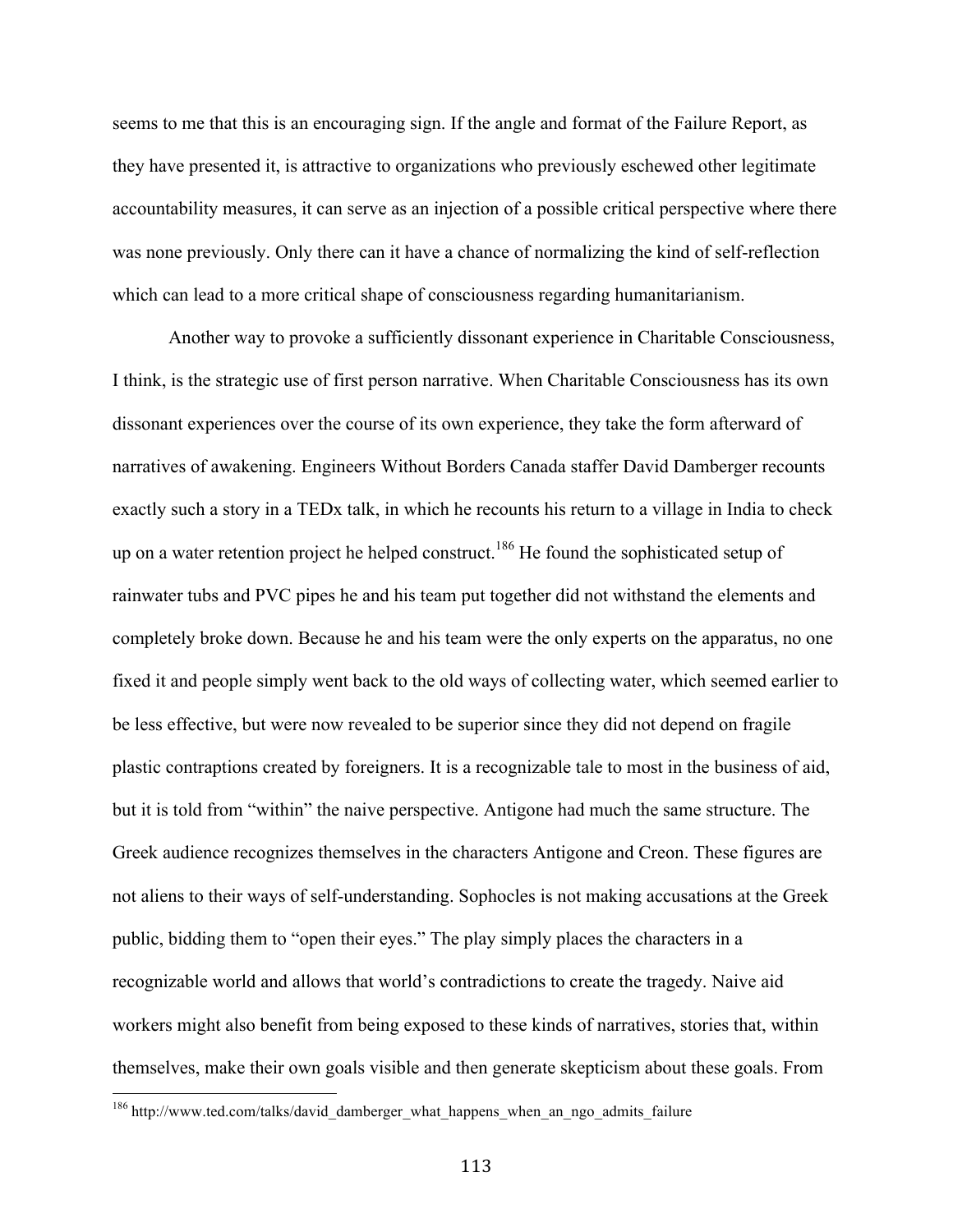this view, instead of holding debates or publicly criticizing an NGO or aid worker with a criterion of judgment to which those aid workers do not yet have access, critics can reach out with invitations to simply share stories from their own experiences in aid work, to include stories of transformative movements. These stories, whether they are told in conversation or transmitted over mass media need not be preceded by any qualifying claims or calls to action. They need only contain a story in which naive aid workers can recognize themselves enough to follow into the story's revealing contradiction.

It is also important that Charitable Consciousness encounter these stories at the right time. I spoke to Daniela Papi in 2012 when she ran an "education travel" company called PepyTours. She started the company as an ethical alternative to "Gap year" volunteering, in which college students go on "service" trips to other parts of the world. Papi herself had been on many such trips and had learned over time the services students provided to struggling communities were inconsequential at best and harmful at worst, even though they produced great feelings in the volunteer. Her tour company removed the service aspect and made the trip only about learning. From here, she began to give talks on the subject of the problematic nature of what we in the US would call service learning, or more cynically, voluntourism. She told me that, while it is possible to change students' minds about these often harmful short term helping missions, there are definitely better and worse times to make the attempt. The absolute worst time, she said, was while they were on the trip. This is the period of least sensitivity, when students would be much more vocal in asserting the value of their "work." It was much more fruitful to approach people before they had cause to be excited about their tour.

The strategic use of stories of transformation might be a good way to counter the prevalence of Charitable Consciousness in individual aid workers. An attractively packaged

114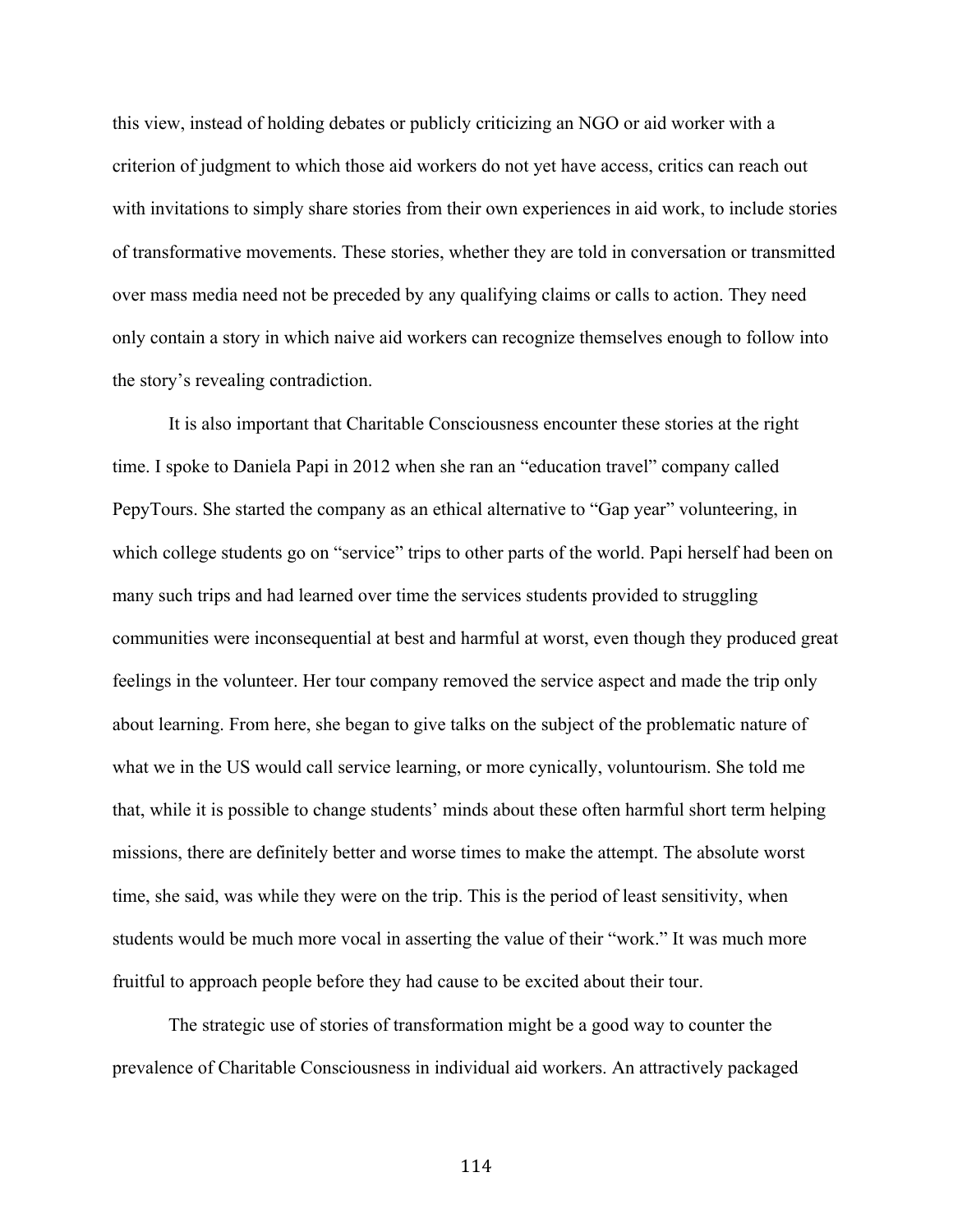reflection on failure might even provoke some institutional reform. However, the biggest problem presented by Charitable Consciousness is its hold on donors, the public for whom colonial conceptions of Africa and the self-evident goodness of aid work are standard. This problem, is difficult to even think through, much less offer solutions for. When the public does turn critical against humanitarian aid, as in the case of The American Red Cross and its Haiti development efforts, it tends to be in uncomplicated ways which preserve the fundamental assumptions of Charitable Consciousness. The essence of the criticism seems to be something like "you have failed to build the houses that you said you would build and now we can't feel good about the good we are supposed to be doing in the world." Changes of consciousness across a critical mass of people happens very slowly, much like what the transition from Antigone, as a play attended by a Greek audience, to the legalistic consciousness of Rome must have been like in Hegel's story. The mechanisms whereby the reflections that affect single individuals also reach the masses just might be on this same timeline, beyond our possible effective reach. This is not to say, however, that one should give up on trying to educate donors as to the complexity of aid work and the need to direct donations to more reflective organizations. Daniela Papi agreed that this was the case, and suggested that the best donors to approach were those who had large amounts of money, "so you can have a lot of impact every time they make a choice."

Aid work is examined through many different lenses by critics, scholars and practitioners. Despite critical attention, basic problems involving aid work persist. It is my hope that adding yet another lens, though it may be from a nineteenth century enlightenment thinker, can be helpful in contributing to a coherent plan for the transformation of a common perspective.

115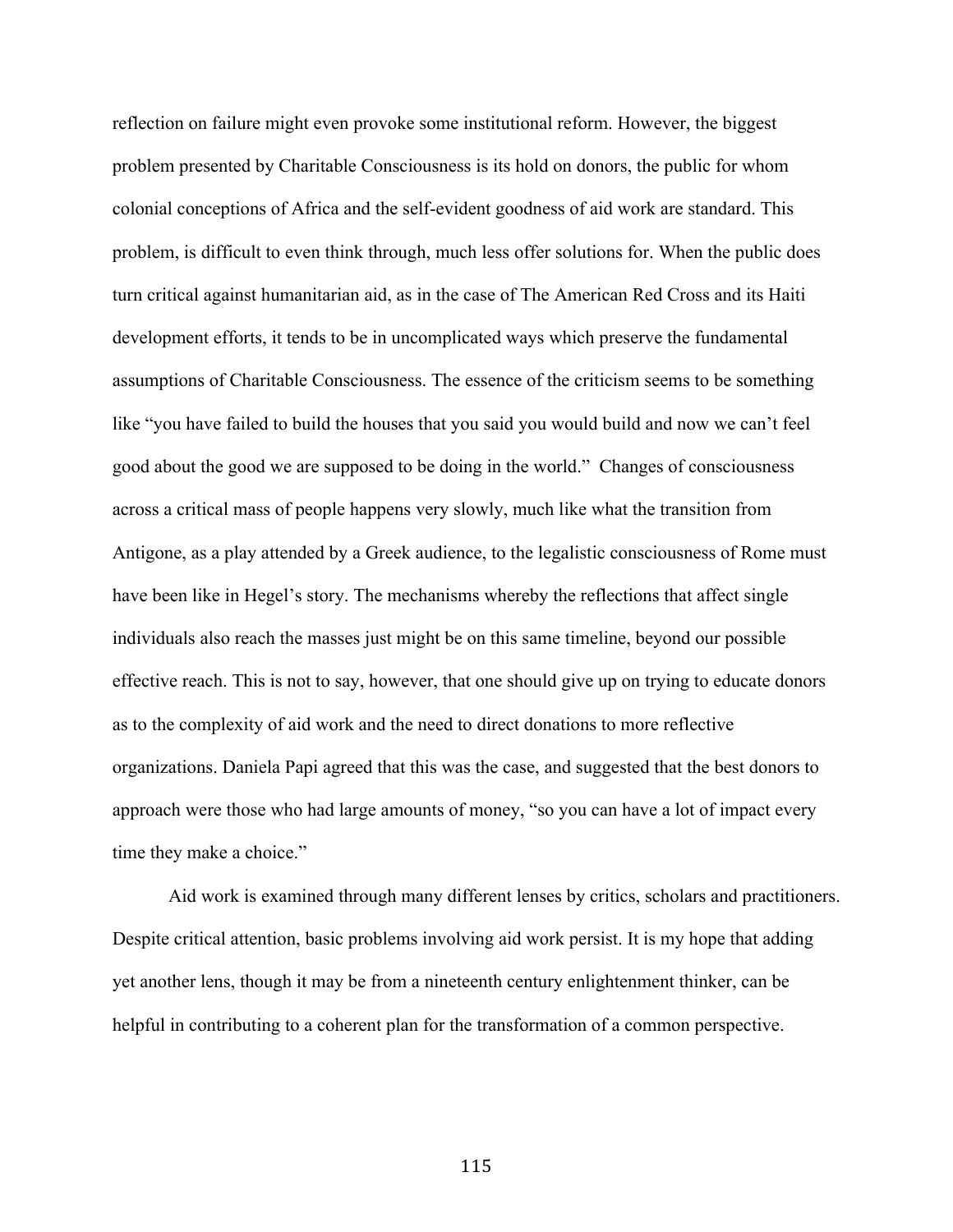## **References**

- Assayas, Michka. *Bono on Bono: Conversations with Michka Assayas:*. London: Hodder and Stoughton Ltd, 2005. Web.
- Bal, Anjali S., et al. "Do Good, Goes Bad, Gets Ugly: Kony 2012." *Journal of Public Affairs* 13.2 (2013): 202-8. Print.
- Barbauld, Anna. *The Works of Anna Laetitia Barbauld: Lucy, 1781-1864*. Toronto: University of Toronto Libraries, 2011. Web.
- Bendell, Jem. *Debating NGO Accountability*. New York and Geneva: United Nations, 2006. Web.
- Bono. *On the Move Bono*. Hallmark Gift Books, 2006. Web.
- Chow, Rey. *The Protestant Ethnic and the Spirit of Capitalism*. New York: Columbia University Press, 2002. Print.
- Cole, Teju. "The White-Savior Industrial Complex " *The Atlantic* March 21 2012Web. <http://www.theatlantic.com/international/archive/2012/03/the-white-savior-industrialcomplex/254843/>.
- Cottle, Simon, and David Nolan. "Everybody was Dying for Footage: Global Humanitarianism and the Changing Aid-Media." *Journalism Studies* 8.6 (2007): 862-78. Web.
- Crouse, Karen. "Africa Trip Changed Dodgers' Kershaw the New York Times." *New York Times* February 26 2011. Web.

<http://www.nytimes.com/2011/02/27/sports/baseball/27kershaw.html>.

Dyer, Richard, 1945-. *Heavenly Bodies : Film Stars and Society*. 2nd ed.. ed. London ; New York: London ; New York : Routledge, 2004. Print.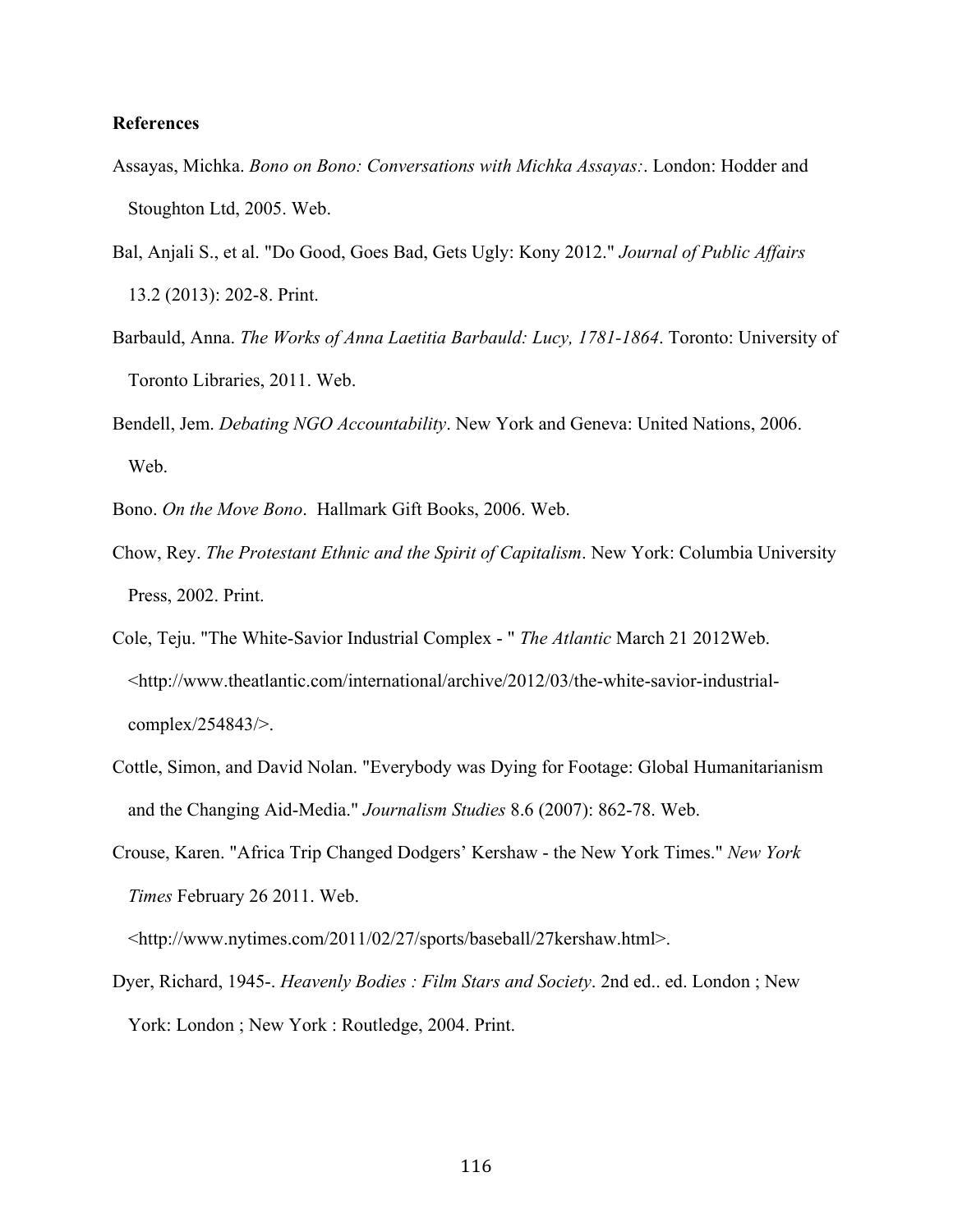- Edmondson, Laura. "Marketing Trauma and the Theatre of War in Northern Uganda." *Theatre Journal* 57.3 (2005): 451-74. Print.
- Elliot, Justin, and Laura Sullivan. "How the Red Cross Raised Half a Billion Dollars for Haiti -and Built Six Homes – Pro Publica." *ProPublica.org.* June 3 2015. Web. <https://www.propublica.org/article/how-the-red-cross-raised-half-a-billion-dollars-for-haitiand-built-6-homes>.

*Engineers without Borders: Failure Report*. Engineers Without Borders Canada, 2011. Web.

- Fanon, Frantz,1925-1961, author. *Black Skin, White Masks*. New York : Grove Press, 1967. Print.
- *Forces of Compassion : Humanitarianism between Ethics and Politics*. 1st ed.. ed. Santa Fe, N.M.: Santa Fe, N.M. : School for Advanced Research Press, 2011. Print.
- Fox, Fiona. "New Humanitarianism: Does it Provide a Moral Banner for the 21st Century?" *Disasters* 25.4 (2001): 275-89. Print.
- Gould, Lauren M. "The Politics of Portrayal in Violent Conflict." *Alternatives: Global, Local, Political* 39.4 (2014): 207-30. Print.
- Griffin, John Howard, 1920-1980. *Black Like Me*. New York: New American Library, 1961. Print.
- Grossman, Samantha. "Kony 2012: Invisible Children's Campaign Becomes most Viral Video Ever | TIME.Com." *Time* March 12 2012. Web. <http://newsfeed.time.com/2012/03/12/kony-2012-documentary-becomes-most-viral-video-in-history/>.
- Hardt, Michael, 1960-. *Empire*. Cambridge, Mass.: Cambridge, Mass. : Harvard University Press, 2000. Print.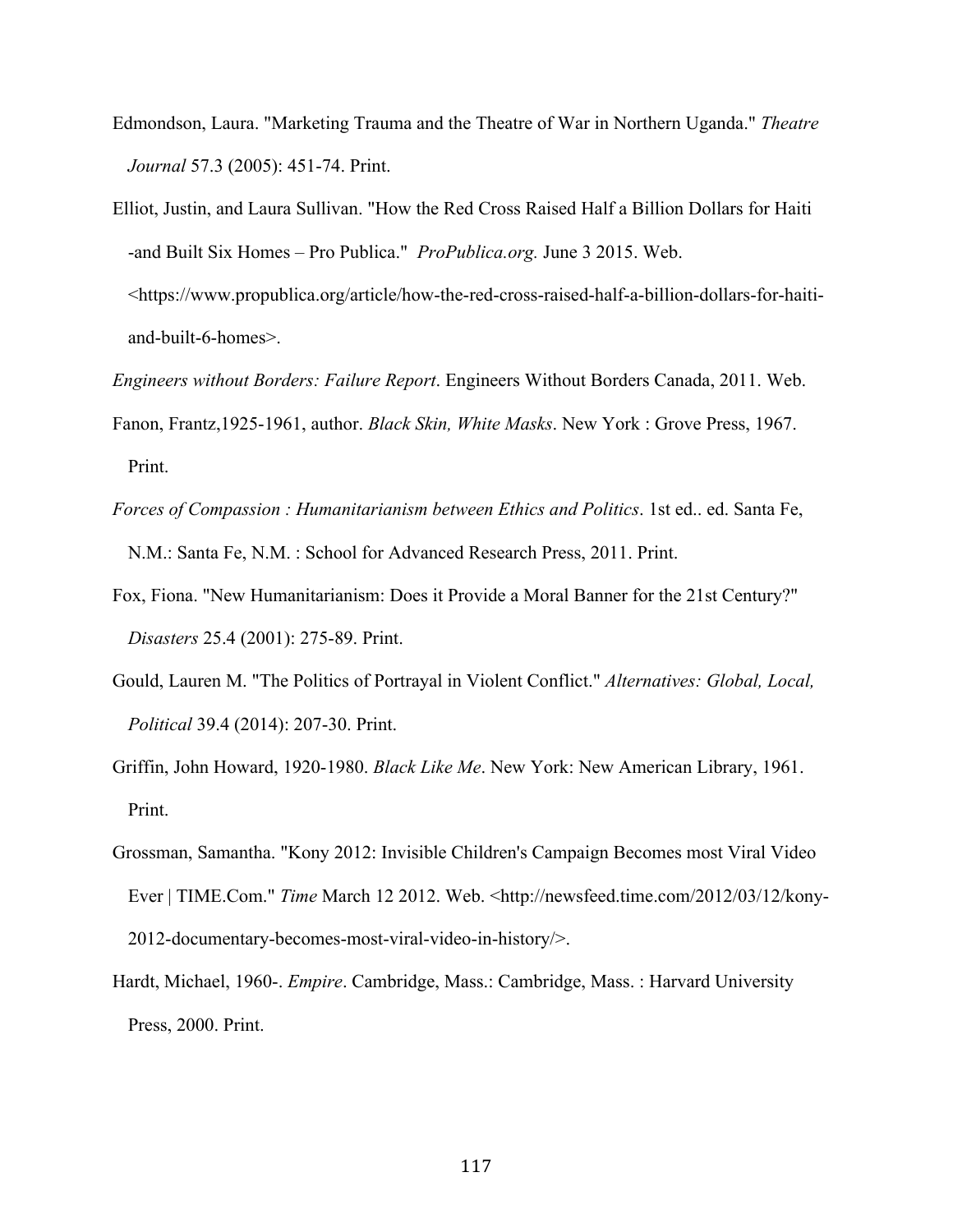- Harrell-Bond, Barbara. "Can Humanitarian Work with Refugees be Humane?" *Human Rights Quarterly* 24.1 (2002): 51-85. Print.
- "Invisible Children: Questions and Answers." 2012. Web. <http://invisiblechildren.com/about/qand-a/ (accessed May 15, 2012).>.
- "Ishmael Beah Says 'Kony 2012' Simplistic and Unrealistic " *The Daily Beast* April 19 2012. Web. <http://www.thedailybeast.com/articles/2012/04/19/ishmael-beah-says-kony-2012 simplistic-and-unrealistic.html>.
- "it didn't happen like I thought it would | Jestidwell's Blog." Web. <https://jestidwell.wordpress.com/2015/02/02/it-didnt-happen-like-i-thought-it-would/>.
- J. "How to Survive as an Aid Worker without Losing Your Soul." *The Guardian.* March 23 2015. Web. <http://www.theguardian.com/global-development-professionalsnetwork/2015/mar/23/how-to-survive-as-an-aid-worker-without-losing-yoursoul?CMP=share\_btn\_fb>.
- ---. "Part II: One Standard to Rule Them All." *aidspeak.wordpress.com.* Web. <https://aidspeak.wordpress.com/2015/05/04/part-ii-one-standard-to-rule-them-all/>.
- *Kony 2012.* Dir. Jason Russell. 2012. https://www.youtube.com/watch?v=Y4MnpzG5Sqc.
- Keim, Curtis A. *Mistaking Africa: Curiosities and Inventions of the American Mind*. 2nd ed. Boulder: Westview Press, 2009. Web.
- "Kony 2012 Filmmaker Jason Russell Opens Up about Nude Public Meltdown." *ABC News* October 8 2012. Web.
- Lawino, Sam. "Kony 2012 Video Makers using Us to make Profit, War Victim Says National." *Daily Monitor*April 17 2012. Web. <http://www.monitor.co.ug/News/National/- /688334/1387926/-/aw2cd3z/-/index.html>.